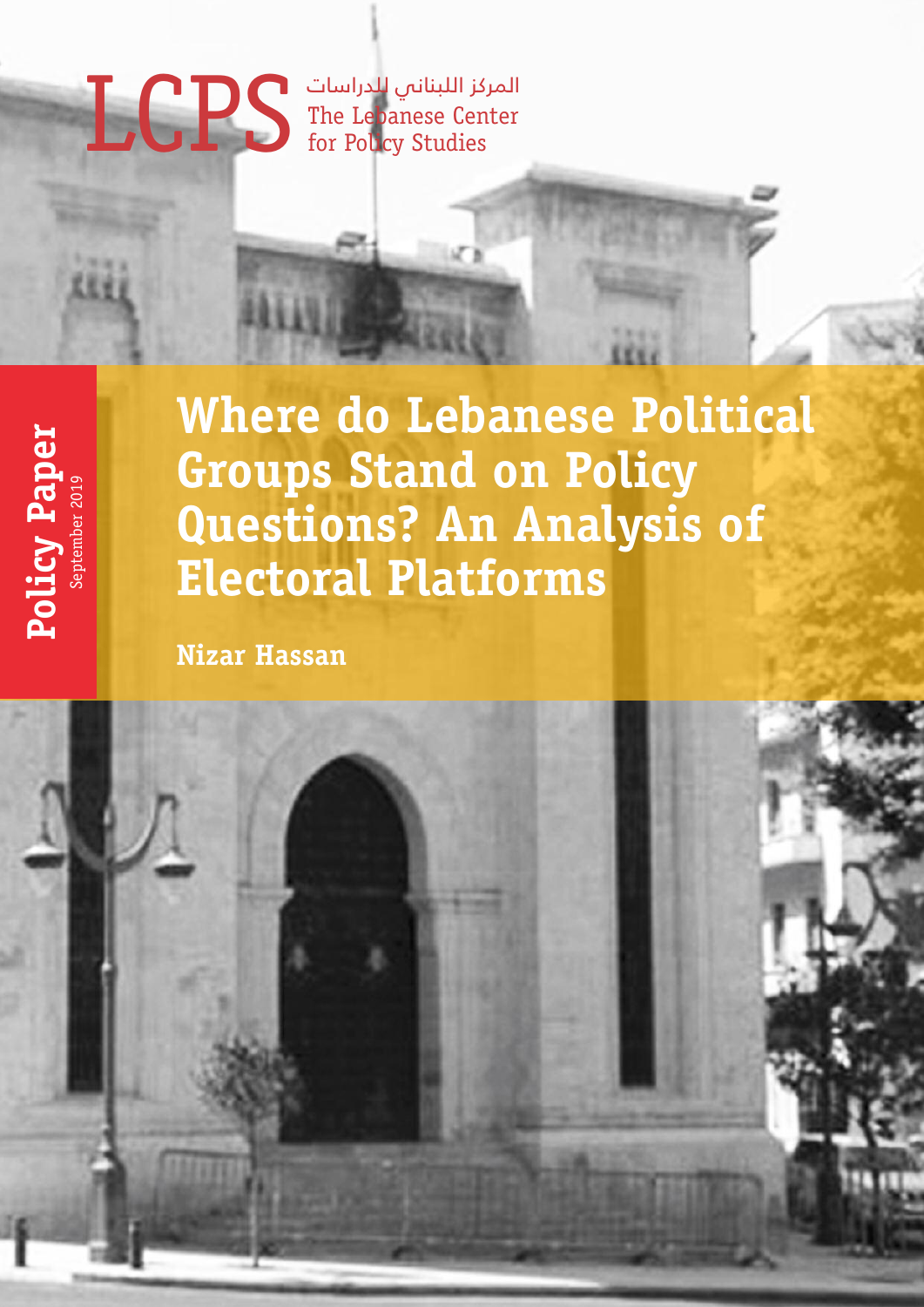Founded in 1989, the Lebanese Center for Policy Studies is a Beirut-based independent, non-partisan think tank whose mission is to produce and advocate policies that improve good governance in fields such as oil and gas, economic development, public finance, and decentralization.

Copyright© 2019 The Lebanese Center for Policy Studies Designed by Polypod Executed by Dolly Harouny

Sadat Tower, Tenth Floor P.O.B 55-215, Leon Street, Ras Beirut, Lebanon

T: + 961 1 79 93 01 F: + 961 1 79 93 02 info@lcps-lebanon.org www.lcps-lebanon.org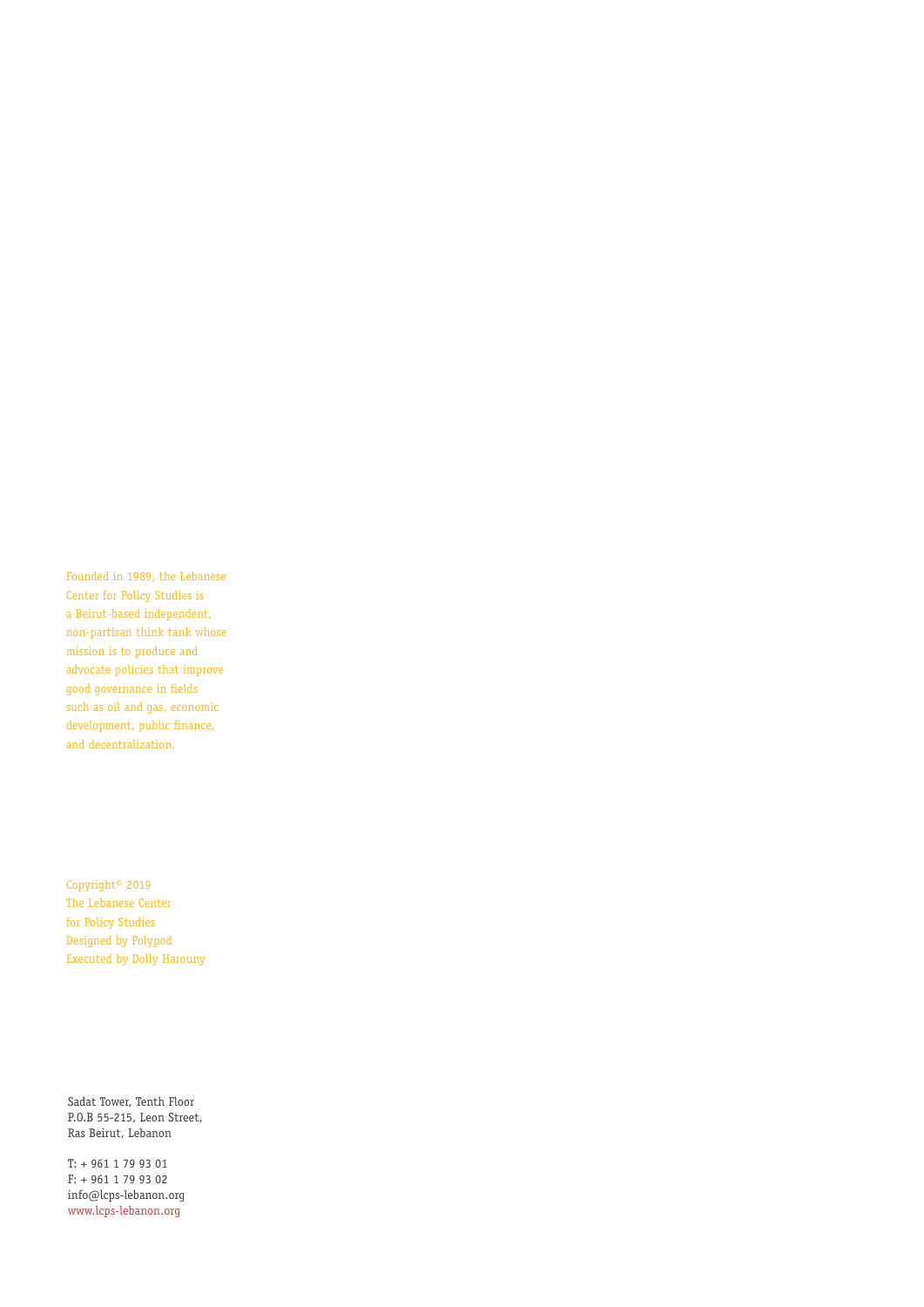# **Where do Lebanese Political Groups Stand on Policy Questions? An Analysis of Electoral Platforms**

# **Nizar Hassan1**

Nizar Hassan is a former public policy researcher at the Lebanese Center for Policy Studies. He holds an M.Sc. in Labor, Social Movements and Development from the School of Oriental and African Studies, University of London, where he wrote his dissertation on the 2015 protest movement in Lebanon. At LCPS, his work focused on Lebanese political parties and movements and their policy platforms. Currently, he conducts research on social movements, political behavior and labor rights. Nizar also co-hosts The Lebanese Politics Podcast, and his previous work has included news reporting and non-profit project management.

The author would like to thank Georgia Dagher for her support in the writing and editing of several sections in this report.

**1**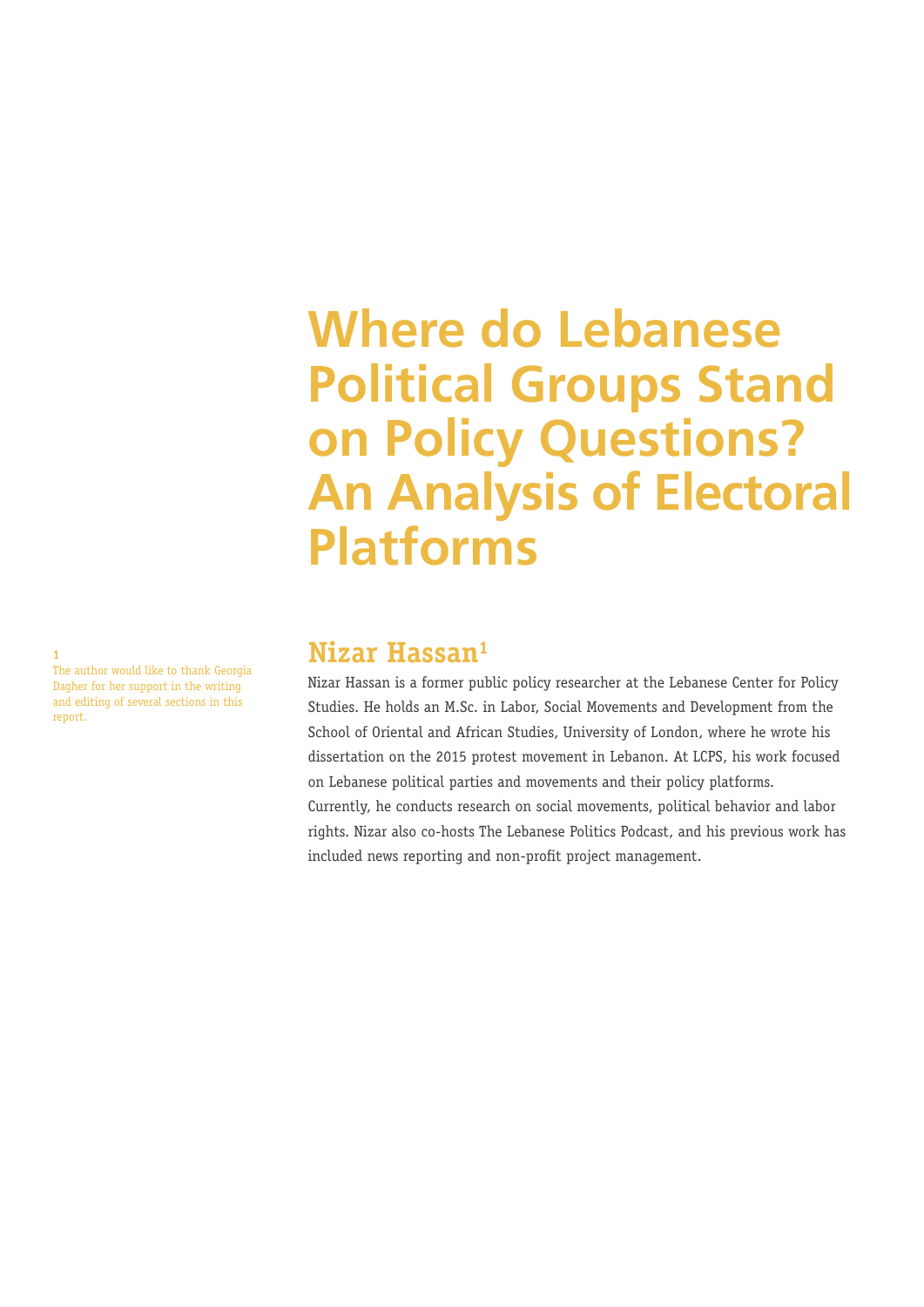# **Executive Summary**

Most major political parties in Lebanon released electoral platforms ahead of the 2018 parliamentary election but little attention has been paid to their content. In this study, LCPS examines the platforms of six major political parties and three emerging groups. Complementing another study<sup>2</sup> that analyzed these platforms' scope, depth, and focus, this study examines platform content in a more comprehensive manner in order to determine political groups' positions on major policy issues. In addition to platform content, the report also utilizes data collected in a pre-election survey of some political parties. This study found that political adversaries often do not have conflicting policy prescriptions and, in fact, espouse support for widely-accepted and uncontroversial positions. It also confirms the findings of previous research, <sup>3</sup> namely, that major parties appear to avoid commitment to specific policy proposals in their platforms, and instead present documents that allow flexibility on policy positions and allow for contradictions in stances within each political group. The overview of individual platforms offers a snapshot of the approach that each party has adopted, and more generally their apparent ideological and policy orientations. We hope that this analysis will help provide a solid foundation for further research on the positioning of parties and can be useful for activists seeking to influence policy.

**2** Hassan, N. 2018. 'An Analysis of Party Platforms in the 2018 Parliamentary Election.' Policy Paper. Lebanese Center for Policy Studies.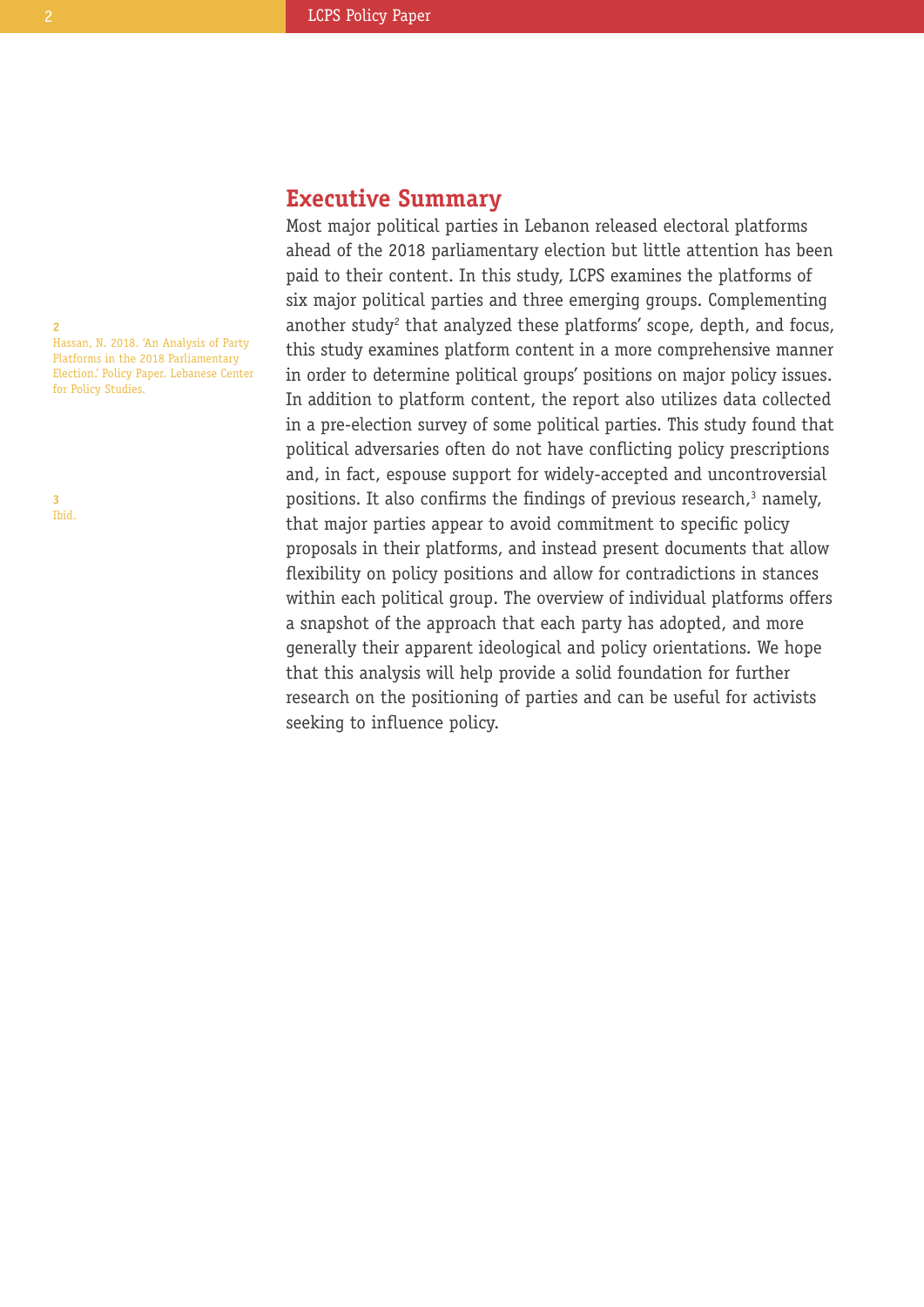# **Introduction**

This report presents and analyzes the content of electoral platforms released by Lebanon's main political parties and the country's most prominent emerging political groups ahead of the May 2018 elections. It aims to map promises made by parties and groups ahead of the election and examine stances on major policy issues.

The report contains two main sections. The first provides an overview of each program, and the second offers issue-based analyses of platform content with a focus on convergence and divergence in visions and stances. The report analyzes programs presented by the Amal Movement, Free Patriotic Movement, Future Movement, Hezbollah, Kataeb, and Lebanese Forces, all established, major political parties with cross-district presences and three or more MPs in the new parliament. Additionally, the report examines platforms presented by the independent, civil society-inspired groups LiBaladi (a new group in the Beirut One district), LiHaqqi (a new group in the Chouf and Aley district of Mount Lebanon), and Sabaa (a two-year-old political party allied with civil society groups).

#### **Overview of Individual Platforms I**

This section provides an overview of each party's program, including topics covered, how information is presented, and other key features. Moreover, it aims to briefly explain how each political group approached their electoral platform as a policy document, and which trends or tendencies can be observed in the content.

#### The Amal Movement (Amal) a

- Party and militia founded in 1974 by Imam Musa Sadr and former n Parliament Speaker Hussein al-Husseini. Currently led by MP Nabih Berri, speaker of parliament since 1992
- Third-largest bloc in parliament: 17 MPs, including 11 partisans n
- Electoral slogan: Lubnan al-Amal (the Lebanon of hope)
- Main electoral alliances: Hezbollah, non-partisans, FPM n

The Amal Movement's platform is the least developed program of all parties, as our analysis of scope and depth has shown. <sup>4</sup> It was announced during a 14-point speech delivered by party chief and Parliament Speaker Nabih Berri at a press conference launching the party's electoral campaign. The platform includes no thematic sections, apart from the contents of each of the 14 points being focused on a specific matter or topic.

In general, Amal's program focuses on 'national matters', such as the nature of the political system (points 1 and 3), as well as national



**4** Hassan, N. 2018. 'An Analysis of Party Platforms in the 2018 Parliamentary Election.' Policy Paper. Lebanese Center for Policy Studies.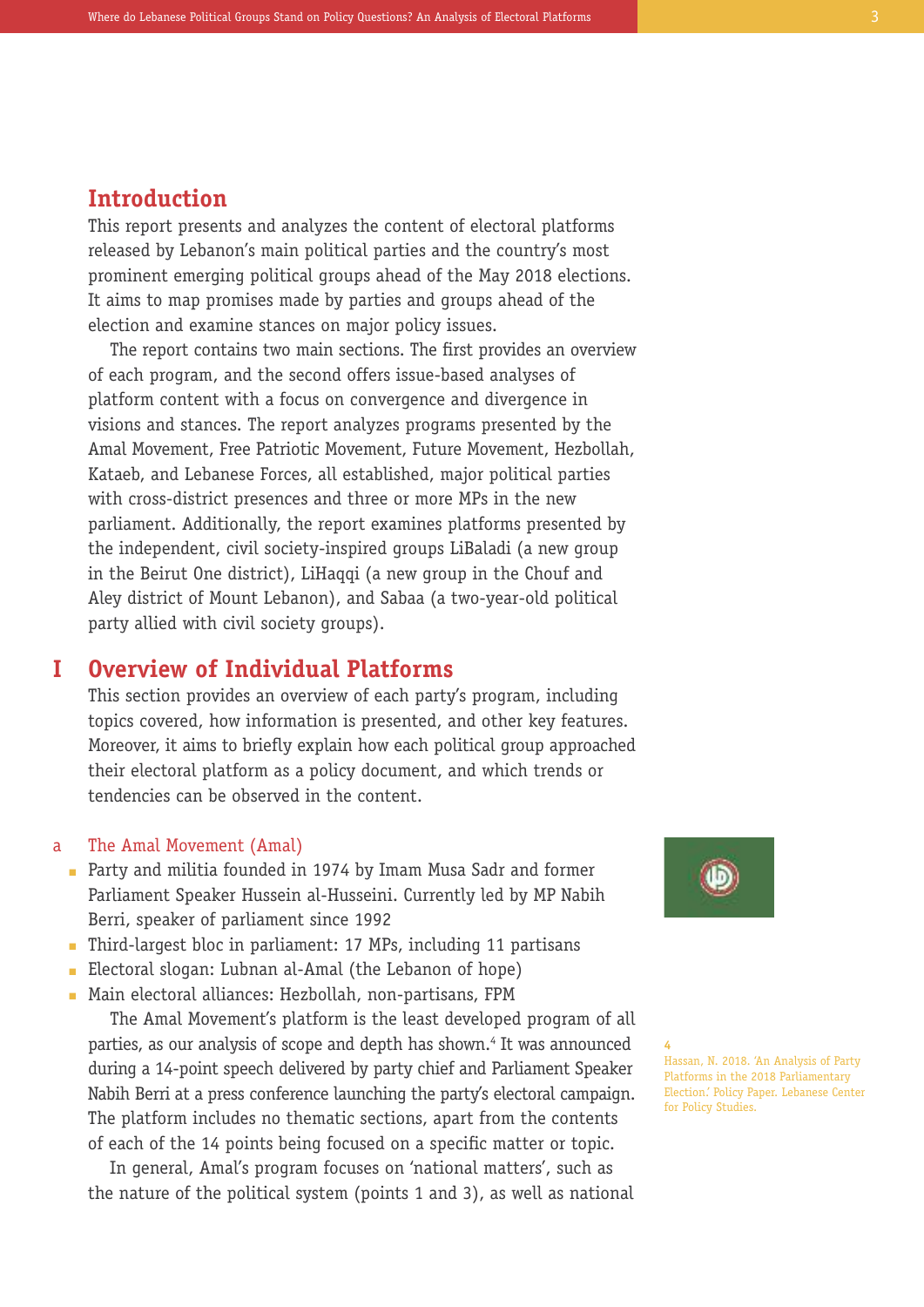security and defense (2,4, and 5). In this field, Amal reiterated its support for eliminating political confessionalism and for supporting 'the resistance' against Israel and terrorism, a reference to the stated goals of its ally Hezbollah. Many components reference administrative reform, namely reducing the voting age, establishing e-government, enhancing transparency, and reestablishing a ministry for the Lebanese diaspora. Also, a point is dedicated to the oil and gas sector, which the party has placed a special focus on for many years.

The program largely neglects economic issues as it contains only one component related to economic development, which comprises a generic proposal of 'achieving national development projects in the framework of balanced development.' Similarly, the party platform mentions—in very general terms—public services and social policies, including those related to rights and freedom.

Platform items that Amal presented ahead of the election were therefore less of a policy platform and more a speech outlining the party's vision and principles. It leaves most issues covered by other parties untouched, and made no controversial statements apart from those endorsing Hezbollah through the 'Army-People-Resistance' equation and explicitly comparing other actors' stances on Iran with that on Israel by stating: 'Arab brothers: Israel is our enemy and not the Islamic Republic of Iran.'

#### The Free Patriotic Movement (FPM) b

- **Example 3** Lebanese nationalist party founded by Lebanon's incumbent President Michel Aoun upon his return in 2005 from forced exile
- Largest party in parliament: Leads 'Strong Lebanon Bloc' with 29 MPs, n including 18 partisans
- **Electoral slogan: 'We continue'**
- Main electoral alliances: Non-partisans, Lebanese Democratic Party, nAmal Movement

The FPM's platform was presented in a 28-page booklet with 18 photos, colored designs, and minimal text. The program comprises five sections, each containing a variety of topics as shown in table 1.

The presentation of the platform's content is remarkably concise in most policy areas. For example, section 1.1, titled 'health', contains four components: 'Developed and preventive health', 'quality hospitalization without discrimination', 'a social safety net and old age pensions', and 'a continuous fight against drugs'. This model of generic proposals with four to five words each on average is also employed for nearly all subsections in this first section, which includes 'women', 'youth',

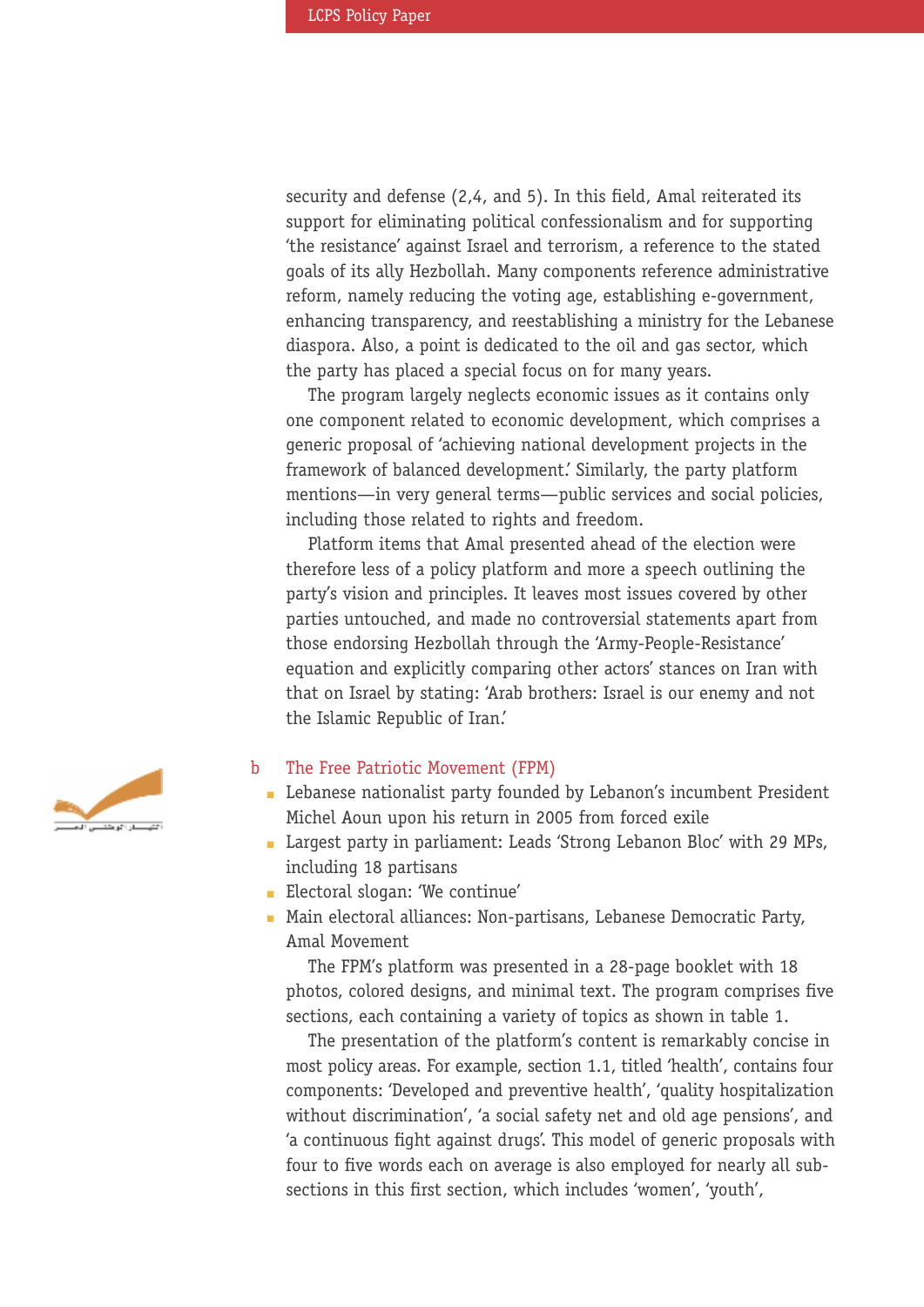'environment', 'energy', 'Syrian displacement', 'decentralization', 'education', and 'sports'. The only exception is section 1.8 titled 'culture', which includes very specific proposals on cultural programs.

The second section of the program, focusing on the economy, offers very little substance on the vision and principles of the party in economic matters, and more details on specific programs in selected sectors. Section 1.2 titled 'economy' offers the following vision.

- *A free economy built on private enterprise as part of an ambitious and* n *developed fiscal vision*
- *Investing natural resources in productive projects to grow the economy* n
- *A competitive business environment that is not dominated by monopolies* n

Despite this pro-free market economic vision, the FPM's program includes protectionist and populist components. For instance, section 1.1 titled 'finances' promises 'a fairer distribution of wealth', and section 2.3 titled 'productive sectors' includes 'giving advantage to Lebanese products in the local market and moving from import to self-sufficiency'. Moreover, section 2.5 titled 'creating jobs' includes no policy proposal on job creation, and instead focuses on what it calls 'economic protection' and 'social justice', promising to 'support the oppressed classes, the poor, and the marginalized'. The latter, in addition to an item in the 'corruption' section of the program that promises 'limiting the influence of businessmen in politics', are noticeable components given the party's economic vision outlined above. However, no mechanisms or specific actions are proposed to accomplish these goals. For example, tax reform or other policies that would achieve a 'fairer distribution of wealth' are not mentioned. In fact, the FPM's platform makes no reference to tax policy. Importsubstitution items are similarly absent, as are trade policies.

Another noticeable feature is the party's focus on Syrian refugees. A full subsection titled 'better life for the citizen' is dedicated to this matter. The subsection titled 'Syrian displacement' promises the 'quick and safe return of displaced Syrians', the 'regulation of Syrian workers' presence and residence', two priorities generally adopted across the political establishment. However, the FPM goes further in specifying two other policies: 'the documentation and monitoring of Syrian births' and 'educating Syrian children on the Syrian curriculum'. Similarly, section 3.1 on 'security' mentioned the need for a 'quick treatment for the Syrian displacement'. This clear focus mirrors a general discourse among FPM officials that warns against the dangers of not resolving what is often referred to as the 'Syrian displacement crisis' in Lebanon.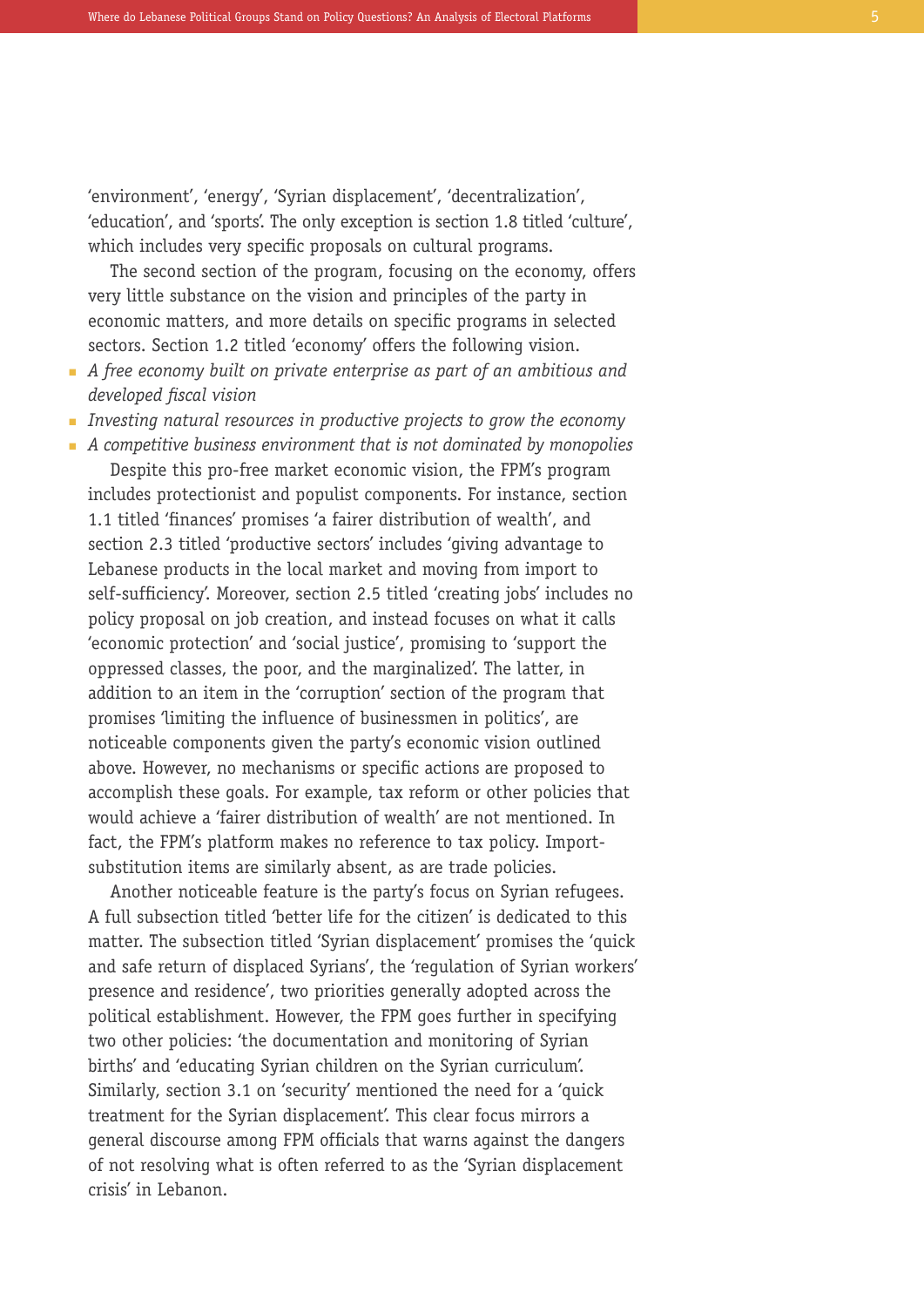|                | <b>Platform Section</b>                          | Sub-sections                                    |
|----------------|--------------------------------------------------|-------------------------------------------------|
| 1              | Ensuring a Better Life for Citizens              | 1. Health                                       |
|                |                                                  | 2. Environment                                  |
|                |                                                  | 3. Power                                        |
|                |                                                  | 4. Syrian Displacement                          |
|                |                                                  | 5. Decentralization                             |
|                |                                                  | 6. Education                                    |
|                |                                                  | 7. Sports                                       |
|                |                                                  | 8. Culture                                      |
|                |                                                  | 9. Women                                        |
|                |                                                  | 10. Youth                                       |
| $\overline{c}$ | Sound Management of Funds, the                   | 1. Finance                                      |
|                | Economy, Productive Sectors and                  | 2. Economy                                      |
|                | Infrastructure, and Creating Jobs                | 3. Productive Sectors                           |
|                |                                                  | 3.1. Manufacturing                              |
|                |                                                  | 3.2. Agriculture                                |
|                |                                                  | 3.3. Tourism                                    |
|                |                                                  | 4. Infrastructure                               |
|                |                                                  | 4.1. Public works and large projects            |
|                |                                                  | 4.2. Transport and roads                        |
|                |                                                  | 4.3. Telecom and digital industries             |
|                |                                                  | 5. Creating jobs                                |
| 3              | Stable Security, Fair and Active                 | 1. Security                                     |
|                | Judiciary, and a Practical Crackdown             | 2. The Judiciary                                |
|                | on Corruption                                    | 3. Combatting Corruption                        |
| 4              | Planning and Implementing                        | 1. Developed Tech Infrastructure for            |
|                | E-Government and Communicating                   | the State                                       |
|                | with the Lebanese Diaspora                       | 2. Communicating with the Lebanese              |
|                |                                                  | Diaspora<br>1. Professional Behavior and Ethics |
| 5              | Free and Responsible Media, and                  |                                                 |
|                | Citizens' Right to Access Knowledge<br>and Truth | 2. Broadcast, Print, and Media                  |

## Table 1 **The Free Patriotic Movements platform structure**



#### The Future Movement (FM) c

- Economically liberal party founded in 2007 by Saad Hariri, Lebanon's n incumbent prime minister
- Second-largest parliamentary bloc: 20 MPs, including 13 partisans n
- **Electoral Slogan: 'The blue nazar'**
- **Electoral alliances: Non-partisans, LF, PSP**

The Future Movement (FM) presented a 39-point platform divided into four sections: (1) National and political affairs, (2) economic and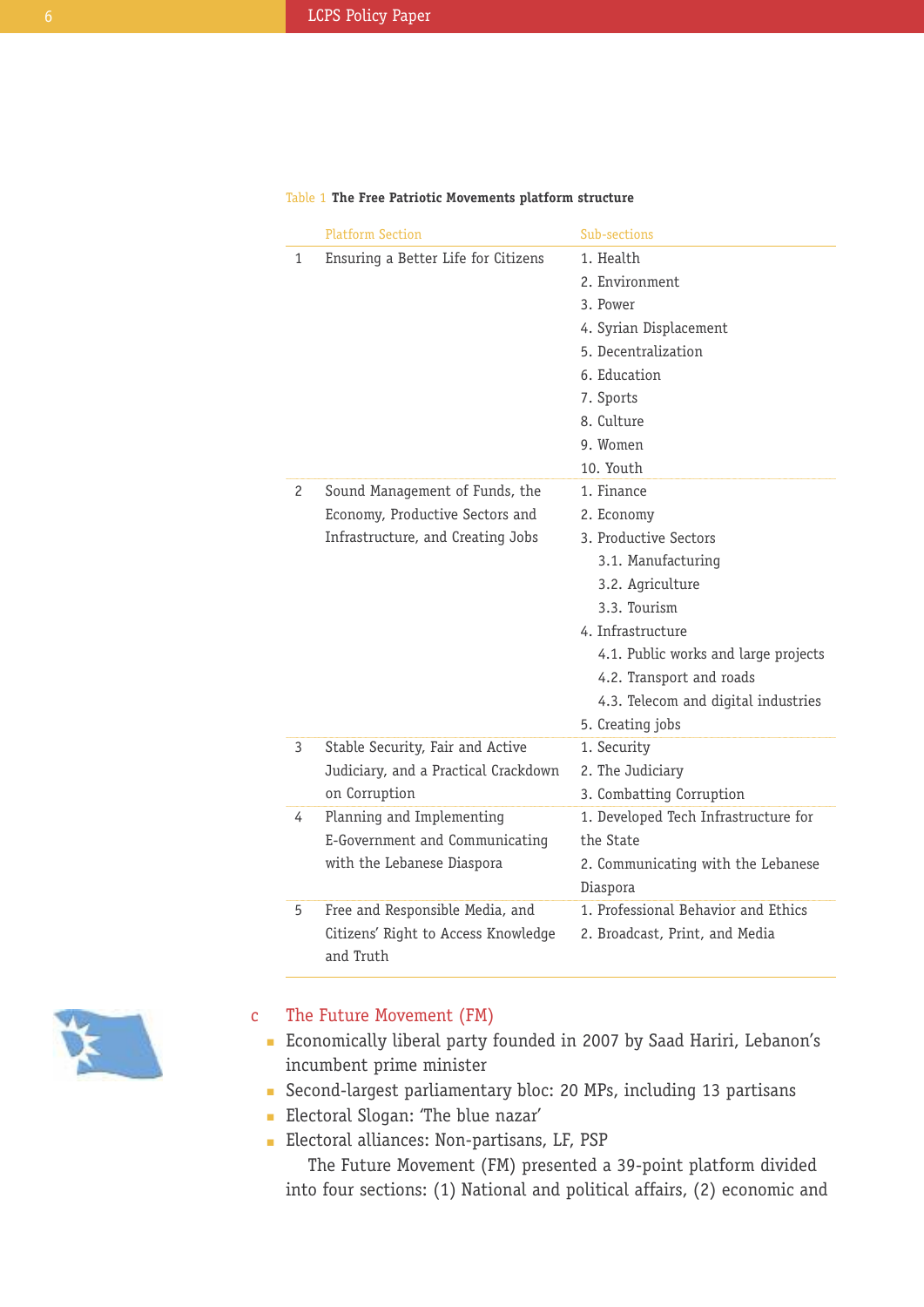social affairs, (3) modern economic affairs and social services provision, and (4) improving infrastructure and public services and protecting the environment.

One noticeable, distinct feature of the FM's platform is the distribution of economic and social policies over two sections, one titled 'economic and social affairs' and the other 'modern economic affairs and social service provision.'

'Economic and social affairs' includes a series of generic goals related to state finances, job creation, the business environment, and labor skills. The first item in the platform, 'reducing unnecessary public expenditures' does not specify whether the party seeks to reduce the deficit through cutting spending, or simply cracking down on the waste of state resources. On monetary policy, the FM does not propose any change, promising to 'continue supporting the policy' of pegging the Lebanese Lira to the U.S. Dollar. On creating jobs, the FM promises 'to enact mechanisms incentivizing companies to create jobs for youth,' while another point focuses on 'providing tax incentives to small and medium enterprises, in addition to the industry and agriculture sectors.' The FM also promises to enact policies that provide technical consultancy and business development support to startups and companies in the creative industry. There is a clear focus on the private sector in the party's economic vision, which includes removing obstacles, involving the private sector in infrastructural projects, and creating special industrial and economic zones, in addition to support and incentives referenced above.

The term 'modern' in the section that follows refers to technology, and specifically to telecommunications technology, to which the first three points of the section were dedicated. The remaining four points deal with combatting poverty, improving healthcare and public education provision, and making housing more accessible to middle income families.

#### Hezbollah d

- Shia Islamist party and militant group officially founded in 1985<sup>5</sup>
- 'Loyalty to Resistance' parliamentary bloc: Third-largest bloc with 13 n MPs, including 12 partisans
- **Electoral slogan: 'We protect and build'**
- **Main electoral alliances: Amal Movement, non-partisans** Hezbollah's political platform was first announced by the party's Secretary-General Hassan Nasrallah in a speech six weeks before the election, and then disseminated through a series of infographics. As



**5**

Hezbollah issued its founding manifesto in 1985.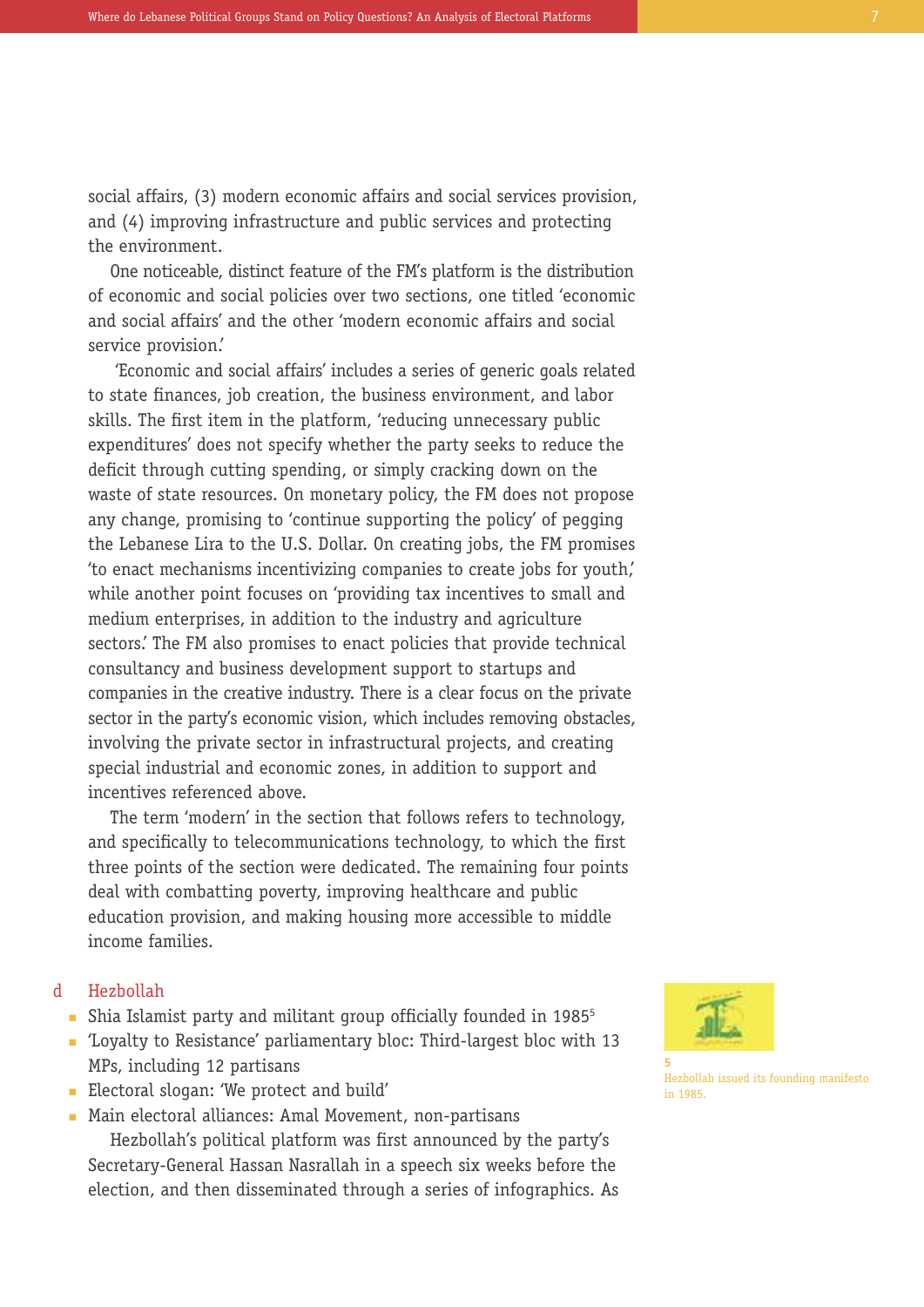taken from the transcript of Nasrallah's speech, it comprises a two-page document and contains three sections, titled 'Political Administrative Reform', 'Economic and Fiscal Policies', and 'Social and Development Policies.'

Hezbollah focuses on long-awaited reforms in public administration, public services, and the economy. There is a focus on battling corruption and pushing for reforms in political and other state institutions. The first section is dedicated to these reforms and includes modifications to the current electoral law, lowering the voting age, improving the legislative and oversight performance of parliament, protecting the judiciary's independence, re-introducing the Ministry of Planning, focusing on battling financial and administrative corruption, enacting the decentralization law, passing a new public tenders system, enhancing meritocracy in state employment and digitalizing the state's bureaucracy.

In the economic policies section of the program, the left-leaning nature of the proposed reforms is apparent, and is also made clear by the section introduction, which states the party's vision for the economy:

*'We look forward to a state of care and welfare, not a state of collection and control; a state that reduces disparities in society and provides basic social services on transparent and fair bases, and one that adopts an economic system based on labor and production, not on rents and speculation, and raises [Lebanon's] ability to compete [internationally].'*

Many components of economic policies are in line with this vision. For instance, the party promises to push for reforming the tax system with the aim of ensuring 'justice,' ending tax evasion, and 'confronting any form of taxation that affects popular groups with limited income, and the poor.' Another proposal entails setting five- and ten-year economic plans for the country 'to increase investment and savings rates, create jobs, and develop the economy.' This is complemented by the promise to offer productive sectors public support through subsidies, protection, and infrastructure development, in addition to 'correcting flaws in the trade balance and trade agreements with foreign states.'

Hezbollah also places a clear focus on public services, promising to work for better electricity, water, and telecom services, in addition to improving public healthcare and education, introducing public transport, protecting public spaces, resolving solid and water waste management issues, enacting old age pensions and resuming compensation for victims of the 2006 Israeli war.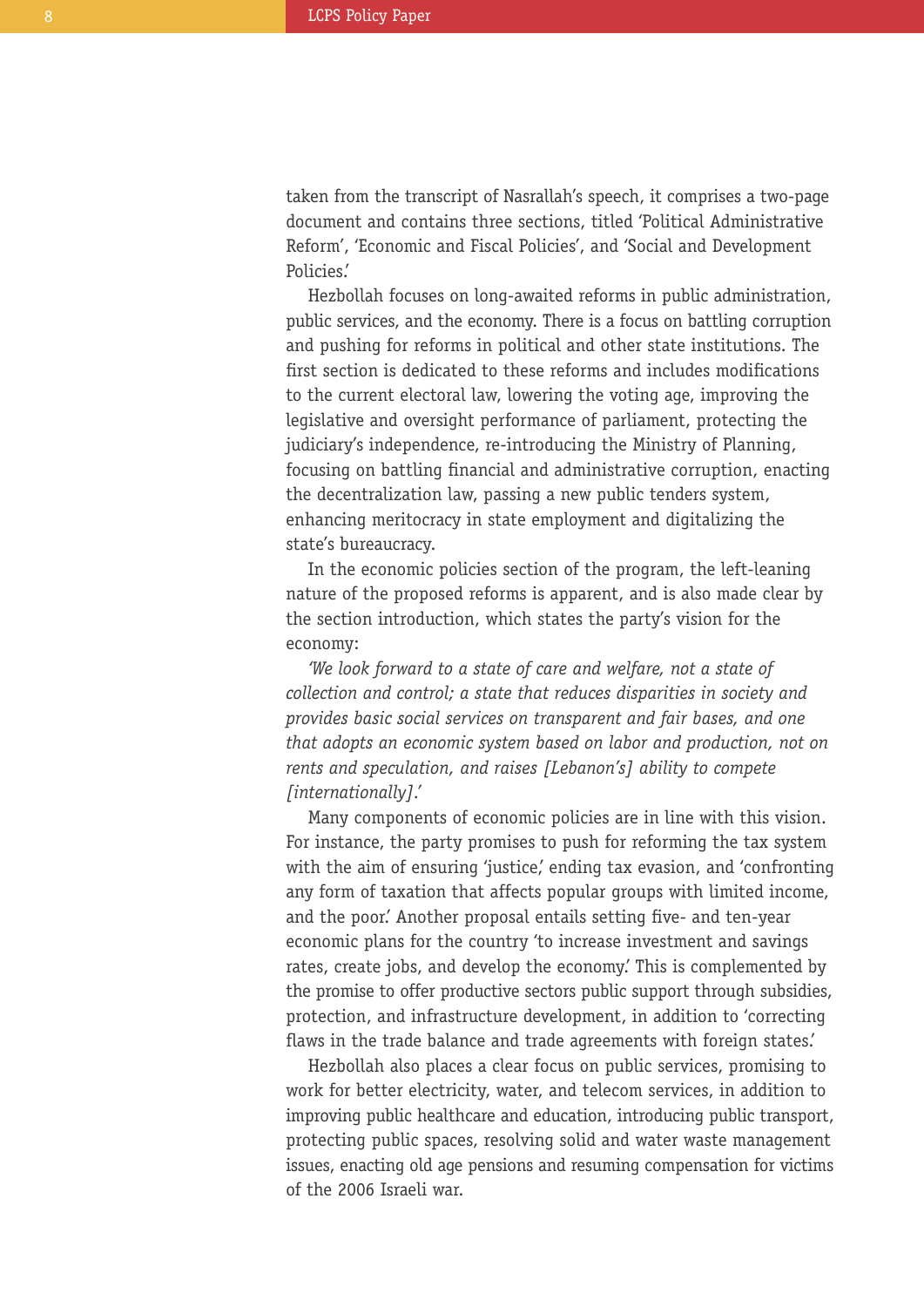Hezbollah's decision to focus on reform and the improvement of socio-economic conditions is not surprising, especially when viewed against the backdrop of grievances regarding the deterioration of public services and anti-corruption mobilization since the last parliamentary election. More specific insights on the motives behind its program's content would require an in-depth analysis of its target constituencies' geographic, ideological, and class backgrounds.

Notably, the program itself does not contain language on defense or foreign policy, except for one clause on supporting the security forces and the Lebanese Army's military and defense capabilities. Moreover, a clear gap exists in the party's platform regarding rights and freedoms. The platform does not mention civil liberties, culture/art, workers' rights, personal status laws, media, or youth in its program. Moreover, as opposed to the overwhelming majority of parties that mention women's rights and participation, Hezbollah only promises 'to enact laws that ensure the protection of women, who deserve more care and attention'. Also, the program describes drugs as a '[social] lesion', promising to 'combat all aspects' of it, without any proposed change in drug policy. Hence, the Islamist party seems to have avoided any controversial components related to freedoms and rights, and stuck to generic and conservative stances.

#### Kataeb d

- Christian right-wing party founded in 1936 by Pierre Gemayel n
- **Three MPs in parliament**
- **Electoral slogan: 'The pulse of change'**
- **Main electoral alliances: Non-partisans, LF**

Kataeb's program is peculiar in its form and content compared to those of other established parties. The platform is an extensive and detailed policy document containing 131 policy items, divided among five sections dealing with sovereignty, democracy, the economy, society, and the environment. Each of these sections contains three to six subsections. For instance, the economy section contains the state budget, public debt management, taxes, business environment, infrastructure, and the oil and gas sector. Hence, the length and structure of the program clearly reflects a desire to make it as comprehensive as possible.

In terms of content, the program includes a range of mostly detailed proposals, including amending laws, introducing new decrees and legislation, creating new institutions, and activating existing but dormant institutions or mechanisms. Kataeb is the only established political party to include the decriminalization of homosexuality in

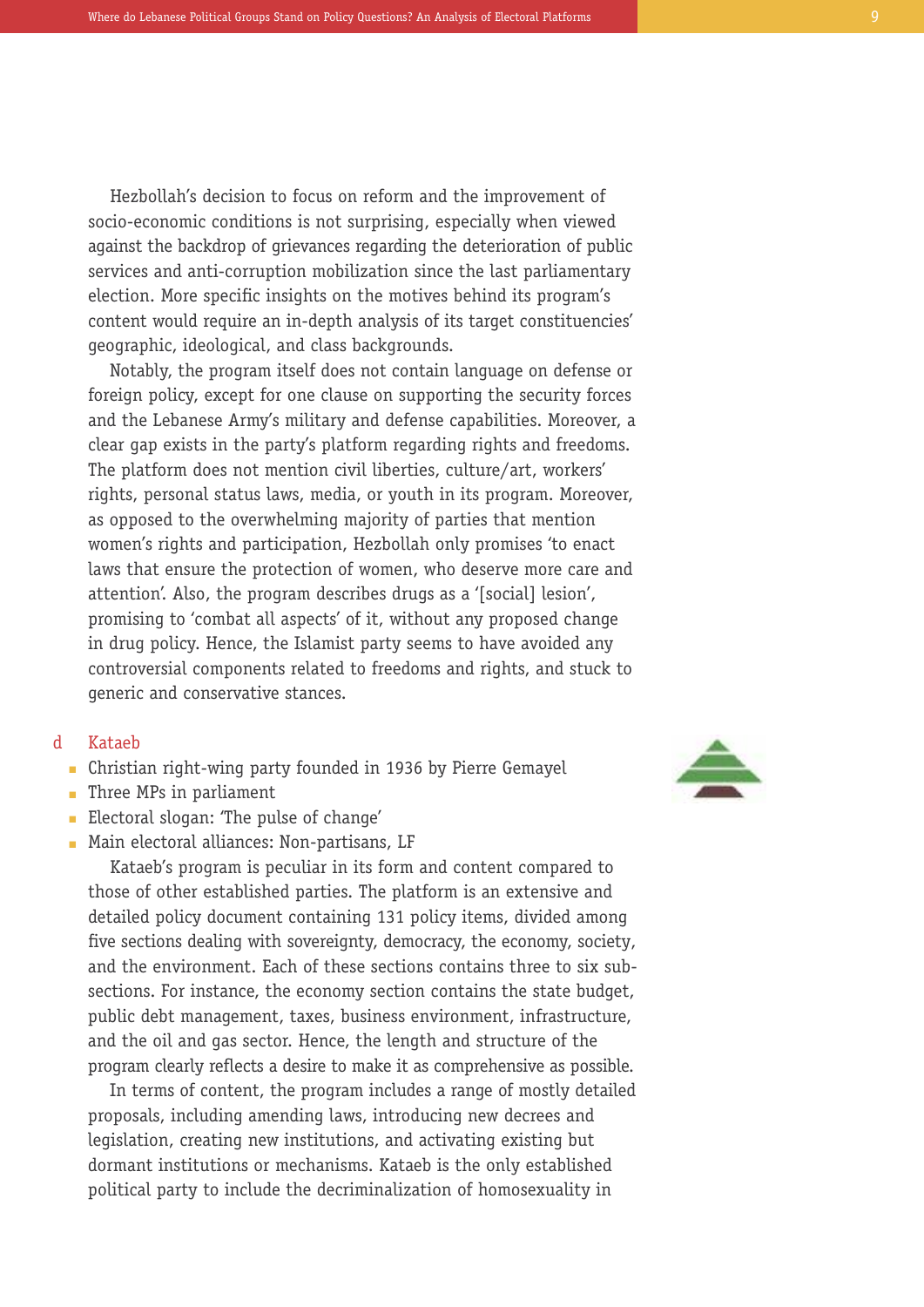their program, calling in the program's 78th point for 'abrogating all legal provisions that criminalize homosexuality'.

Although relatively comprehensive, the platform still leaves out a major topic that might be sensitive to the party's constituencies or political legacy: Sectarianism and/or the confessional nature of the political system. The component most similar to this topic is 'establishing a senate in which all of Lebanon's historical communities would be represented', which is enumerated in Article 22 of the constitution (following its amendment in 1990 based on the Taif Agreement). However, Article 22 connects the creation of a senate to the election of a parliament without any sectarian quotas, whereas Kataeb's program does not mention the latter. Moreover, the platform does not mention the widely-demanded reform of reducing the voting age, a matter that is often connected to sectarian demographic distribution in Lebanon.

| <b>Platform Section</b> | Sub-section                                      |
|-------------------------|--------------------------------------------------|
| Sovereignty             | Army and Security                                |
|                         | <b>Border</b>                                    |
|                         | Foreign Policy                                   |
| Democracy               | Transparency                                     |
|                         | Civil State and Constitutional Institutions      |
|                         | Decentralization                                 |
|                         | Public Administration                            |
| Economy                 | State Budget                                     |
|                         | Public Debt Management                           |
|                         | Taxes                                            |
|                         | <b>Business Environment</b>                      |
|                         | Infrastructure                                   |
|                         | Oil and Gas Sector                               |
| Society                 | Human Rights and Public Freedoms                 |
|                         | Healthcare                                       |
|                         | Human Dignity and Social Security                |
|                         | Pluralism and Cultural Wealth                    |
|                         | <b>Educational Policy</b>                        |
| Environment             | Solid Waste Management                           |
|                         | Urban Planning                                   |
|                         | Water Resources Management and Quality Assurance |
|                         | Public Maritime, River and Mountain Properties   |
|                         | Air Quality                                      |

## Table 2 **Kataeb's platform structure**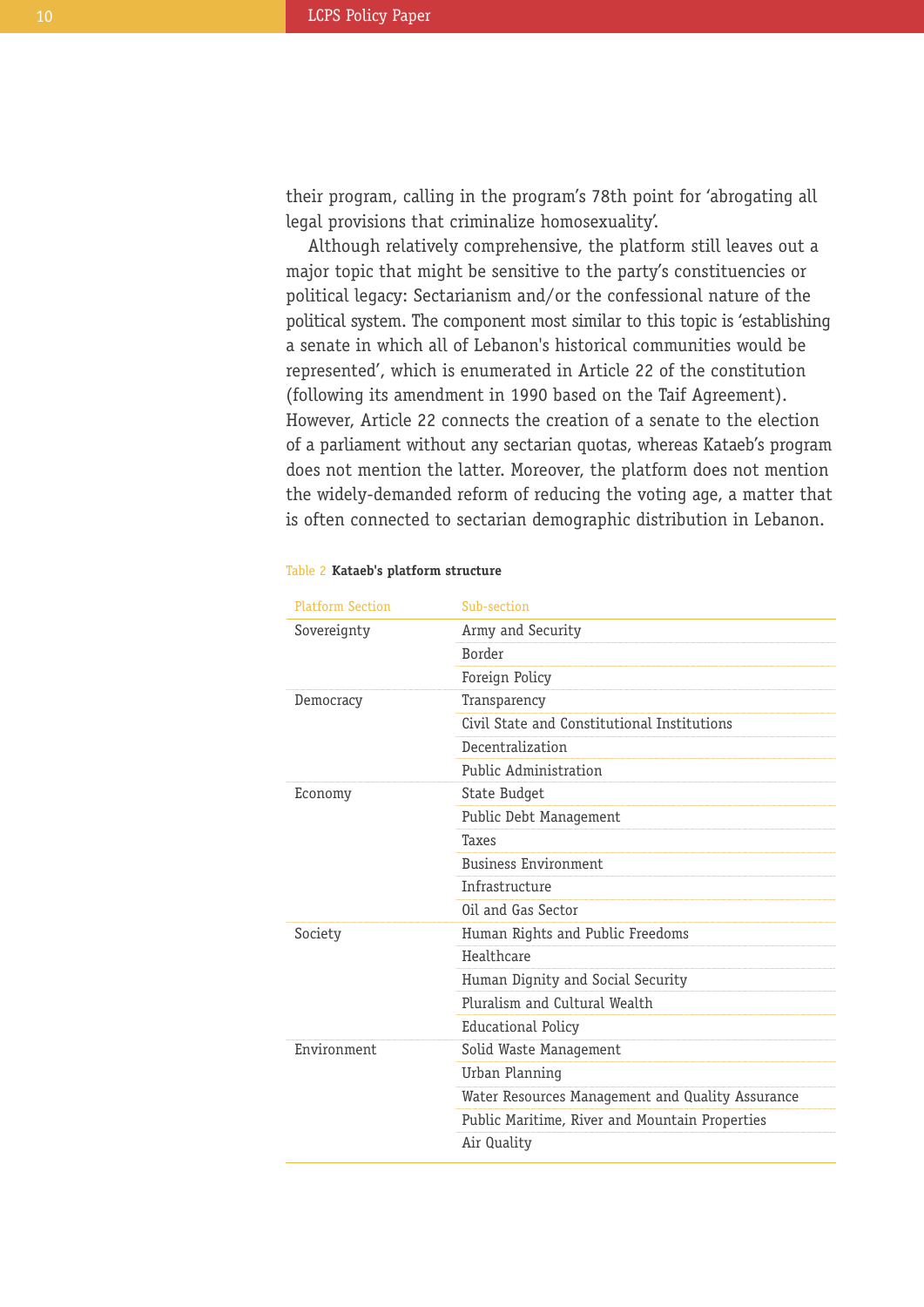#### The Lebanese Forces (LF) e

- Lebanese nationalist party founded in 1976 as a Christian militia by n late president Bashir Gemayel
- Fourth-largest parliamentary bloc, named 'The Strong Republic', with n 15 MPs including 11 LF partisans
- **Electoral slogan: 'It's time'**
- **Main electoral alliances: Non-partisans, Kataeb, Future** The Lebanese Forces's (LF) platform comprises a 10-page booklet broken down into 10 sections, each containing a paragraph outlining a vision followed by a set of concise policy statements. The program's 10 sections focus on political vision, administrative reform, and public services. Apart from the 'agriculture and rural development' section, the platform does not offer an economic vision or policies.

Decentralization has been a major focus of the LF. In section 3 of the program 'on enacting the administrative decentralization law', the LF calls for giving local elected authorities 'the widest jurisdictions' and 'financial and administrative independence.' Also notable is their plan to pass a law to create an independent ministry for municipalities 'to enhance municipal work and local development'. This demand was only adopted by the LF and Kataeb.

On education, the LF states that the goal is to 'exit the continuous loops of conflicts among actors in the education sector, in a possible reference to the struggle over teachers' wages and students' tuition fees. The party's proposed policy offers school children's parents 'the required support and cover in return for the taxes they pay to the state, which allows them to make a free choice on their children's education…' This policy stands out by linking state support of children's education to the taxes paid by their parents.

The environment and women's rights are two issues on which the LF offers remarkably little content, making only one statement on each. Regarding the environment, the LF promises that its parliamentary bloc would prioritize 'programs and ideas' that resolve issues of pollution, green space shortages, and solid waste management by 'ensuring the honest political will to implement these projects and ideas.' Concerning gender equality, the platform offers a general promise to 'continue work started in the previous term to pass laws that eliminate discrimination against Lebanese women,' without any mention of specific laws.

The LF's platform has a unique perspective, as it focuses on a limited number of issues but dedicates a section to each of them. One would expect that this choice implies there is a higher amount of detail in each section. However, this is not the case in the majority of

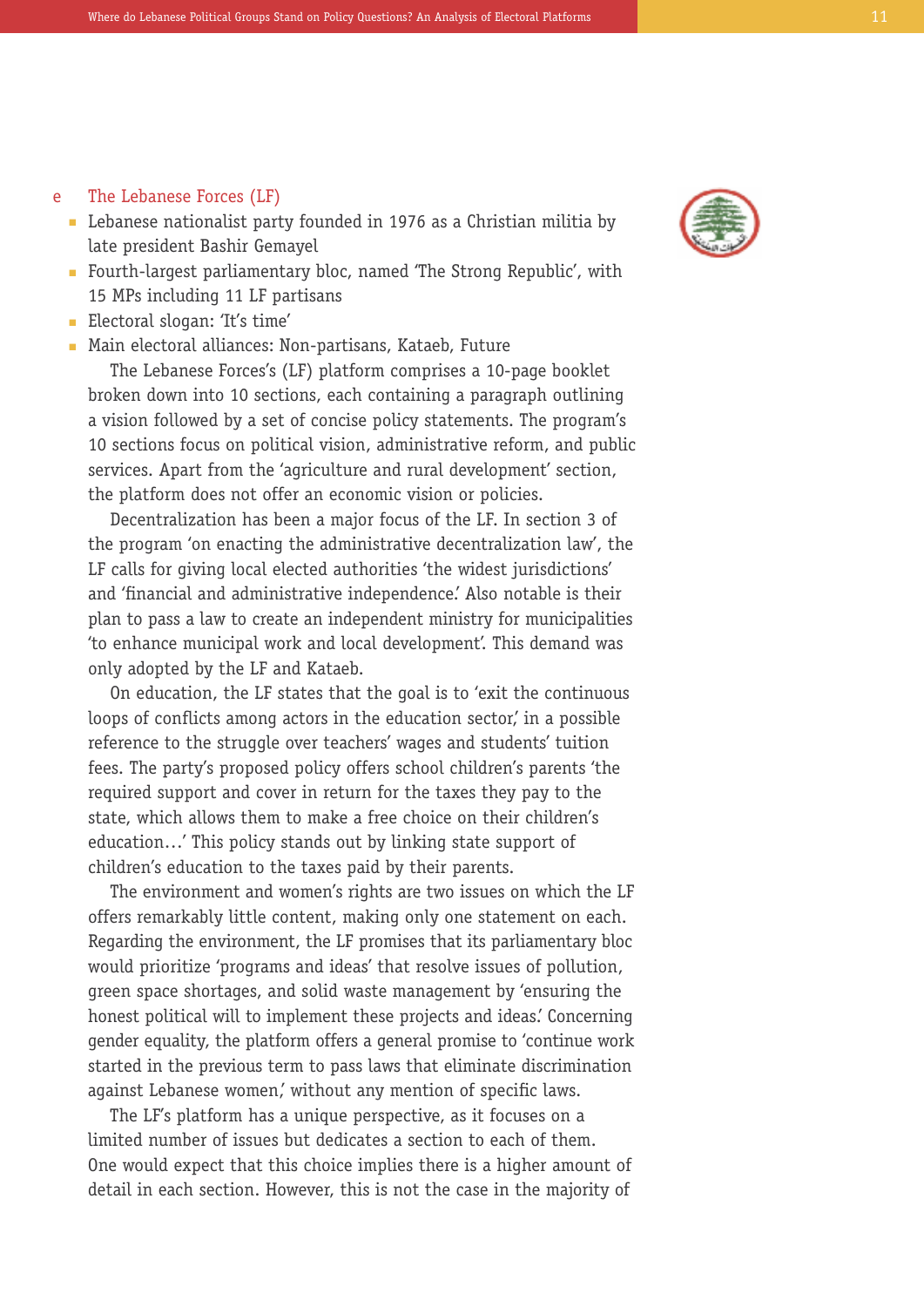sections. As our analysis of program depth has revealed, the LF offers only six specific proposals in its program, of which four are on administrative reform (enacting the decentralization law, establishing a ministry for municipalities, passing the e-government law and creating an independent anti-corruption committee), and two on public services (establishing an institution to offer real estate loans to youths to build houses in their hometowns, and passing the LF-proposed universal healthcare law).

# لتلدي

#### LiBaladi f

- Opposition group founded as an electoral campaign ahead of the May n 2018 elections
- **No MPs in parliament**
- **Electoral slogan: 'For my country' (Li baladi)**
- **Electoral alliance: Koullouna Watani**
- District: Beirut 1

LiBaladi, a campaign launched in 2018, formed an electoral list in the district of Beirut 1. It was inspired by Beirut's municipal election campaign Beirut Madinati (Beirut My City) and led by a number of its activists. LiBaladi's platform, launched during an event in early March 2018, was uploaded on the group's website under two titles: 'our electoral platform' and 'our stances.' With the exception of topics that are only covered by the 'stances' section, this paper focuses on the content of the 'electoral platform' page, which includes 11 thematic entries with titles shown in table 3.

## Table 3 **LiBaladi's platform structure**

| 1             | Inclusive and Productive Economy         |
|---------------|------------------------------------------|
| $\mathcal{P}$ | Social Welfare and Social Security       |
| 3             | Universal Mental and Physical Healthcare |
| 4             | Free and Quality Education               |
| 5             | Inclusive Heritage and Culture           |
| 6             | Sustainable and Productive Environment   |
| 7             | Dynamic and Inclusive Cities             |
| 8             | Independent Judiciary                    |
| g             | Public and Individual Freedoms           |
| 10            | Transparent and Effective Bureaucracy    |
| 11            | Incentivizing Infrastructure             |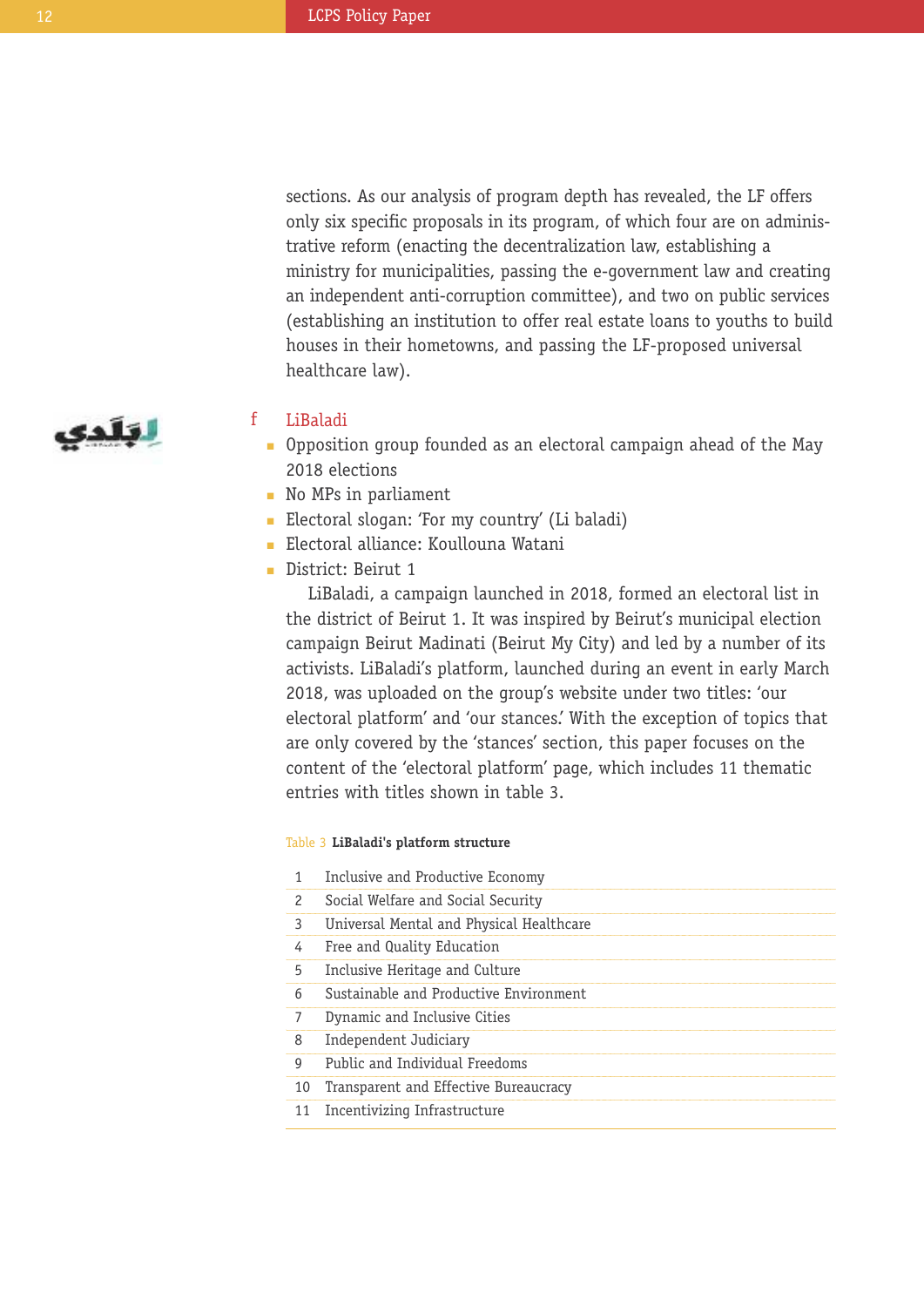Each of the program's 11 sections begins with a general vision on a specific issue and an outline of major policies. This forms the entirety of the content for some topics (such as topics 1, 6, 10, and 11), while other topics also include descriptions of the status quo in each area followed by a detailed action plan to improve it. This made LiBaladi's program—although not the most comprehensive—more detailed than most of its counterparts in terms of legislative and executive actions on a number of specific issues. In that sense, this platform has a significant 'expert' dimension. This echoes a character observed in the platform and discourse of Beirut Madinati, the 2016 electoral campaign for Beirut Municipality in which many of LiBaladi's activists had been involved.

Overall, the platform focuses on reforming state institutions, improving the habitability and sustainability of cities, providing welfare, and investing in people and infrastructure. In ideological terms, the platform seemed to stem from a left-of-center liberal approach, with a commitment to a market economy but a heavy focus on socio-economic rights. In that sense, the group emphasized the need for a high quality provision of free public healthcare and education as well as direct state intervention to ensure the right to housing.

#### LiHaqqi g

- Opposition group founded as an electoral campaign ahead of the May n 2018 elections
- lacknow No MPs in parliament
- **Electoral slogan: 'For my right' (Li hagqi)**
- **Electoral alliance: Koullouna Watani**
- District: Chouf & Aley (Mount Lebanon 4)

LiHaqqi's platform, uploaded on the campaign's website and printed out as booklets, is a document that states the group's general vision on socioeconomic, civil, and political rights and proposes legislative reforms for their realization. It includes 10 sections, divided among 'rights' rather than sectors: 'civil, fair, and sovereign state'; 'clean environment'; 'universal healthcare'; 'quality education'; 'fair and productive economy'; 'decent work'; 'decent housing'; 'equality, civil rights, and liberties'; 'effective, transparent, and non-sectarian public institutions'; and 'basic public services', as shown in table 4.

The program begins with an introduction outlining the group's vision and hinting at its ideological tendencies, using manifesto-like language. The group claims its purpose is to 'establish a strong, fair and non-sectarian state, which protects its citizens from violence,

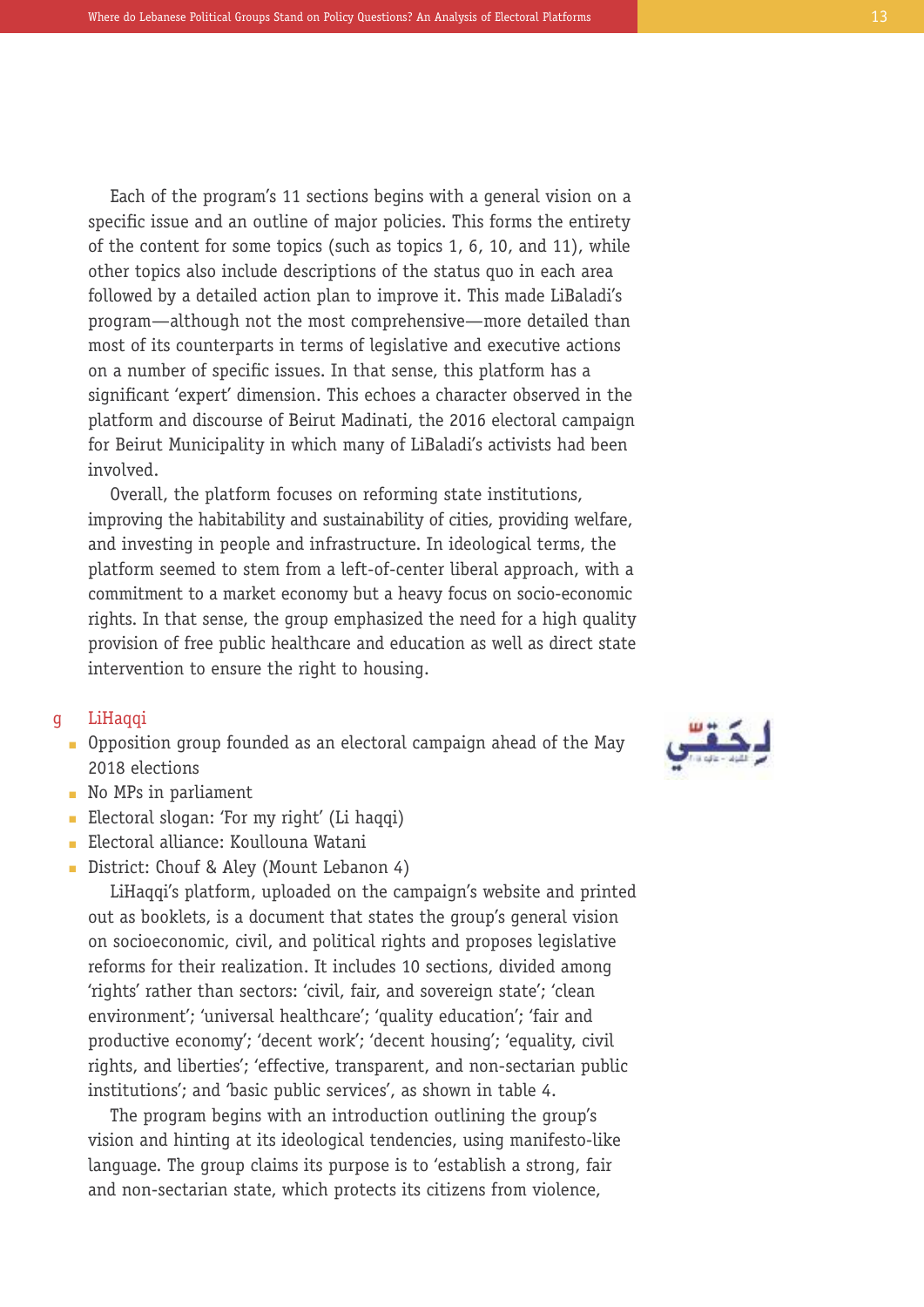exploitation, deprivation, discrimination and any threat that we face, be it political, economic, or environmental.' It describes the campaign as the continuation of struggles by social movements, unions, and activist groups, emphasizing that it makes 'no compromises' on rights and demands, and rejects cronyism and the privatization of public services.

## Table 4 **LiHaqqi's platform structure**

1 Right to a Civil, Fair, and Sovereign State

| 2  | Right to a Clean Environment                                           |
|----|------------------------------------------------------------------------|
| 3  | Right to Universal Healthcare                                          |
| 4  | Right to Quality Education                                             |
| 5  | Right to a Fair and Productive Economy                                 |
| 6  | Right to Decent Work                                                   |
| 7  | Right to Decent Housing                                                |
| 8  | Right to Equality, Civil Rights, and Liberties                         |
| 9  | Right to Effective, Transparent, and Non-Sectarian Public Institutions |
| 10 | Right to Basic Public Services                                         |

Each of the following 10 sections begins with a paragraph summarizing the group's stance and vision on the issue in question. In these paragraphs, the group seems to present what it sees as the main barrier to the realization of each right. For instance, the section on education begins with the following statement:

'Starting from our belief that knowledge should be a public right and not a commodity, and that quality education is a basic right for every human in Lebanon, we will work on reviving public educational institutions, supporting them and improving their curricula, and confronting any attempt to privatize education, be it motivated by profits or the increase of sectarian divisions and clientelist relations between people and groups in power.'

The platform left out a number of topics, including oil and gas, and culture and arts. Moreover, it placed little emphasis on matters of defense policy.



#### Sabaa h

- **Political party founded in 2016**
- One MP in parliament: Paulette Yacoubian n
- **Electoral slogan: A nation's smile**
- **Electoral alliance: Koullouna Watani** The recently-established political party announced its political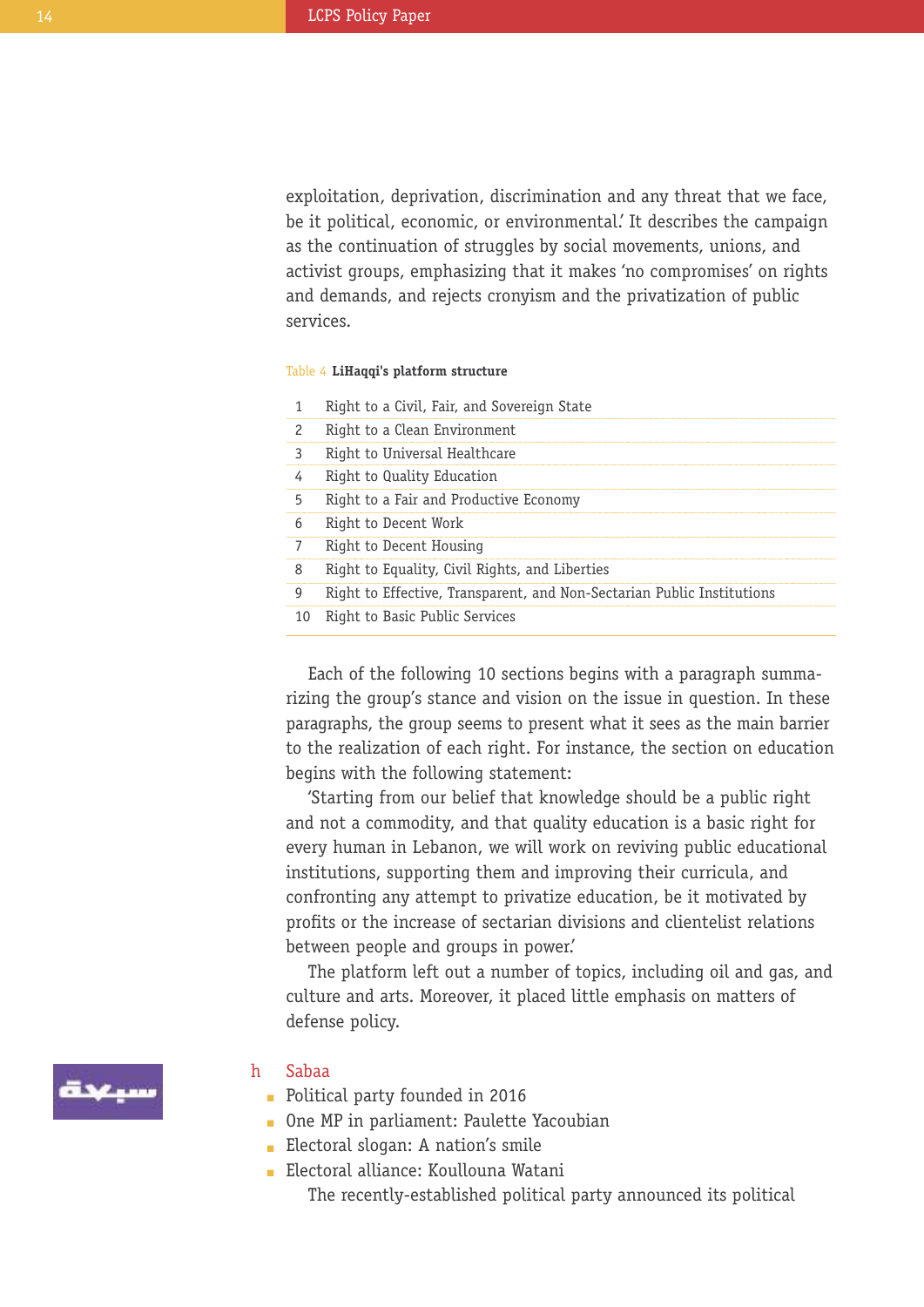platform in March 2018, before which it had no manifesto or clear policy orientation. The platform, available on the party's website, is an 84-page booklet containing a comprehensive set of policies and programs that include sections on social, economic, bureaucratic, judicial, cultural, and environmental reform. As shown in table 5, the program is divided among four generic slogans: 'the citizen's happiness', 'the revolution', 'national honor and self-reliance', and 'a workshop of hope'.

|  |  |  | Table 5 Sabaa's platform structure |  |
|--|--|--|------------------------------------|--|
|--|--|--|------------------------------------|--|

| <b>Platform Section</b> | Sub-sections                 | Number of Lists                     |
|-------------------------|------------------------------|-------------------------------------|
| The Citizen's           | Health Before Everything     | • Social Security                   |
| Happiness               |                              | Retirement                          |
|                         |                              | <b>Healthcare</b>                   |
|                         | Many More Jobs               |                                     |
|                         | Comprehensive Refurbishment  | Schools                             |
|                         | of Education                 | • Higher Education                  |
|                         | A Country with Legacy,       | - Transport                         |
|                         | Regenerating                 | - Electricity                       |
|                         |                              | Internet and Telecoms               |
|                         |                              | <b>Water</b>                        |
|                         |                              | - Housing                           |
|                         | Environment is National      | <b>Environment</b>                  |
|                         | Security                     | - Restoring our Country's Beauty    |
| The Revolution          | A Lively Economy             | <b>Agriculture</b>                  |
|                         |                              | $\blacksquare$ Industry             |
|                         |                              | $-$ Oil & Gas                       |
|                         | A Regional Services Hub      | - Tourism                           |
|                         |                              | - Trade                             |
|                         |                              | <b>Banks</b>                        |
|                         |                              | Culture                             |
|                         | A Business Catalyst          |                                     |
|                         | We Will Export Technology    |                                     |
| National Honor          | A Proud Nation               | • National Security                 |
| and Self-               |                              | - Patriotism/Nationalism            |
| Reliance                | A Law that Protects          | Judiciary and Justice               |
|                         | Everyone                     | - Behind Every Great Nation a Woman |
|                         |                              | - People with Disabilities          |
| A Workshop of           | A State Services the Citizen | - Public Bureaucracy Reforms        |
| Hope                    |                              | <b>Battling Corruption</b>          |
|                         |                              | - Public Finances                   |
|                         | Modernizing the Political    |                                     |
|                         | System is a Necessity        |                                     |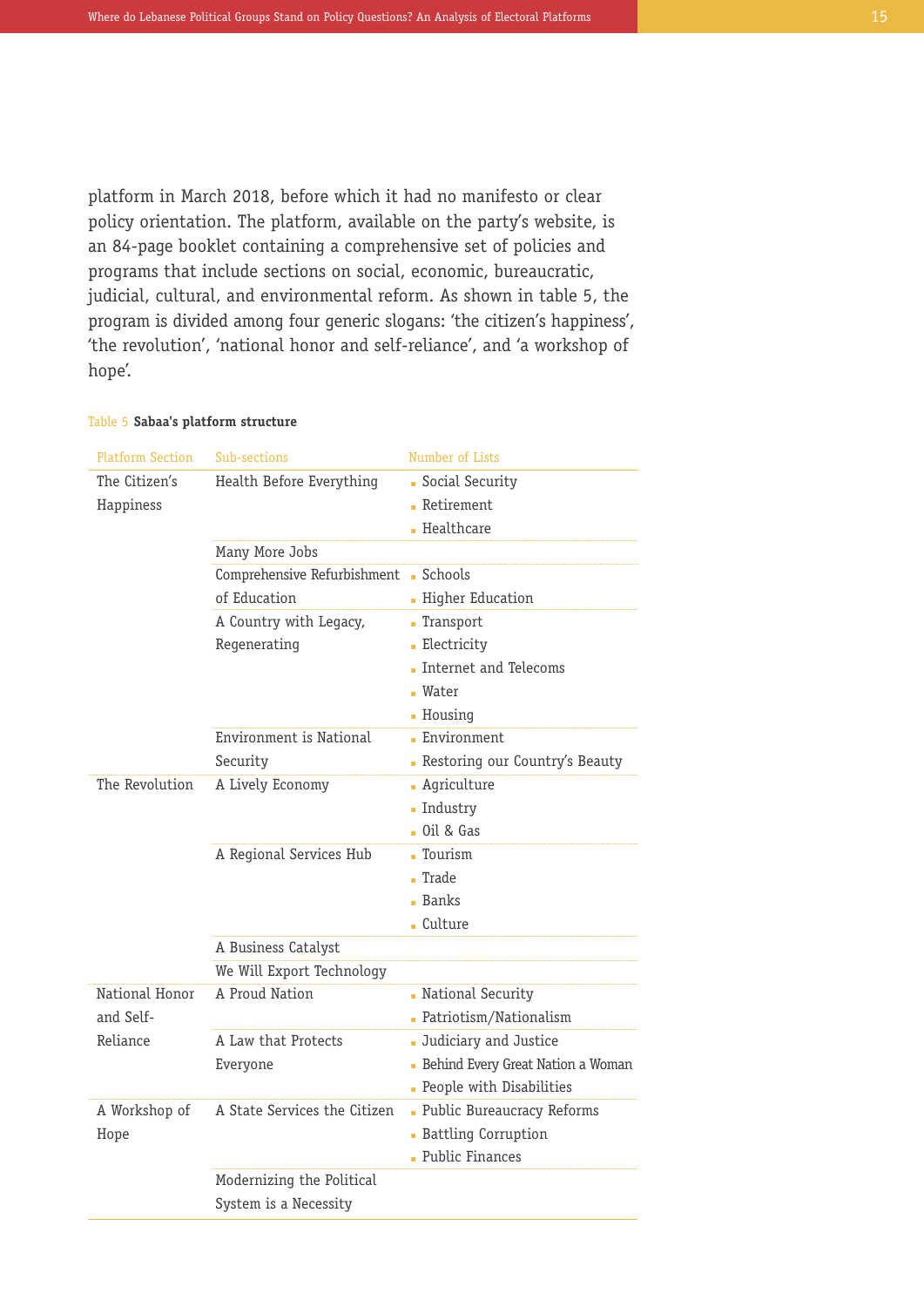Sabaa's program can be distinguished from other new groups by its approach. Rather than focusing on introducing and amending laws, Sabaa chose to present a set of detailed projects that would be carried by several bodies of the state's administration with a level of detail that is not mirrored in any other program. For instance, the section dealing with higher education includes a 'media campaign in Lebanon and a number of MENA countries to publicize the Lebanese University', while one of the programs related to electricity is launching a mobile app named 'Social Electricity' that would help consumers minimize energy waste. In other words, the party offers a technocratic vision on governing Lebanon. It might be the only minor political group to do so, because other groups such as LiHaqqi and LiBaladi focus on achieving specific demands through policy and legislation. In line with this approach, Sabaa included detailed budgets to a number of its proposals, and presented the new costs associated with its program as shown in table 6.

| Sector                                                  | New spending (millions of USD) |
|---------------------------------------------------------|--------------------------------|
| Health                                                  | 732                            |
| Education                                               | 612                            |
| Army and E-Government + Miscellaneous                   | 490                            |
| <b>Business Incentives</b>                              | 446                            |
| Service Economy                                         | 340                            |
| Infrastructure                                          | 324                            |
| Productive Economy (Agriculture, Industry, Oil and Gas) | 222                            |
| Environment                                             | 98                             |
| Technology Sector                                       | 54                             |
| Job Creation Initiatives                                | 29                             |
| <b>Total Spending</b>                                   | 3.347                          |

#### Table 6 **Costs assigned by Sabaa to its policies**

The party also promises a budget surplus of \$4.8 billion in its program based on additional revenues totaling \$8.1 billion. The revenues would be collected primarily by cracking down on tax evasion (\$3.5 billion), penalizing violations of railways and public maritime and riverside properties (\$1.5 billion), privatizing electricity production (\$895 million), taxing tobacco products (\$855 million), and improving the collection of bills and fees (\$597 million), in addition to \$824 million from land value estimations, savings on public debt payments, and revealing and taxing the revenues of private parking lots and electricity generators.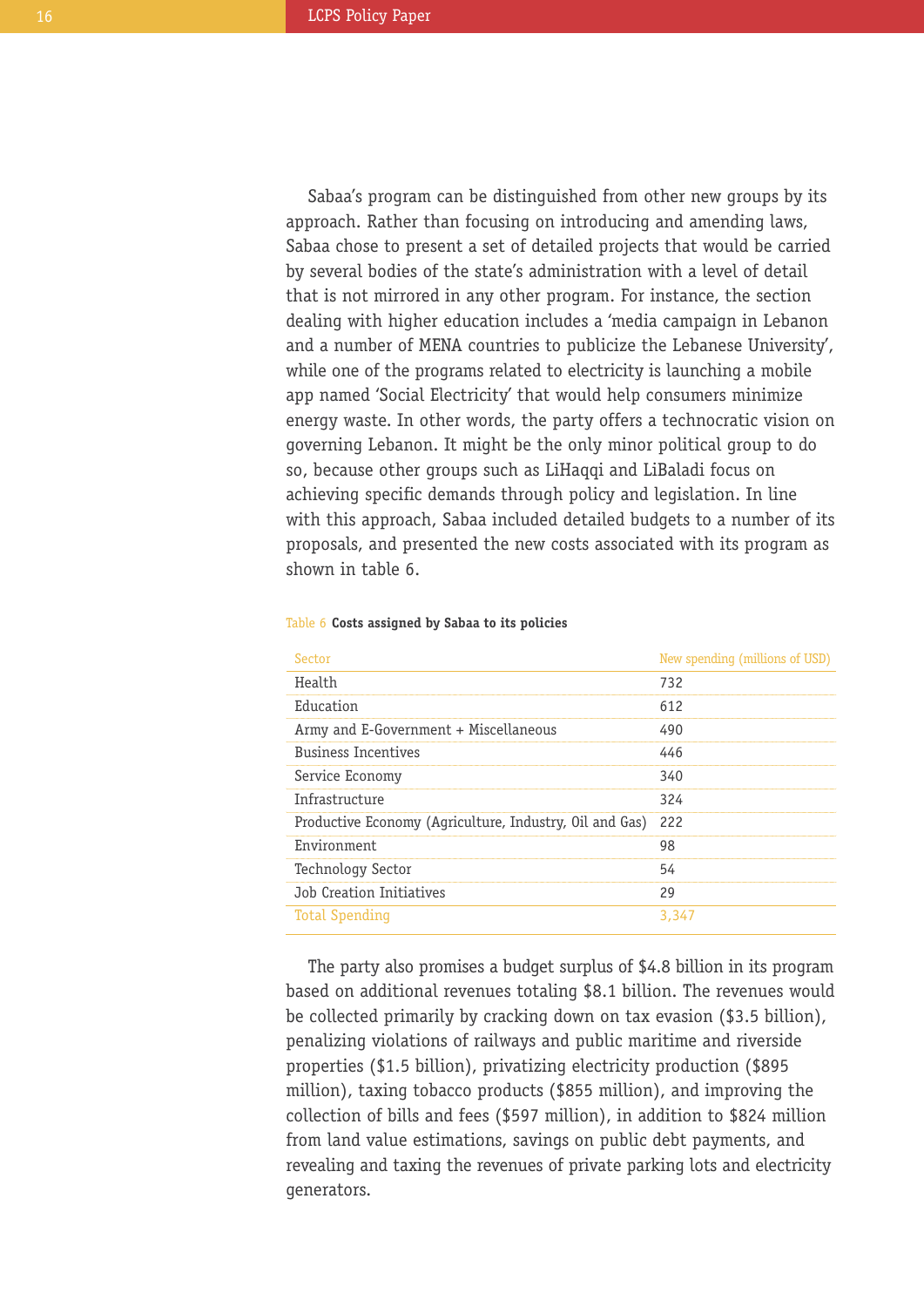Sabaa's program differed from other new groups' platforms in that it reflects a belief in privatization and public-private partnership, particularly in public service provision. The party mentions plans to privatize electricity production, telecommunication services, the management of Beirut's sea and air ports, and to use the PPP model in various sectors including transportation and the establishment of a new airport.

# **Topic-Based Analysis II**

Electoral platforms, as non-interactive documents, offer parties and groups the freedom to decide what to include and leave out from their discourse, what to focus on in detail, and how to phrase statements to avoid controversy or commitment to specific policies. This is why a separate examination of each platform can offer limited insight on parties' stances on major policy questions. On the other hand, a comparative perspective can put each platform's content in context. To that end, this section compares stances on specific policy issues by extracting the relevant content from all prominent party or new political groups' platforms. Additionally, since these platforms only include what these groups chose to mention, the analysis also uses data collected by LCPS in a pre-election study. The study includes data collected in a survey in which various groups and parties completed a questionnaire answering very specific questions on policy preferences. From among the major parties, the FPM, Amal, and FM decided not to participate, while Hezbollah, the LF, Kataeb, and the PSP<sup>6</sup> participated by answering most questions and making comments on others. The three emerging groups being analyzed—LiBaladi, Sabaa, and LiHaqqi—also participated. On many of the topics in question, data from this survey will offer better insight on the positions of parties on controversial policy matters when it is not made clear in their platforms.

The section comprises five parts, each dealing with one umbrella policy topic, which are as follows: The economy, political and administrative reform, public services, social policies, and defense and foreign policies. In each section, a number of sub-topics are analyzed, ranging from three sub-topics (in the case of defense and foreign policies) to 12 (in the case of public services). The sub-topics analyzed (such as taxation, decentralization, women's rights, etc.) are based on those mentioned by the platforms of at least half of the established parties<sup>7</sup> (three or more parties).

**6**

**7**

The PSP did not present an electoral platform, and is therefore only mentioned in this study based on its answers to the LCPS survey.

The category 'established parties' includes all parties that had run for elections in previous rounds, namely: Hezbollah, the FPM, FM, Amal, LF, and PSP.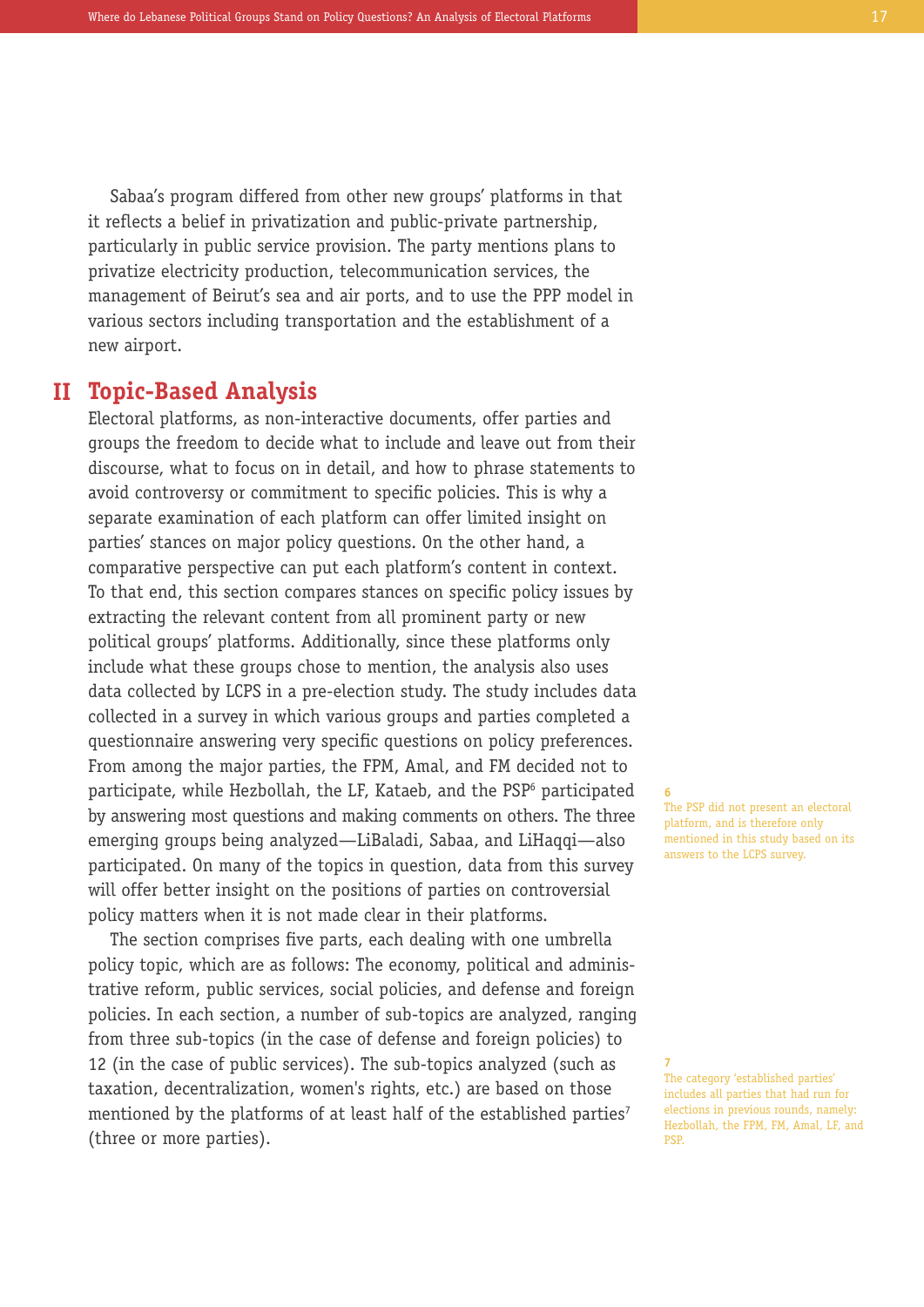#### **8**

Emerging groups include LiBaladi, LiHaqqi, and Sabaa. These groups are newly formed and the 2018 parliamentary election was the first in which they engaged.

#### On the Economy a

On the economy, the most covered policy questions concern the productive sectors, taxation, and oil and gas, as shown in table 7, which displays how many established parties and emerging groups<sup>8</sup> cover each topic.

#### Table 7 **Most covered economic topics**

| Topic                        | Established Parties Covering<br>$(total = 6)$ | <b>Emerging Groups Covering</b><br>$(total = 3)$ |
|------------------------------|-----------------------------------------------|--------------------------------------------------|
| <b>Productive Sectors</b>    |                                               |                                                  |
| Taxation                     |                                               |                                                  |
| Oil and Gas                  |                                               |                                                  |
| Job Creation                 |                                               |                                                  |
| Trade                        |                                               |                                                  |
| Budget and Fiscal Policies 3 |                                               |                                                  |

# **Productive sectors: A prominent focus on marketing support and tax incentives**

Supporting the productive economic sectors, a widely discussed public policy priority in Lebanon, is the most prominent component of parties' platforms and is mentioned by eight of the nine programs analyzed (all but Amal) as shown in table 9.

A number of common policies appear in the platforms of more than one group, as table 8 shows. Facilitating the export and marketing of local products is referenced in five programs, making it the most frequently mentioned policy. However, it takes a variety of forms: The LF references 'finding markets for agricultural products', Kataeb calls for 'reactivating and providing support to the Lebanese Export Promotion Agency', Sabaa states that it would work to 'create the National Council for Agricultural Exports', and LiHaqqi supports the marketing of Lebanese agricultural products locally and abroad. The FPM's states that the industrial sector should be 'overcoming obstacles to exporting and reducing its cost' and identifying 'new markets through the Lebanese diaspora and encouraging [the latter] to invest'.

Another prominent mechanism to support productive sectors something directly mentioned by three platforms and indirectly by two others—is tax incentives. The FM promises tax incentives for investments in productive sectors, Kataeb mentions exempting the export of Lebanese products from income tax, and Sabaa states that tax incentives should be focused on companies with research and development activities. LiBaladi and Hezbollah touch on this policy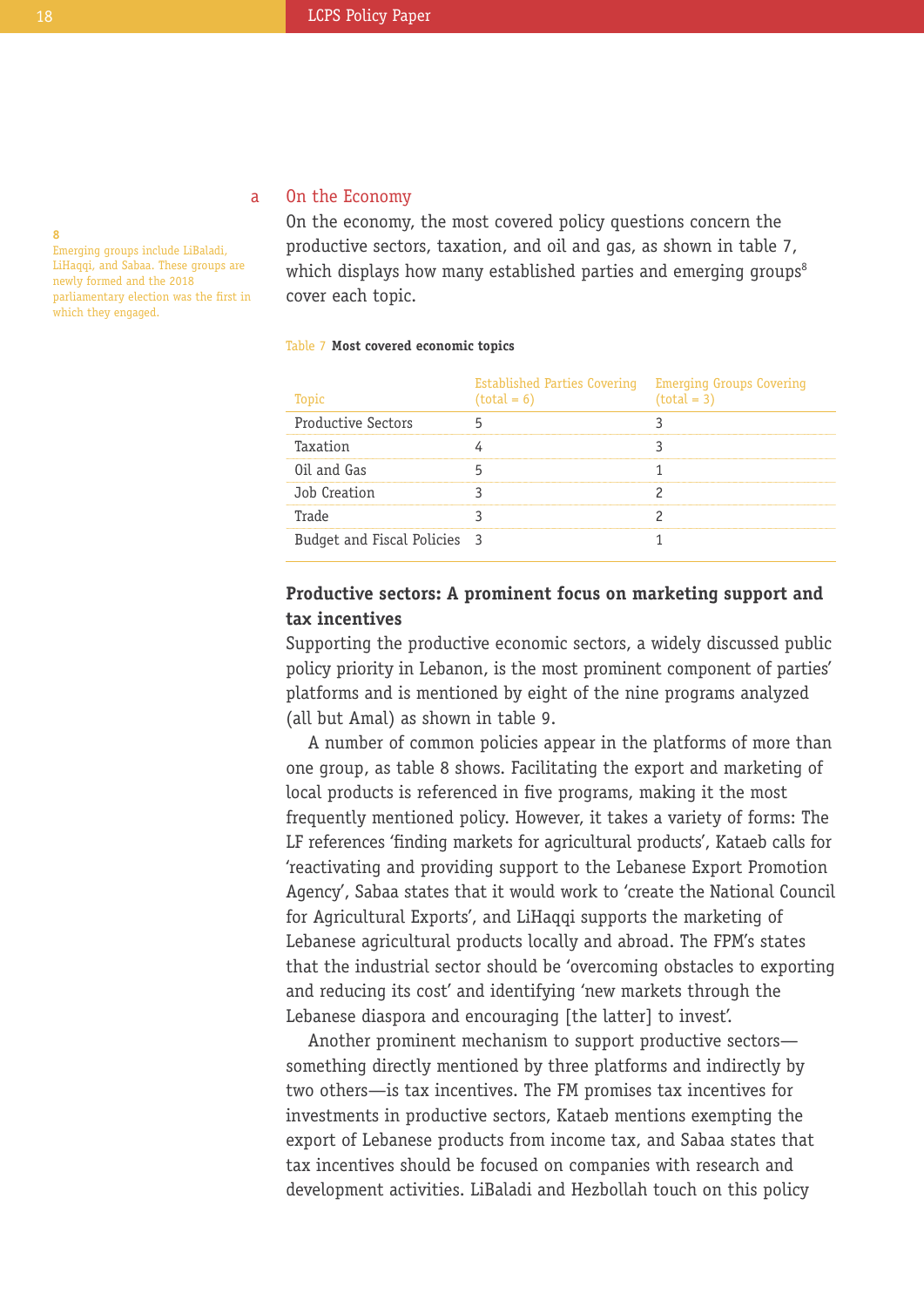indirectly, mentioning 'encouraging local and foreign investments' and 'reducing production costs' respectively.

Import substitution as an industrial policy is relatively absent, except in the FPM's program, which surprisingly promises not only to 'give advantage in the local market to Lebanese products', but also to 'move from import to self-sufficiency'. LiHaqqi emphasizes the need to amend trade policies to protect 'local industries with high productive capacities'. Hezbollah touches on the matter indirectly by mentioning 'protecting' the productive sectors without offering details.

Another component observed in three programs is providing infrastructure for the development of the productive sectors generally. Hezbollah references this policy without offering any detail as part of its brief component dealing with productive sectors. Meanwhile, the FM and FPM mention building special industrial zones, with the FPM specifying 'green industrial zones built on sustainable energy and development.'

Other policies, such as investing in research and development, facilitating access to credit, and organizing small farmers in cooperatives, are also touched on in several programs.

| Policy                  | Programs in which policy is<br>included           | Programs in which policy<br>is implied |
|-------------------------|---------------------------------------------------|----------------------------------------|
| Facilitating Exports    | Lebanese Forces - Kataeb -                        |                                        |
| and Marketing           | LiHaqqi - Sabaa - FPM                             |                                        |
|                         | Offering Tax Incentives Future - Kataeb - Sabaa - | LiBaladi: 'Encouraging local           |
|                         | <b>FPM</b>                                        | and foreign investments'               |
|                         |                                                   | Hezbollah: 'Reducing                   |
|                         |                                                   | production costs'                      |
|                         |                                                   | FPM: 'Incentives for the private       |
|                         |                                                   | sector to invest in agro-food          |
|                         |                                                   | industries'                            |
|                         | Providing Infrastructure Hezbollah - Future - FPM |                                        |
| and/or Industrial Zones |                                                   |                                        |
| Protection of Local     | LiHaqqi - FPM                                     | Hezbollah: 'Offering protection        |
| Industries              |                                                   | to the productive sectors'             |
| Investing in Research   | Sabaa - FPM                                       |                                        |
| and Development         |                                                   |                                        |
| Facilitating Access to  | Hezbollah - FPM                                   | LiHaqqi: 'Direct state inter-          |
| Credit                  |                                                   | vention to orient investments          |
|                         |                                                   | toward productive sectors'             |

#### Table 8 **Policies related to productive sectors that are mentioned in more than one platform**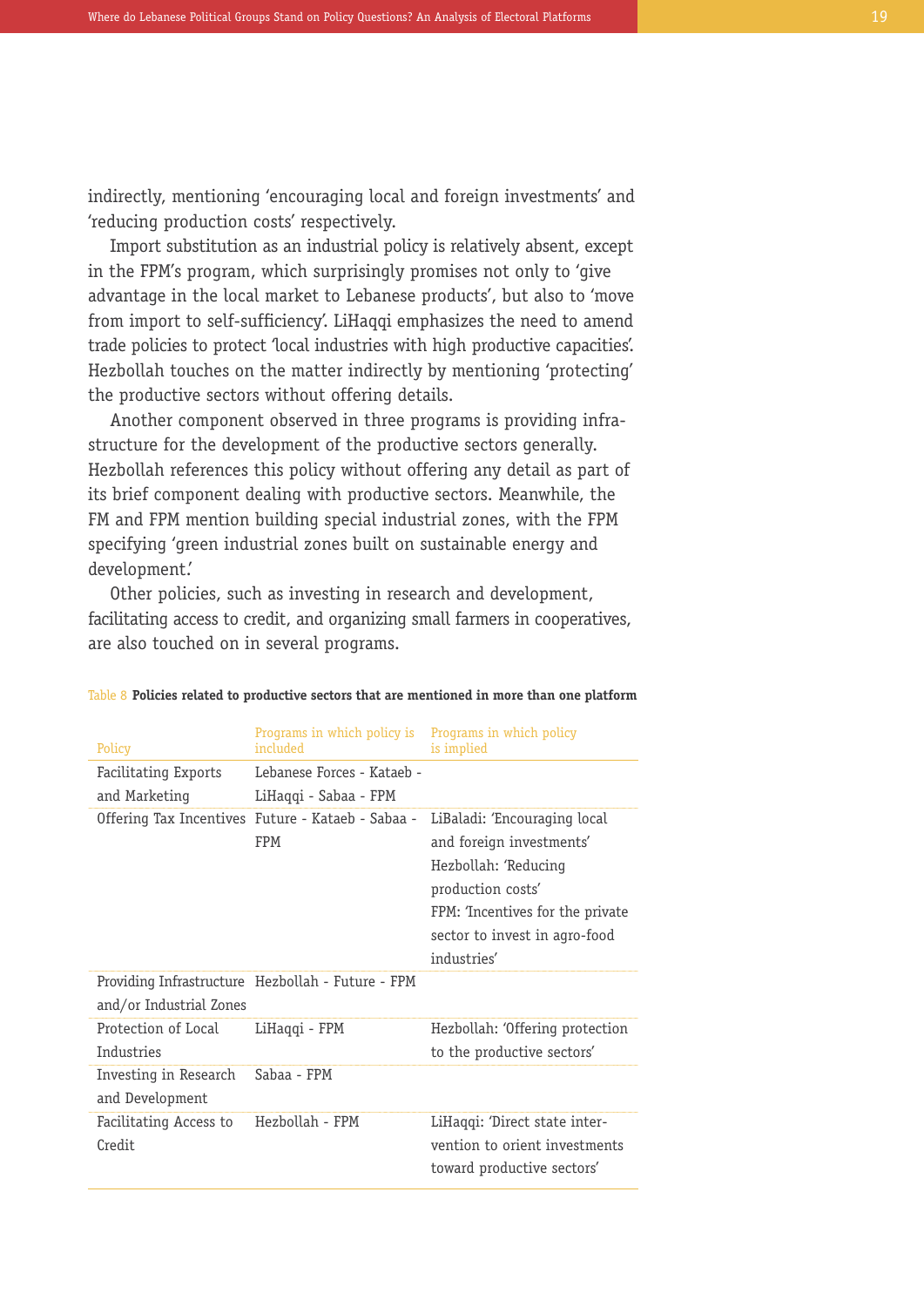As table 8 shows, six policies related to the productive sectors are mentioned by more than one group in their platforms. The individual content of each platform in relation to the productive sectors is presented in table 9.

## Table 9 **Party policies on the productive sectors**

| Party | Policies                                                                                          |
|-------|---------------------------------------------------------------------------------------------------|
| FPM   | Manufacturing                                                                                     |
|       | • [Fostering] a technological link between industry and universities                              |
|       | • Establishing green industrial zones                                                             |
|       | Incorporating women in some industries to decrease poverty                                        |
|       | • Modernizing the technology of small- and medium-size manu-                                      |
|       | facturers to create new jobs and eliminate monopolies                                             |
|       | • Favoring Lebanese products in the local market and moving<br>from import to self sufficiency    |
|       | • Addressing obstacles facing exports and reducing costs                                          |
|       | • [Finding] new markets through the Lebanese diaspora and<br>incentivizing the diaspora to invest |
|       | Diversifying and modernizing the Industrial Research Institute                                    |
|       | - Reconnecting Lebanon to the Arab world                                                          |
|       | Agriculture                                                                                       |
|       | • Ensuring the safety and quality of agricultural and agro-food                                   |
|       | products                                                                                          |
|       | Increasing productivity and opening new markets for products                                      |
|       | • Supporting advertising and marketing campaigns abroad                                           |
|       | Developing cooperatives and creating cooperates for production,<br>manufacturing, and marketing   |
|       | Supporting the productivity, profitability, and sustainability                                    |
|       | of small farms to reduce poverty and migration to cities                                          |
|       | Incentivizing the private sector to invest in agro-food industries                                |
|       | and offering agricultural credit                                                                  |
|       | • [Establishing] a mutual fund to protect the agricultural sector<br>against natural disasters    |
|       | • [Establishing] public labs and regulation mechanisms to monitor                                 |
|       | the use of pesticides.                                                                            |
|       | Organizing the fishing sector and creating frameworks for fish                                    |
|       | farming and marine biology                                                                        |
|       | Tourism                                                                                           |
|       | • [Supporting] sustainable tourism, especially environmental<br>and religious tourism             |
|       | - Supporting 'hospitality houses' as a source of income for low-                                  |
|       | income families                                                                                   |
|       | • Rationalizing touristic productivity and creating jobs                                          |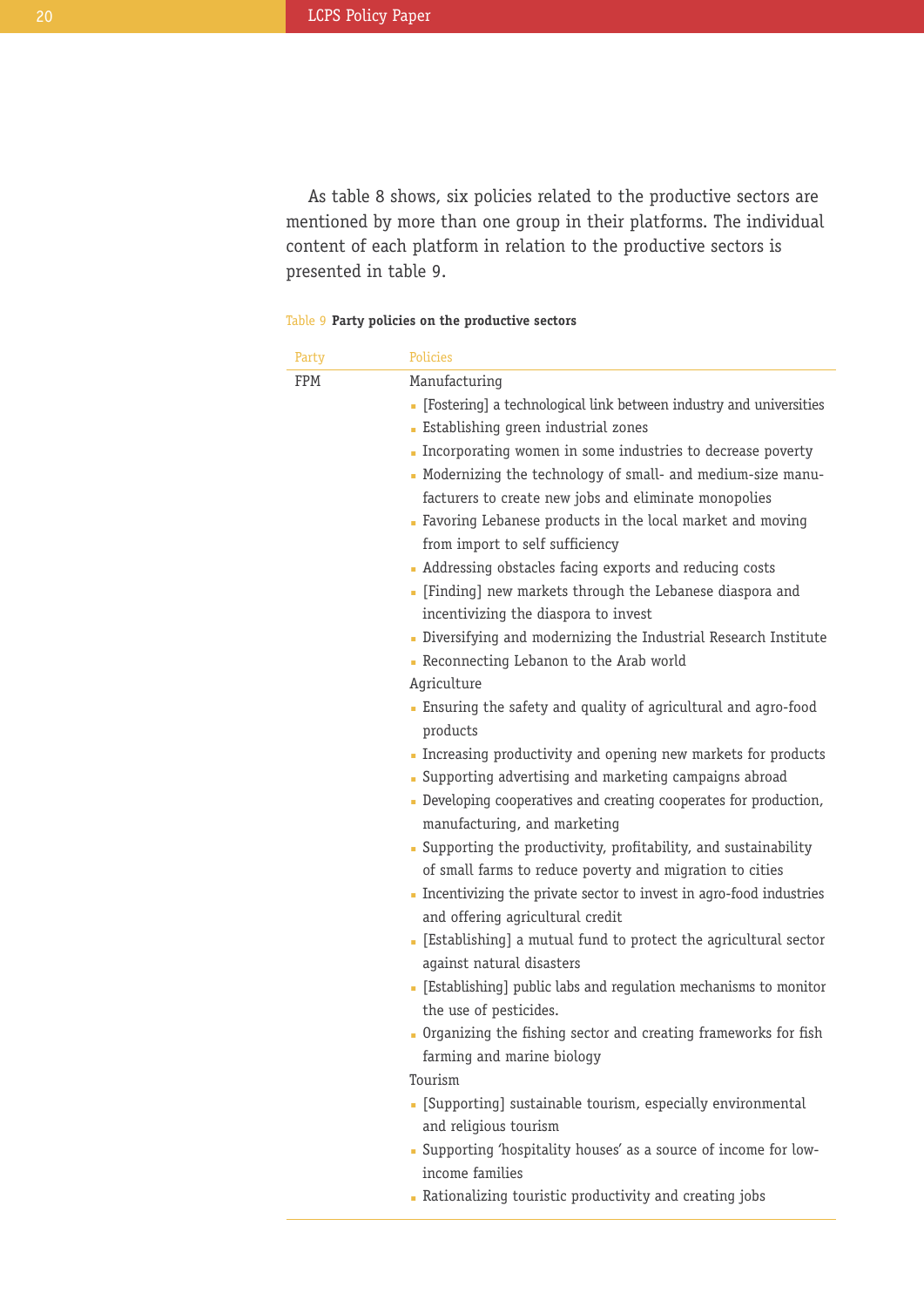| Party              | <b>Policies</b>                                                                                                                                                                                                                                                                                                                                                                                                                                |
|--------------------|------------------------------------------------------------------------------------------------------------------------------------------------------------------------------------------------------------------------------------------------------------------------------------------------------------------------------------------------------------------------------------------------------------------------------------------------|
|                    | Improving touristic infrastructure to attract tourists and                                                                                                                                                                                                                                                                                                                                                                                     |
|                    | diaspora, and enhancing disaster prevention                                                                                                                                                                                                                                                                                                                                                                                                    |
|                    | . Preserving cultural heritage and adhering to values, traditions,                                                                                                                                                                                                                                                                                                                                                                             |
|                    | and customs                                                                                                                                                                                                                                                                                                                                                                                                                                    |
|                    | Including the largest number of monuments on the global                                                                                                                                                                                                                                                                                                                                                                                        |
|                    | heritage list and updating the laws to protect cultural and<br>natural tourist sites                                                                                                                                                                                                                                                                                                                                                           |
|                    | • Attracting tourists of new nationalities such as Chinese and<br>Russians                                                                                                                                                                                                                                                                                                                                                                     |
|                    | Communicating with the diaspora and encouraging members<br>of the diaspora to act as tourism ambassadors for Lebanon                                                                                                                                                                                                                                                                                                                           |
|                    |                                                                                                                                                                                                                                                                                                                                                                                                                                                |
|                    | • Supporting tourism loans and eliminating entry visas to                                                                                                                                                                                                                                                                                                                                                                                      |
|                    | Lebanon, reducing ticket prices, and breaking the monopoly                                                                                                                                                                                                                                                                                                                                                                                     |
|                    | and speculation of some foreign companies                                                                                                                                                                                                                                                                                                                                                                                                      |
| Future<br>Movement | Creating special industrial zones and enacting tax incentives                                                                                                                                                                                                                                                                                                                                                                                  |
| Hezbollah          | - Offering support, protection, and infrastructure development<br>to the productive sectors, especially agriculture, manufacturing,<br>and tourism                                                                                                                                                                                                                                                                                             |
|                    | - Reducing production and credit costs and encouraging banks<br>to offer financial facilities                                                                                                                                                                                                                                                                                                                                                  |
| Kataeb             | <b>Exempting the export of Lebanese products from income tax</b><br>to incentivize investment in the productive economy                                                                                                                                                                                                                                                                                                                        |
|                    | - Reactivating and providing support to the Lebanese Export<br>Promotion Agency (LEBEX)                                                                                                                                                                                                                                                                                                                                                        |
| Lebanese Forces    | • Finding markets for agricultural products and enacting a<br>framework that allows the Ministry of Agriculture to monitor<br>the quality of crops in line with international standards                                                                                                                                                                                                                                                        |
| LiBaladi           | • Supporting productive and alternative sectors and encouraging<br>local and foreign investments in these sectors                                                                                                                                                                                                                                                                                                                              |
|                    | • [According to LiBaladi] any economic development on the<br>level of the state requires a comprehensive economic vision<br>that defines Lebanon's economic role and maintains pace with<br>global and regional developments. The vision should be based<br>on identifying the sectors with the best added value for<br>Lebanon—including alternative manufacturing and digital<br>industries—and should not rely solely on the service sector |
| LiHaqqi            | • Reconsidering trade policies by adopting tariff policies that<br>aim to develop local industries with high productive capacities,<br>and amending or terminating any free trade agreements that<br>hurt these sectors                                                                                                                                                                                                                        |
|                    | • Encouraging direct state intervention to orient investments<br>toward productive sectors that create jobs for youth, especially                                                                                                                                                                                                                                                                                                              |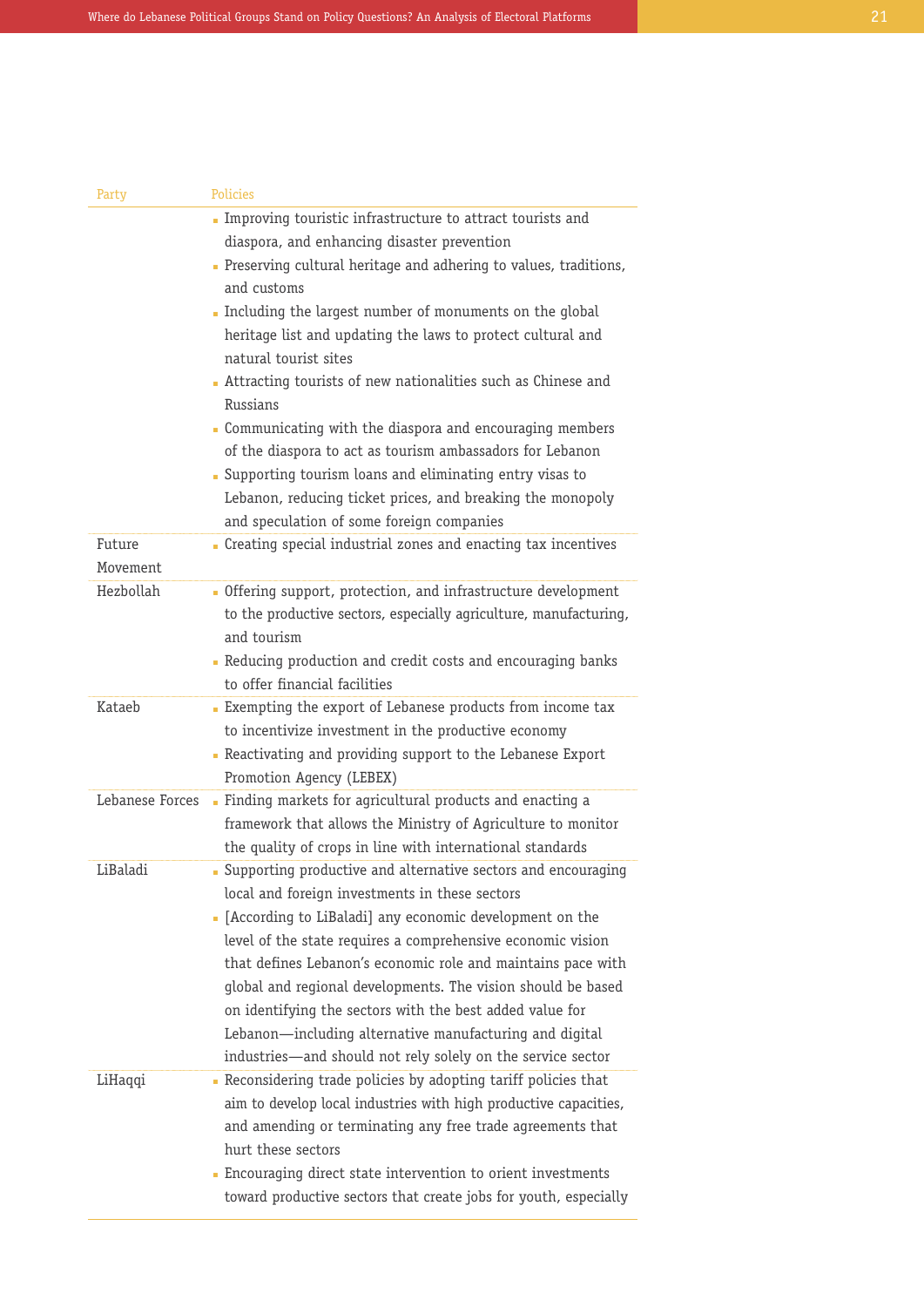| Party | Policies                                                            |
|-------|---------------------------------------------------------------------|
|       | manufacturing, agriculture, and the knowledge economy               |
|       | • Focusing on organizing small farmers in sustainable cooperatives, |
|       | facilitating their marketing in Lebanon and abroad, and             |
|       | connecting them to agro-food industries                             |
| Sabaa | • Supporting research and development through tax incentives        |
|       | to the private sector and investment in the Lebanese                |
|       | University Creating a National Council for Agricultural Exports,    |
|       | expanding free trade agreements, improving the skills of farmers,   |
|       | legalizing cannabis production, and focusing on lavender and        |
|       | high-value production                                               |
|       |                                                                     |

# **Taxation: Limited commitment to reform, and shyness toward new taxes**

Taxation is an economic subject that most groups touch on in their economic programs but the purposes and content vary considerably among programs. Hezbollah, Kataeb, LiHaqqi, and LiBaladi call for progressive reforms to the tax system. Hezbollah and LiHaqqi express support for a tax system favoring the poor, while LiBaladi call for 'fair and progressive' taxation (table 10).

Only two groups propose a new tax in their platforms. LiBaladi calls for a new tax on real estate speculation to protect the 'social value' of land, while LiHaqqi proposes more generally that there be a focus on 'properties' and 'economic rents' taxes, in a likely reference to interest on bank deposits and real estate speculation.

The programs of Sabaa, Kataeb, and Hezbollah also focus on combatting tax evasion. Sabaa promises \$3.5 billion in additional state revenues from stopping tax evasion, Hezbollah mentions 'ending' evasion without stating how, and Kataeb mentions the establishment of 'a special office that would be tasked with combatting tax evasion and forging fiscal equality.'

The FPM, FM, and Sabaa only mention tax policy in the context of reducing taxes to encourage investments in productive sectors.

#### Table 10 **Tax policies mentioned in more than one platform**

| Policy                                | Parties                      |
|---------------------------------------|------------------------------|
| Reforming the tax system for fairness | Hezbollah - Kataeb - LiHaqqi |
| Combatting tax evasion                | Kataeb - Sabaa - Hezhollah   |
| New taxes                             | LiBaladi - LiHaggi           |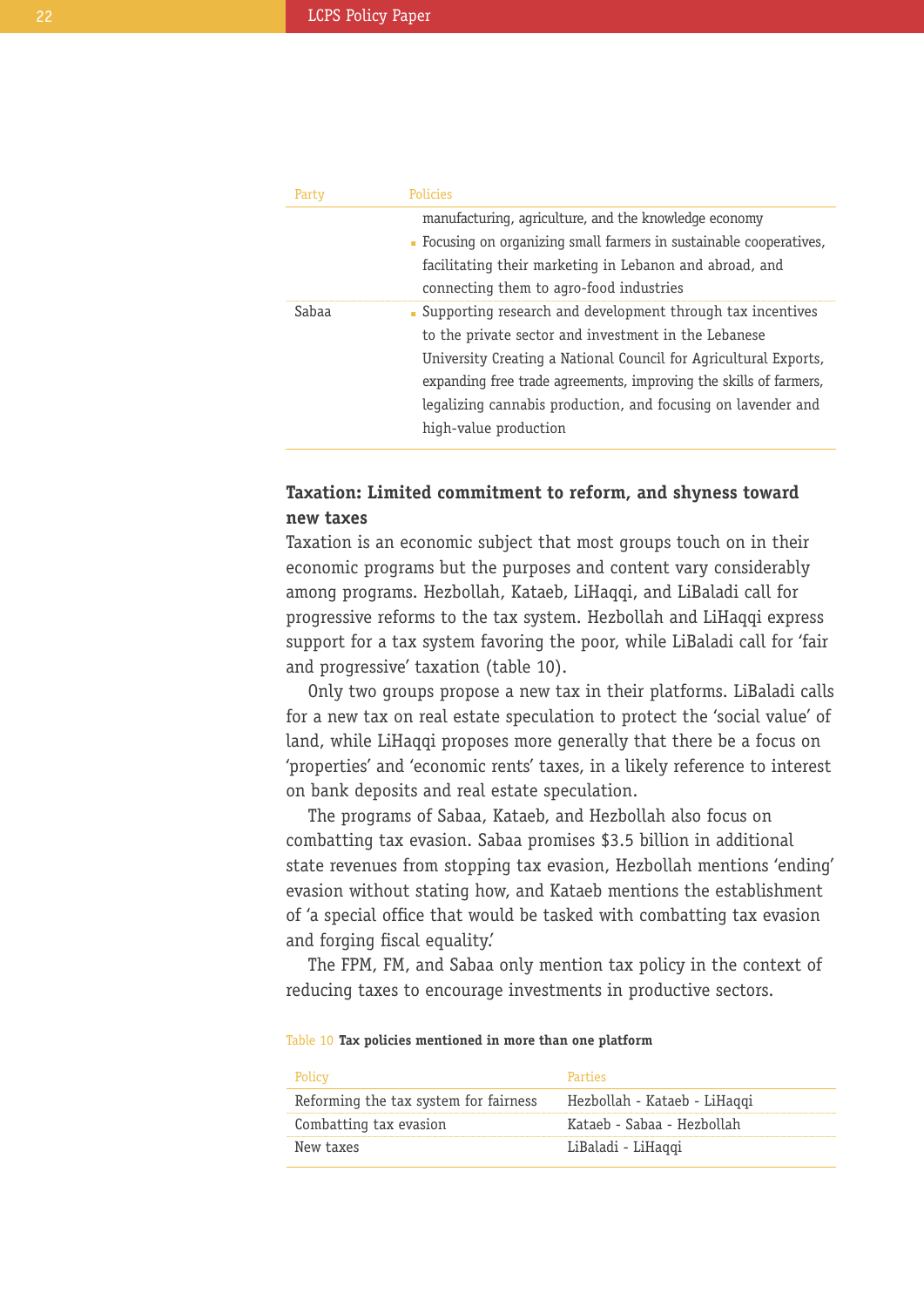As table 10 shows, three tax policies are mentioned by more than one group in their platforms. The individual content of each platform in relation to taxation is presented in table 11.

The only two groups that do not mention taxation in their programs are Amal and the LF. Amal also rejected an opportunity to participate in LCPS's survey, which makes its position on taxes more difficult to determine. The LF, answering a question on the preferred tax in case of the need for additional state revenues to spend on welfare programs, stated that it was 'against any taxes for now'. Apart from the LF, all other parties (Hezbollah, Kataeb, LiBaladi, PSP, Sabaa, and LiHaqqi) say they support 'amending the tax system to reduce economic inequality in Lebanon.' More details on each party's stance can be found in table 11.

| Party     | <b>Policies</b>                                                     |
|-----------|---------------------------------------------------------------------|
| Future    | Providing tax incentives for small- and medium-sized enter-         |
| Movement  | prises, as well as the industrial and agricultural sectors.         |
| Hezbollah | Reforming the tax system to ensure justice, opposing taxes that     |
|           | affect low-income individuals and the poor, and ending tax evasion. |
| Kataeb    | Establishing a special office tasked with combatting tax evasion    |
|           | and forging fiscal equality.                                        |
|           | Adopting the progressive taxation system, in which the tax rate     |
|           | increases as the taxable amount does, in an effort to establish     |
|           | social justice, improve tax collection, ensure compliance, combat   |
|           | fraud, and reduce tax evasion as well as the informal economy.      |
| LiBaladi  | Reducing the Value Added Tax (VAT) to 10% and enforcing tax         |
|           | reforms in a way that increases direct taxes and decreases          |
|           | indirect ones.                                                      |
|           | Enacting a fair and progressive tax policy and reforming the tax    |
|           | collection process.                                                 |
|           | Enforcing a real estate tax on empty properties and all real        |
|           | estate speculations to protect the social value of land.            |
| LiHaqqi   | Reducing wealth inequality and poverty by enacting a fair tax       |
|           | policy based on direct progressive taxation focusing on properties  |
|           | and rent, and veering away from the value added tax and other       |
|           | taxes that affect the poor.                                         |
| Sabaa     | [No tax policy section or sub-section. Tax incentives are           |
|           | mentioned in different parts of the program].                       |
|           |                                                                     |

#### Table 11 **Party policies on the productive sectors**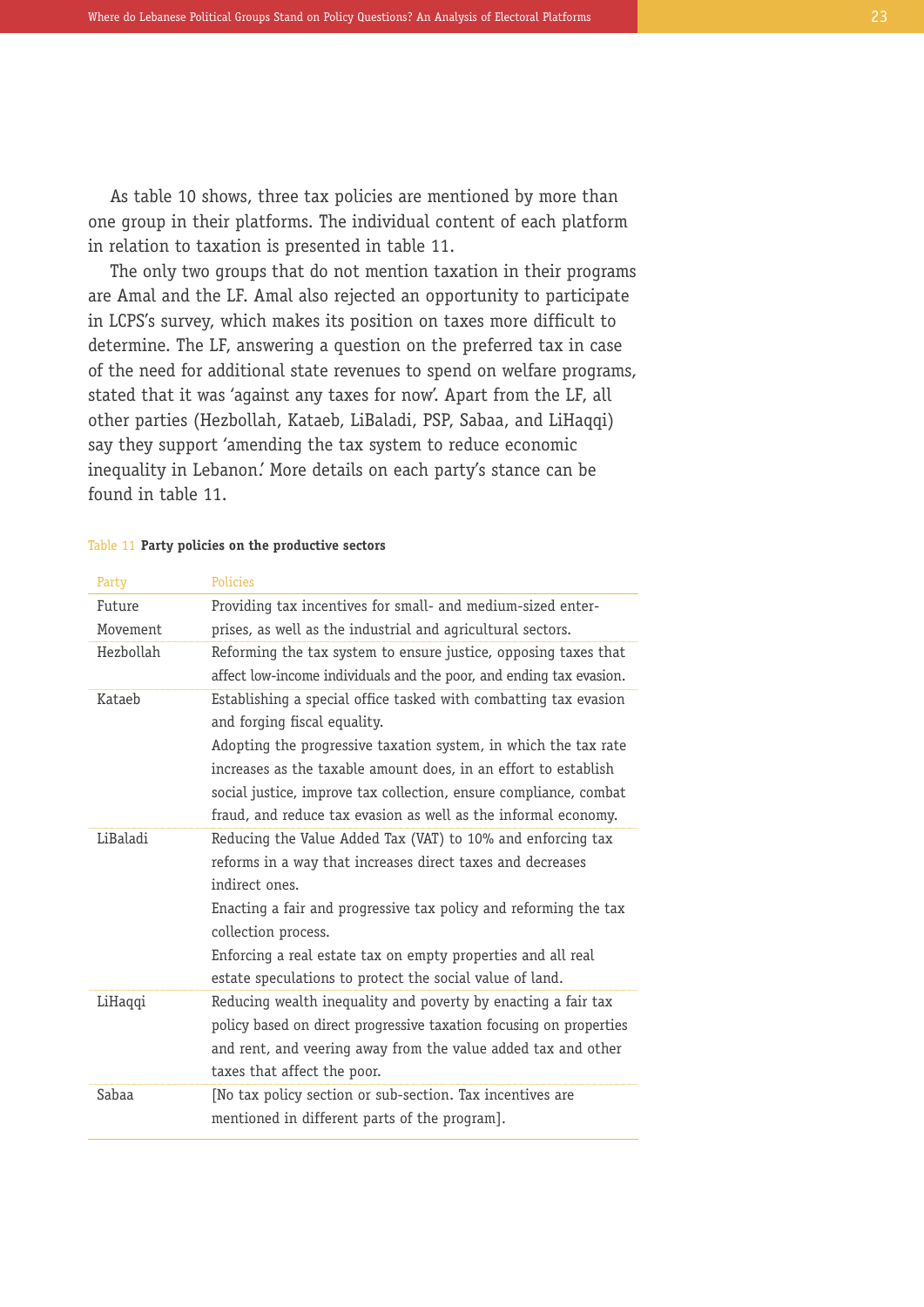# **The Oil & Gas Sector: A focus on establishing institutions and saving funds**

The oil and gas sector is mentioned in the platforms of five groups: Hezbollah, FPM, Amal, Kataeb, and Sabaa. The groups' positions generally focus on necessary steps for the good governance of the sector and its revenues. Three parties mention a sovereign wealth fund and a national oil company: Amal, Kataeb, and Sabaa. The FPM and Hezbollah, on the other hand, touch on the sector more lightly, with the FPM merely stating that it seeks the 'continuous development of extractive industries to liberate the Lebanese economy,' and Hezbollah mentioning the need for transparency, regulation, and an investment of oil revenues in sustainable development.

The LF, Future, LiHaqqi, and LiBaladi do not mention the oil and gas sector in their official platforms.

As seen in table 12, the most common policy denominators are creating a sovereign wealth fund and a national oil company, and ensuring transparency in the sector, with each mentioned by three of the five parties. Hezbollah and Kataeb favor investing revenues in development, but each remains very generic in their proposals, saying (respectively) that oil and gas resources should be used to support 'sustainable development' and 'other sectors'.

| Policy                                        | Programs in which policy is included |
|-----------------------------------------------|--------------------------------------|
| Creating a sovereign wealth fund              | Amal Movement - Kataeb - Sabaa       |
| Creating a national oil company               | Amal Movement - Kataeb - Sabaa       |
| Ensuring transparency in the sector           | Hezbollah - Kataeb - Sabaa           |
| Investing revenues in development<br>projects | Hezbollah - Kataeb                   |

#### Table 12 **Oil and Gas policies mentioned in more than one platform**

As table 12 shows, four policies related to oil and gas are mentioned by more than one group in their platforms. The individual content of each platform in relation to oil and gas is presented in table 13.

A preference for collecting funds in a sovereign wealth fund (SWF) was apparent in the results of an LCPS survey. When asked to choose between investing oil and gas revenues in public facilities and services, using them to pay back public debt, or collecting them in a sovereign wealth fund, most groups<sup>9</sup> chose the latter. Hezbollah was the only party to opt for investing revenues in development, although the party made two choices in contradiction with the survey's instructions, the other being storing funds in an SWF.

**9** Namely Hezbollah, Kataeb, the Lebanese Forces, LiBaladi, and Sabaa.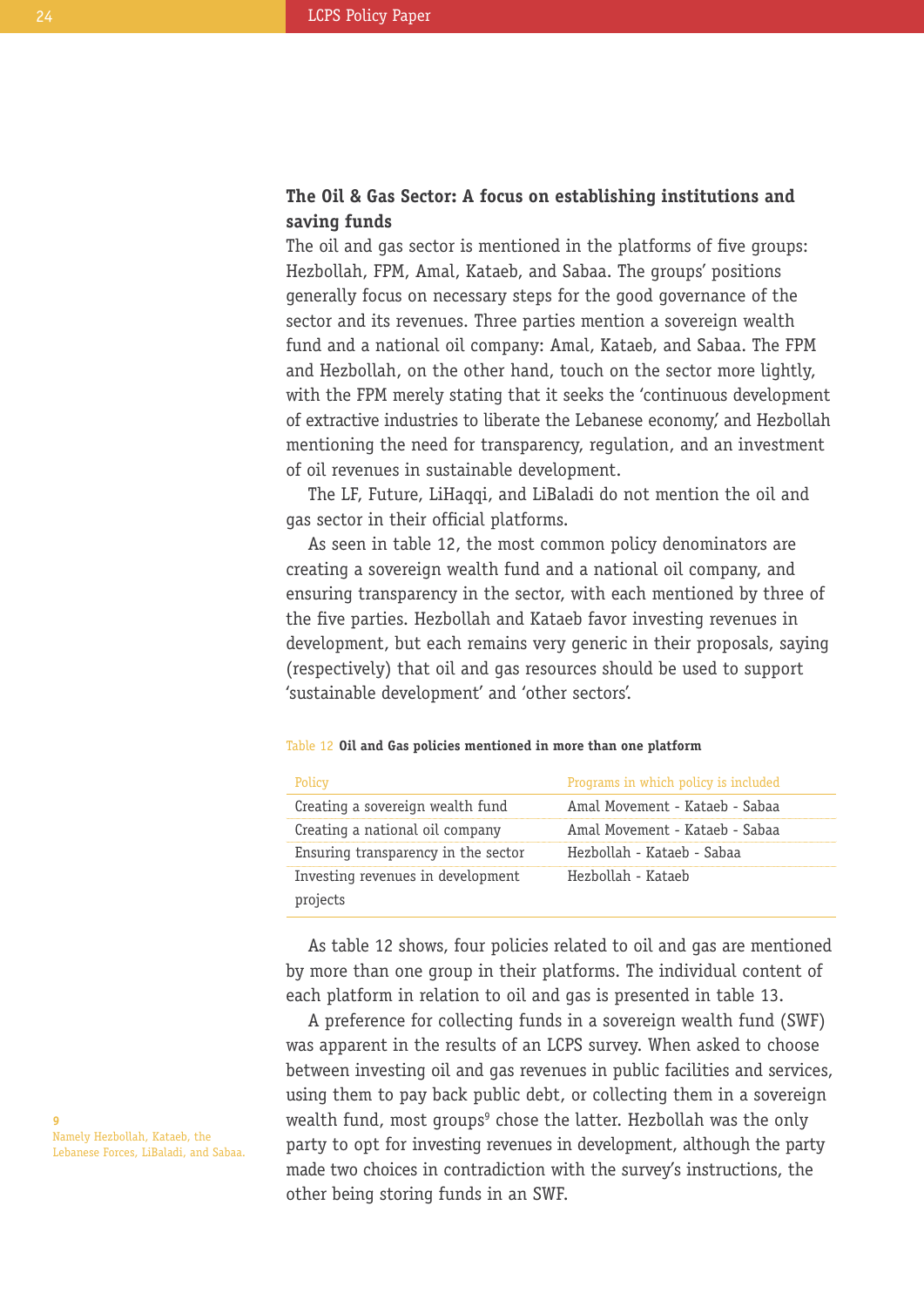#### Table 13 **Party policies on oil and gas**

| Party         | <b>Policies</b>                                                                                                                                                                                                                                                                                                                                                                                                                                                                                                                                                                                                                                                                                                                                 |
|---------------|-------------------------------------------------------------------------------------------------------------------------------------------------------------------------------------------------------------------------------------------------------------------------------------------------------------------------------------------------------------------------------------------------------------------------------------------------------------------------------------------------------------------------------------------------------------------------------------------------------------------------------------------------------------------------------------------------------------------------------------------------|
| Amal Movement | [Engaging in] special parliamentary efforts to follow up on oil and<br>gas. Creating a sovereign wealth fund, a national oil company,<br>and enacting the onshore petroleum law.                                                                                                                                                                                                                                                                                                                                                                                                                                                                                                                                                                |
| <b>FPM</b>    | Continuous development of extractive industries to 'liberate' the<br>Lebanese economy.                                                                                                                                                                                                                                                                                                                                                                                                                                                                                                                                                                                                                                                          |
| Hezbollah     | Creating a legislative, legal, and institutional structure that<br>ensures transparency and requlation in exploration and<br>production, and the best investment of oil revenues in sustainable<br>development.                                                                                                                                                                                                                                                                                                                                                                                                                                                                                                                                 |
| Kataeb        | Committing to international frameworks of transparency,<br>collaborating with civil society, enacting a modern law for the<br>sovereign wealth fund that maintains the fund for future<br>generations. Adopting an economic strategy for the sector to best<br>use revenues in developing oil and gas knowledge, creating jobs,<br>and supporting other sectors. Creating a National Oil Company.<br>(Details in components 66 - 69 of the program).                                                                                                                                                                                                                                                                                            |
| Sabaa         | Passing laws related to the sovereign wealth fund, national oil<br>company (after commercial exploration), General Directory of<br>Petroleum facilities, and a law for exploring oil and gas on shore.<br>Allocating all revenues to an SWF, and not spending them on<br>public debt service, to be eventually invested abroad or in local<br>productive sectors.<br>Enacting a law to 'improve transparency in the oil and gas sector'<br>without any distortions. Releasing any draft laws related to oil<br>and gas six months before [being put up for a vote] in order to<br>involve civil society and experts. Formulating an employment plan<br>for the oil and gas sector: Specifying labor needs (More details<br>in party's program). |

## **Job creation: A scarcity of concrete proposals**

Job creation is indirectly addressed by other policies, which makes it unsurprising that many programs do not touch on it directly. However, five of the analyzed programs do reference job creation, namely those of Hezbollah, the FPM, Future, LiHaqqi, and Sabaa (table 14).

Three of these programs include macro-solutions for jobs creation. Hezbollah calls for five- and ten-year economic plans, LiHaqqi calls for a strategy of economic advancement focused on creating jobs in the productive sectors and the knowledge economy, while Sabaa promises to create a new ministry for economic investments while setting yearly targets of jobs created by foreign direct investments.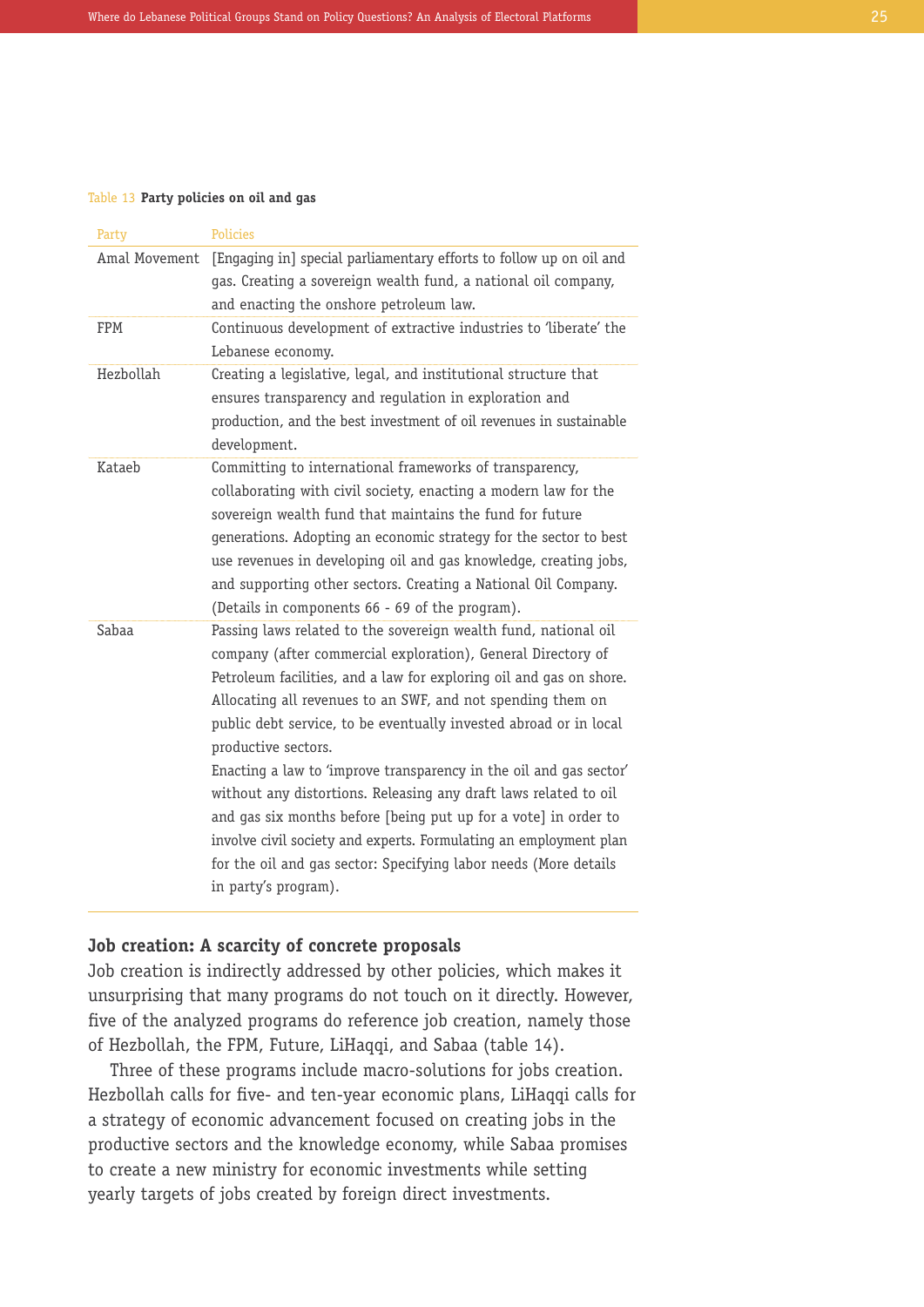The FPM and FM are less elaborate in their proposals. The FPM states its aim to 'create larger social and economic job opportunities' without offering details. The FM promises incentives for companies to employ young people.

Incentives for youth employment are also mentioned in Sabaa's program, which proposes a scheme whereby the first year of social security subscription costs are covered by the government. In its table of new public expenditures, Sabaa says it would spend a mere \$29 million on 'job creation initiatives'. Meanwhile, the 82,000 new jobs in the next four years that the program promises seem to be connected to other, sector-specific categories of new spending: The party says it would spend \$222 million on industry, agriculture, and oil extraction, and create 10,000 new manufacturing jobs that, in turn, will foster the creation of 22,000 more in linked sectors. The program also states that \$340 million of new investments would be made in the 'service economy' and promises 14,000 jobs in tourism and transport that would create an additional 18,000 jobs in linked sectors.

| Party      | Policies                                                                                                                                                                                                                                                                                                                                                                                               |
|------------|--------------------------------------------------------------------------------------------------------------------------------------------------------------------------------------------------------------------------------------------------------------------------------------------------------------------------------------------------------------------------------------------------------|
| <b>FPM</b> | Creating more social and economic job opportunities for                                                                                                                                                                                                                                                                                                                                                |
|            | Lebanon.                                                                                                                                                                                                                                                                                                                                                                                               |
| Future     | Enacting mechanisms to incentivize companies to create job                                                                                                                                                                                                                                                                                                                                             |
| Movement   | opportunities for youth.                                                                                                                                                                                                                                                                                                                                                                               |
| Hezbollah  | Demanding five and ten year economic plans as part of a clear<br>economic vision that aims to raise the rates of saving and<br>investment, create jobs, develop the economy, and benefit from<br>the diaspora's energy and resources.                                                                                                                                                                  |
| LiHaqqi    | Formulating an economic development plan that includes direct<br>state intervention to orient investments toward productive sec-<br>tors that create jobs for youth, especially manufacturing, agri-<br>culture, and the knowledge economy.                                                                                                                                                            |
| Sabaa      | Creating 82,000 jobs in the next four years though investment<br>plans in various sectors. Ten thousand jobs in industry, and<br>22,000 jobs in linked sectors. Fourteen thousand in tourism and<br>transport, and 18,000 in linked sectors. Setting yearly targets for<br>jobs created by foreign direct investments in Lebanon. Creating<br>a ministry for investments and promoting Lebanon abroad. |

## Table 14 **Party policies on job creation**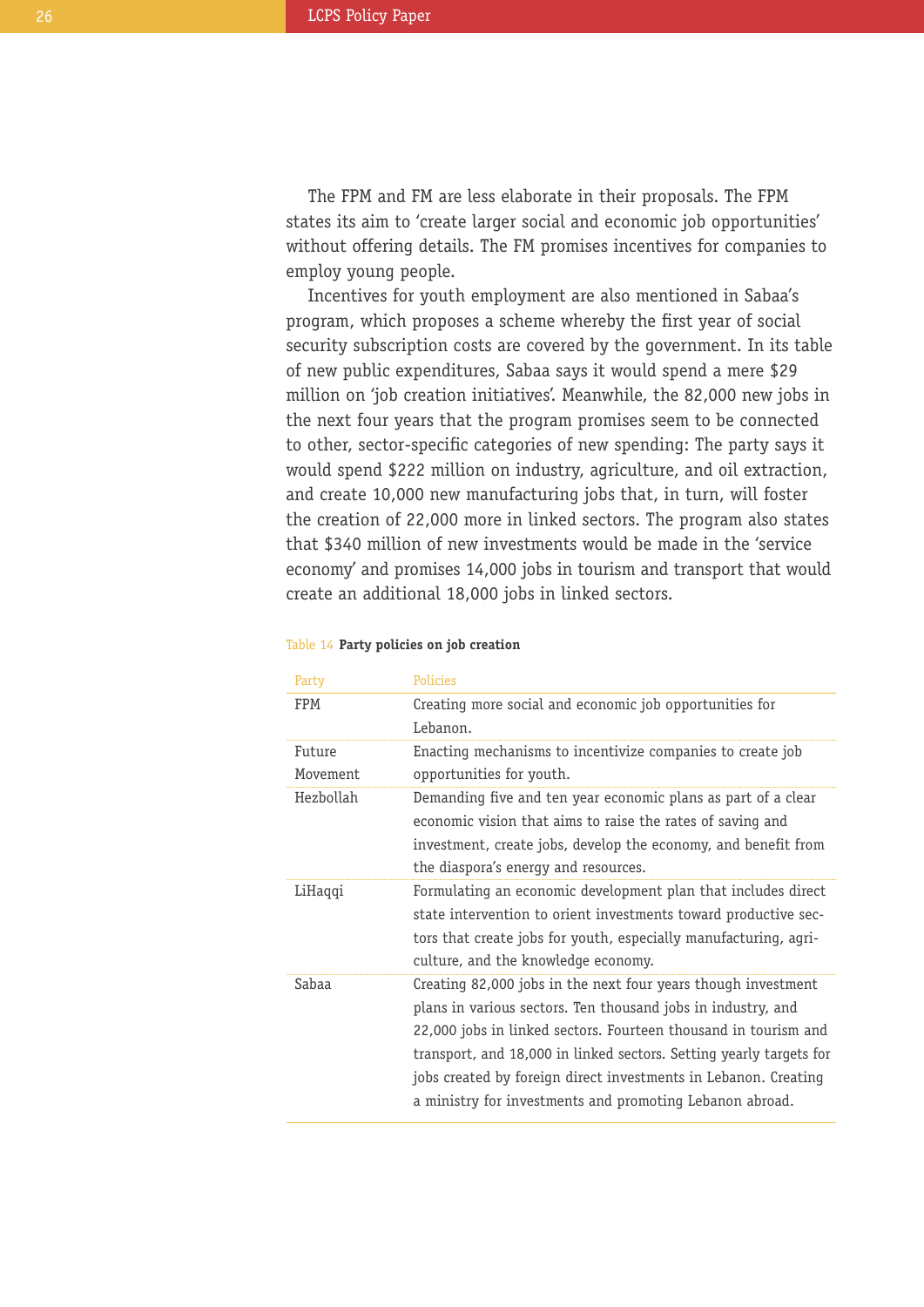## **Trade: Virtually no signs of plans to change course**

Trade is mentioned in the platforms of five groups: Hezbollah, the LF, Kataeb, LiHaqqi, and Sabaa (table 15), and is left out by the three parties with the largest parliamentary representation (the FPM, FM and Amal). Moreover, among the established parties that mention trade, only Hezbollah hints at the need for a new trade policy with shifted priorities. Along with the two emerging groups LiHaqqi and Sabaa, Hezbollah mentions reforming trade agreements to support local production, although the three groups have different perspectives. Hezbollah is more general in its approach, calling for 'supporting local productive sectors by correcting the trade deficit and trade agreements with foreign states'. Sabaa is more precise, focusing on trade reciprocity with all partners, and mentioning a plan to crack down on 'dumping' when bilateral trade agreements do not exist. Finally, LiHaqqi calls for a tariff policy to support the 'development of local sectors with high productive capacity', and for amending or eliminating all trade agreements that hurt these sectors.

Kataeb and the LF take more technical and less political stances on trade policy. The LF mentions the 'strict monitoring of legal and illegal crossings' to crack down on smuggling. Kataeb calls for 'reviving Lebanon's accession to the World Trade Organization,' without adopting stances on tariffs and protection.

Bilateral trade also appears in the programs of Kataeb and Sabaa. Kataeb calls for 'activating the work of bilateral business councils' to boost trade with specific partners, and Sabaa promises trade agreements with countries that possess high population densities, namely: China, Ethiopia, Russia, India, and the Democratic Republic of Congo.

Sabaa's trade policies entail another dimension not covered by other programs, namely, improving Lebanese trade infrastructure. The program mentions 'improving the capacity of shipment facilities' and reducing landing and transit fees at Rafic Hariri International Airport to improve the country's 'logistical competitive edge', creating a new airport outside Beirut through a public-private partnership, privatizing the management of airports and sea ports, improving Tripoli's port and its capacity, establishing free economic zones with low costs for repackaging and exporting, and improving truck parking spaces to facilitate more efficient land transit.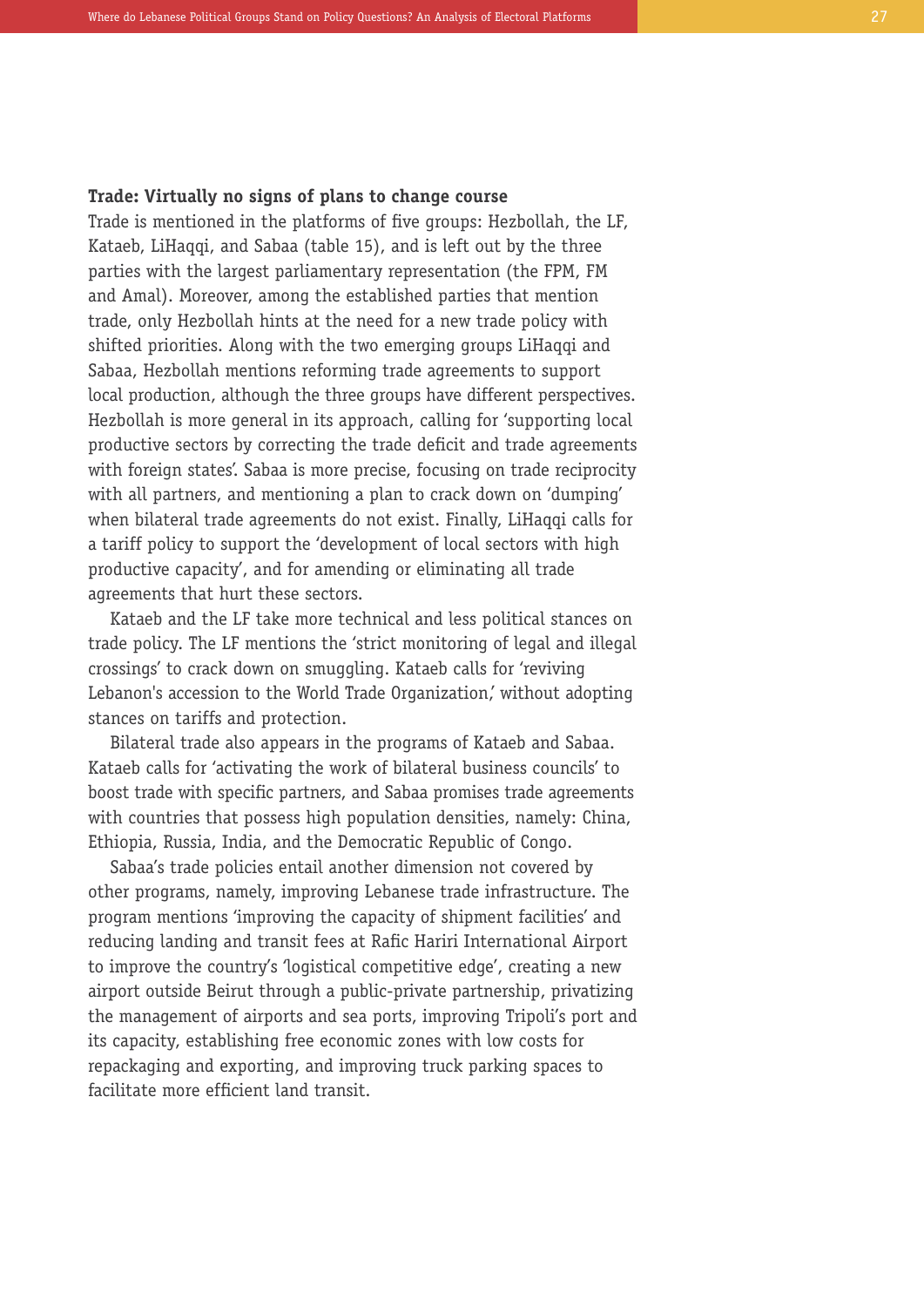## Table 15 **Party policies on trade**

| Party           | <b>Policies</b>                                                                                                                                                                                                                                                                                                                                                                                                                                                                                                                                                                                                                                                                                                                                                                                                                                                                                                                                                                                                              |
|-----------------|------------------------------------------------------------------------------------------------------------------------------------------------------------------------------------------------------------------------------------------------------------------------------------------------------------------------------------------------------------------------------------------------------------------------------------------------------------------------------------------------------------------------------------------------------------------------------------------------------------------------------------------------------------------------------------------------------------------------------------------------------------------------------------------------------------------------------------------------------------------------------------------------------------------------------------------------------------------------------------------------------------------------------|
| Hezbollah       | Supporting local productive sectors by correcting the deficit in<br>the trade balance and [trade] agreements with foreign states.                                                                                                                                                                                                                                                                                                                                                                                                                                                                                                                                                                                                                                                                                                                                                                                                                                                                                            |
| Lebanese Forces | Stricter monitoring of official and illegal crossings on Lebanon's<br>borders and cracking down on smuggling.                                                                                                                                                                                                                                                                                                                                                                                                                                                                                                                                                                                                                                                                                                                                                                                                                                                                                                                |
| Kataeb          | Empowering bilateral business councils and benefiting from Lebanese<br>expatriates who can play an important role in consolidating ties<br>between Lebanon and the countries where they reside.<br>Restarting Lebanon's accession to the World Trade Organization.                                                                                                                                                                                                                                                                                                                                                                                                                                                                                                                                                                                                                                                                                                                                                           |
| LiHaqqi         | Reviewing trade policies and adopting a tariff policy aimed at<br>developing domestic sectors with high productive capacity, and<br>amending or abolishing free trade agreements that harm these<br>sectors. Abolishing exclusive import licenses to liberate commerce<br>from monopolies that raise prices for citizens.                                                                                                                                                                                                                                                                                                                                                                                                                                                                                                                                                                                                                                                                                                    |
| Sabaa           | Insisting on reciprocity with all trade partners even if it requires<br>amending trade agreements.<br>Ending dumping from countries without bilateral trade agreements.<br>Improving the capacity of shipment facilities in the airport to<br>improve Lebanon's logistical competition.<br>Constructing a new airport outside Beirut through a public-private<br>partnership.<br>Privatizing the management of airports and ports, while<br>maintaining state ownership.<br>Reducing landing and transit fees in Beirut's airport and<br>improving logistical services and strike agreements with airlines.<br>Improving ports, such as Tripoli's, to increase capacity and<br>achieve quick reforms.<br>Establishing free economic zones and facilitating the process of<br>repackaging and exporting.<br>Improving parking for land transit.<br>Increasing the number of trade agreements, especially with new<br>partners such as China, Ethiopia, Russia, the DRC and India<br>(countries with high population density). |

# **Budget and fiscal policies: A focus on reducing deficit**

Policy positions on fiscal policies and the budget range from technical or neutral in their approach to others that are more overtly political (table 16).

Kataeb and the FPM are on the technical side of the spectrum. The FPM briefly mentions 'reducing and regulating ineffective public spending.' Kataeb shares this priority, promising to reduce 'the deficit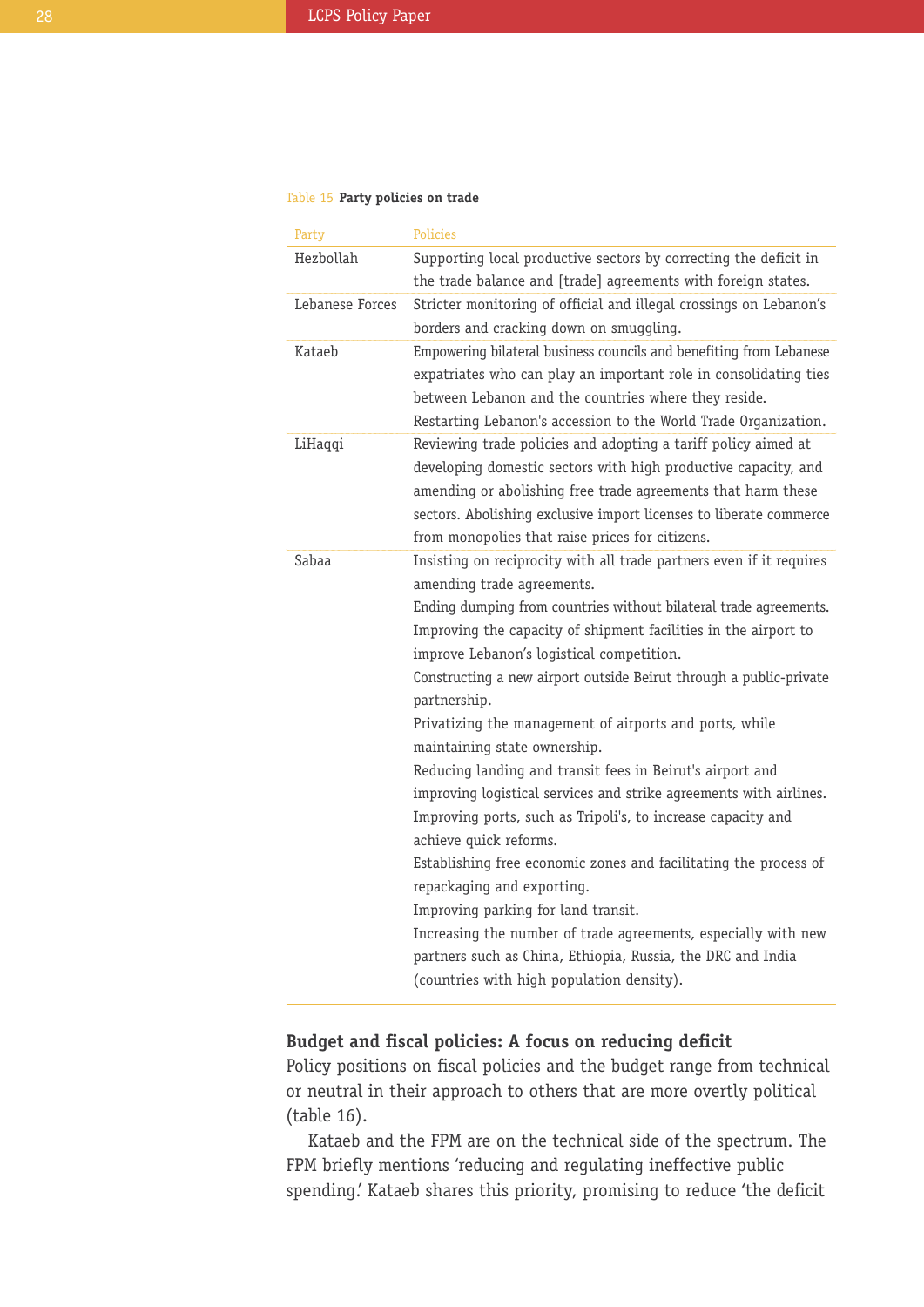ceiling and setting a clear plan to gradually decrease it each year in order to bring down the deficit-to-GDP ratio below 5% over the next four years.' The party is also concerned with adopting good practices in the approval of budgets. Kataeb mentions 'a state budget that is duly held, respects the principles of unity, annuality, and inclusiveness, and abides by the principle of non-allocation of incomes, while committing to the pre-requirement of submitting an audit of the previous year's accounts and abiding by constitutional deadlines.'

Hezbollah states that public spending should be 'adjusted and rationalized' to balance different priorities, of which they mention: The treasury, the needs of the population, and the development of the national economy.

LiHaqqi is more political in its approach as it calls for 'ending austerity policies', and increasing shares of public education and health care in the state's budget.

| Party      | Policies                                                            |
|------------|---------------------------------------------------------------------|
| <b>FPM</b> | Reducing and regulating ineffective public spending.                |
| Hezbollah  | Adjusting spending and rationalization commensurate with the        |
|            | overall financial situation of the state and the needs of the       |
|            | Lebanese people, and the development of the national economy.       |
| Kataeb     | Approving a state budget that is duly held, respects the principles |
|            | of unity, annuality, and inclusiveness and abides by the principle  |
|            | of non-allocation of incomes, while committing to the requirement   |
|            | of submitting an audit of the previous year's accounts and abiding  |
|            | by constitutional deadlines.                                        |
|            | Reducing the deficit ceiling and setting a clear plan to gradually  |
|            | decrease it each year in order to reduce the deficit-to-GDP ratio   |
|            | below 5% over the next four years.                                  |
| LiBaladi   | Approaching the state's finances from a perspective that            |
|            | transcends calculations, and establishes required steps to deal     |
|            | with the deficit, restructure public debt, and reduce its share of  |
|            | the GDP.                                                            |
| LiHaqqi    | Ending austerity policies and increasing the budget allocations     |
|            | of public health and education services.                            |
|            |                                                                     |

### Table 16 **Party positions on fiscal and budget policies**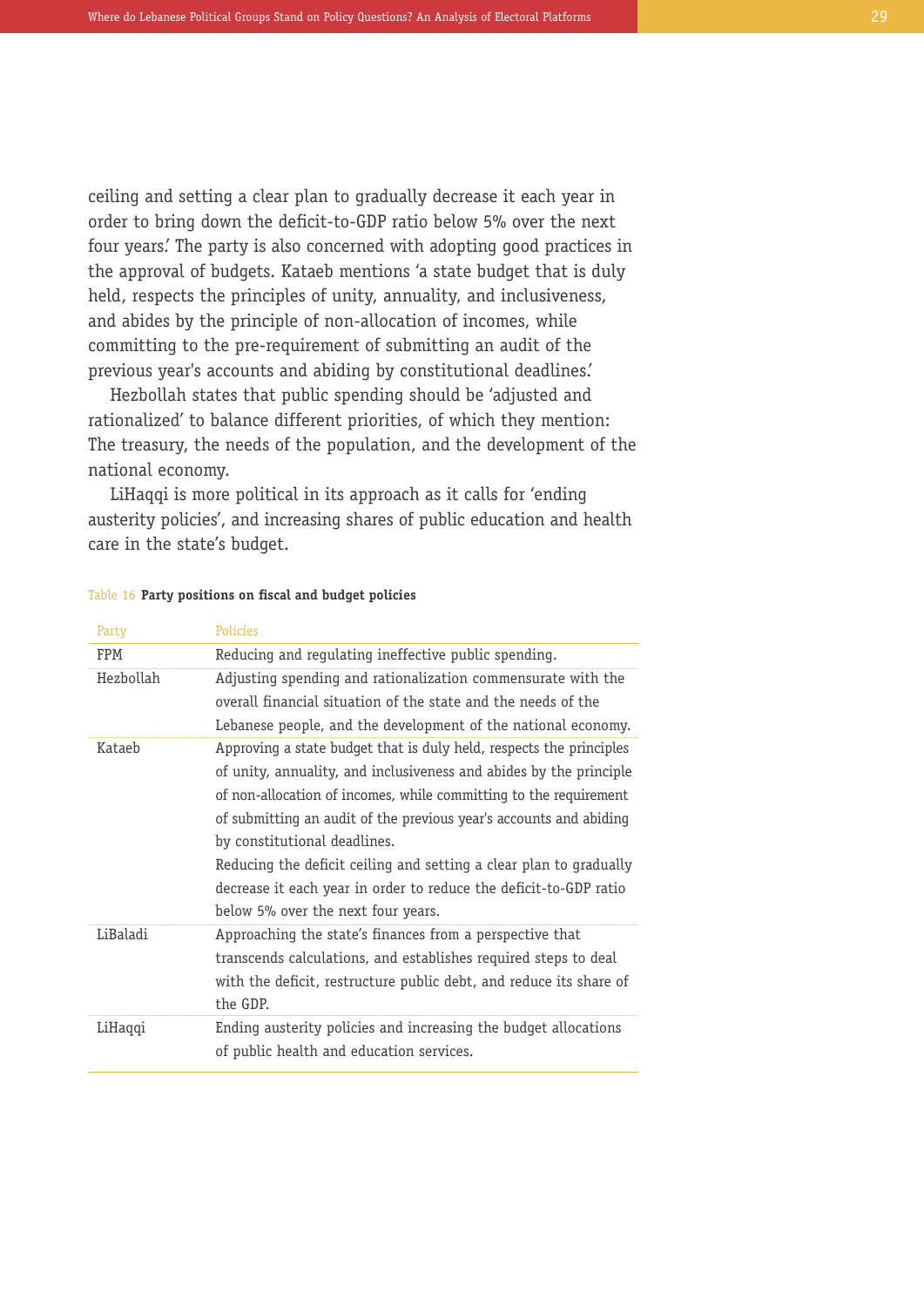#### On Political and Administrative Reforms b

From the many policy questions related to political and administrative reform that platforms address, corruption is the only one covered by all groups. Five other topics were also covered by six or more platforms, as shown in table 17.

| Topic            | <b>Established Parties Covering</b><br>$(total = 6)$ | <b>Emerging Groups Covering</b><br>$(total = 3)$ |
|------------------|------------------------------------------------------|--------------------------------------------------|
| Corruption       |                                                      |                                                  |
| E-Government     |                                                      |                                                  |
| Judicial Reform  |                                                      |                                                  |
| Decentralization |                                                      |                                                  |
| Sectarianism     |                                                      |                                                  |
| State Employment |                                                      |                                                  |

### Table 17 **Most covered topics related to political and administrative reform**

## **Corruption: A general consensus on the need for new legislation**

Among topics of political and administrative reform, combatting corruption is the most extensively covered; all groups directly cover it in some form. This is hardly surprising given chronic corruption issues across Lebanon, which is ranked 136 out of 176 countries on the Corruption Perception Index issued by Transparency International (2016).

The major finding from an overview of the platforms' corruptionrelated content is an agreement on the need for new laws to fight corruption. Within this consensus, the approach and level of specificity vary significantly among parties. Hezbollah states in its platform that it is planning to 'pay special attention at this stage to combatting financial and administrative corruption according to the available legal and administrative mechanisms' without offering any specific plans. The FM and Amal are also unspecific, but they both mention legislative action to improve existing mechanisms. The FM states that it would launch a 'legislative and organizational workshop to combat corruption and bribery in the bureaucracy', while Amal says it plans to achieve 'full transparency' by 'modernizing laws' and 'monitoring the[ir] implementation'. The LF proposes a more specific action: The creation of 'an independent commission to combat corruption,' but without offering any explanation of the committee's composition, role, or jurisdiction, or how it relates to existing anti-corruption mechanisms. The FPM dedicates a section to corruption, in which the first part contains a set of slogans such as: 'Rotation of power', 'changing leadership and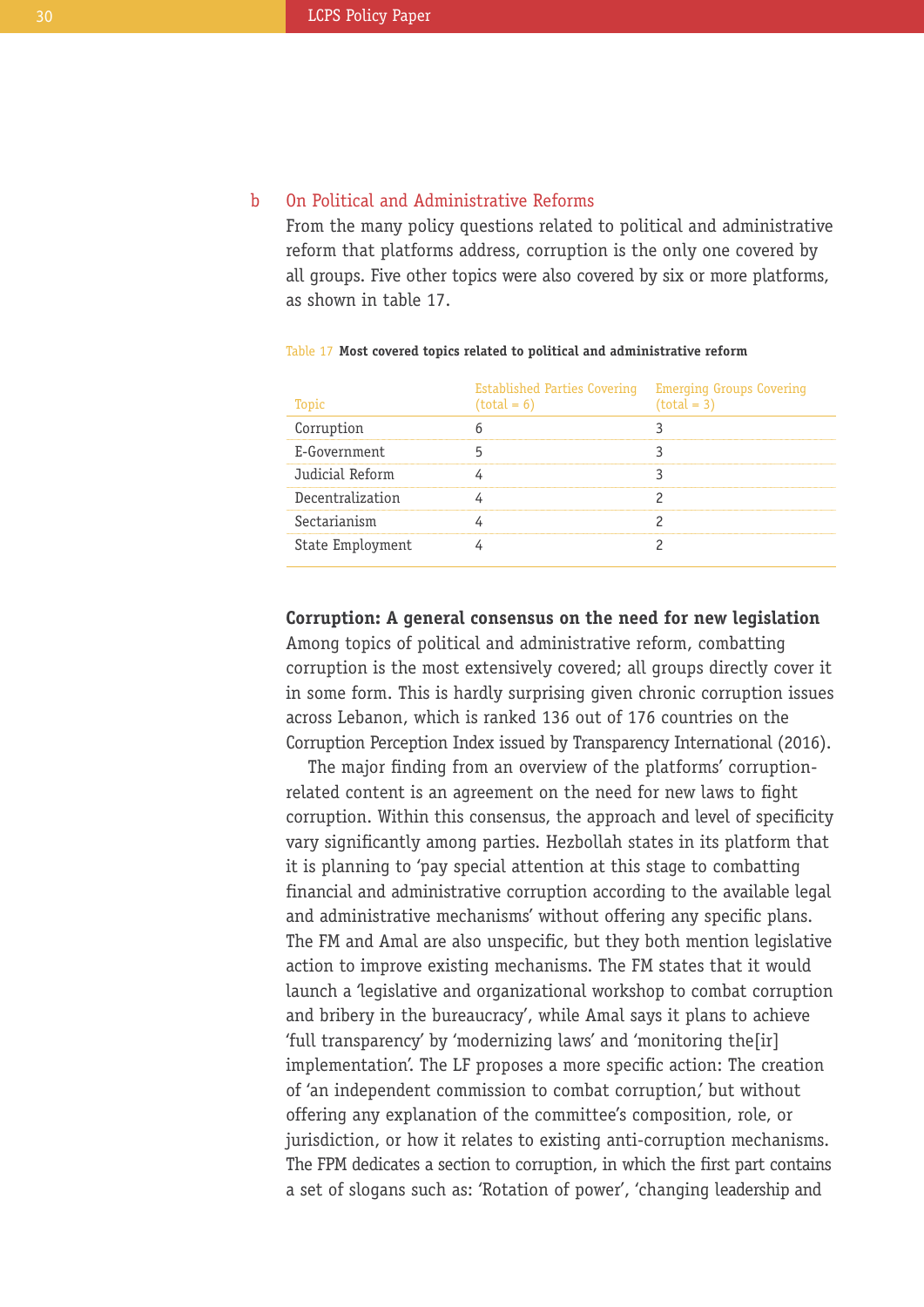implementing accountability after evaluating performance', and 'limiting the influence of businessmen in politics'. More specifically, the party promises to enact a series of laws on administrative decentralization, whistle-blower protection, public tenders, and conflict of interest, but does not mention any specific versions of draft laws on these issues.

The illicit wealth law is also central in many programs' approaches to combatting corruption. The FPM mentions enacting an illicit wealth law, without mention of the already-existing law that has been criticized for making it difficult to take action against corrupt officials. LiHaqqi mentions 'implementing the illicit wealth law' without noting the need for amendments, while LiBaladi and Kataeb focus on its amendment, the former without elaboration. The latter specifies three reforms: Eliminating the restriction of complaints to those 'damaged' directly, eliminating the bank deposit required by those filing complaints, and reducing the penalty in the event an investigation results in no indictment regarding illicit wealth acquisition.

Directly connected to combatting corruption is the issue of oversight agencies, which is covered by six platforms, namely those of: Amal, the FPM, Hezbollah, the LF, LiBaladi, and Sabaa. The various groups hold similar positions on the necessity of 'activating' the agencies' role and guaranteeing their independence from political influence by offering immunity to their directors. The agencies in question are the Central Inspection Board, the Audit Bureau, and Civil Service Council, with LiBaladi also mentioning the Judicial Inspection Authority.

Another policy linked to combatting corruption by three party programs is the abolition of the Council for Development and Reconstruction (CDR) and other development funds, which is advocated by Kataeb, LiHaqqi, and Sabaa. Kataeb calls for abolishing the CDR and 'the funds and agencies that serve as alternates to the work of ministries, and replacing them with the Ministry of Planning.' Similarly, LiHaqqi refers to 'funds and councils that burden the state's finances without being needed'. Sabaa calls for abolishing the CDR in addition to the Displaced Fund, the Council for the South and the Higher Relief Committee; linking this policy decision to the fact that these bodies are not subject to pre-spending monitoring.

Finally, the FPM and Kataeb also focus on ethics and institutional culture as tools against corruption. The FPM mentions 'supporting good practice', 'unifying national and social conceptions and adopting an anti-corruption discourse, in addition to raising awareness through the educational system. Kataeb promises a 'code of ethics' that includes binding rules of conduct that presidents, ministers, deputies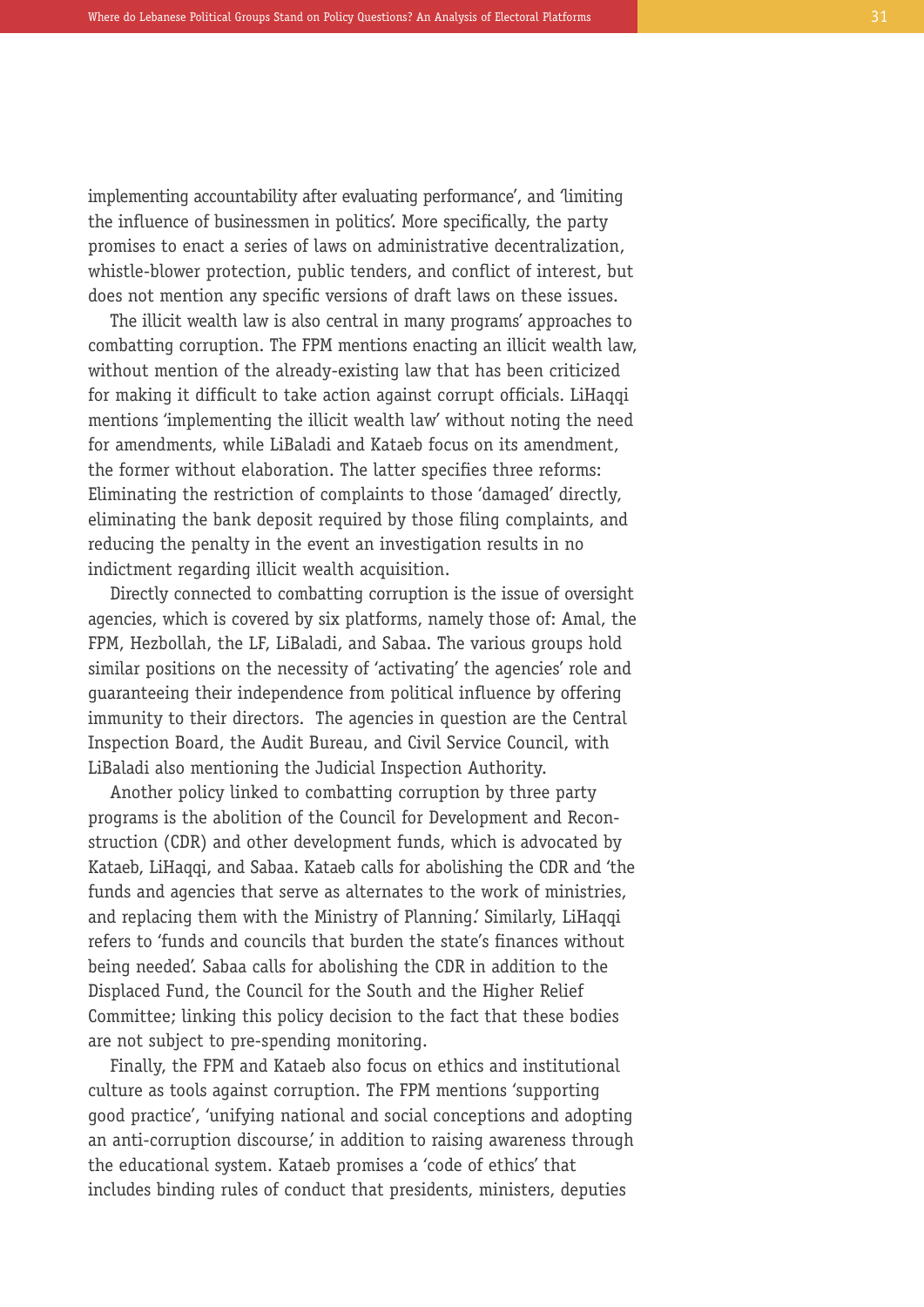and senior officials must adhere to during their terms.' More details on each party's position on corruption can be found in table 18.

## Table 18 **Party policies on corruption**

| Party              | <b>Policies</b>                                                                                                                                                                                                                                                                                                                                                                                                                                                                                                                                                                                                                                                                                                                                                                                                                                                                                                                                                                                                                                                                |
|--------------------|--------------------------------------------------------------------------------------------------------------------------------------------------------------------------------------------------------------------------------------------------------------------------------------------------------------------------------------------------------------------------------------------------------------------------------------------------------------------------------------------------------------------------------------------------------------------------------------------------------------------------------------------------------------------------------------------------------------------------------------------------------------------------------------------------------------------------------------------------------------------------------------------------------------------------------------------------------------------------------------------------------------------------------------------------------------------------------|
| Amal Movement      | Achieving full transparency and fighting corruption by<br>modernizing laws and monitoring their implementation.<br>Empowering oversight agencies, enhancing their independence, and<br>giving them the required immunity and power to monitor tenders.                                                                                                                                                                                                                                                                                                                                                                                                                                                                                                                                                                                                                                                                                                                                                                                                                         |
| FPM                | Implementing a rotation of power, changing the leadership and<br>establishing accountability after evaluating the performance [of<br>public servants].<br>Limiting the influence of businessmen in the practice of political<br>governance. Forming a legislative workshop to create a national<br>commission for combatting corruption and passing the following<br>laws: An illicit wealth law, a conflict of interest law, a public<br>tender law, an administrative decentralization law, and a<br>whistleblower protection law.<br>Adopting all preventive tools [against corruption] and supporting<br>sound anti-corruption practices.<br>Unifying national and social concepts and adopting an anti-<br>corruption discourse.<br>Pressuring political parties to work on a comprehensive national<br>program that combats the use of parties, associations, and<br>unions to hide or expose corruption based on political interests.<br>Supporting educational institutions in the struggle against<br>corruption through awareness.<br>Empowering oversight agencies. |
| Future<br>Movement | Launching a legislative and regulatory workshop to combat<br>corruption and bribery.                                                                                                                                                                                                                                                                                                                                                                                                                                                                                                                                                                                                                                                                                                                                                                                                                                                                                                                                                                                           |
| Hezbollah          | Paying special attention to fighting financial and administrative<br>corruption, according to available legal and administrative<br>mechanisms.<br>Enhancing oversight agencies and amending laws for effectiveness<br>and independence.                                                                                                                                                                                                                                                                                                                                                                                                                                                                                                                                                                                                                                                                                                                                                                                                                                       |
| Kataeb             | Formulating and implementing a 'code of ethics' that includes<br>binding rules of conduct which presidents, ministers, deputies, and<br>senior officials would be required to adhere to during their terms.<br>Lifting banking secrecy off the accounts and assets of deputies,<br>ministers, top public servants, and contractors who are awarded<br>state projects.<br>Amending the Illegal Enrichment Act by limiting the complaint<br>to the injured party, canceling the bank guarantee owed to the                                                                                                                                                                                                                                                                                                                                                                                                                                                                                                                                                                       |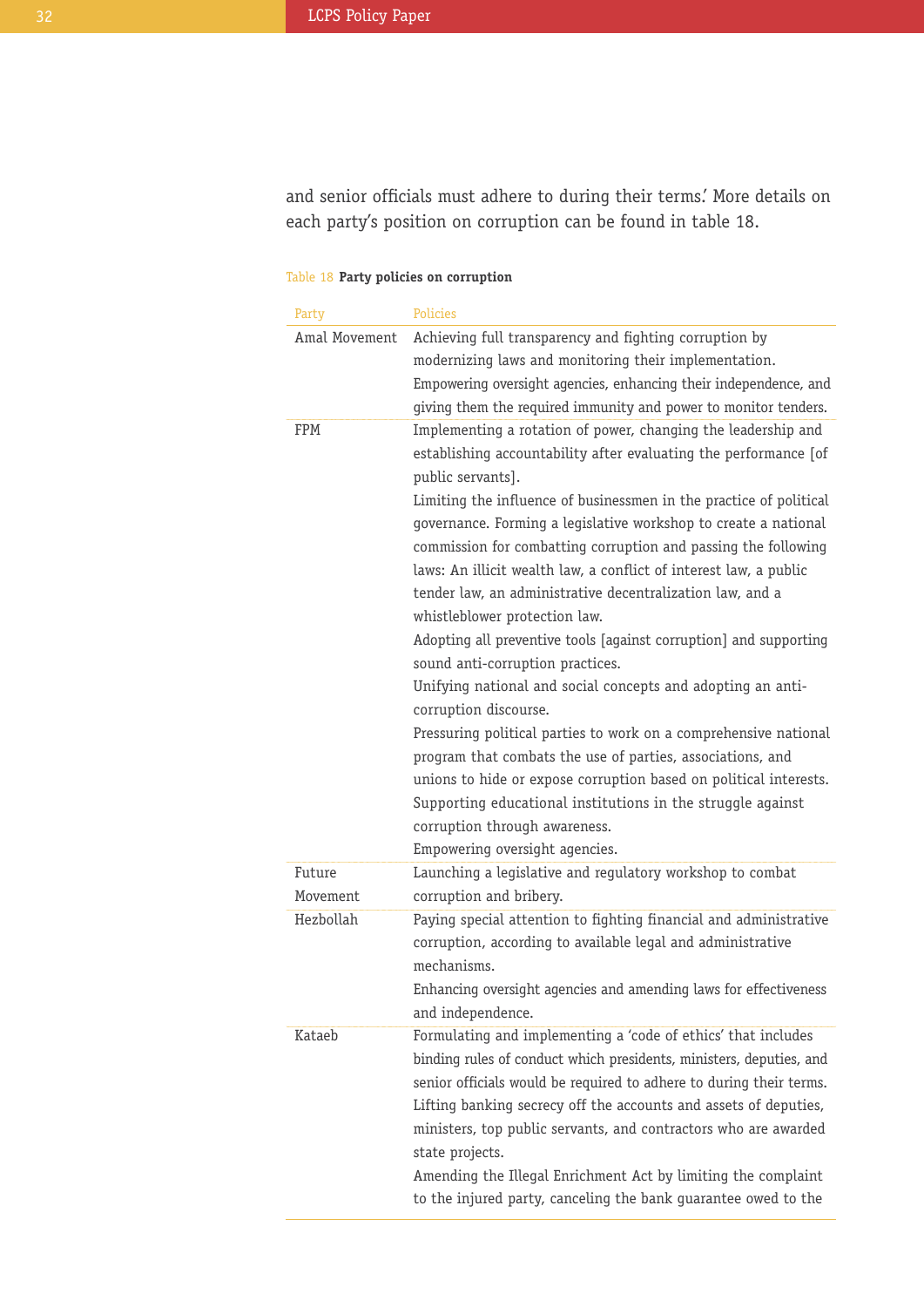| Party           | Policies                                                                                                                                                                                                                                                                                                                                                                                                                                                                                                                                                                                                                                                                                                                                                                                                                                                       |
|-----------------|----------------------------------------------------------------------------------------------------------------------------------------------------------------------------------------------------------------------------------------------------------------------------------------------------------------------------------------------------------------------------------------------------------------------------------------------------------------------------------------------------------------------------------------------------------------------------------------------------------------------------------------------------------------------------------------------------------------------------------------------------------------------------------------------------------------------------------------------------------------|
|                 | plaintiff, and reducing the imposed fine if the judiciary finds<br>that there is no illicit enrichment situation. These amendments<br>would make it easier for citizens to hold officials to account.<br>Modifying the procedure based on which members of the Higher<br>Judicial Council are selected and ensuring that appointments<br>are made in accordance with judicial independence.<br>Liberating the Audit Bureau, the Central Inspection Board, and<br>all other supervisory bodies from executive authority control,<br>and requiring them to submit detailed monthly reports about<br>the performance of deputies.<br>Ratifying the law of public transactions and assigning the task<br>of tender management and the solicitation of bids exclusively to<br>the Tenders Department.<br>Appointing a 'Mediator of the Republic', also known as the |
|                 | ombudsman, establishing the National Authority for Human Rights,<br>and approving the law of the National Anti-Corruption Authority.<br>Abolishing the Council for Development and Reconstruction as<br>well as the funds and agencies that carry out duties similar to<br>or the same as that of ministries, and replacing them with the<br>Ministry of Planning.                                                                                                                                                                                                                                                                                                                                                                                                                                                                                             |
| Lebanese Forces | Establishing an independent authority to combat corruption.<br>Enhancing the roles of the Center Inspection Board the Audit<br>Bureau and the Civil Service Council.                                                                                                                                                                                                                                                                                                                                                                                                                                                                                                                                                                                                                                                                                           |
| LiBaladi        | Activating the illicit wealth law and the principle of reward and<br>punishment in the staff system.<br>Reestablishing immunity for the heads of oversight agencies to<br>ensure agencies' independence (Audit Bureau, Central Inspection<br>Board, Judicial Inspection Board, and the Civil Service Council).                                                                                                                                                                                                                                                                                                                                                                                                                                                                                                                                                 |
| LiHaqqi         | Implementing the illicit wealth law.<br>Lifting bank secrecy for individuals holding an official position<br>in political institutions with the power of spending public money.<br>Enacting the whistleblower protection law.<br>Passing the implementation decrees of the Right to Access Infor-<br>mation Law, and emphasizing its implementation in political<br>institutions.<br>Abolishing redundant funds and councils that burden the state's<br>finances.                                                                                                                                                                                                                                                                                                                                                                                              |
| Sabaa           | Passing a whistleblower protection law.<br>Imposing the state's financial sovereignty by ending tax evasion.<br>Passing a law forcing civil servants to disclose their income and<br>wealth and tax returns publicly and regularly.<br>Creating a special committee to track the wealth accumulation<br>of politicians.                                                                                                                                                                                                                                                                                                                                                                                                                                                                                                                                        |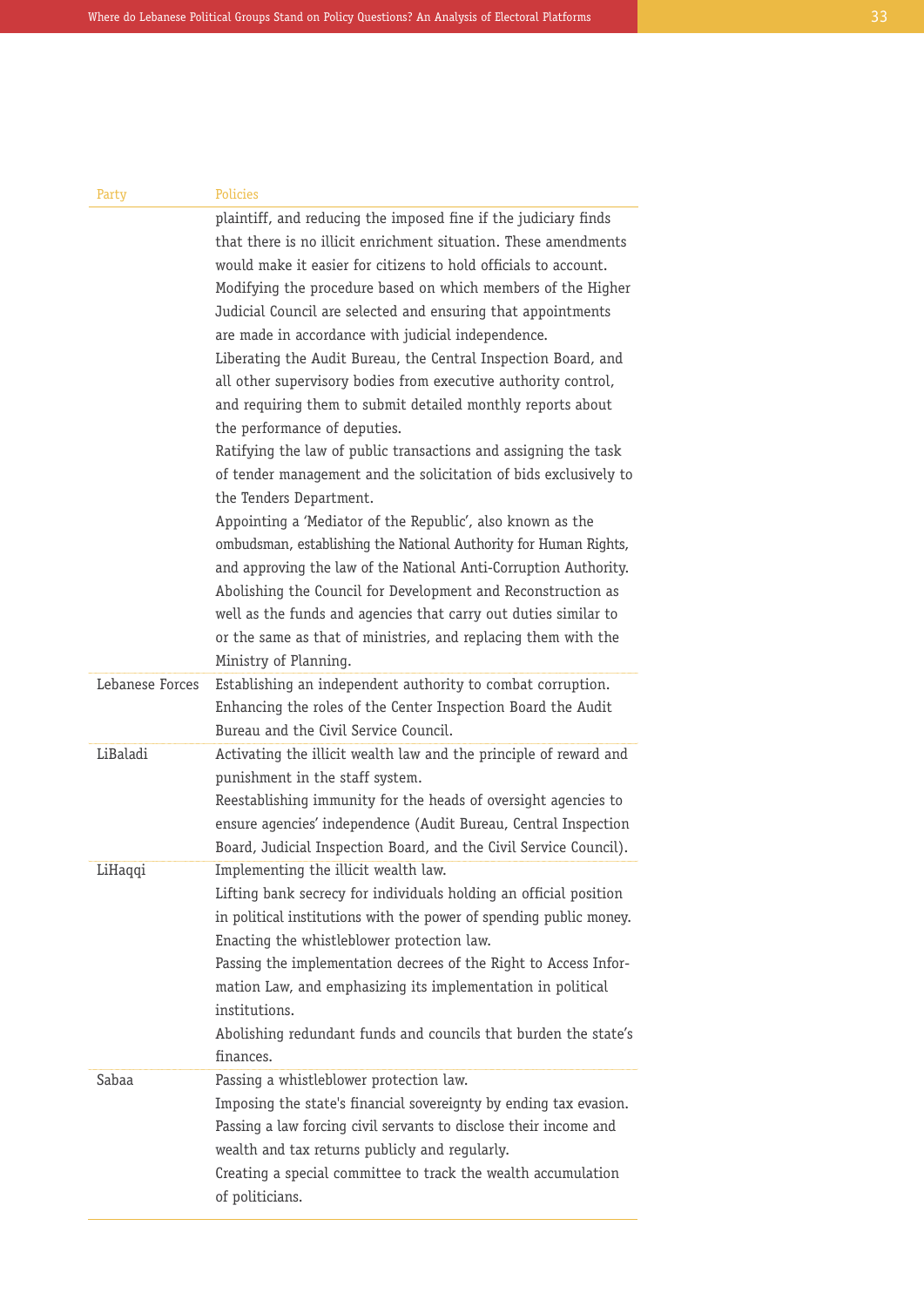| Party | <b>Policies</b>                                                         |
|-------|-------------------------------------------------------------------------|
|       | Enacting a law to appropriate funds stolen since 1975.                  |
|       | Enacting a law preventing ministers and MPs from holding any            |
|       | position on the management boards of companies contracted by            |
|       | the state to prevent conflict of interest. Fully implementing and       |
|       | adhering to the access to information law.                              |
|       | Creating the 'waseet al-Jumhouriya' institutions stipulated in          |
|       | law 664/2005 that receive citizen complaints and resolve their          |
|       | issues with state institutions free of charge.                          |
|       | Enhancing the Central Inspection Board with [needed] logistical         |
|       | and human resources, and increasing its staff to quarantee the          |
|       | required number of inspectors in the public administration.             |
|       | Allowing the Higher Discipline Committee to assume its role by          |
|       | giving it wider purview and making its decisions binding, in            |
|       | order to end corruption and bribery.                                    |
|       | Fully implementing the public accountability law with a clear           |
|       | explanation of all articles.                                            |
|       | Eliminating all private funds for public institutions that are not      |
|       | part of the budget.                                                     |
|       | Eliminating all funds that are not subject to monitoring before         |
|       | spending such as the High Relief Committee, the Displaced               |
|       | Fund, the South Fund, and the CDR; and moving all their                 |
|       | responsibilities to ministries.                                         |
|       | Clarifying the rules of holding ministers and presidents accountable    |
|       | in front of the Higher Council for Prosecuting Presidents and           |
|       | Ministers.                                                              |
|       | Ensuring the full independence of oversight agencies by separating      |
|       | them from the prime minister's office to prevent conflicts of interest. |

## **E-Government: A general consensus to digitalize, with little detail**

The digitalization of government bureaucracy is a broadly adopted priority according to groups' platforms, with eight of nine programs including this component. There is no disagreement on the need to digitalize the bureaucracy, but the vast majority of platforms do not include clear action plans beyond passing a law or 'activating' a reform (table 19).

Apart from the purpose of reducing red tape and speeding up citizens' paperwork, many groups associate this reform with combatting corruption. The LF explicitly states that enacting the e-government draft law submitted by its MPs is a 'primary entry point to shut a few doors of waste and corruption.' Sabaa specifies that the purpose is reducing interactions between citizens and bureaucracy staff to reduce the likelihood of bribery or other forms of corrupt transactions.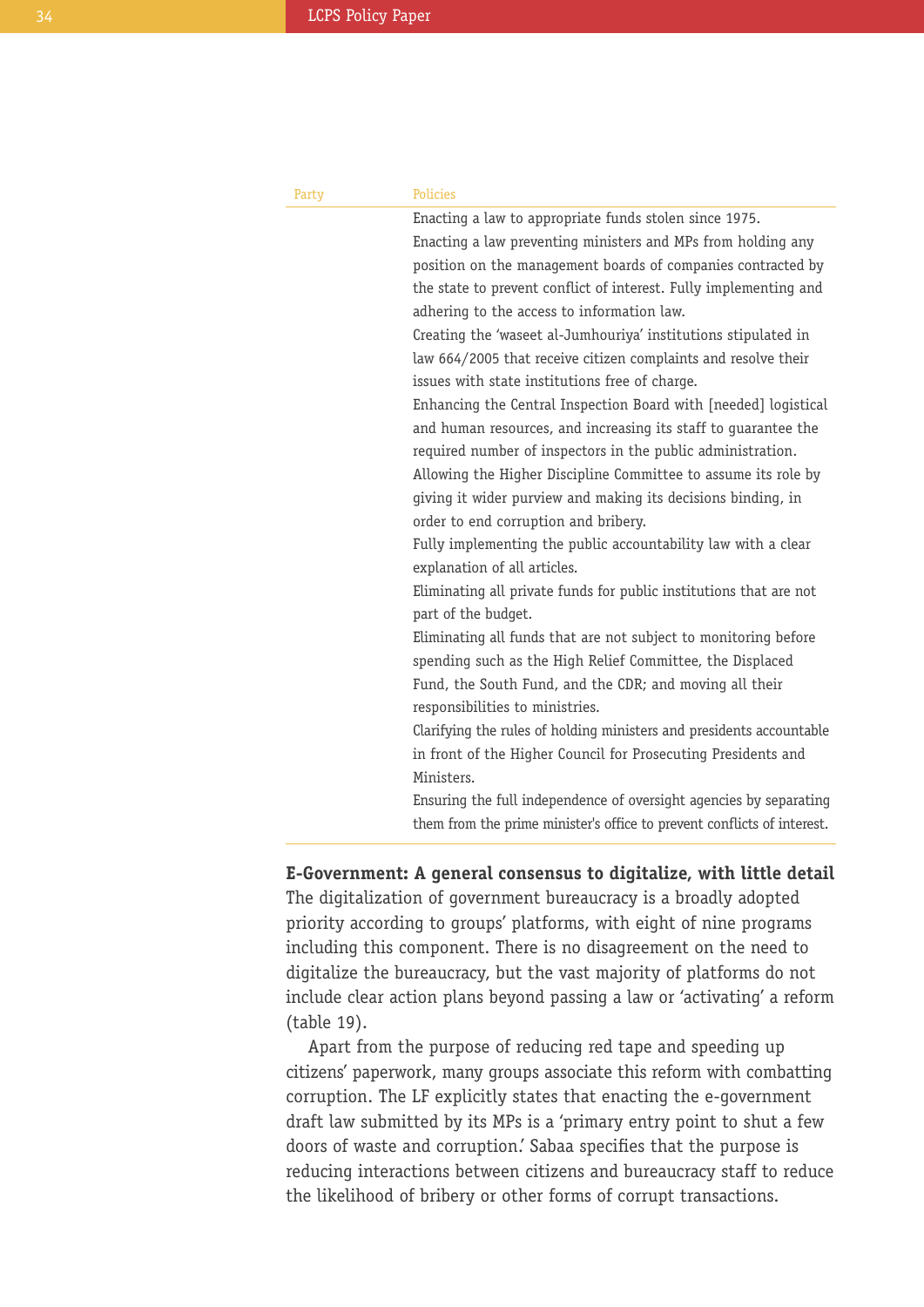In addition to the digitalization of bureaucratic transactions such as signatures and payments, another aspect of e-government concerns data collection and management. The FPM mentions 'developing the management of databases and statistics by modernizing laws related to the Central Administration for Statistics, to make it an independent public institution.' Additionally, the FPM cites the need to establish a 'national institute for statistics and indices'. LiBaladi mentions the need to use technology for demographic censuses to ensure harmony with administrative and geographical structures.

#### Table 19 **Party policies on e-government**

| Party           | <b>Policies</b>                                                                                                                                                                                                                                                                                                                                                                                                                                                                                                                                                                                                                                                                                                                                                                                             |
|-----------------|-------------------------------------------------------------------------------------------------------------------------------------------------------------------------------------------------------------------------------------------------------------------------------------------------------------------------------------------------------------------------------------------------------------------------------------------------------------------------------------------------------------------------------------------------------------------------------------------------------------------------------------------------------------------------------------------------------------------------------------------------------------------------------------------------------------|
| Amal Movement   | Implementing e-government to make citizens' paperwork and<br>lives easier.                                                                                                                                                                                                                                                                                                                                                                                                                                                                                                                                                                                                                                                                                                                                  |
| <b>FPM</b>      | Implementing e-government for the future-planning and coordi-<br>nation among ministries and training in various state administra-<br>tions, according to a compressive plan based on sectoral plans.<br>Implementing the transparency and corruption preventing system,<br>the [right to] access information, and oversight agencies.<br>Enacting required legislation for implementing e-government.<br>Passing a law that repositions the Council of Development and<br>Reconstruction into a framework of planning and monitoring.<br>Developing the management of databases and statistics by<br>modernizing laws related to the Central Administration of<br>Statistics, to make the latter an independent public institution,<br>and establishing the national institute for statistics and indices. |
| Hezbollah       | Digitalizing bureaucracy to facilitate citizens' transactions.                                                                                                                                                                                                                                                                                                                                                                                                                                                                                                                                                                                                                                                                                                                                              |
| Kataeb          | Ratifying the e-government law and setting a timetable for its<br>application.<br>Developing the Central Statistics Center and fully empowering it<br>so that laws and government decisions are based on accurate<br>figures and statistics.                                                                                                                                                                                                                                                                                                                                                                                                                                                                                                                                                                |
| Lebanese Forces | Digitalizing the bureaucracy and passing the e-government law<br>submitted by the Lebanese Forces as a first step toward reducing<br>waste and corruption.                                                                                                                                                                                                                                                                                                                                                                                                                                                                                                                                                                                                                                                  |
| LiBaladi        | Building capacity in the public sector and digitalizing all services<br>in administrations and institutions.<br>Establishing a scientific and digital mechanism to perform de-<br>mographic statistics to account for administrative and geo-<br>graphic divisions.                                                                                                                                                                                                                                                                                                                                                                                                                                                                                                                                         |
| LiHaqqi         | Setting an implementation mechanism for the e-government<br>law in cooperation with specialized organizations.                                                                                                                                                                                                                                                                                                                                                                                                                                                                                                                                                                                                                                                                                              |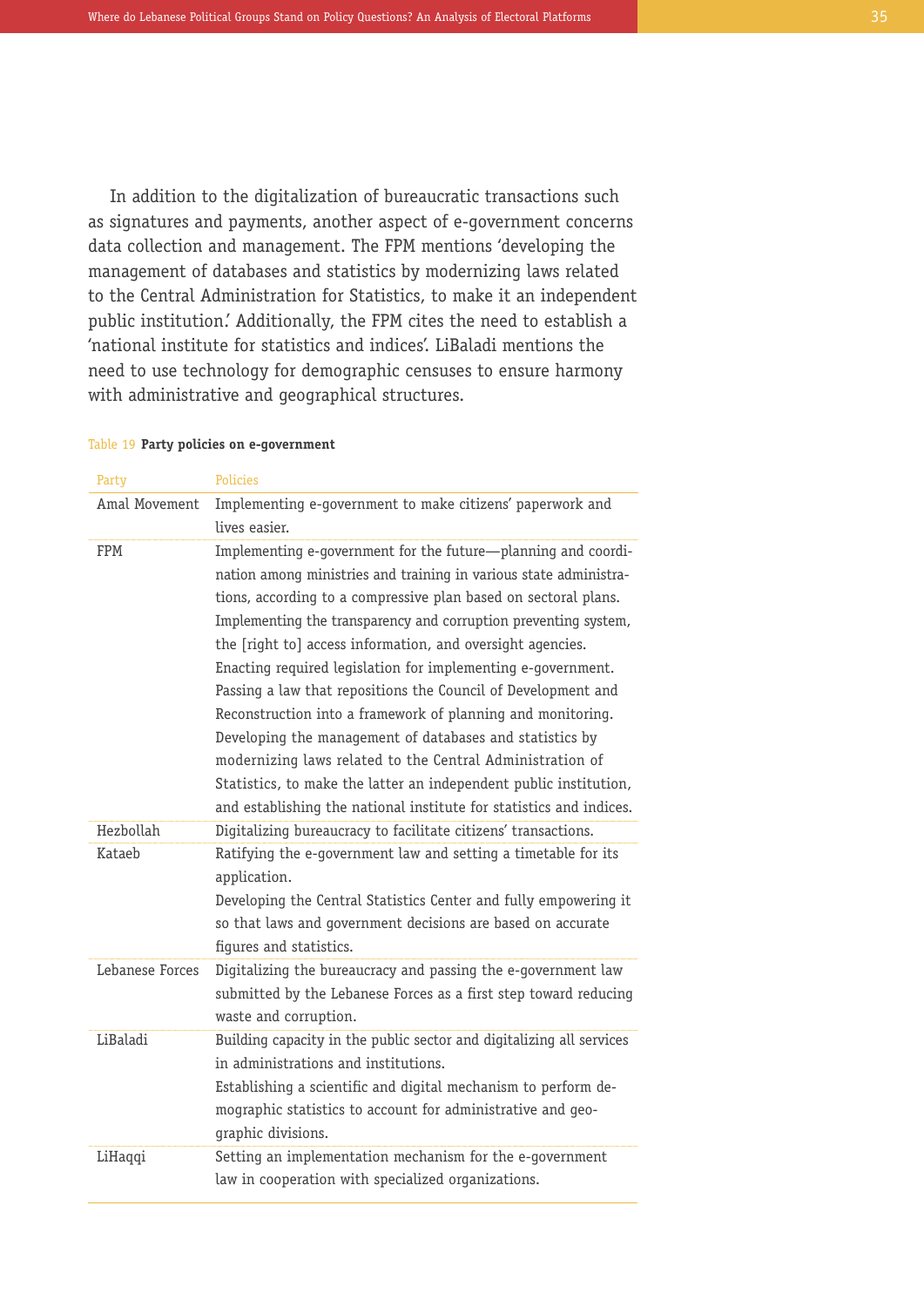|       | Party | <b>Policies</b>                                            |  |
|-------|-------|------------------------------------------------------------|--|
| Sabaa |       | Implementing e-government and reducing interaction with    |  |
|       |       | staff—adopting an e-signature—investing \$1 billion to put |  |
|       |       | Lebanon at number 23 in the rankings of e-governments.     |  |
|       |       |                                                            |  |

# **Judicial Reform: A focus on enhancing judiciary's independence from political authorities**

Reforming the judiciary is another prominent subject across platforms as it is covered by seven programs, specifically four established parties and all three new groups.

The most covered aspects of judicial reform entail enhancing the independence of the judicial branch. This is explicitly stated in all platforms, with varying degrees of detail in terms of proposed actions. Hezbollah specifically mentions 'developing the judicial system and allowing the judiciary to be an independent authority in a way that achieves justice and integrity without discrimination among citizens'. The LF is also generic in this regard as it mentions 'ensuring the judiciary's independence' without promising any practical steps. The FPM, similar to what it proposes on other issues, presents a series of brief mission statements on judicial reforms, including 'ending political intervention in the work of the judiciary, 'immunizing judges in appointment and practice', and 'adopting merit, effectiveness and productivity as criteria in judicial operations. Although brief, Kataeb is more specific in its proposal, promising to modify 'the procedure based on which the members of the Higher Judicial Council are selected and making sure that appointments are in line with the independence of the Judiciary.' LiBaladi also endorses this demand, saying the council—as the guarantor of the judiciary's independence—should be liberated from the executive authority. More specifically, LiHaqqi says the 10 members in the HRC should be elected by judges themselves as opposed to being appointed through a decree upon the recommendation of the justice minister. Sabaa specifies increasing the number of elected judges on the council from two to seven, leaving untouched the three permanent positions held by the president and attorney general of the Court of Succession as HRC's president vice-president respectively, and the head of the Judicial Inspection Committee as an HRC member.

Sabaa and LiHaqqi also touched on other reforms related to the Higher Judicial Council. The former argues the council should have the authority to appoint judges directly, while LiHaqqi says it needs bylaws that eliminate sectarian quotas in its membership, should compose a detailed budget and a quota for women's representation, institute a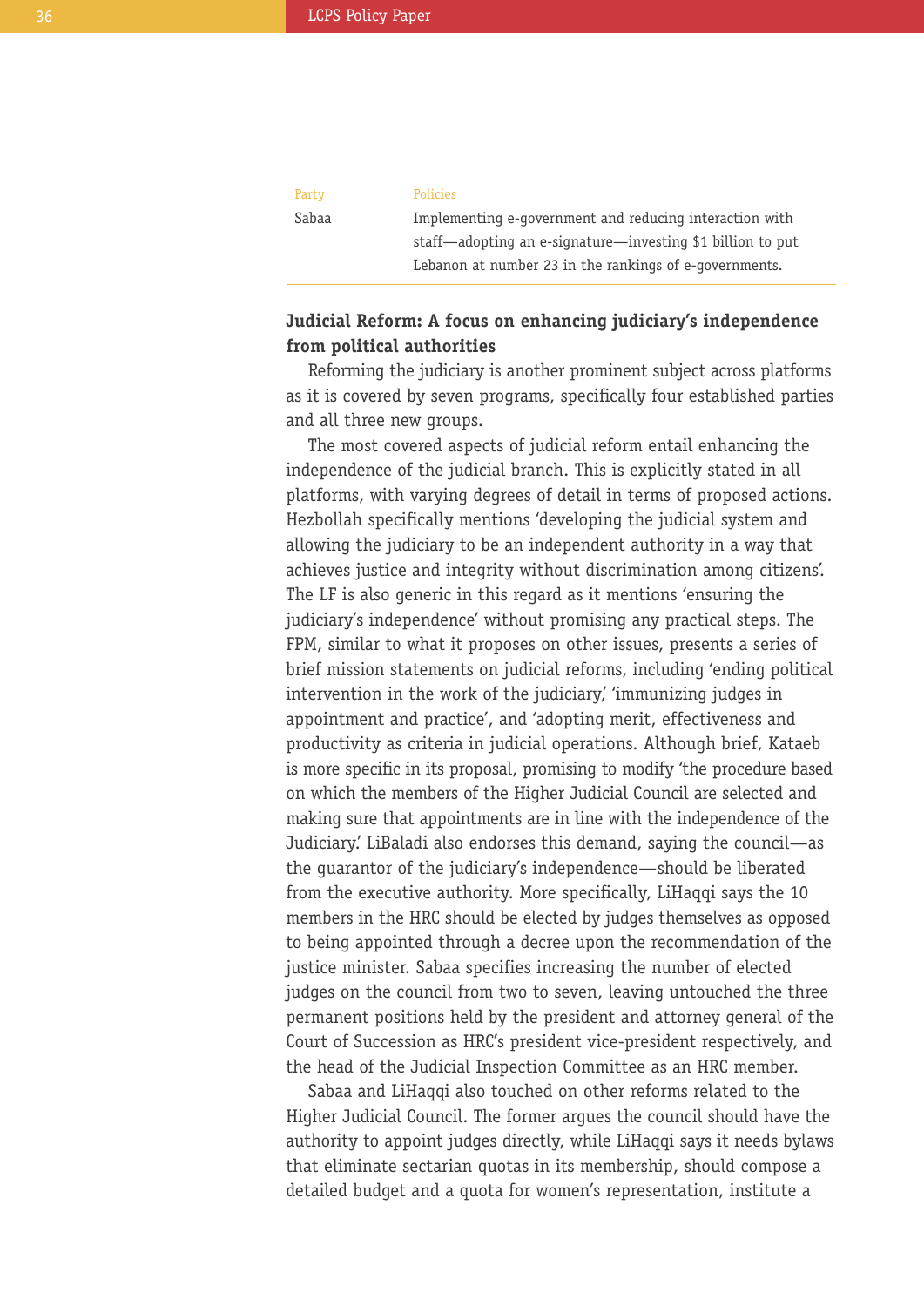ban on paid employment for HRC members, lift members' bank secrecy, and give the council the responsibility of dealing with complaints related to the judiciary's independence.

In addition to this major theme, the programs includes a wide range of reforms presented in table 20. Another recurring component is ending the prosecution of civilians in the Military Tribunal, which has controversially dealt with all cases involving military personnel and some civilians. The LF hint at this objective in a generic statement, which reads: 'Abolishing exceptional courts and limiting their jurisdictions by submitting draft laws.' Kataeb includes approving the party's proposed amendment to the Military Justice Law that would 'limit the prerogatives of the Military Court to cases involving military personnel only and transfer power to look into disputes between military staff and civilians to the courts of justice.' The combination of the Kataeb's and LF's demands are also mentioned by LiHaqqi and LiBaladi, both of whom describe limiting the prerogatives of the court as a first step to eliminating it, with LiBaladi stating that the court's 'formation and processes contradict the characteristics of democracy, justice, and the right of defense'. Sabaa did not include this demand in its detailed judicial reform section.

The FM and Amal were the only parties that did not cover judicial reforms.

| Party           | Policies                                                             |
|-----------------|----------------------------------------------------------------------|
| <b>FPM</b>      | Permanently ending all political interference in the judiciary's     |
|                 | work and insulating judges from political interference when          |
|                 | they are carrying out their duties and when they are appointed.      |
|                 | Adopting standards for judicial practice, such as qualifications,    |
|                 | effectiveness, and productivity.                                     |
|                 | Bolstering coordination between security forces and the judiciary.   |
|                 | Ending violations so that citizens are assured of the performance    |
|                 | [of authorities] and criminals are prevented from escaping           |
|                 | punishment.                                                          |
|                 | Establishing a higher court for financial crimes.                    |
| Hezbollah       | Developing the judicial system and empowering the judiciary to       |
|                 | be an independent authority.                                         |
|                 | Ensuring justice and integrity without distinction between citizens. |
| Lebanese Forces | Guaranteeing the independence of the judiciary.                      |
|                 | Abolishing exceptional courts and limiting their jurisdictions.      |
| LiBaladi        | Imposing the independence of the judiciary from the executive        |
|                 | authority and the ability of judges to perform their mission.        |

#### Table 20 **Party policies on judicial reform**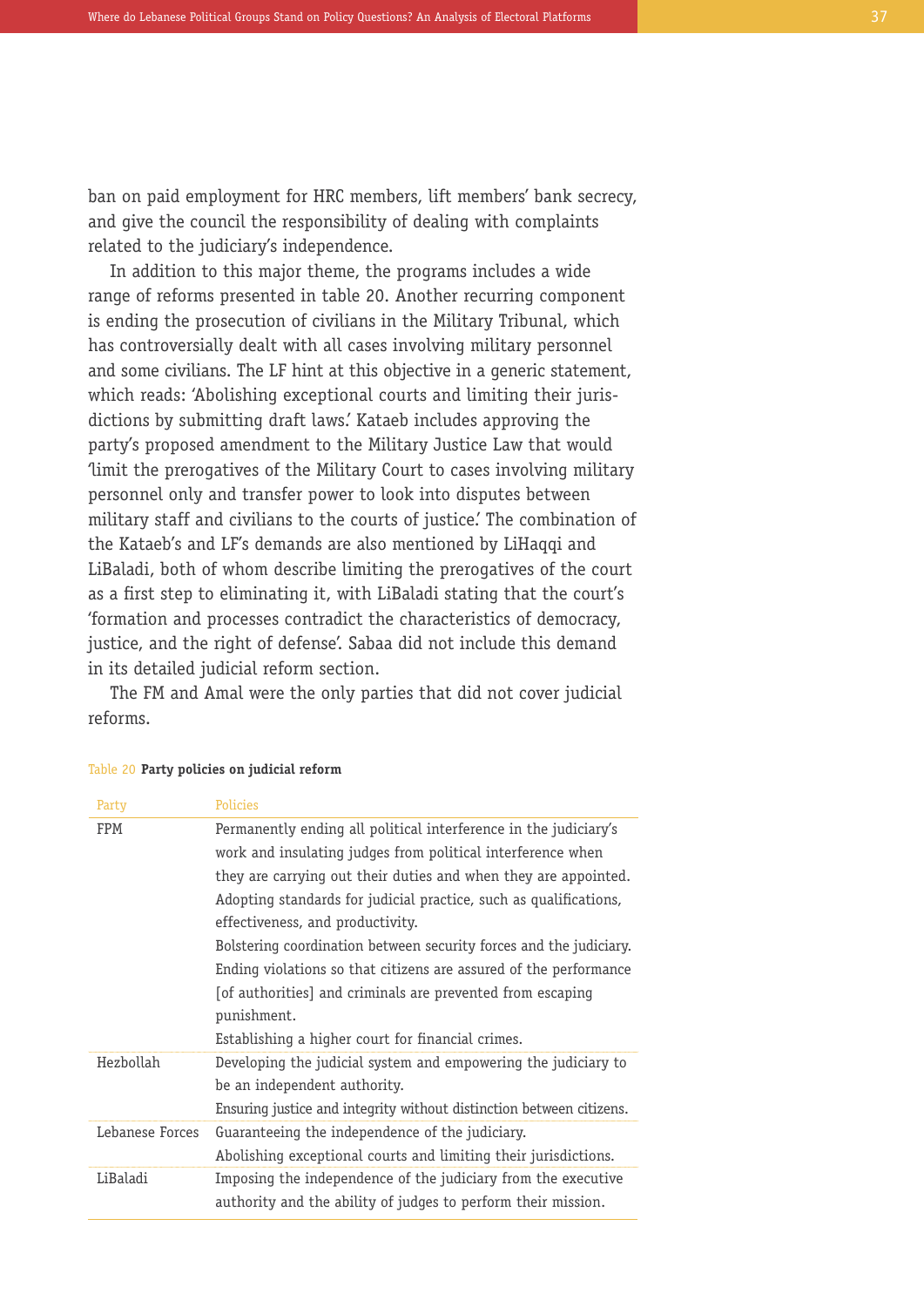| Party   | <b>Policies</b>                                                                                                                                                                                                                                                                                                                                                                                                                                                                                                                                                                                                                                                                                                           |
|---------|---------------------------------------------------------------------------------------------------------------------------------------------------------------------------------------------------------------------------------------------------------------------------------------------------------------------------------------------------------------------------------------------------------------------------------------------------------------------------------------------------------------------------------------------------------------------------------------------------------------------------------------------------------------------------------------------------------------------------|
|         | Changing the process of the Higher Judicial Council's formation                                                                                                                                                                                                                                                                                                                                                                                                                                                                                                                                                                                                                                                           |
|         | to make all its members elected by judges.                                                                                                                                                                                                                                                                                                                                                                                                                                                                                                                                                                                                                                                                                |
|         | Liberating judicial appointments from the grip of the executive                                                                                                                                                                                                                                                                                                                                                                                                                                                                                                                                                                                                                                                           |
|         | authority and protecting the fix positions of judges to prevent                                                                                                                                                                                                                                                                                                                                                                                                                                                                                                                                                                                                                                                           |
|         | their transfer due to political disputes.                                                                                                                                                                                                                                                                                                                                                                                                                                                                                                                                                                                                                                                                                 |
|         | Enhancing the independence of the Judicial Inspectorate and the<br>Judicial Studies Institute.                                                                                                                                                                                                                                                                                                                                                                                                                                                                                                                                                                                                                            |
|         | Enshrining the freedom of assembly of judges and their right to<br>strike, in addition to freeing them from the restrictions imposed<br>by the traditional view of their function as judges.<br>Extending the powers of the Constitutional Council to include the<br>authority of interpreting laws and allowing the review of non-<br>governmental bodies such as unions, associations, and others.<br>Abolishing civilians trials before military courts as a first step<br>toward the complete abolition of military tribunals and<br>considering them exceptional courts whose functioning and<br>composition are incompatible with the characteristics of a<br>democratic system, justice, and the right to defense. |
| LiHaqqi | Amending the procedure for selecting members of the Higher<br>Judicial Council and judicial formations [by changing] from<br>political appointments to elections.<br>Abolishing sectarian quotas in the judicial authority.<br>Lifting the Ministry of Justice's hand off the judicial authority.<br>Passing a law that activates the Higher Judicial Council and<br>determines its bylaws, focusing on the following:<br>Determining the council's role and its procedures of operation,<br>and giving it the jurisdiction to review legislation related to<br>the judiciary<br>- Abolishing sectarian quotas in the selection of Higher Judicial<br>Council members                                                     |
|         | • Eliminating the article stating that eight members are appointed<br>by the executive authority, and instead allow judges to elect<br>all members                                                                                                                                                                                                                                                                                                                                                                                                                                                                                                                                                                        |
|         | • Setting a budget for the council                                                                                                                                                                                                                                                                                                                                                                                                                                                                                                                                                                                                                                                                                        |
|         | Giving judges in the courts of first instance and appeal the right                                                                                                                                                                                                                                                                                                                                                                                                                                                                                                                                                                                                                                                        |
|         | to elect representatives to the council<br>• Setting a women representation quota for the council                                                                                                                                                                                                                                                                                                                                                                                                                                                                                                                                                                                                                         |
|         | - Prohibiting council members from combining their membership                                                                                                                                                                                                                                                                                                                                                                                                                                                                                                                                                                                                                                                             |
|         | with external salaried employment                                                                                                                                                                                                                                                                                                                                                                                                                                                                                                                                                                                                                                                                                         |
|         | - Eliminating bank secrecy for council members and requiring                                                                                                                                                                                                                                                                                                                                                                                                                                                                                                                                                                                                                                                              |
|         | them to disclose properties owned by their families<br>• Giving the council the responsibility of immediately processing<br>any complaints related to the independence of a judge or jury                                                                                                                                                                                                                                                                                                                                                                                                                                                                                                                                 |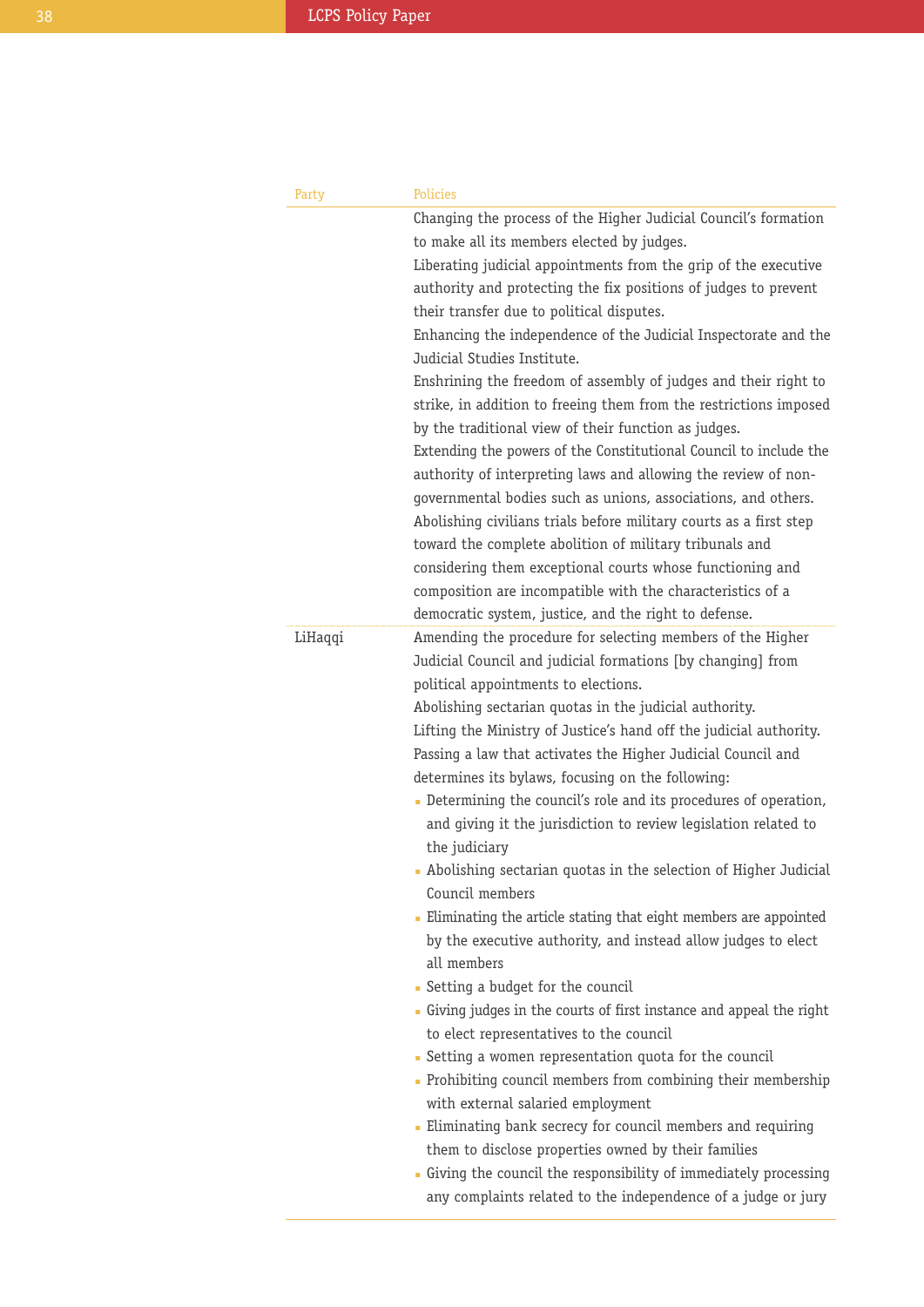| Party | Policies                                                                                                                                                                                                                                                                                                                                                                                                                                                                                                                                                                                                                                                                                                                                                                                                            |
|-------|---------------------------------------------------------------------------------------------------------------------------------------------------------------------------------------------------------------------------------------------------------------------------------------------------------------------------------------------------------------------------------------------------------------------------------------------------------------------------------------------------------------------------------------------------------------------------------------------------------------------------------------------------------------------------------------------------------------------------------------------------------------------------------------------------------------------|
|       | Publishing an annual report about the council's work and the                                                                                                                                                                                                                                                                                                                                                                                                                                                                                                                                                                                                                                                                                                                                                        |
|       | status of the judiciary in Lebanon, and publishing decisions and                                                                                                                                                                                                                                                                                                                                                                                                                                                                                                                                                                                                                                                                                                                                                    |
|       | work schedules on its website.                                                                                                                                                                                                                                                                                                                                                                                                                                                                                                                                                                                                                                                                                                                                                                                      |
| Sabaa | Establishing judicial independence from political authorities by:<br>• Giving the higher judiciary council the authority to appoint<br>judges directly and increasing the number of members on the<br>council who are elected by judges from two to seven<br>Improving financial and other support for judges<br>• Making the judiciary more efficient by increasing the number<br>of judges in courts by 30%, working to announce all decisions<br>within a maximum period of 18 months from the beginning of<br>trials, and reconsidering some articles in the criminal procedures<br>code<br>• Enacting a policy of considering mandatory mediation as the<br>alternative to courts<br>- Eliminating obstacles hindering access to legal aid for the<br>poor, the disabled, and the victims of domestic violence |
|       | • Focusing on alternative sentences (free work in the public                                                                                                                                                                                                                                                                                                                                                                                                                                                                                                                                                                                                                                                                                                                                                        |
|       | sphere, training on citizenship)                                                                                                                                                                                                                                                                                                                                                                                                                                                                                                                                                                                                                                                                                                                                                                                    |
|       | • Creating 50 justice houses in different areas of the country                                                                                                                                                                                                                                                                                                                                                                                                                                                                                                                                                                                                                                                                                                                                                      |
|       | • Digitalizing judiciary courts                                                                                                                                                                                                                                                                                                                                                                                                                                                                                                                                                                                                                                                                                                                                                                                     |

# **Decentralization: General support for administrative decentralization draft law**

Decentralization is the fourth-most covered topic in this category, with four parties and two new groups covering it (table 21). Hezbollah, the FPM, the LF, Kataeb, LiHaqqi, and LiBaladi call for approving the Administrative Decentralization Law, currently being discussed by parliament committees, without any apparent contradictions or specifications. Kataeb goes into further detail by specifying that local authorities should be 'granted extensive administrative and financial powers,' the pre-censorship over them should be replaced by postcensorship, and that 'administrative courts and Audit Bureau offices' should be established in all governorates 'to reduce corruption and squandering.'

The programs of Kataeb and the LF also include another decentralization-related policy: The creation of a ministry for local authorities (municipalities). Kataeb also specify that this ministry should be independent from the Ministry of Interior, which is currently responsible for municipalities' affairs and is officially named the Ministry of Interior and Municipalities.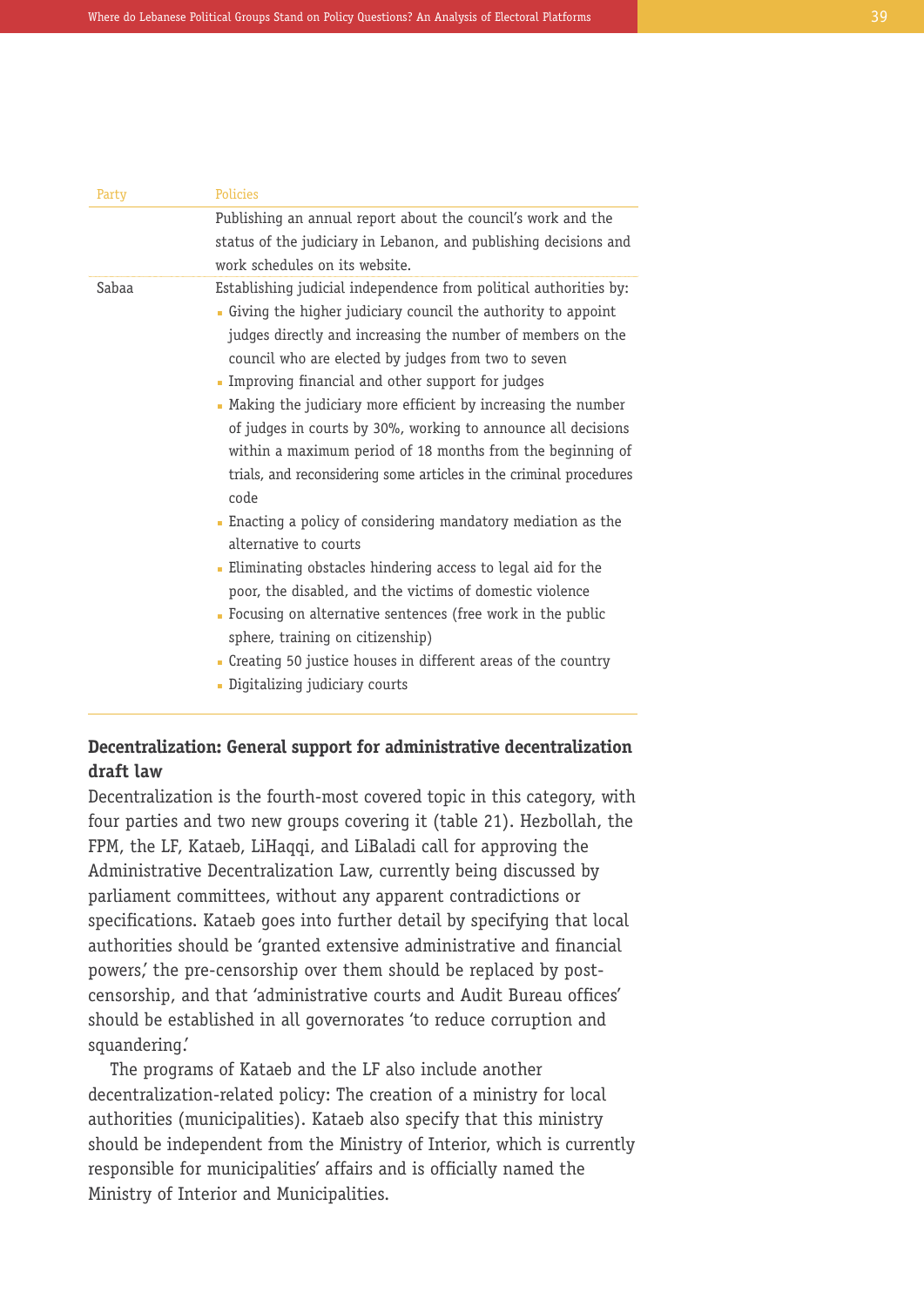## Table 21 **Party policies on decentralization**

| Party           | <b>Policies</b>                                                                                        |  |
|-----------------|--------------------------------------------------------------------------------------------------------|--|
| FPM             | Extended administrative decentralization, organization and                                             |  |
|                 | sustainable development of land, local tax tax collection, and                                         |  |
|                 | increasing staff productivity.                                                                         |  |
| Hezbollah       | Adoption of an expanded administrative decentralization law.                                           |  |
| Kataeb          | Establishing a ministry to manage and address the affairs of                                           |  |
|                 | local authorities apart from the Ministry of Interior.                                                 |  |
|                 | Approving the decentralization law and reconsidering current                                           |  |
|                 | administrative divisions, provided that local authorities are                                          |  |
|                 | granted extensive administrative and financial powers.                                                 |  |
|                 | Abolishing pre-censorship and enacting post-censorship that                                            |  |
|                 | monitors the performance of local authorities by establishing                                          |  |
|                 | administrative courts and audit bureau offices in all governorates                                     |  |
|                 | to reduce corruption and mismanagement of funds.                                                       |  |
|                 | Formulating a detailed timetable in the government to set the                                          |  |
|                 | annual date when the share of the Independent Municipal Fund                                           |  |
|                 | and the telecom proceeds will be allocated to municipalities.                                          |  |
| Lebanese Forces | Enacting the administrative decentralization law that gives                                            |  |
|                 | local elected councils the widest jurisdiction and financial and                                       |  |
|                 | administrative independence.                                                                           |  |
|                 | Enacting a law to establish an independent ministry for munici-                                        |  |
|                 | palities to enhance municipal work and local development.                                              |  |
| LiBaladi        | Encouraging local development by establishing comprehensive                                            |  |
|                 | administrative decentralization.                                                                       |  |
|                 | Working toward the implementation of administrative                                                    |  |
|                 | decentralization according to the constitution, in order to                                            |  |
|                 | achieve local development and activate direct accountability; while                                    |  |
|                 | being attentive to citizens and residents' needs given economic                                        |  |
|                 | interdependency [between areas], urban sprawl, and demographic                                         |  |
|                 | realities.                                                                                             |  |
|                 | Proposing a range of reforms that address the relationship                                             |  |
|                 | between local and central governments, implementing judicial                                           |  |
|                 | monitoring mechanisms, and entrenching participation and                                               |  |
|                 | transparency at the local level.<br>Advocating and pressing for a practical and digital action plan to |  |
|                 | carry out regular population censuses for citizens and residents;                                      |  |
|                 | which would provide a data set to identify problems and formulate                                      |  |
|                 | adequate policies for all residents across Lebanon.                                                    |  |
| LiHaqqi         | Approving the administrative decentralization law to encourage                                         |  |
|                 | local development and enhance the role of municipalities.                                              |  |
|                 |                                                                                                        |  |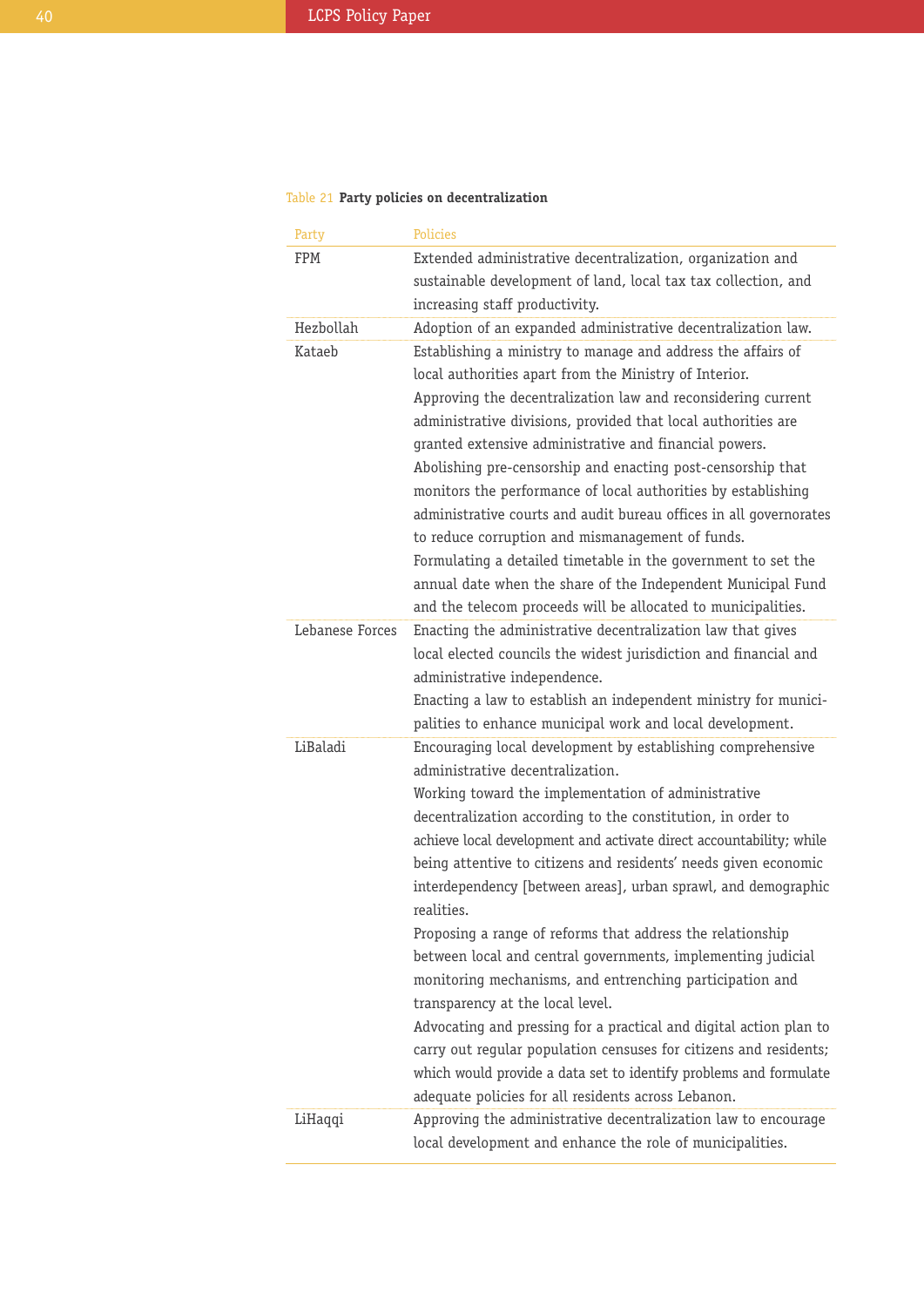#### **Sectarianism: Not a priority for major parties**

Sectarianism is not widely covered by established parties, with only half modestly touching on it (table 22).

The FPM, whose campaign included a focus on sectarian powersharing under the title of 'partnership', mentions the objective of 'diminishing the sectarian and feudalist system and dismantling the media system that protects it and promotes it' in their program. Amal is more specific but also very brief, promising to 'continue efforts toward forming the National Commission for the Abolition of Political Sectarianism,' a provision introduced into the constitution in accordance with the Taef Agreement that ended The Lebanese Civil War.

Kataeb mentions sectarianism indirectly in one line, calling for 'establishing a senate in which all of Lebanon's historical communities would be represented.' Although the creation of a senate is typically considered a step to protect sectarian groups' interests when sectarian quotas are eliminated from the parliament, Kataeb does not reference the latter action. LiHaqqi and LiBaladi state the two reforms together, in addition to supporting the elimination of sectarian quotas from all political and public institutions.

The FM, LF, FM, and Hezbollah do not mention sectarianism in their programs. However, LCPS's survey had found that Hezbollah, like LiBaladi, LiHaqqi, and Sabaa, all support abolishing sectarian quotas in public institutions and the three top political posts 'gradually on the long term' rather than 'as soon as possible.' On the other hand, the LF and Kataeb are against such reforms.

| Party         | <b>Policies</b>                                                      |
|---------------|----------------------------------------------------------------------|
| Amal Movement | Supporting efforts to form the National Committee for the            |
|               | Elimination of Political Sectarianism as stated in the constitution. |
| <b>FPM</b>    | Diminishing the sectarian and feudalist system, and dismantling      |
|               | the media system that protects it and promotes it.                   |
| Kataeb        | Establishing a senate in which all of Lebanon's historical           |
|               | communities are represented.                                         |
| LiBaladi      | Abolishing criteria for sectarian distribution in political          |
|               | institutions and public administration by creating the National      |
|               | Committee for the Elimination of Political Sectarianism, and         |
|               | creating a senate, where sectarian groups are represented            |
|               | equally, with powers that are limited to issues specific to these    |
|               | groups, in a manner that does not contradict the constitution.       |
|               | Enacting an electoral law with wider voting districts and without    |
|               | sectarian components.                                                |

#### Table 22 **Party policies on sectarianism**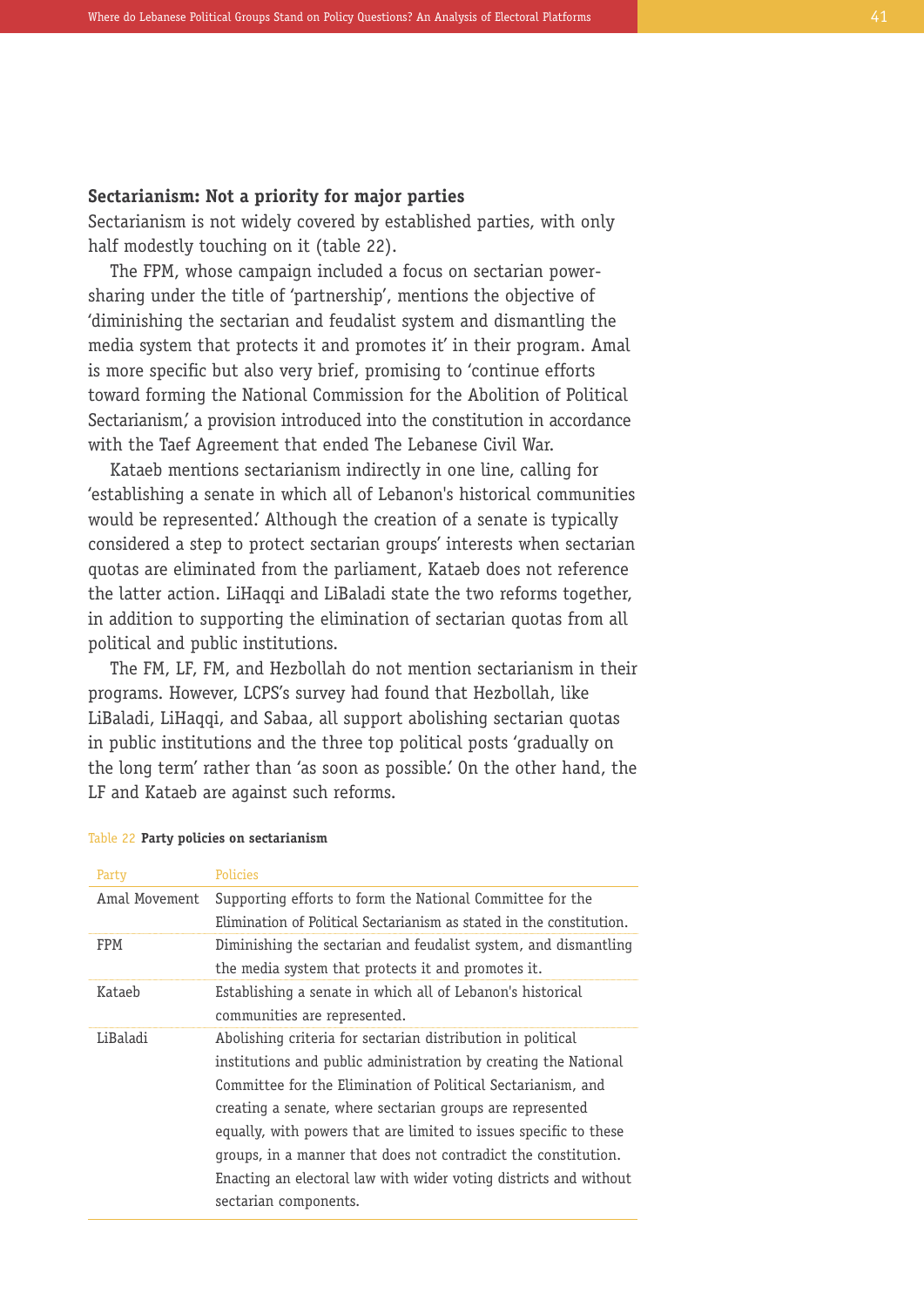| Party   | <b>Policies</b>                                                     |
|---------|---------------------------------------------------------------------|
| LiHaqqi | Implementing the constitution in relation to abolishing political   |
|         | sectarianism after eliminating sectarian quotas in the parliament   |
|         | and establishing a senate.                                          |
|         | Eliminating sectarian quotas in all public sector positions.        |
|         | Eliminating sectarian quotas in the judiciary.                      |
| Sabaa   | Forming the National Committee for the Elimination of Political     |
|         | Sectarianism with a clear timeline presented to the parliament      |
|         | and cabinet.                                                        |
|         | Engaging in a national campaign against using religion in politics. |
|         | Establishing a senate to quarantee the protection of religious      |
|         | groups and the parity (between Christians and Muslims), with a      |
|         | jurisdiction that is limited to clearly defined major decisions.    |

## **State Employment: A focus on replacing clientelism with meritbased employment**

Another issue that is mentioned a relatively high number of times is state employment, which is found in five programs including those of three parties and two new groups.

The most recurrent aspects of state employment in the programs relates to the process of hiring civil servants. Jobs in the public sector should in theory be filled through a merit examination at the Civil Service Council in line with the needs of institutions. However, thousands have been 'contracted' by schools, universities, and other institutions without examination by the CSC. They work without access to employment security, monthly-paid wages, or work benefits. This form of employment is often linked to clientelism, whereby politicians use their contacts to offer state jobs to loyal constituents, in line with an unofficial distribution of jobs among sectarian groups.

Hezbollah, the FM, Kataeb, LiHaqqi, and Sabaa mention this issue in their programs, with varying levels of details on the roots of the problem. The FM is the most generic, promising to 'restore the role of the Civil Service Council.' Hezbollah also calls for 'enhancing' this role, but specifies that the CSC should be 'the only entry point for public sector employment' based on merit, and away from favoritism and distributing shares. Kataeb calls for 'ending all forms of contracting' and offering permanent jobs to those needing them among contract workers through 'open examinations', meaning tests that can be attended to by applicants other than the contract worker themselves. LiHaqqi also calls for ending what it terms 'clientelist contracting', but favors employment tests to be exclusive to those already employed through contracts. Sabaa does not endorse one particular solution, but also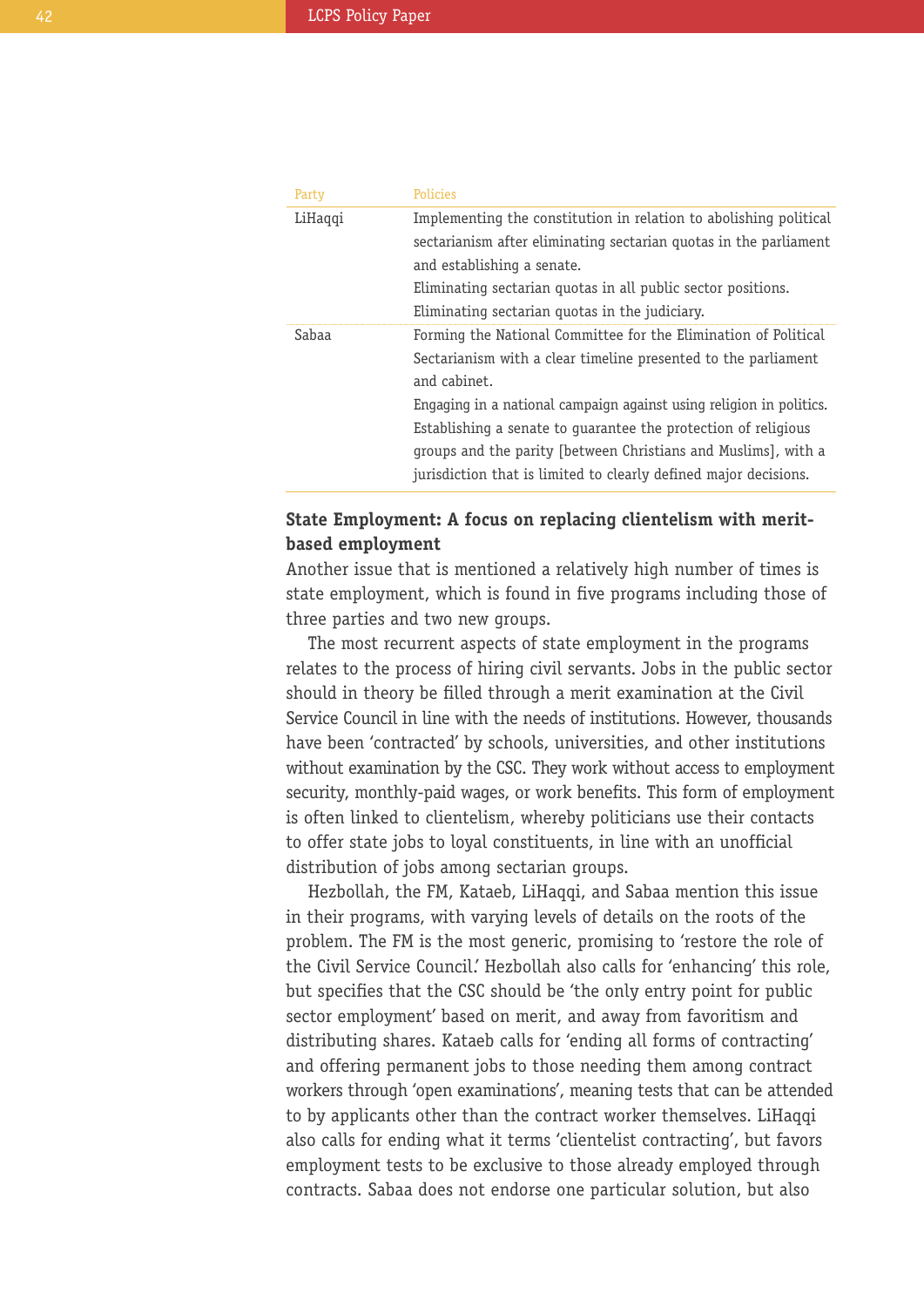favors restricting employment to CSC processes to end 'political employment.' The party also mentions 'working to ensure the rights of contractors and daily workers in line with labor laws because the state should not be allowed to violate this law while the private sector is punished for it.'

Another major component entails cutting the cost of public sector employment. The FM phrases it generically, promising to 'liberate the public sector from unproductive staff burdens.' Kataeb promises to work for 'control[ing] the wages accorded in the public sector, which account for more than 33% of the state's total expenditure.' The party also mentions mapping the employment needs of the public sector and eliminating 'ghost jobs.' Sabaa does not explicitly mention cutting public sector jobs, but also promises to map the staff needs of the public sector and 'redistribute' employees according to their skills. The party also mentions 'reducing costs and wages' as part of its deficitreduction action plan, without offering any further details on the matter.

Other reforms and proposals, outlined in table 23, touch on efficiency and bureaucratic service. In this light, Sabaa proposes an extensive set of actions on improving corporate governance in public institutions.

| raily     | ruuues                                                              |
|-----------|---------------------------------------------------------------------|
| Future    | Freeing the public sector from unproductive staff burdens and       |
| Movement  | restoring the role of the Civil Service Council.                    |
| Hezbollah | Enhancing the role of the Civil Service Council and making it an    |
|           | exclusive entry point for employment in the public sector.          |
|           | Ensuring that all public posts in the Lebanese state are subject    |
|           | to examinations and the selection of the highest merit, away        |
|           | from favoritism and quotas.                                         |
| Kataeb    | Opting for a correct and modern classification and description of   |
|           | jobs in the public sector so as to reduce random employment         |
|           | and control wages accorded in the public sector, which account      |
|           | for more than 33% of the state's total expenditure.                 |
|           | Conducting a survey that determines the workforce needs of all      |
|           | public administrations in a bid to purge them of the so-called      |
|           | 'phantom jobs'.                                                     |
|           | Suspending all forms of part-time contracts and launching competi-  |
|           | tive exams to fill vacancies as part of a new management structure. |
| LiHaqqi   | Ending the clientelist contracting approach in public institutions, |
|           | and employing those contracted via closed exams [at the civil       |
|           | service council].                                                   |
|           |                                                                     |

#### Table 23 **Party policies on state employment**

Party Policies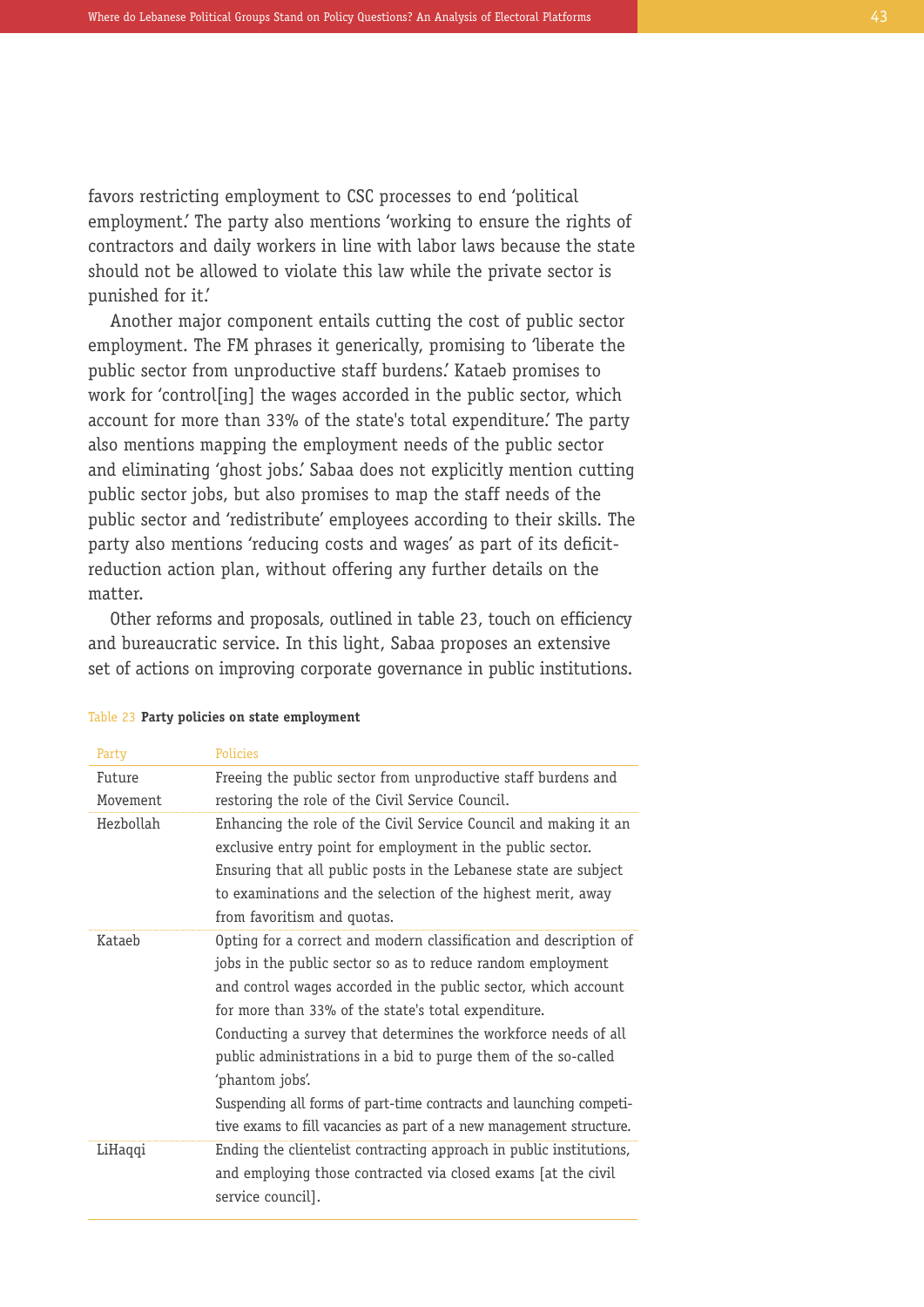| Party | <b>Policies</b>                                                     |
|-------|---------------------------------------------------------------------|
| Sabaa | Stopping clientelist employment in the state.                       |
|       | Reducing the number of state employees by replacing every two       |
|       | state employees who retire with only one.                           |
|       | Implementing early retirement schemes when necessary.               |
|       | Reconfiguring state institutions and classifying them by            |
|       | jurisdiction, average salary, and responsibilities.                 |
|       | Enacting a policy to evaluate staff based on 'citizen satisfaction' |
|       | including an online portal for complaints, penalties on staff not   |
|       | meeting citizen satisfaction criteria, depriving state institutions |
|       | with low performance of benefits and funds, preventing minis-       |
|       | ters from violating hierarchies in ministries by restricting all    |
|       | employment to the civil service council.                            |
|       |                                                                     |

#### On Public Services c

As found in LCPS's analysis of emphasis in the electoral platforms of political parties and groups, matters related to public services received the highest level of attention from political groups (table 24). This is evident from the number of issues discussed in this section, which significantly exceeds those of any other section. This is unsurprising given the deterioration of services and their accessibility, an issue that is a top priority for citizens according to LCPS's previous research.

Established Parties Covering

| Topic                                  | <b>Established Parties Covering</b><br>$(total = 6)$ | <b>Emerging Groups Covering</b><br>$(total = 3)$ |
|----------------------------------------|------------------------------------------------------|--------------------------------------------------|
| Transport                              | 6                                                    | 3                                                |
| Education                              | 6                                                    | 3                                                |
| Solid Waste Management                 | 6                                                    | 3                                                |
| Electricity                            | 5                                                    | 3                                                |
| Water                                  | 5                                                    | 3                                                |
| Health                                 | 5                                                    | 3                                                |
| Education                              | 5                                                    | 3                                                |
| Telecom                                | 5                                                    | 3                                                |
| Old Age Pension                        | 4                                                    | 3                                                |
| Wastewater Management                  | 5                                                    | 1                                                |
| Housing                                | 3                                                    | 3                                                |
| Public Spaces & Maritime<br>Properties | 3                                                    | $\overline{c}$                                   |
| Poverty                                | 3                                                    | 1                                                |

#### Table 24 **Most covered topics related to public service issues**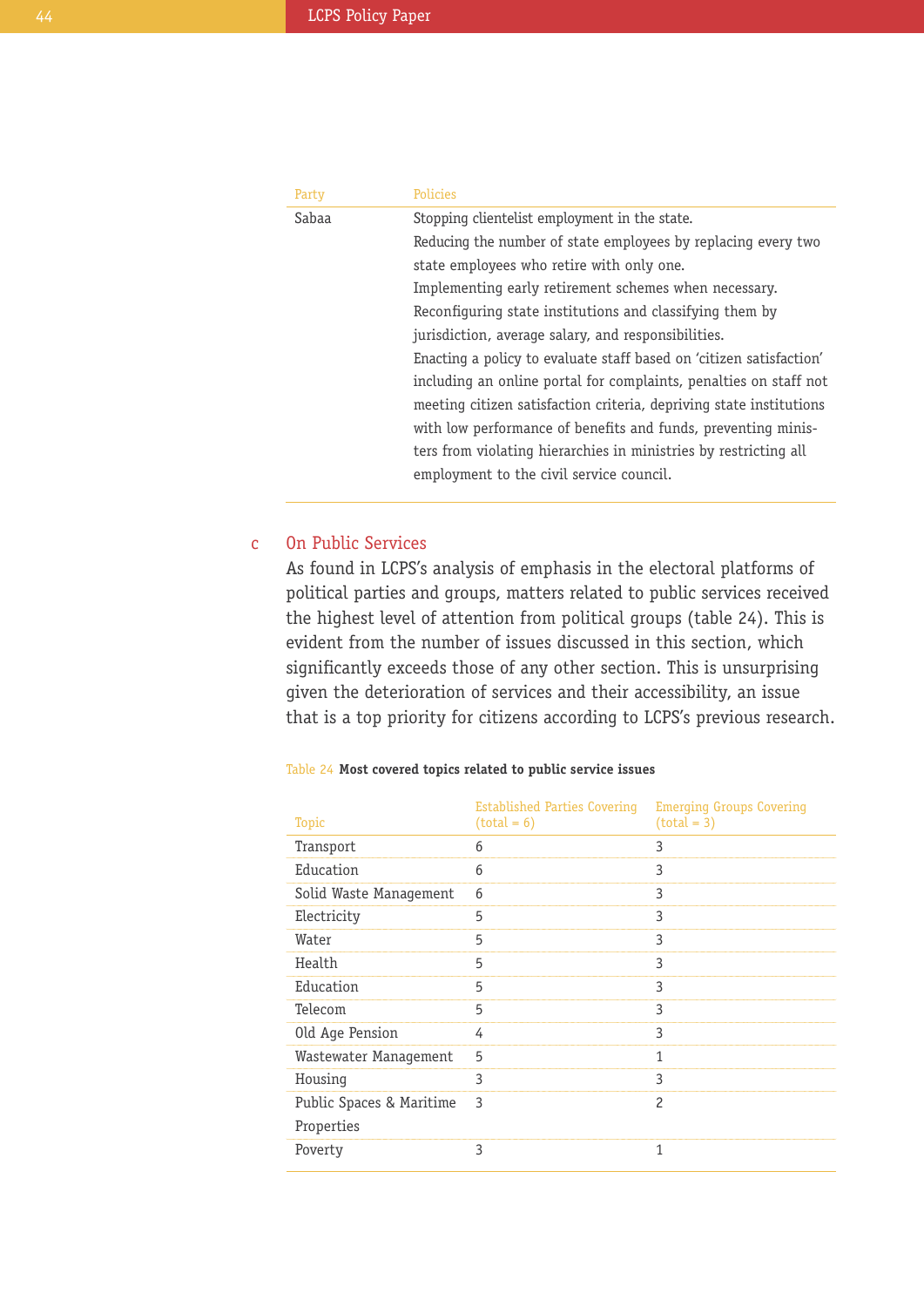## **Transport: Agreement on need for public transport, but not on the role of the state**

All platforms cover the issue of transport (table 25). Calls for a functional public transport network in Lebanon are common across seven of the platforms with only two groups not mentioning it explicitly: The LF and Amal. In turn, the FM only mentions the words 'ensuring public transport', while Hezbollah promises a 'comprehensive public transport strategy', pointing to the 'psychological, economic, and environmental harm' suffered by residents due to traffic problems. However, neither of the two parties specify any particular system or technology. The FPM's transport vision includes bus networks and rubber-tired trams, in addition to water ferries along the coast. LiHaqqi, Kataeb, and Sabaa favor reactivating the railway network to connect coastal cities. Sabaa and Kataeb also mention trams for inner city transport and buses to connect the coast to mountainous areas, with the former also mentioning a privately owned and operated ferry system. More information on the choices of each group, as well as other aspects of transport policies, can be found in table 25.

Groups also have different positions on the role of the state in transport. While the programs themselves are not very informative, the questionnaire results indicate that Hezbollah, the Progressive Socialist Party, LiBaladi, and LiHaqqi support a publicly owned transport system, while the LF and Sabaa prefer its privatization and Kataeb does not have a clear stance on the issue (the group ticked both answers in the questionnaire).

| Policy                        | Programs in which policy is included      |
|-------------------------------|-------------------------------------------|
| Revitalizing public transport | Hezbollah: No details                     |
|                               | FPM: Buses, rubber-tired trams, and       |
|                               | water ferries                             |
|                               | Future: No details                        |
|                               | Kataeb: Trams, trains, and buses          |
|                               | LiHaqqi: Buses and trains                 |
|                               | LiBaladi: Buses                           |
|                               | Sabaa: Buses, trains, rubber-tired trams, |
|                               | and water ferries                         |
| Adding parking lots           | Kataeb - LiBaladi                         |
| Improving/expanding highways  | FPM - Amal - Future - Sabaa               |
| Improving street lights       | FPM - LF                                  |
| Improving BEY airport         | Future - Sabaa                            |

#### Table 25 **Transport policies mentioned in more than one platform**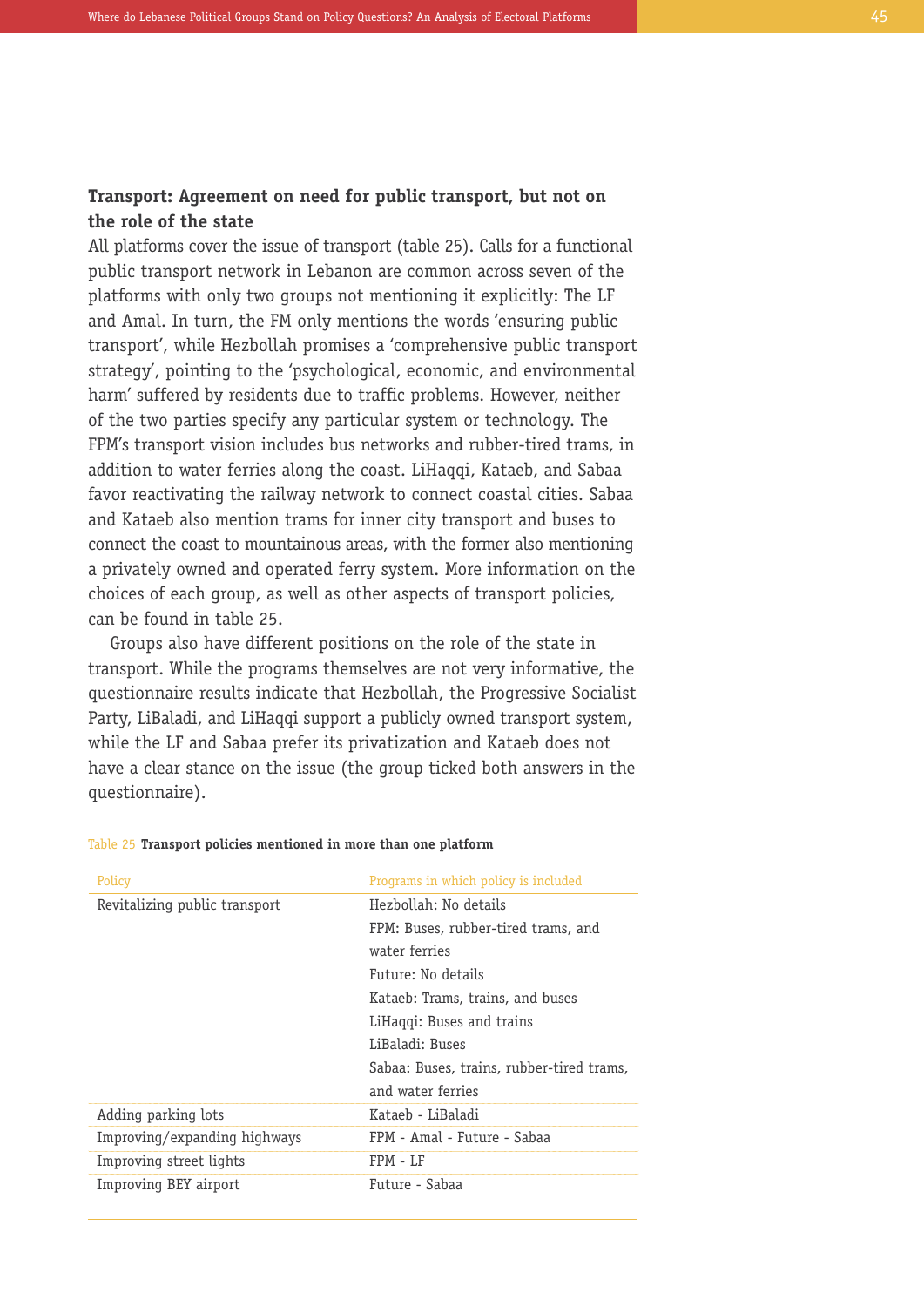| Policy                                                 | Programs in which policy is included         |
|--------------------------------------------------------|----------------------------------------------|
| Establishing new airports                              | Kataeb (Revitalizing Kleiat for civilian     |
|                                                        | use, enhancing Riyak's military airport, and |
|                                                        | establishing a new airport in northern       |
|                                                        | Mount Lebanon)                               |
|                                                        | Sabaa (outside Beirut)                       |
| Creating a separate ministry for transport LF - Kataeb |                                              |

As table 25 shows, seven transportation policies are mentioned by more than one group in their platforms. The individual content of each platform in relation to transportation is presented in table 26.

#### Table 26 **Party policies on transportation**

| Party              | <b>Policies</b>                                                                                                                                                                                                                                                                                                                                                                                                                                                                                                                                                                                                                                                                       |
|--------------------|---------------------------------------------------------------------------------------------------------------------------------------------------------------------------------------------------------------------------------------------------------------------------------------------------------------------------------------------------------------------------------------------------------------------------------------------------------------------------------------------------------------------------------------------------------------------------------------------------------------------------------------------------------------------------------------|
| Amal Movement      | Continuing the implementation of main infrastructural projects,<br>including () highways.                                                                                                                                                                                                                                                                                                                                                                                                                                                                                                                                                                                             |
| <b>FPM</b>         | [Constructing] highways and roads that are safe for travelers and<br>subject to sound and effective planning.<br>Developing public transport through a series of buses such as<br>rubber wheel trams.<br>[Purchasing] new buses of all sizes.<br>The establishment of bus stations on main highways.<br>Improving and maintaining lighting on all roads.<br>Ferries connecting Beirut to Tabarja and Jiyyeh.<br>Completing the circular motorway and the installation of the<br>Dabia-Al-Aqiba highway.<br>[Implementing] a plan to alleviate traffic congestion, especially<br>in Greater Beirut, and to oblige municipalities to establish<br>parks, playgrounds, and parking lots. |
| Future<br>Movement | Modernizing and developing roads and highways; and guaranteeing<br>public transport.                                                                                                                                                                                                                                                                                                                                                                                                                                                                                                                                                                                                  |
| Hezbollah          | Developing a comprehensive strategy for public transport, given<br>the psychological, economic, and environmental damage suffered<br>by Lebanese people due to the chaos of traffic congestion,<br>especially in the capital and its environs.                                                                                                                                                                                                                                                                                                                                                                                                                                        |
| Kataeb             | Separating transport from the Ministry of Public Works by<br>establishing a Ministry of Transport which would approve and<br>implement a comprehensive policy for the land and maritime<br>transport sector.<br>Improving the means of public transport through the adoption<br>of trams in major cities and buses that operate between the<br>coastal and mountain regions. A smart technology system                                                                                                                                                                                                                                                                                |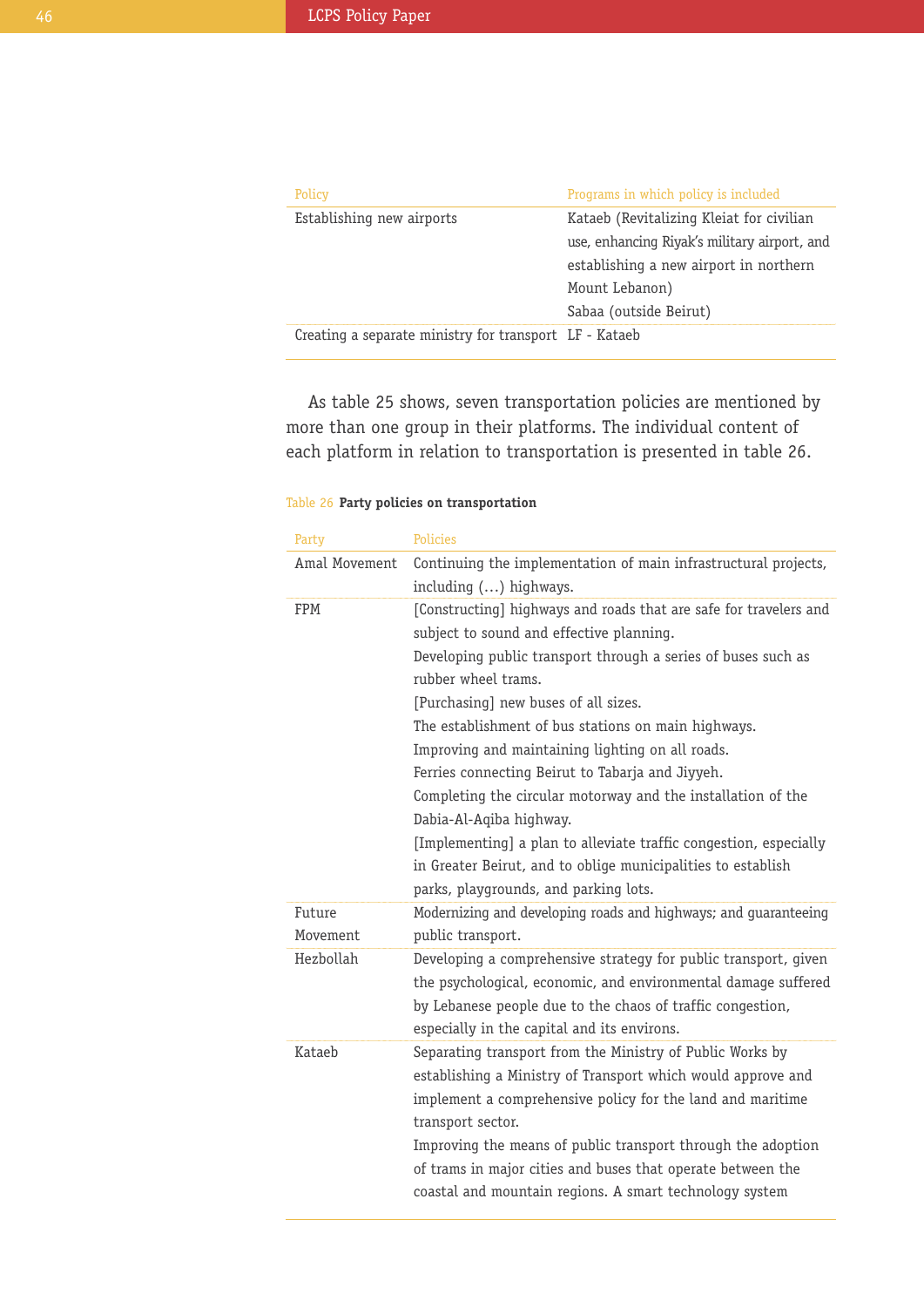| Party           | Policies                                                                                                                                                                                                                                                                                                                                                                                                                                                                                                                                                                                                                                                                                                                                                                                                                                                                                                                                      |
|-----------------|-----------------------------------------------------------------------------------------------------------------------------------------------------------------------------------------------------------------------------------------------------------------------------------------------------------------------------------------------------------------------------------------------------------------------------------------------------------------------------------------------------------------------------------------------------------------------------------------------------------------------------------------------------------------------------------------------------------------------------------------------------------------------------------------------------------------------------------------------------------------------------------------------------------------------------------------------|
|                 | should be also adopted.<br>Rehabilitating the Kleiat Airport for civil aviation, expanding<br>the Riyaq military airport to stimulate economic activity, and<br>establishing a new airport in the northern Mount Lebanon area.<br>Rehabilitating railways along the coastline.<br>Building parking towers in Beirut and other big cities that suffer<br>from traffic congestion and the lack of adequate parking spaces.<br>Implementing a partnership between the private and public<br>sectors in major projects in various sectors such as water,<br>transport, electricity, education, and health.                                                                                                                                                                                                                                                                                                                                        |
| Lebanese Forces | Resolving the traffic crisis on Jounieh's highway.<br>Working to create a real estate credit institution similar to the<br>Public Institution for Housing, to encourage young people to<br>buy land in their villages and build housing on them at an<br>affordable price.<br>Lighting highways and public roads, as a lack of lighting is the                                                                                                                                                                                                                                                                                                                                                                                                                                                                                                                                                                                                |
| LiBaladi        | cause of many accidents.<br>Building a transportation system that contributes to creating job<br>opportunities and a cleaner environment, in addition to enhancing<br>the economy. This sector could generate revenue by imposing<br>taxes on oil and other resources that are in demand.<br>Establishing a body responsible for the organization of trans-<br>portation and enhancing reformation in the transport sector.<br>Building a comprehensive transportation network (involving the<br>informal sector): Public transport (buses) and smooth transport<br>(for pedestrians and bicycles).<br>Pushing local administrations to transform unbuilt private properties<br>in cities and overcrowded neighborhoods into parking lots.<br>Implementing laws to prevent infringement of public property,<br>especially cars being parked on sidewalks, to facilitate the<br>movement of pedestrians, which is a cornerstone of the success |
| LiHaqqi         | of an integrated public transport network.<br>Enacting a comprehensive land transport policy that includes<br>reactivating the railway network in coordination with organizations<br>active in this sector.<br>Revitalizing the Higher Land Transport Council established in 1966<br>to coordinate among ministries and agencies concerned with<br>transport affairs, in order to end the dispersion of responsibilities<br>and the overlap of jurisdictions.<br>Implementing the required financial incentives [to encourage]<br>the purchasing of hybrid and gas-efficient cars.<br>Establishing a public system for private buses, and working to<br>reactivate the network of public buses inside and between areas.                                                                                                                                                                                                                      |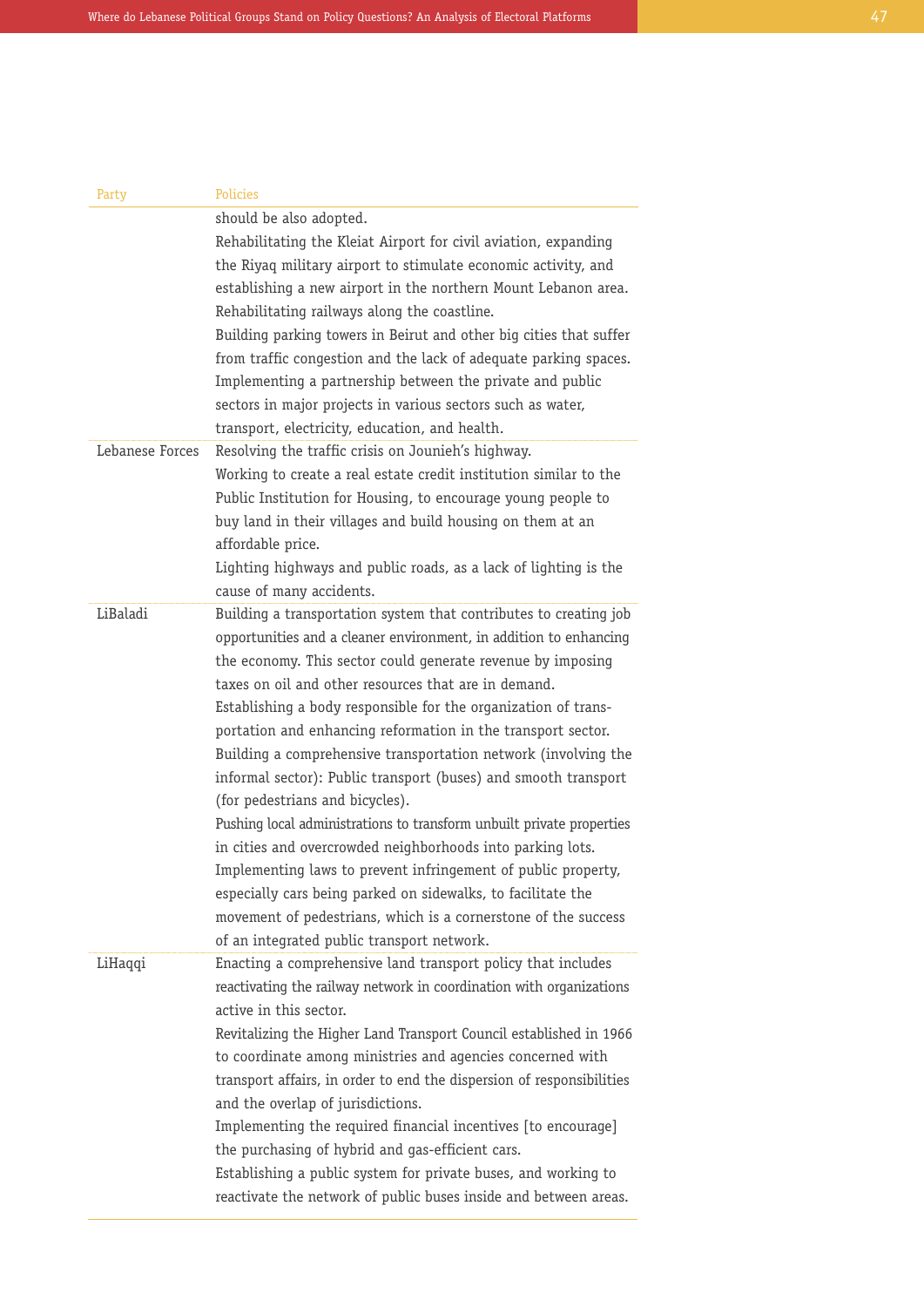| Party | <b>Policies</b>                                                       |
|-------|-----------------------------------------------------------------------|
|       | Improving the infrastructural environment for pedestrians and         |
|       | enacting a strategic plan to quarantee traffic safety.                |
| Sabaa | Implementing a comprehensive traffic plan and creating a              |
|       | committee to organize transport.                                      |
|       | Restarting train service between large cities, beginning with coastal |
|       | areas. Part of the strategy should entail PPP to reduce costs.        |
|       | Installing a tramway inside main cities. This could be implemented    |
|       | at the municipal level with the private sector.                       |
|       | Implementing road projects including highways and a ferry system      |
|       | near the coast to reduce traffic, in addition to a bus-based rapid    |
|       | transit system inside cities.                                         |

## **Education: A scarcity of spending promises despite a general support for public education**

Education is another policy covered by all platforms without exception (table 27). The content touches on public school funding and curricula, teachers' rights, the Lebanese University, and job market needs.

Most platforms focus on public education, particularly improving its quality (table 28). The FPM stresses on 'public education for everyone and quality in [human and material resources]'. Hezbollah says the improvement should be achieved through 'necessary legislation' without offering details. The FM mentions the goal of 'closing the gap in quality of education between public and private schools.'

While quality improvement is a common goal, only two platforms those of Sabaa and LiHaqqi—state the need for an increase in public education funds to achieve this quality improvement. LiHaqqi proposes an unspecified increase in education's share of the government budget, while Sabaa specifies an investment of \$200 million over the next four years.

On the other end of the spectrum, the LF has the least typical proposal for educational reform, promising 'a scheme that provides parents with the required support and cover in return for taxes and fees they pay to the state, giving them freedom of choice regarding their children's education.' The LF does not express support for public education or explain how the scheme would work and which taxes would be considered (income, municipal, etc.) to determine a family's benefits in scholarships. This proposal is perhaps the closest to privatizing education. Indeed, it reflects the stance on education declared by the LF in LCPS's survey, which entails support for increasing government subsidies to private (including charity) schools and aiming for the privatization of the education sector.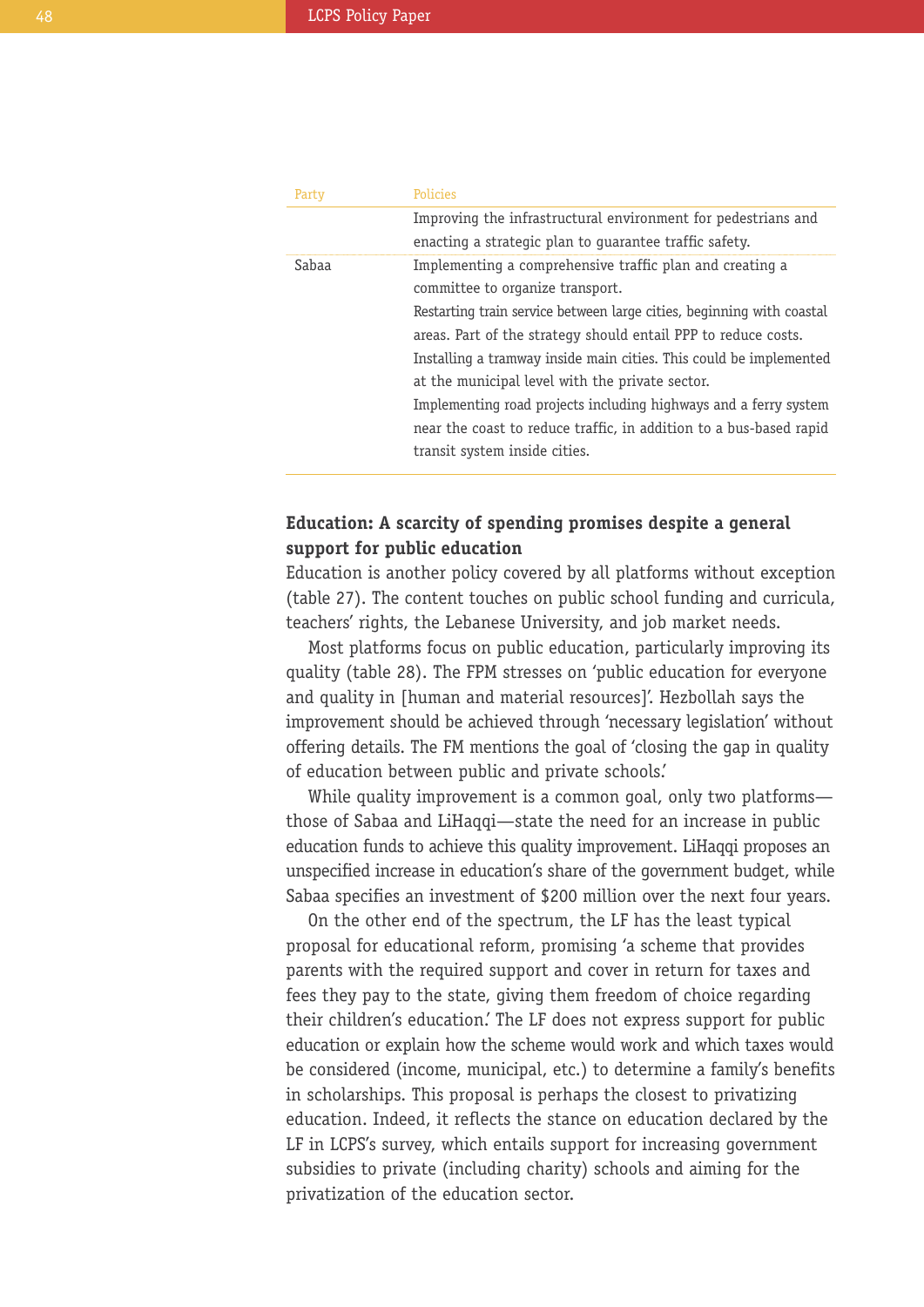### Table 27 **Education policies mentioned in more than one platform**

| Policy                                                                                   | Programs in which policy is included    |
|------------------------------------------------------------------------------------------|-----------------------------------------|
| Enhancing the quality of public                                                          | Hezbollah - FPM - Future - Kataeb - Li- |
| education                                                                                | Haqqi - LiBaladi - Sabaa                |
| Protecting the Lebanese University from FPM - Hezbollah - LiHaqqi - LiBaladi<br>politics |                                         |
| Focusing on vocational training and job<br>market needs                                  | Hezbollah - FPM - Sabaa                 |
| Issuing a unified history book                                                           | Kataeb - Sabaa - LiHaqqi                |

As table 27 shows, four policies related to education are mentioned by more than one group in their platforms. The individual content of each platform in relation to education is presented in table 28.

#### Table 28 **Party policies on education**

| Party         | Policies                                                             |
|---------------|----------------------------------------------------------------------|
| Amal Movement | Placing a renewed interest in the work of the Higher Educational     |
|               | Council.                                                             |
| FPM           | Quality public education.                                            |
|               | Enrolling special needs students in educational institutions.        |
|               | Establishing Lebanon as a permanent center for inter-religious,      |
|               | inter-cultural, and inter-racial dialogue.                           |
|               | Ensuring the complete independence of the Lebanese University.       |
| Future        | Working toward closing the gap in quality of education between       |
| Movement      | public and private schools.                                          |
| Hezbollah     | Passing necessary legislation to raise the level of formal education |
|               | and special attention to vocational education, in order to           |
|               | strengthen the Lebanese University and restore its powers.           |
| Kataeb        | Establishing Lebanese University campuses in areas outside Beirut    |
|               | to help reduce the cost of living, housing, and transportation       |
|               | fees that students incur.                                            |
|               | Ending the licensing of new private universities to maintain the     |
|               | quality of education and granting licenses to colleges that provide  |
|               | programs that meet the needs of the Lebanese labor market.           |
|               | The licenses granted to some universities, which do not provide      |
|               | the required level of education according to internationally-        |
|               | approved standards, must be reconsidered.                            |
|               | Activating and institutionalizing the work of the Supreme            |
|               | Council of Higher Education and appointing an evaluation             |
|               | commission—as stipulated by the law regulating the sector—to         |
|               | control and develop the level of education and ensure that it        |
|               | meets the needs of the labor market in coordination with the         |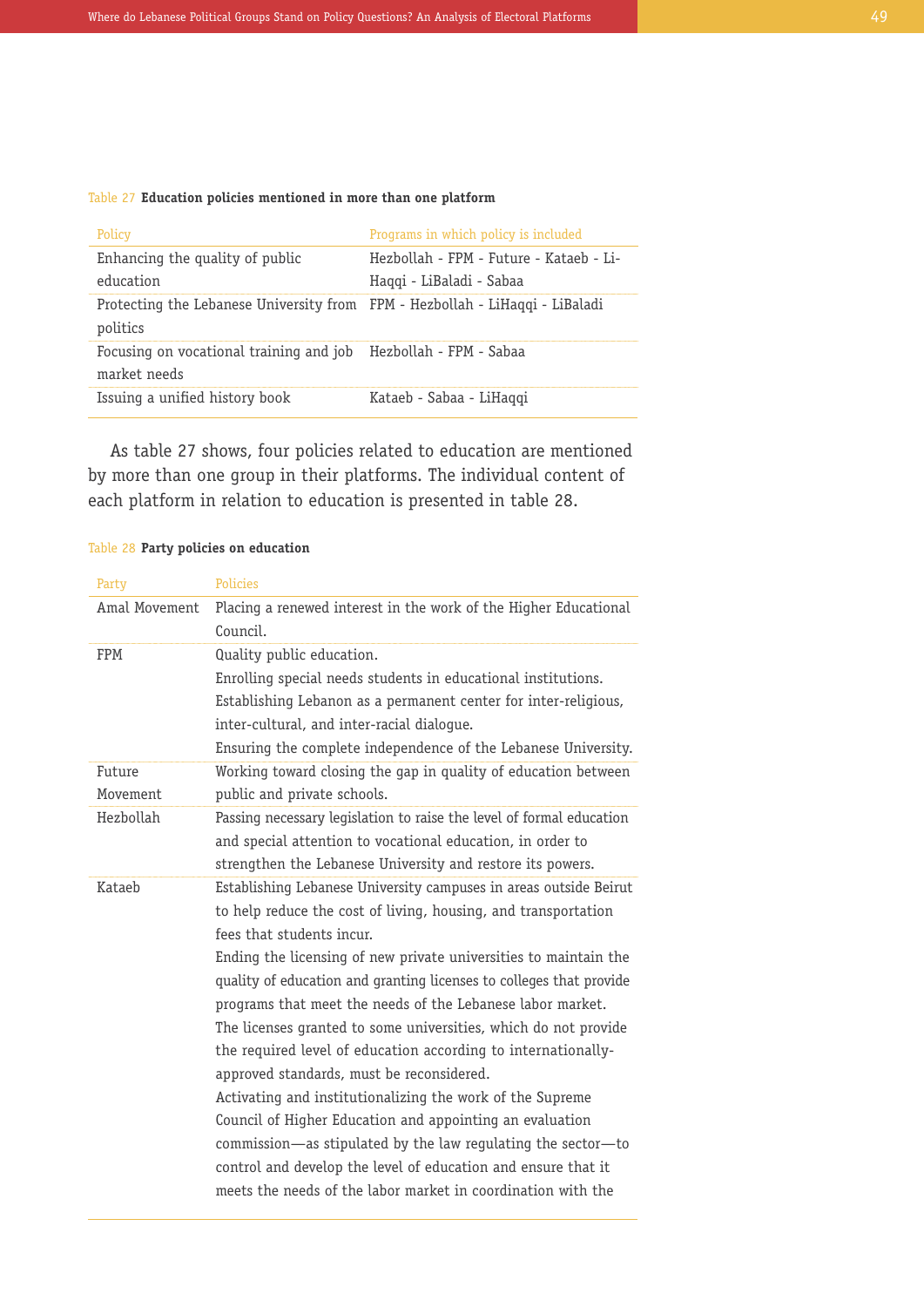| Party           | Policies                                                                                                                                                                                                                                                                                                                                                                                                                                                                                                                                                                                                                                                                                                                                                                                                                                                                                              |
|-----------------|-------------------------------------------------------------------------------------------------------------------------------------------------------------------------------------------------------------------------------------------------------------------------------------------------------------------------------------------------------------------------------------------------------------------------------------------------------------------------------------------------------------------------------------------------------------------------------------------------------------------------------------------------------------------------------------------------------------------------------------------------------------------------------------------------------------------------------------------------------------------------------------------------------|
|                 | National Institution for Employment.                                                                                                                                                                                                                                                                                                                                                                                                                                                                                                                                                                                                                                                                                                                                                                                                                                                                  |
|                 | Reassembling public schools in ideal compounds within one                                                                                                                                                                                                                                                                                                                                                                                                                                                                                                                                                                                                                                                                                                                                                                                                                                             |
|                 | geographical zone and providing transportation for students from                                                                                                                                                                                                                                                                                                                                                                                                                                                                                                                                                                                                                                                                                                                                                                                                                                      |
|                 | neighboring areas according to a strategic plan that ensures the                                                                                                                                                                                                                                                                                                                                                                                                                                                                                                                                                                                                                                                                                                                                                                                                                                      |
|                 | quality of education by gathering the best cadres in one place,<br>ending waste, and rationalizing the disbursement of financial<br>and technical resources.                                                                                                                                                                                                                                                                                                                                                                                                                                                                                                                                                                                                                                                                                                                                          |
|                 | Suspending part-time contract hiring and introducing a new                                                                                                                                                                                                                                                                                                                                                                                                                                                                                                                                                                                                                                                                                                                                                                                                                                            |
|                 | mechanism that takes into account applicant's educational level,<br>language knowledge, achieved training, and years of experience.<br>Modernizing the educational inspection body and establishing a<br>public-private system to evaluate and improve the quality of<br>education.                                                                                                                                                                                                                                                                                                                                                                                                                                                                                                                                                                                                                   |
| Lebanese Forces | Issuing a unified history book that includes different perspectives<br>regarding major events in Lebanese history, so as to respect the<br>different viewpoints in the country and leave the student to<br>draw the facts and reach conclusions that they find convincing.<br>Re-examining the law relating to higher technical education in<br>terms of years of learning and training, empowering the Supreme<br>Council for Technical Education, working on the development of<br>vocational and technical education curricula and improving its<br>image to ensure a prestigious social status that attracts students,<br>trainees, and parents.<br>Implementing the partnership between the private and public<br>sectors in major projects in different sectors such as water,<br>transport, electricity, education, and health.<br>Implementing a plan that provides parents with the required |
|                 | support and cover in return for taxes and fees they pay to the<br>state, giving them freedom of choice regarding their children's<br>education.                                                                                                                                                                                                                                                                                                                                                                                                                                                                                                                                                                                                                                                                                                                                                       |
| LiBaladi        | Enabling individuals to enjoy the right of free and meaningful<br>education at all levels of study in order to enhance their active<br>involvement in political, economic, social, and cultural life and so<br>they can keep pace with global and technological developments.<br>Freeing the Lebanese University from sectarian divisions.<br>Developing comprehensive and interactive educational curricula<br>that disseminates the values of citizenship and focuses on<br>building students' cognitive skills and behavioral abilities in<br>vocational, technical, school, or university education.<br>Strengthening governance and modernizing management in the<br>education sector to become more participatory and inclusive<br>and reviving formal schools and universities' role and trust of<br>parents and students.                                                                     |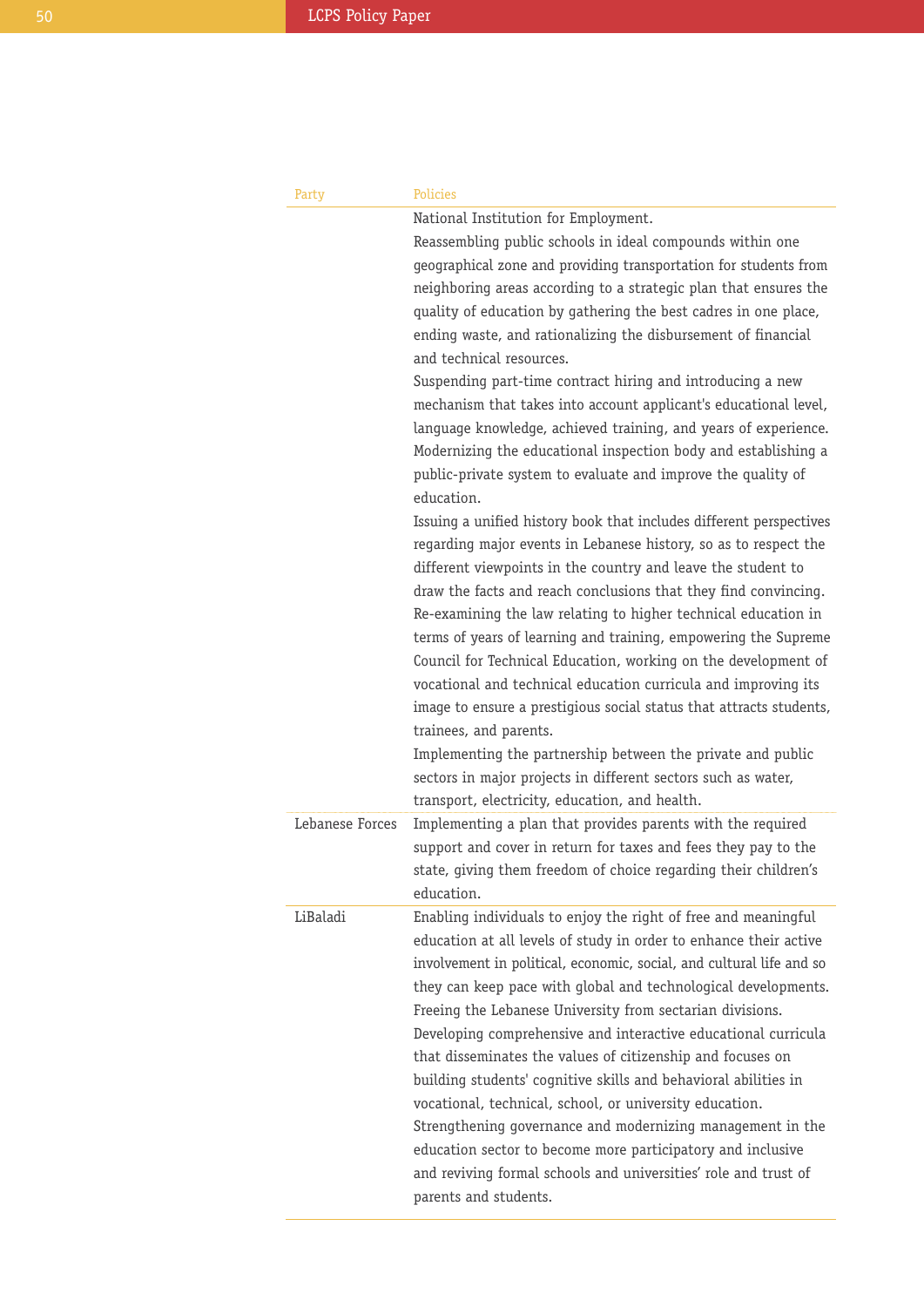| Party   | Policies                                                                                                                                                                                                                                                                                                                                                                                                                                                                                                                                                                                                                                                                                                                                                                                                                                                                                                                                                                                                                                                                                                                                                                                                                                                                                                                                                                                                                                                                                                                                                                                                                                                                                                                                                                                                                                                                                                                                                                                                                                                                                                                                                                                                                        |
|---------|---------------------------------------------------------------------------------------------------------------------------------------------------------------------------------------------------------------------------------------------------------------------------------------------------------------------------------------------------------------------------------------------------------------------------------------------------------------------------------------------------------------------------------------------------------------------------------------------------------------------------------------------------------------------------------------------------------------------------------------------------------------------------------------------------------------------------------------------------------------------------------------------------------------------------------------------------------------------------------------------------------------------------------------------------------------------------------------------------------------------------------------------------------------------------------------------------------------------------------------------------------------------------------------------------------------------------------------------------------------------------------------------------------------------------------------------------------------------------------------------------------------------------------------------------------------------------------------------------------------------------------------------------------------------------------------------------------------------------------------------------------------------------------------------------------------------------------------------------------------------------------------------------------------------------------------------------------------------------------------------------------------------------------------------------------------------------------------------------------------------------------------------------------------------------------------------------------------------------------|
|         | Endorsing a sustainable system for members of educational bodies                                                                                                                                                                                                                                                                                                                                                                                                                                                                                                                                                                                                                                                                                                                                                                                                                                                                                                                                                                                                                                                                                                                                                                                                                                                                                                                                                                                                                                                                                                                                                                                                                                                                                                                                                                                                                                                                                                                                                                                                                                                                                                                                                                |
|         | so they can assume their role through independent union work.                                                                                                                                                                                                                                                                                                                                                                                                                                                                                                                                                                                                                                                                                                                                                                                                                                                                                                                                                                                                                                                                                                                                                                                                                                                                                                                                                                                                                                                                                                                                                                                                                                                                                                                                                                                                                                                                                                                                                                                                                                                                                                                                                                   |
|         | Empowering supervision committees on public and private                                                                                                                                                                                                                                                                                                                                                                                                                                                                                                                                                                                                                                                                                                                                                                                                                                                                                                                                                                                                                                                                                                                                                                                                                                                                                                                                                                                                                                                                                                                                                                                                                                                                                                                                                                                                                                                                                                                                                                                                                                                                                                                                                                         |
|         | schools and activating the role of the institute of development                                                                                                                                                                                                                                                                                                                                                                                                                                                                                                                                                                                                                                                                                                                                                                                                                                                                                                                                                                                                                                                                                                                                                                                                                                                                                                                                                                                                                                                                                                                                                                                                                                                                                                                                                                                                                                                                                                                                                                                                                                                                                                                                                                 |
|         | and education research.                                                                                                                                                                                                                                                                                                                                                                                                                                                                                                                                                                                                                                                                                                                                                                                                                                                                                                                                                                                                                                                                                                                                                                                                                                                                                                                                                                                                                                                                                                                                                                                                                                                                                                                                                                                                                                                                                                                                                                                                                                                                                                                                                                                                         |
| LiHaqqi | Increase spending in the public budget on the general education<br>sector for the development of educational methods in schools,<br>technical institutes, and the Lebanese University.<br>Termination of contracting in public educational institutions,<br>and hiring contracted teachers through exclusive exams at the<br>Civil Service Council, with university education being a basic<br>criterion for selection, and by requiring teachers to undergo a<br>period of training prior to permanent appointment.<br>Adopting application decrees for the law aimed at adopting the<br>necessary reforms in the educational sector to protect persons<br>with disabilities.<br>Adopting a law linking the tuition of private universities to the<br>standard of living and inflation rates.<br>Raising the age of compulsory education to 18 years, leaving the<br>choice between secondary education and vocational education.<br>Passing a new law regulating the wages of teachers, making<br>them dependent on inflation rates and fair to all teachers.<br>Stricter monitoring of teachers' actual wages in private schools.<br>Stricter implementation of the laws governing tuition fees of<br>private schools in collaboration with the parents' committees.<br>Lifting all political interference off the Lebanese University,<br>ensuring its independence, and adopting a law to revive the<br>student elections in all universities.<br>Drafting the necessary legislation to establish public universities<br>and specialized institutes to suit Lebanon's future economic<br>needs.<br>Studying the possibility of merging the first and second branches<br>of the Lebanese University, or any alternative that removes the<br>sectarian legacy of this division and reduces unnecessary material<br>burdens on the university.<br>Adopting a law requiring the Ministry of Education and Higher<br>Education to begin drafting a unified book for the modern history<br>of Lebanon.<br>Establishing clear conditions for any public support to semi-free<br>private school, including the quality of education, provided that<br>there are no nearby public schools with the capacity to contain<br>students. |
|         |                                                                                                                                                                                                                                                                                                                                                                                                                                                                                                                                                                                                                                                                                                                                                                                                                                                                                                                                                                                                                                                                                                                                                                                                                                                                                                                                                                                                                                                                                                                                                                                                                                                                                                                                                                                                                                                                                                                                                                                                                                                                                                                                                                                                                                 |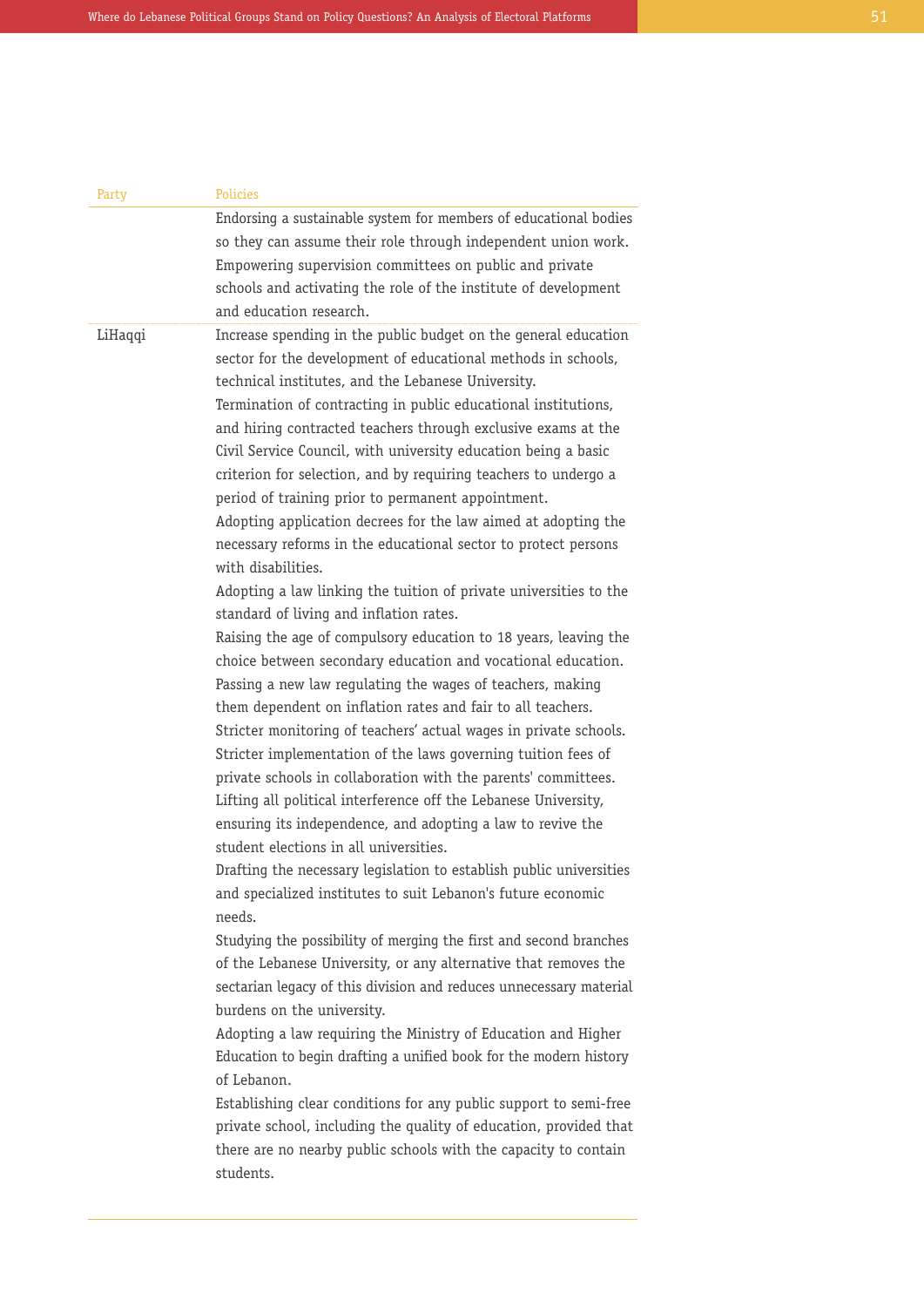| Party | <b>Policies</b>                                                    |
|-------|--------------------------------------------------------------------|
| Sabaa | Investing \$200 million over four years to renew educational       |
|       | facilities and equip them with new technology and inclusive        |
|       | features for PWD.                                                  |
|       | Investing \$30 million to improve the curricula of public schools  |
|       | to shift the focus from the teacher to students.                   |
|       | Amending official exams and a series of reforms for teaching       |
|       | methods to include one history book, the right to choose which     |
|       | religion to learn about, monitoring quality of teaching in all     |
|       | schools, improving curricula of vocational schools in line with    |
|       | labor market needs, adding classes that pertain to labor market    |
|       | needs in the last four years of school.                            |
|       | Building a new online portal and mobile application connecting     |
|       | public school parents and students with teachers and the school    |
|       | administration, and allowing the dissemination of info on student  |
|       | and course evaluations.                                            |
|       | Issuing national student cards offering discounts and special      |
|       | treatment, ending the inflation of tuition in private schools: The |
|       | government pays 50% of the additional costs resulting of the ranks |
|       | and salary scale, 25% for the second year and 5% for the third.    |

## **Solid Waste Management: A need for a strategy balanced down by unclear plans**

All nine parties' platforms touch on policies related to solid waste management, although to varying degrees. Among those policies, two are mentioned most frequently: Adopting a nationwide strategy for waste management and establishing a decentralized plan for waste management (table 29).

However, the established parties offer little detail on which specific solid waste management policies they favor. Hezbollah, the FM, the Kataeb, LiHaqqi, and LiBaladi mention the adoption of a nationwide strategy for waste management. All parties but the Kataeb fail to elaborate on what this strategy would entail, with each only mentioning that they would like to set 'a comprehensive master plan … including immediate and strategic solutions' (Hezbollah), legislate 'a comprehensive and sustainable strategy to treat solid waste' (LiHaqqi), and enact 'a holistic national waste management plan' (LiBaladi). By contrast, the Kataeb's program not only proposes adjusting the solid waste management draft in accordance with environmental and scientific standards followed by the EU, but also states that the party favors a stronger role for the Environment Ministry—through the appointment of a regulatory solid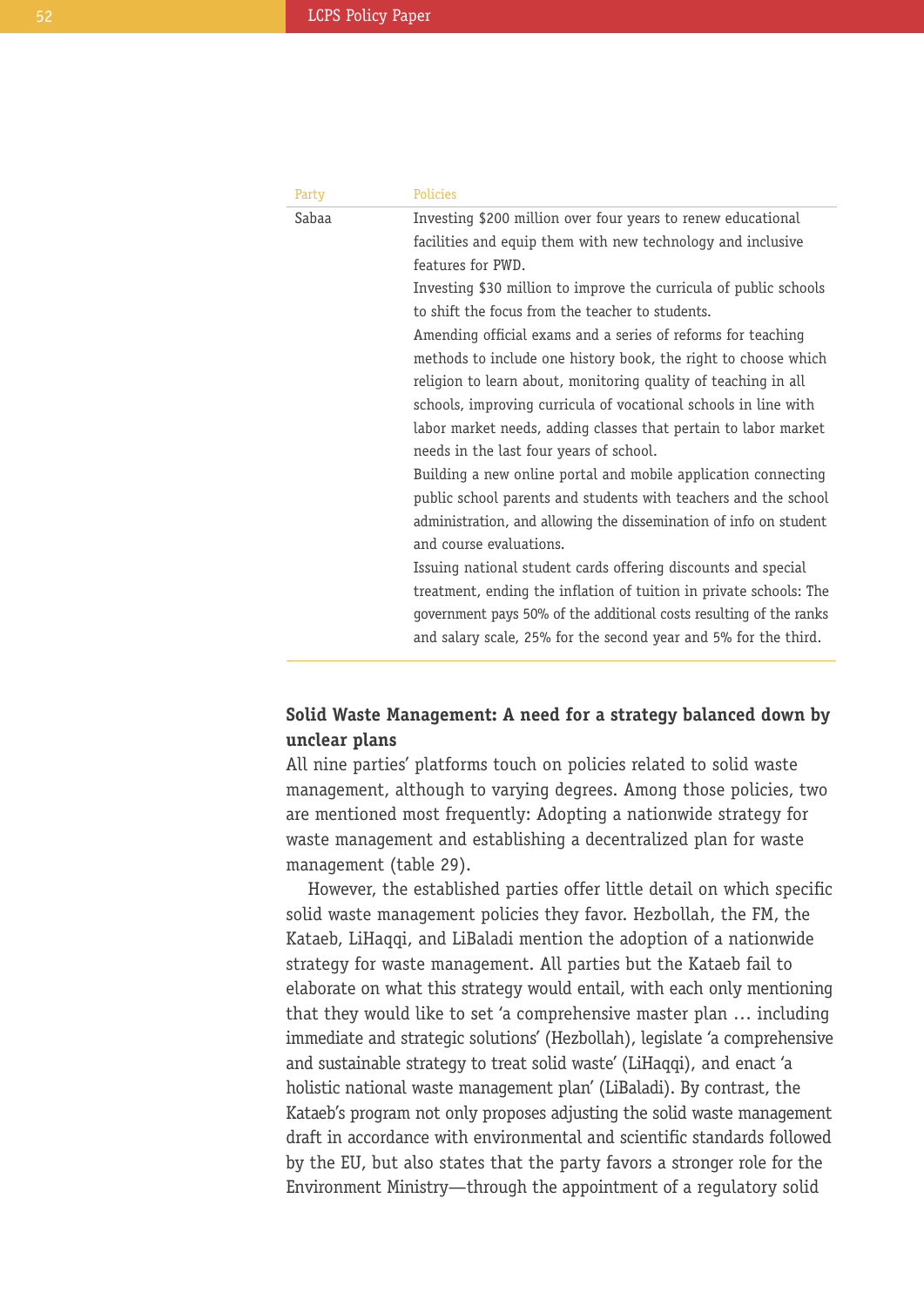waste committee, and the inclusion of costs of establishing waste treatment and energy recovery centers to the ministry's budget.

Decentralization in waste sorting and treatment is also mentioned in the FPM, Kataeb, LiHaqqi, LiBaladi, and Sabaa programs. However, the FPM and LiHaqqi's programs only mention it in passing. Both LiBaladi and Kataeb's programs advocate for a strong role for local authorities. LiBaladi's program mentions 'building the capacities of local authorities to treat waste' and Kataeb's program states that the party would like garbage collection and waste sorting to remain under the jurisdiction and financial control of municipalities. Moreover, Sabaa and the Kataeb's programs mention decentralization by supporting private sorting facilities and recycling companies.

Another policy referenced in multiple platforms entails finding an alternative to existing landfills and burning facilities. LiHaqqi states that it rejects 'the policies of landfills and centralized burning facilities', and Sabaa's program states that they would like the number of burning facilities to be reduced. Both the FM and LiBaladi call for environmentfriendly energy—the FM mentions 'developing scientific and environmentfriendly alternatives for existing landfills, including the establishment of thermal plants', while LiBaladi states that they would like to 'implement a renewable and environment-friendly energy technology'.

The Amal and LF programs do not touch on specific policies regarding waste management. Amal's program states that the party would like to see a 'permanent solution to the waste crisis' by 'implementing environmental projects', but does not propose a specific solution or project. Similarly, the LF mentions that they would like to 'find an environment-friendly solution to household and other waste'. Both statements could imply that parties would support finding an alternative to burning facilities and encouraging recycling.

| Party              | <b>Policies</b>                                                                                                                                                                                                                                          |
|--------------------|----------------------------------------------------------------------------------------------------------------------------------------------------------------------------------------------------------------------------------------------------------|
| Amal Movement      | Implementing required environmental projects for a permanent<br>solution to the waste and wastewater crises.                                                                                                                                             |
| <b>FPM</b>         | Clean environment.<br>The polluter pays.<br>Decentralized plan for waste [management].                                                                                                                                                                   |
| Future<br>Movement | Ending the waste management crisis through a comprehensive<br>nationwide plan, and developing scientific and environment-<br>friendly alternatives for existing landfills, including the<br>establishment of thermal plants to address problems stemming |

#### Table 29 **Party policies on solid waste management**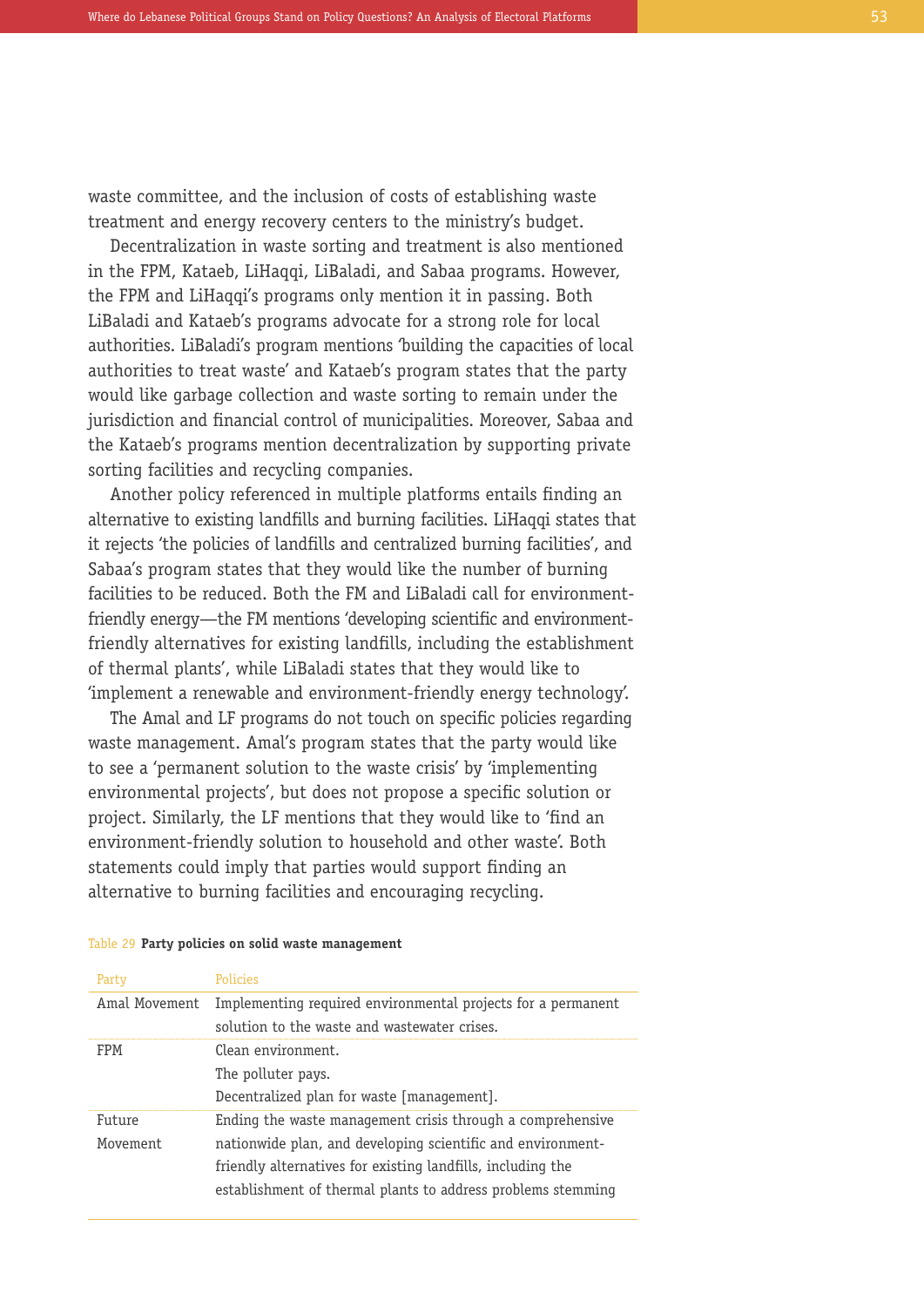| Party           | <b>Policies</b>                                                                                                                                                                                                                                                                                                                                                                                                                                                                                                                                                                                                                                                                                                                                                                                                                                                                                                     |
|-----------------|---------------------------------------------------------------------------------------------------------------------------------------------------------------------------------------------------------------------------------------------------------------------------------------------------------------------------------------------------------------------------------------------------------------------------------------------------------------------------------------------------------------------------------------------------------------------------------------------------------------------------------------------------------------------------------------------------------------------------------------------------------------------------------------------------------------------------------------------------------------------------------------------------------------------|
|                 | from the hundreds of random dumps and their risks to the                                                                                                                                                                                                                                                                                                                                                                                                                                                                                                                                                                                                                                                                                                                                                                                                                                                            |
|                 | environment and public health.                                                                                                                                                                                                                                                                                                                                                                                                                                                                                                                                                                                                                                                                                                                                                                                                                                                                                      |
| Hezbollah       | Agreeing on a comprehensive master plan for the solid waste                                                                                                                                                                                                                                                                                                                                                                                                                                                                                                                                                                                                                                                                                                                                                                                                                                                         |
|                 | management crisis including immediate and strategic solutions.                                                                                                                                                                                                                                                                                                                                                                                                                                                                                                                                                                                                                                                                                                                                                                                                                                                      |
| Kataeb          | Approving a solid waste management draft after making necessary<br>adjustments in accordance with environmental and scientific<br>standards adopted by the European Union, and endorsing a<br>national strategic method to manage solid waste, which could<br>incorporate practical steps to minimize the accumulation of waste.<br>Encouraging garbage sorting and boosting recycling industries, on<br>the condition that companies are decentralized while [operating]<br>under state supervision.                                                                                                                                                                                                                                                                                                                                                                                                               |
|                 | Promulgating the draft law, proposed by the Kataeb party,<br>proposing the clearance of debts owed by municipalities to the<br>Independent Municipal Fund, due to the solid waste management<br>contracts that were agreed upon by the cabinet without the prior<br>consent of concerned municipal councils.<br>Appointing a regulatory solid waste committee that falls under<br>the purview of the Ministry of Environment's supervision. This<br>body would be tasked with following up on the Tenders Department<br>and municipalities when launching any tender for collecting,<br>transporting, sorting, and treating waste.<br>Including the costs of establishing and operating waste treatment<br>and energy recovery centers across Lebanon in the Environment<br>Ministry's budget, provided that the collection of garbage, street<br>sweeping, and sorting remain under the jurisdiction and financial |
| Lebanese Forces | control of municipalities and federations.<br>Finding an environment-friendly and transparent solution to<br>household waste and other waste.                                                                                                                                                                                                                                                                                                                                                                                                                                                                                                                                                                                                                                                                                                                                                                       |
| LiBaladi        | Adopting comprehensive waste management plans and implementing<br>renewable and environment-friendly energy technology.<br>Enacting a holistic national [waste management] plan and building<br>the capacities of local authorities to treat waste, based on the<br>principles of reduction, reusing, and recycling.                                                                                                                                                                                                                                                                                                                                                                                                                                                                                                                                                                                                |
| LiHaqqi         | Rejecting the policies of landfills and centralized burning facilities,<br>and legislating a comprehensive and sustainable strategy to treat<br>solid waste through the principles of the international pyramid,<br>in addition to committing to decentralization in waste sorting<br>and treatment.                                                                                                                                                                                                                                                                                                                                                                                                                                                                                                                                                                                                                |
| Sabaa           | Implementing Sabaa's zero waste plan that entails decentralization,<br>private sorting facilities, sorting at the source, and reducing<br>burning facilities to a minimum.                                                                                                                                                                                                                                                                                                                                                                                                                                                                                                                                                                                                                                                                                                                                          |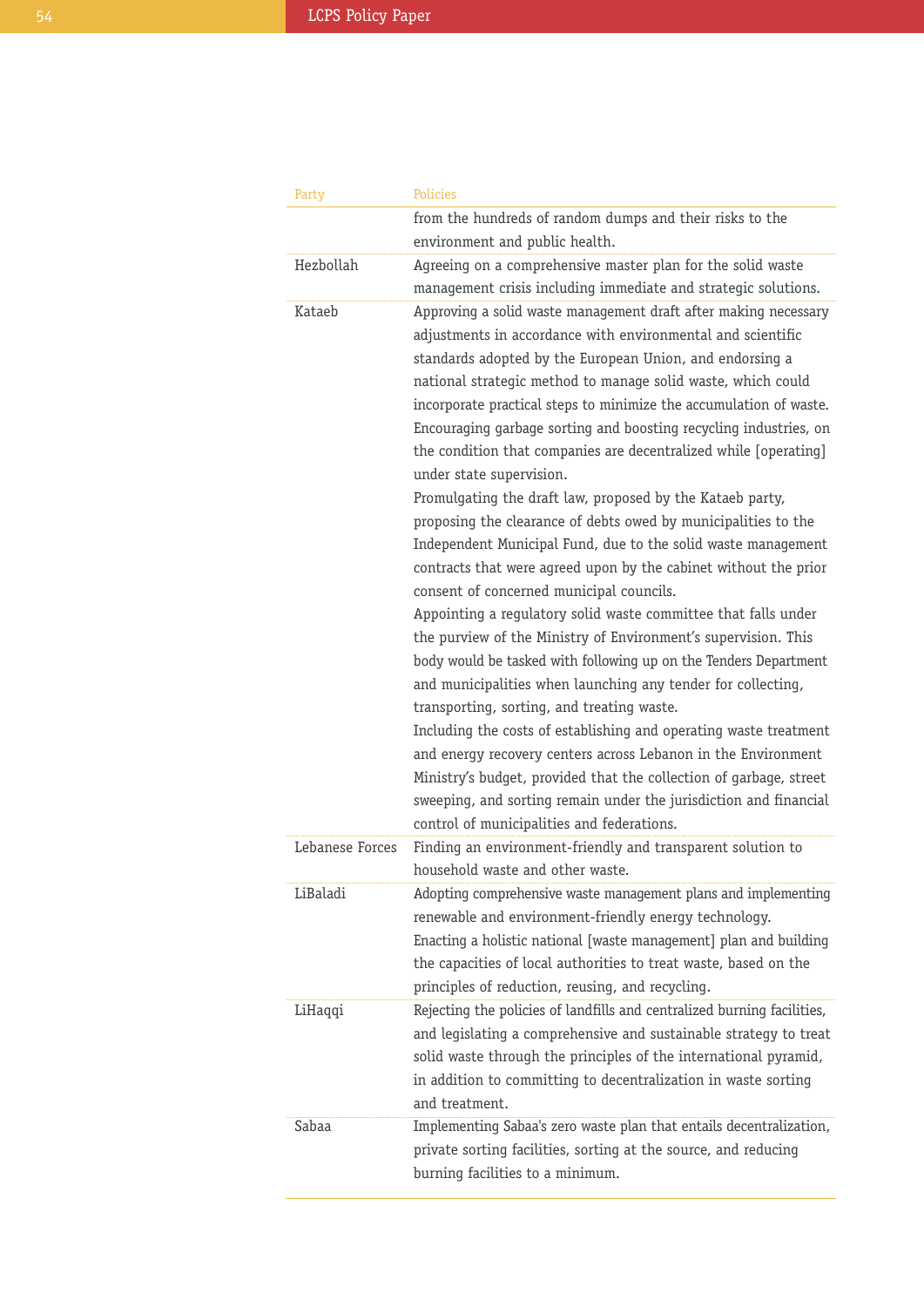## **Electricity: A focus on deficit and EdL reform, and an appearance of renewable energy**

Electricity cuts are one of Lebanon's most significant social and economic challenges, so it is not surprising that eight out of nine programs contained promises to work for more consistent electricity production and delivery (table 30). As with other policy areas, many of the proposals are generic and do not commit to any specific policy for the sector. Hezbollah states that 'required steps' should be taken and 'relevant laws' applied, the FPM employs the phrase '24/24 electricity', and Amal and the FM mention 'electricity production plans', which would help achieve full coverage. Neither Amal nor the FM specified any particular plans although the FM asserted that the goal would be achieved in the following three years.

Reforming the national electricity company (Electricité du Liban) and reducing its budget deficit are also among the priorities. The FM's stated aim is to 'restore budget balance' to EdL by 'ending technical and financial waste', while Hezbollah mentions appointing a new management board for the company and LiHaqqi proposes digitalizing EdL's internal operations and 'employing young men and women with high qualifications and technical and administrative skills to improve [its] performance'. LiHaqqi also stresses the need to resolve the issue of daily workers contracted by EdL and prioritizing their employment continuity and the company's needs.

In terms of energy production technology, emerging political groups seem to be pioneering the move toward higher reliance on renewable energy. The four programs mentioning renewable energy sources are those of LiHaqqi, LiBaladi, Sabaa, and the FPM. LiHaqqi, LiBaladi, and the FPM mention it generally, while Sabaa set the goal of securing 15% of the nation's electricity from renewable sources by 2022. LiBaladi and LiHaqqi also emphasize the need to move from 'heavy fuels' to natural gas; with LiHaqqi stating that it should be a requirement for plants constructed in the future, whereas LiBaladi calls for transforming current plants.

Meanwhile, privatization is part of Kataeb's and Sabaa's visions to address electricity challenges, with both platforms referencing the private sector as a preferable alternative energy producer. Kataeb proposes a plan according to which private companies produce electricity as part of a public-private partnership as a way of reducing the deficit caused by EdL's operations, followed by a series of other actions to improve fee collection, reduce production costs, and reconsider prices. Sabaa appears to favor a privatization process that extends to residents'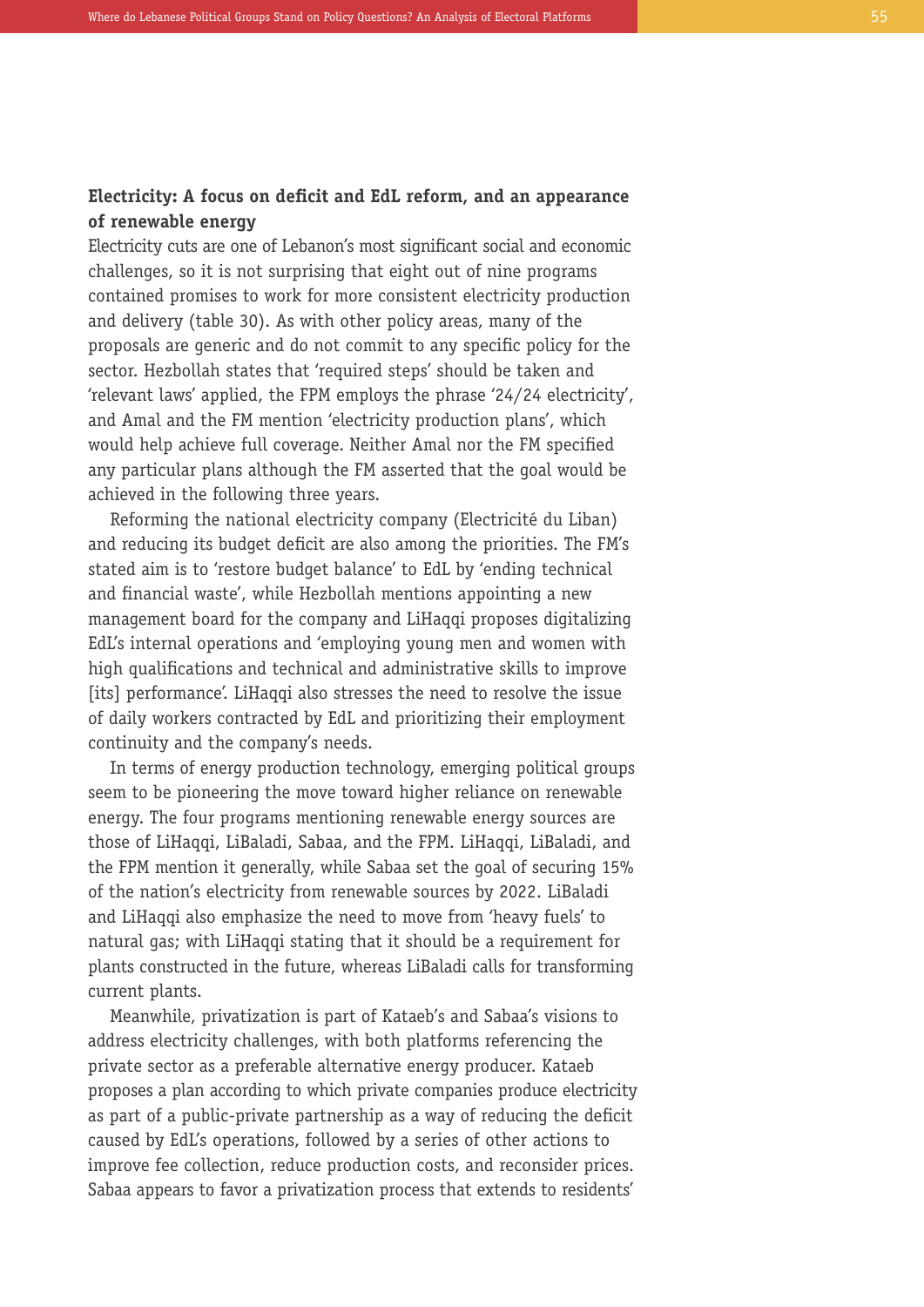relationships with electricity providers. Its platform reads that it favors 'allowing the citizen to choose the network and company that offers them the best offers and service.' LiBaladi and LiHaqqi, on the other hand, do not seem to endorse privatization, and instead focus on the public management of the sector through the establishment of the 'Electricity Sector Regulation Authority' as stated in law 462 passed by parliament in 2002.

| Party              | <b>Policies</b>                                                                                                                                                                                                                                                                                                                                                                                                                                                                                                                                                                                                                                                                                                                                                                  |
|--------------------|----------------------------------------------------------------------------------------------------------------------------------------------------------------------------------------------------------------------------------------------------------------------------------------------------------------------------------------------------------------------------------------------------------------------------------------------------------------------------------------------------------------------------------------------------------------------------------------------------------------------------------------------------------------------------------------------------------------------------------------------------------------------------------|
| Amal Movement      | Implementing and completing new plans for electricity production<br>and distribution, and liberating citizens from [private generators]<br>subscriptions.                                                                                                                                                                                                                                                                                                                                                                                                                                                                                                                                                                                                                        |
| FPM                | Adopting renewable energy methods.<br>Ensuring 24-hour electricity coverage at lower costs.<br>Providing a quality supply of drinking water and curbing water<br>consumption.<br>Enhancing the extractive industries to liberalize the Lebanese<br>economy.                                                                                                                                                                                                                                                                                                                                                                                                                                                                                                                      |
| Future<br>Movement | Restoring the financial balance of EdL by reducing technical and<br>financial waste.<br>Constructing energy production plans to ensure uninterrupted<br>electricity over the next three years.                                                                                                                                                                                                                                                                                                                                                                                                                                                                                                                                                                                   |
| Hezbollah          | Addressing electricity crisis, through accelerating the adoption<br>of measures to increase production and processing of transmission<br>and distribution.<br>Immediately implementing programs and projects approved<br>previously and the application of relevant laws, as well as solving<br>the drinking water crisis by accelerating the implementation of<br>actions and projects planned.                                                                                                                                                                                                                                                                                                                                                                                 |
| Kataeb             | Adopting a private-public partnership (PPP) to address the deficit<br>regarding EdL, which has cost the treasury \$15 billion over the<br>past 10 years, and ensuring broader power supply before tariffs<br>are reconsidered. The collection of power bills should be made<br>more efficient, and the operational costs should be also reduced in<br>order to halt the treasury bills given to EdL and achieve financial<br>balance in the budget.<br>Providing new electronic electricity meters, with the possibility<br>of introducing a payment system based on prepaid cards to curb<br>fraud and boost revenues.<br>Converting electricity production, which accounts for nearly<br>two-thirds of air pollution, to gas which would significantly<br>improve air quality. |

#### Table 30 **Party policies on electricity**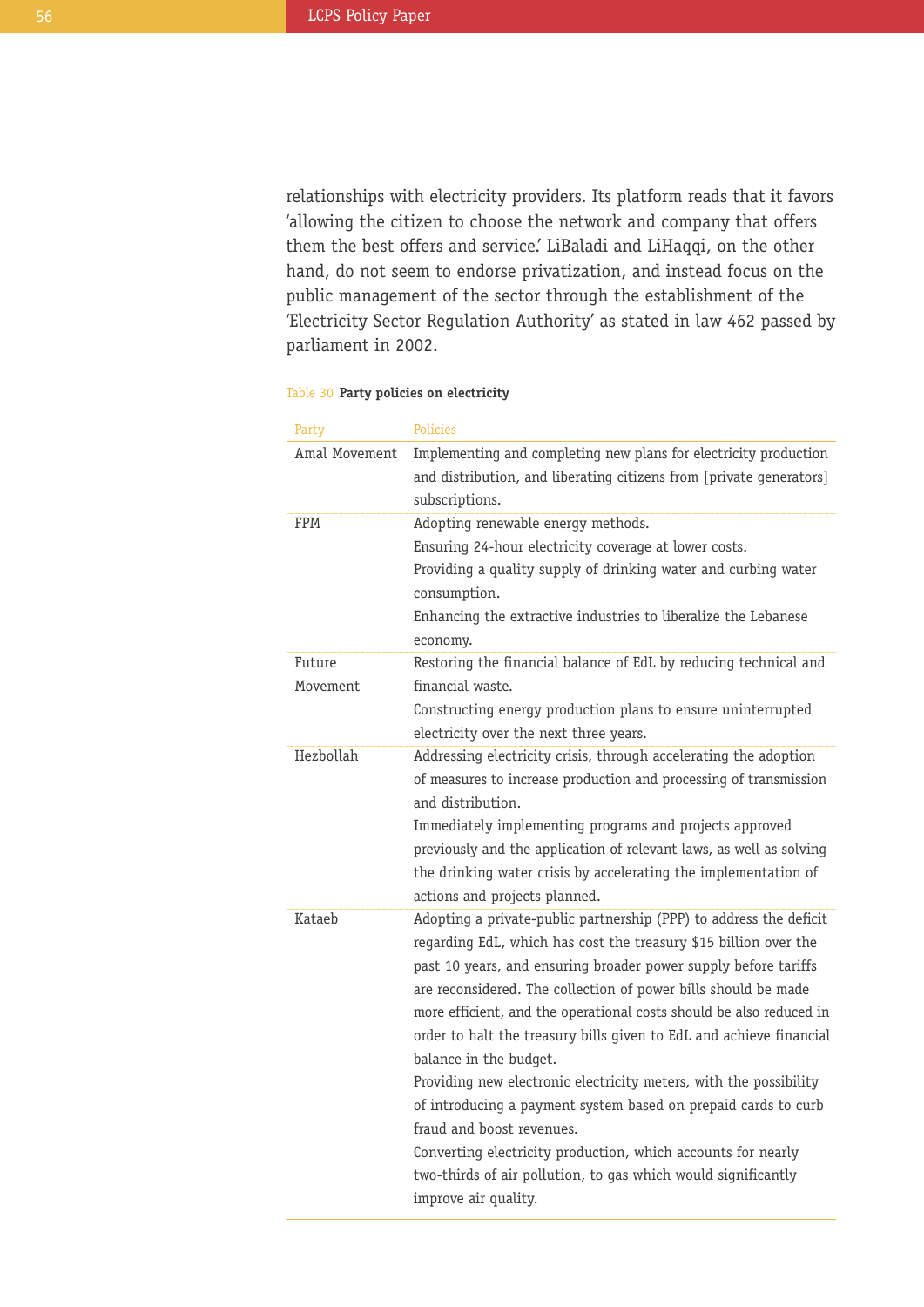| Party    | <b>Policies</b>                                                                                                                                                                                       |
|----------|-------------------------------------------------------------------------------------------------------------------------------------------------------------------------------------------------------|
|          | Implementing a partnership between the private and public                                                                                                                                             |
|          | sectors in major projects in various sectors such as water, transport,                                                                                                                                |
|          | electricity, education, and health.                                                                                                                                                                   |
| LiBaladi | Exerting pressure on the Ministry of Energy to transform currently-<br>operational power plants from facilities that use costly fuel oil to<br>ones that use natural gas and other renewable sources. |
|          | Fully enforcing Law 462 related to the Electricity Regulation<br>Authority (ERA) so that the latter can guarantee the quality of                                                                      |
|          | service and coverage. Bringing in informal service providers                                                                                                                                          |
|          | under one regulatory framework under the ERA's supervision;                                                                                                                                           |
|          | and determining one unified price for electricity consumption be<br>paid by all citizens.                                                                                                             |
| LiHaqqi  | Forming the previously-approved 'Electricity Sector Regulatory                                                                                                                                        |
|          | Authority' to develop long-term strategies to address the electricity<br>crisis.                                                                                                                      |
|          | Building a natural gas electricity plant to produce electricity and                                                                                                                                   |
|          | expanding renewable energy power generation projects (solar and<br>wind energy).                                                                                                                      |
|          | Revitalizing human resources of Electricité du Liban by employing                                                                                                                                     |
|          | qualified young men and women with high technical and                                                                                                                                                 |
|          | administrative skills to improve the performance of EdL and                                                                                                                                           |
|          | working toward reforming it.                                                                                                                                                                          |
|          | Digitalizing internal EdL operations, and addressing the issue of daily                                                                                                                               |
|          | workers by employing the largest number of them through restricted                                                                                                                                    |
|          | exams at the Civil Service Council, taking into account two priorities:                                                                                                                               |
|          | Their employment continuity and the needs of the company.                                                                                                                                             |
|          | Investing in enhancing the production capacities of plants in                                                                                                                                         |
|          | Zouk and Al-Jiyyeh, and launching production at the Deir                                                                                                                                              |
|          | Ammar II plant.                                                                                                                                                                                       |
| Sabaa    | Achieving full electricity coverage in three years and moving                                                                                                                                         |
|          | Lebanon from rank 208 to 130 in renewable energy consumption.                                                                                                                                         |
|          | Outsourcing electricity production to private companies, with                                                                                                                                         |
|          | priorities for those listed on Beirut's stock exchange.                                                                                                                                               |
|          | Giving consumers the choice of which company to subscribe to.                                                                                                                                         |
|          | Moving to the use of liquid gas in power plants instead of heavy                                                                                                                                      |
|          | fuel in the next two years.                                                                                                                                                                           |
|          | Achieving 15% of total energy from renewable sources by 2022                                                                                                                                          |
|          | through solar farms run by private investors incentivized by                                                                                                                                          |
|          | programs that grant them free land for 10 years.                                                                                                                                                      |
|          | Installing digital energy consumption counters in households                                                                                                                                          |
|          | and companies to ensure accurate billing.                                                                                                                                                             |
|          | Rehabilitating electricity cables, and investing L.L. 35 billion in                                                                                                                                   |
|          | removing all network violations.                                                                                                                                                                      |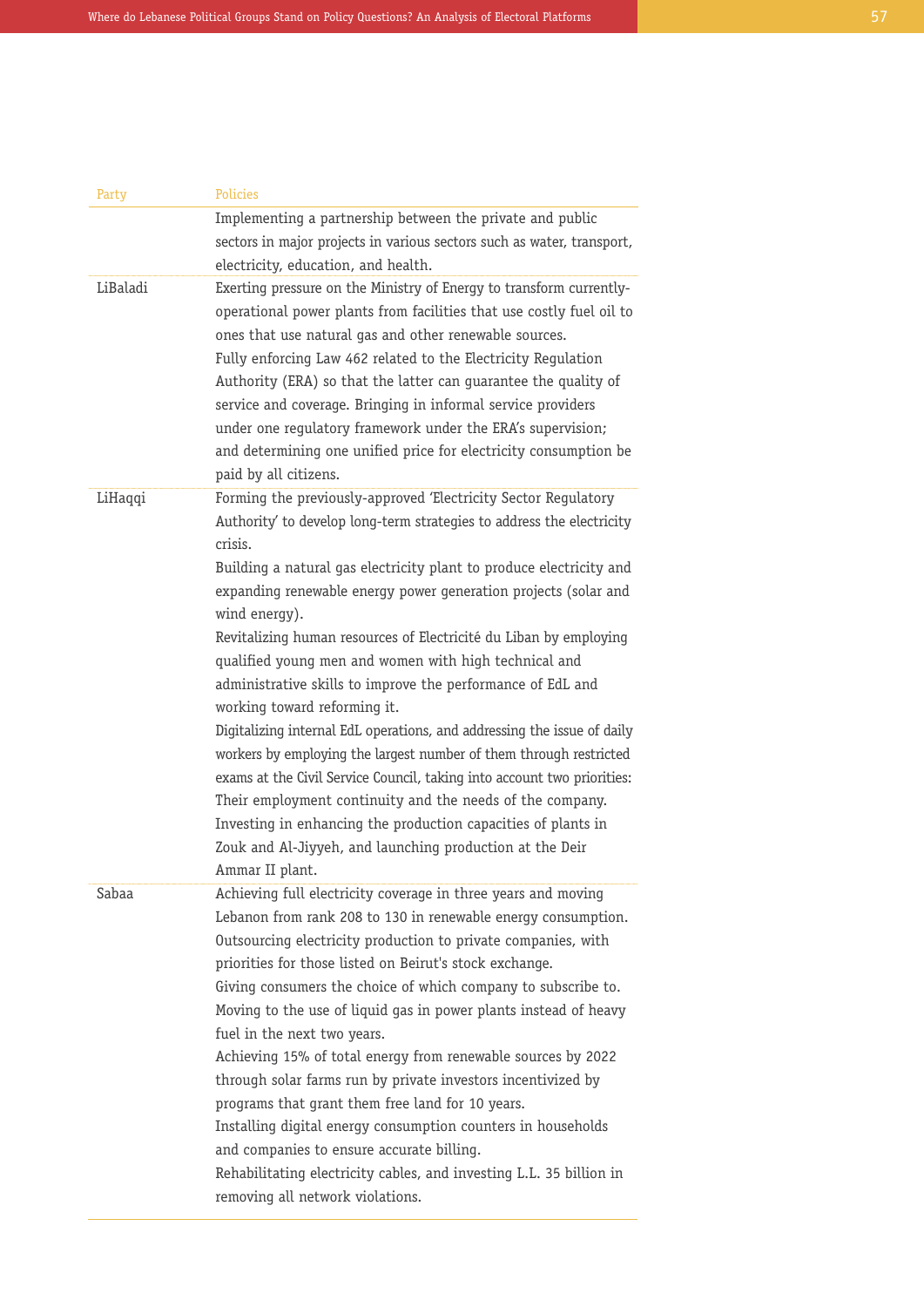| Party | <b>Policies</b>                                                      |
|-------|----------------------------------------------------------------------|
|       | Increasing the collection of electricity bills by 10% by innovating  |
|       | easier payment methods, including through the internet.              |
|       | Incentivizing the responsible consumption of electricity through     |
|       | a mobile application called 'social electricity' that allow users to |
|       | compare their consumptions to other households and learn about       |
|       | tools to reduce it.                                                  |
|       | Encouraging citizens and developers to equip residential buildings   |
|       | with solar panels.                                                   |
|       | Subjecting the owners of electricity generators to taxes, and        |
|       | regulating their operation (details in the program).                 |
|       |                                                                      |

## **Water: Consensus on the need for better access, disagreement over dams**

Like electricity, access to water and the quality of water distribution networks is another issue mentioned by all programs except that of the LF (table 31).

The only apparent disagreement among platforms concerning water management policy relates to dams. The FM mentions 'implementing 13 dams' to extend irrigation and potable water to all regions, and Sabaa favors constructing 15 and connecting them through a network that balances water distribution geographically. Hezbollah also supports this policy indirectly by mentioning 'resolving the drinking water crisis by speeding up the implementation of the decided works and projects,' and in the section on wastewater management supports the 'securing of funds for the construction of the Assi [River] dam.' LiHaqqi calls for 'reconsidering water dam projects and avoiding the approval of any project that is not approved by the residents of damaged areas.' These findings do not contradict and partly confirm the results of LCPS's survey, which found that only LiBaladi and LiHaqqi had taken a stance against water dams, and Hezbollah, PSP, Kataeb, Sabaa favored the policy. The LF stated that its position would depend on the circumstances, namely the dam's location, economic function, and environmental impact.

Moreover, Sabaa is the only party that explicitly references the private sector in its vision for water sector solutions, proposing an investment fund that would allow 'citizens, banks and local enterprises' to invest in the water sector. The envisioned fund would generate a profit rate of 12% per year, the program estimates, and would allow for 'avoiding the allocation of a large budget by the state to achieve quality transformation in the sector'. The program does not specify which activities would be profit generating, and which operations would be privatized but merely mentions that it would be part of a PPP policy that requires a special law.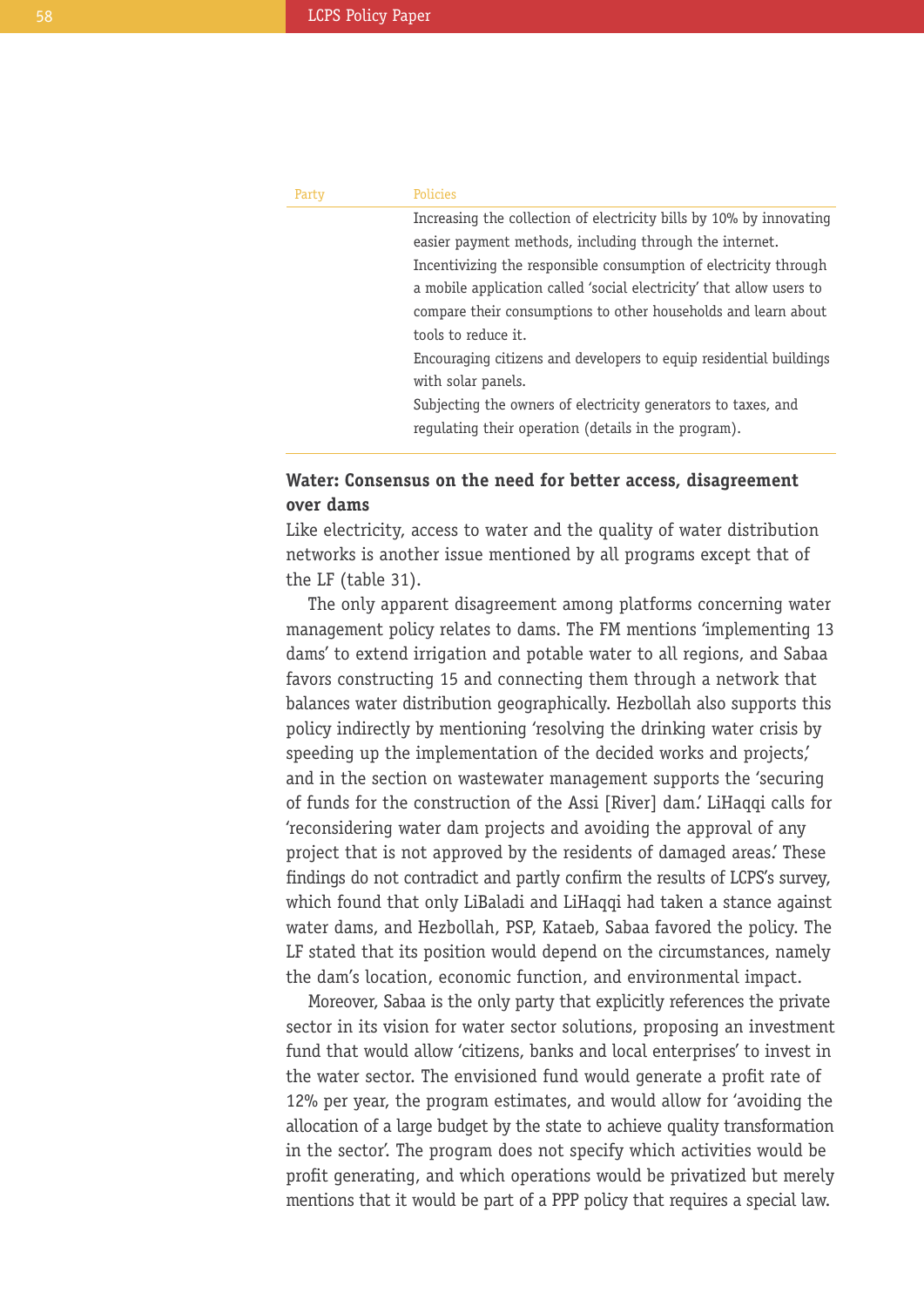#### Table 31 **Party policies on water management**

| Party         | <b>Policies</b>                                                                                                                                                                                                                                                                                                                                                                                                                                                                                                                                                                                                                                                                                                                                                                                                                                                                                                                                                                                                                                                                                                                                                                                                                                                                                                                                                                                                                                                                                                                                                              |
|---------------|------------------------------------------------------------------------------------------------------------------------------------------------------------------------------------------------------------------------------------------------------------------------------------------------------------------------------------------------------------------------------------------------------------------------------------------------------------------------------------------------------------------------------------------------------------------------------------------------------------------------------------------------------------------------------------------------------------------------------------------------------------------------------------------------------------------------------------------------------------------------------------------------------------------------------------------------------------------------------------------------------------------------------------------------------------------------------------------------------------------------------------------------------------------------------------------------------------------------------------------------------------------------------------------------------------------------------------------------------------------------------------------------------------------------------------------------------------------------------------------------------------------------------------------------------------------------------|
| Amal Movement | Completing remaining work related to the Litani [river] project.                                                                                                                                                                                                                                                                                                                                                                                                                                                                                                                                                                                                                                                                                                                                                                                                                                                                                                                                                                                                                                                                                                                                                                                                                                                                                                                                                                                                                                                                                                             |
| FPM           | Guaranteeing quality drinking water and regulating water                                                                                                                                                                                                                                                                                                                                                                                                                                                                                                                                                                                                                                                                                                                                                                                                                                                                                                                                                                                                                                                                                                                                                                                                                                                                                                                                                                                                                                                                                                                     |
|               | consumption.                                                                                                                                                                                                                                                                                                                                                                                                                                                                                                                                                                                                                                                                                                                                                                                                                                                                                                                                                                                                                                                                                                                                                                                                                                                                                                                                                                                                                                                                                                                                                                 |
| Future        | Expanding and developing water networks across Lebanon and                                                                                                                                                                                                                                                                                                                                                                                                                                                                                                                                                                                                                                                                                                                                                                                                                                                                                                                                                                                                                                                                                                                                                                                                                                                                                                                                                                                                                                                                                                                   |
| Movement      | developing and implementing 13 dams to provide drinking water<br>and irrigation in all areas.                                                                                                                                                                                                                                                                                                                                                                                                                                                                                                                                                                                                                                                                                                                                                                                                                                                                                                                                                                                                                                                                                                                                                                                                                                                                                                                                                                                                                                                                                |
| Hezbollah     | Solving the drinking water crisis by accelerating the implementation<br>of planned actions and projects; guaranteeing the funds to build<br>the Assi [river] dam.                                                                                                                                                                                                                                                                                                                                                                                                                                                                                                                                                                                                                                                                                                                                                                                                                                                                                                                                                                                                                                                                                                                                                                                                                                                                                                                                                                                                            |
| Kataeb        | Completing the establishment of mountain lakes in accordance<br>with the ten-year plan approved in 2002.                                                                                                                                                                                                                                                                                                                                                                                                                                                                                                                                                                                                                                                                                                                                                                                                                                                                                                                                                                                                                                                                                                                                                                                                                                                                                                                                                                                                                                                                     |
|               | Re-evaluating dams that have not been implemented in the 10-year<br>plan and turning them into water strips on rivers, thus reducing<br>the cost and the negative environmental impact incurred by the<br>construction of dams. This would also reduce the risk of landslides<br>and geological faults, while increasing hydropower production.<br>Building water towers in cooperation with water authorities, major<br>municipalities, and municipal federations to provide safe drinking<br>water to all houses in cities and villages.<br>Directing water authority investments toward improving the<br>efficiency of distribution networks, which waste more than 50% of<br>water. This can be done by installing meters for subscribers and<br>adopting a smart technology that allows supplies to be cut to those<br>who do not pay their bills.<br>Ensuring a high quality of water resources through quality control<br>checks carried out by the Ministry of Environment, the application<br>of the principle of "the polluter pays" by enforcing financial fees<br>in the event of violations, and through clear binding conditions<br>for the investment of groundwater and surface water.<br>Completing the installation of sewage networks across Lebanon and<br>linking them to water purification centers. Appropriate solutions<br>should be found to deal with waste that results from purification<br>processes.<br>Implementing the partnership between the private and public<br>sectors in major projects in various sectors such as water, transport, |
| LiBaladi      | electricity, education, and health.<br>Exerting pressure on the Ministry of Energy and Water to regulate<br>and improve the management of the water sector and its resources                                                                                                                                                                                                                                                                                                                                                                                                                                                                                                                                                                                                                                                                                                                                                                                                                                                                                                                                                                                                                                                                                                                                                                                                                                                                                                                                                                                                 |
|               | in Lebanon (including wells, farms, and informal service providers),<br>and repair networks to reduce the cost of water for consumers,<br>commercial establishments, and farmers.                                                                                                                                                                                                                                                                                                                                                                                                                                                                                                                                                                                                                                                                                                                                                                                                                                                                                                                                                                                                                                                                                                                                                                                                                                                                                                                                                                                            |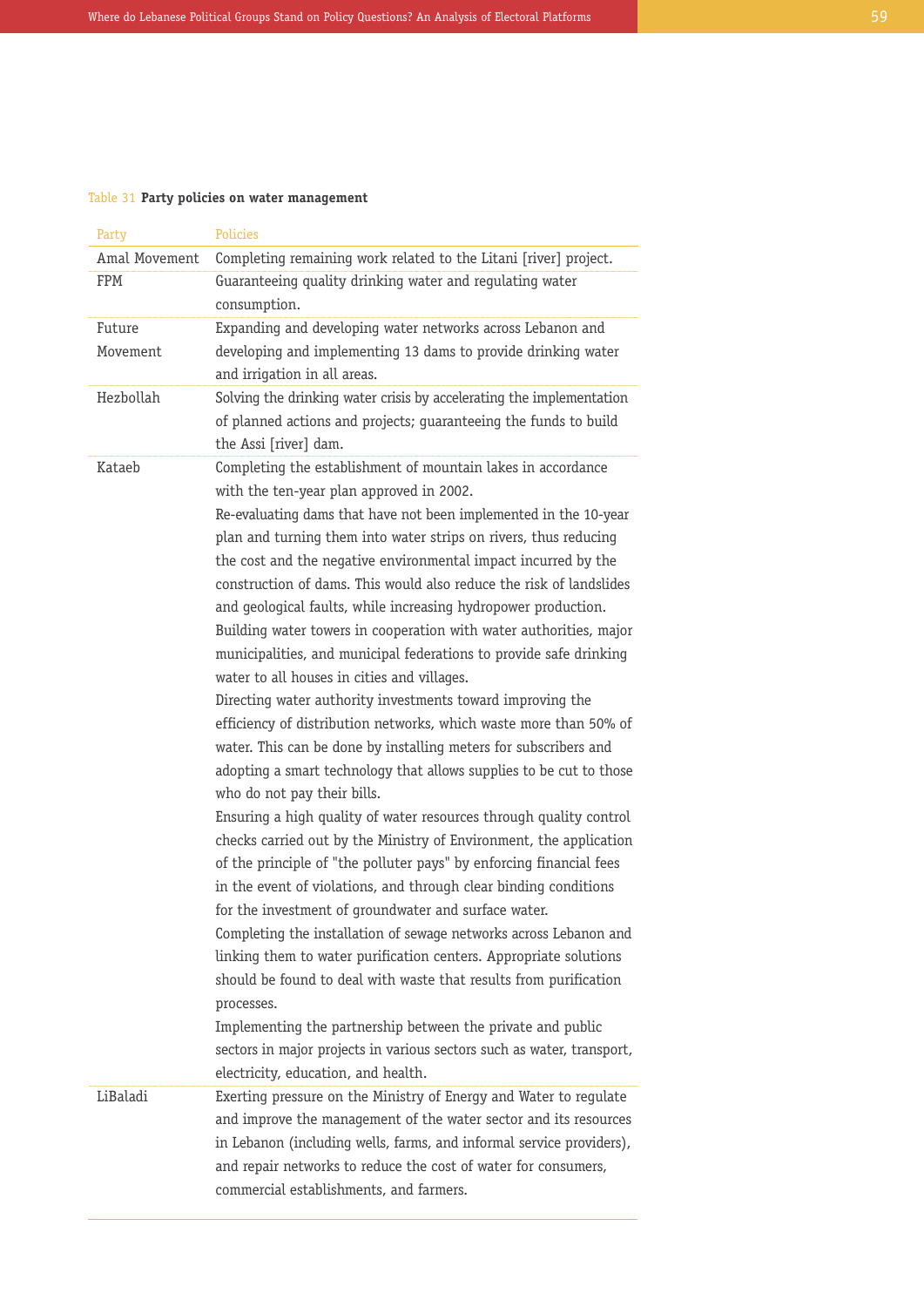| Party   | Policies                                                                                                                                                                                                                                                                                                                                                                                                                                                                                                                                                                                                                                                                                                                                                                                                                                                                                                                                                                                                                                                                                                                                                                                                                                                                                                                                                                   |
|---------|----------------------------------------------------------------------------------------------------------------------------------------------------------------------------------------------------------------------------------------------------------------------------------------------------------------------------------------------------------------------------------------------------------------------------------------------------------------------------------------------------------------------------------------------------------------------------------------------------------------------------------------------------------------------------------------------------------------------------------------------------------------------------------------------------------------------------------------------------------------------------------------------------------------------------------------------------------------------------------------------------------------------------------------------------------------------------------------------------------------------------------------------------------------------------------------------------------------------------------------------------------------------------------------------------------------------------------------------------------------------------|
| LiHaqqi | Working on the application decrees pursuant to Law 221 on water,<br>and clarifying the roles and responsibilities of the various water<br>institutions, ending any overlapping and contradictions among them.<br>Guaranteeing drinking water to all Lebanese territory which is of a<br>quality that meets health standards to protect public health, by<br>rehabilitating and expanding drinking water systems and benefiting<br>from rain water.<br>Improving the conditions of water units, especially their technical<br>and financial efficiency, to guarantee a constant flow of water<br>at the lowest possible cost.<br>Setting geological and hydrogeological plans for groundwater,<br>regulating water extraction processes, and enacting plans to<br>maintain this water and use it for public good.<br>Establishing a committee to monitor and combat corruption in the<br>water sector. The committee would provide regular reports to the<br>parliament.<br>Reconsidering the water dam projects, and avoiding the approval<br>of any project that is not approved by the residents of the damaged<br>areas.                                                                                                                                                                                                                                                |
| Sabaa   | [Working toward] citizens having their daily needs of drinking<br>water by 2024, and in six years, having an excess of 500 million<br>cubic meters. This will be achieved through the following steps:<br>• Acquiring 640 million cubic meters of additional water annually,<br>by building 15 dams and a network to connect them nationwide<br>This will replace the current plan to build 44 dams, which would<br>incur a higher cost and environmental damage<br>• Benefiting from coastal water springs<br>• Reducing the waste and linkage of water, as well as the flooding<br>of canals, from 48% to 20%, by rehabilitating the water network.<br>The program will cost L.L. 2500 billion but will bring \$467 billion<br>in annual state revenues<br>• Rehabilitating riverbanks and creating new canals to reduce<br>river floods and increase water supply by 62 million cubic<br>meters per year.<br>Guaranteeing drinking tap water in every house, through three<br>steps: Regulating sewage water to prevent the pollution of<br>natural springs and regularly testing quality in water tanks,<br>rehabilitating pumps and refineries, and installing a new pipe<br>network in unreached areas.<br>• Using public-private partnerships to allow private investments<br>in an investment fund specifically for the water company to<br>reduce public spending |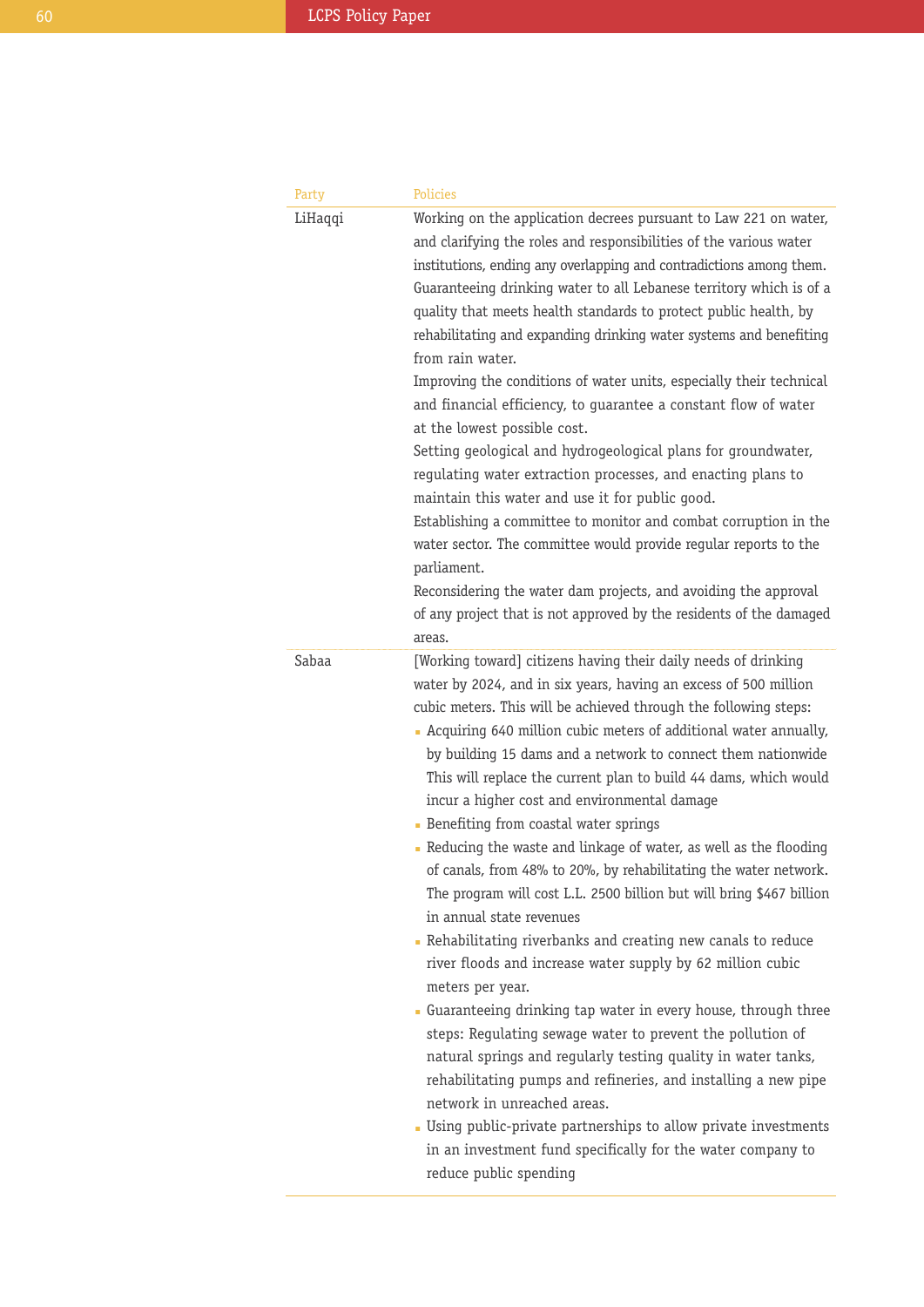## **Healthcare and Social Security: General support for more investment in public hospitals**

With the exception of Amal, all groups touch on social security or healthcare policy in their platforms (table 32).

Universal healthcare is mentioned directly by Hezbollah, the LF, LiHaqqi, and LiBaladi. Hezbollah simply writes 'guaranteeing universal healthcare to citizens', while the LF mentions the draft law presented by its own MPs to parliament. LiBaladi calls for enacting 'the universal healthcare law', without specifying whether it is the LF's draft law or another. LiHaqqi states that a universal healthcare law should focus on covering the poorest social groups 'of all ages, regardless of occupational status.'

Mental healthcare is only mentioned in the platforms of LiBaladi and Sabaa. LiBaladi calls for implementing the 'Mental Health and Substance Use Strategy for Lebanon 2015-2020' and guaranteeing a 'preventive environment', while Sabaa mentions expanding social security to cover mental and dental care among other currentlyuncovered medical operations.

Improving the quality and capacity of public hospitals is also a priority according to the programs. The issue is mentioned directly by LiBaladi, Hezbollah, and LiHaqqi. The three groups focus on free and high-quality hospitalization across Lebanon, reforming hospitals' administrations, and increasing public spending on the health sector.

Finally, the reduction of pharmaceutical drug prices are mentioned by two programs—those of Hezbollah and LiHagqi—with Hezbollah saying this would be achieved by 'ending monopolies in the drug market.'

The platforms' content do not display any clear disagreements on health policy, and neither does LCPS's survey findings. All participant groups declared their support for introducing sex education and reproductive health into school curricula, and all but Sabaa and the LF said they are in favor of expanding social security to cover the unemployed. The two parties present alternative plans for health coverage; Sabaa presents a comprehensive welfare program and a set of social security reforms, and the LF points in its platform to the universal healthcare draft law that its MPs have submitted to parliament.

Finally, despite ideological differences, most parties support increased investment in public hospitals and establishing new ones as opposed to privatizing healthcare or maintaining the status-quo. Hezbollah does not endorse any of the three options, and instead states the need for a new plan for the health sector, while the LF argues there is no 'yes or no answer' because the matter deserves further elaboration.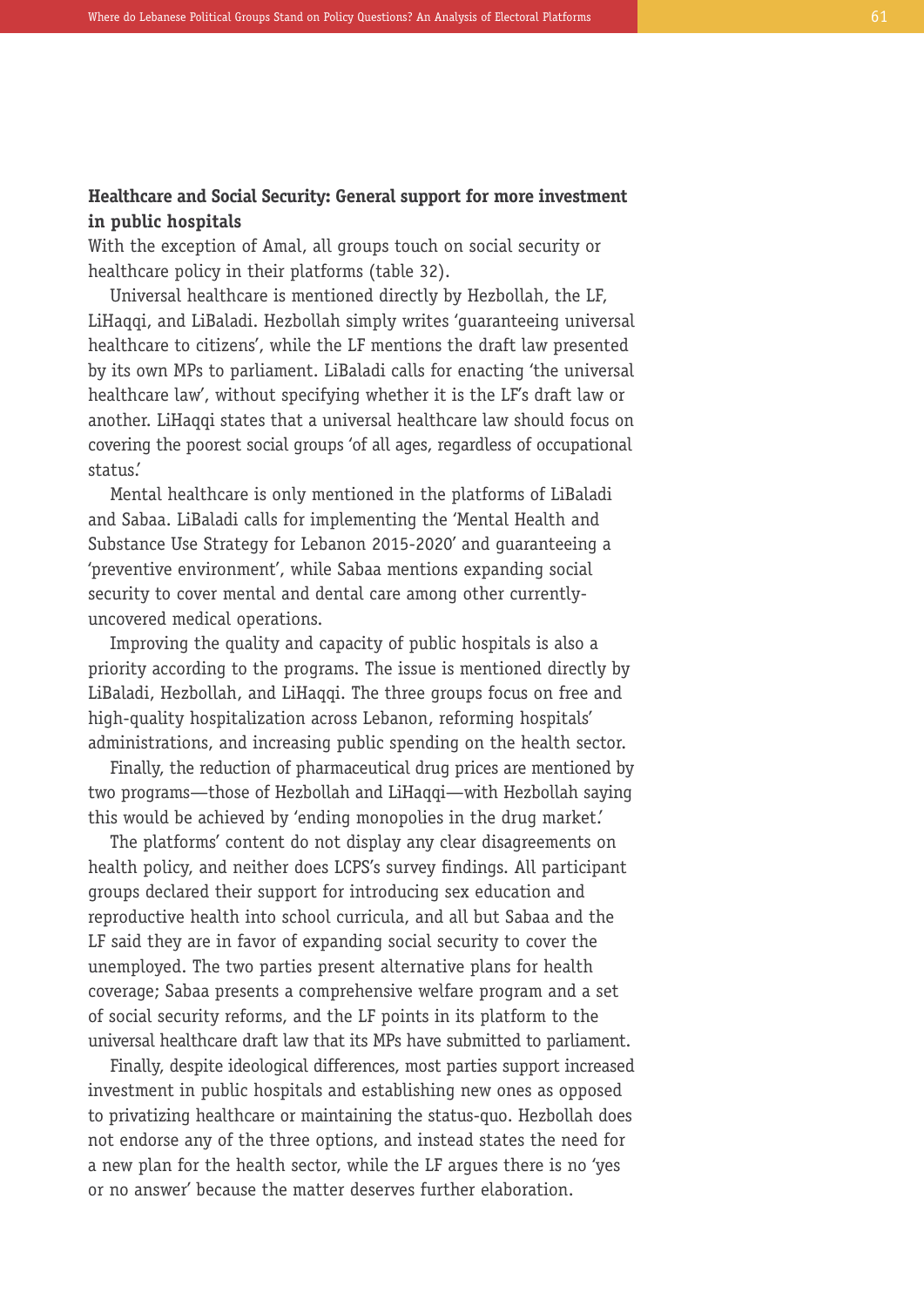## Table 32 **Party policies on the heath sector**

| Party           | <b>Policies</b>                                                                                                                  |
|-----------------|----------------------------------------------------------------------------------------------------------------------------------|
| FPM             | Provision of advanced and preventive healthcare.                                                                                 |
|                 | Ensuring high quality and equitable treatment.                                                                                   |
|                 | Establishing a social safety net and old age pensions.                                                                           |
| Future          | Working on the development of the healthcare provision system                                                                    |
| Movement        | and enacting laws related to the adoption of the health card,                                                                    |
|                 | which provides health coverage for each Lebanese not covered                                                                     |
|                 | by any other insurance.                                                                                                          |
|                 | Affirming the need to pass the old age pensions law.                                                                             |
| Hezbollah       | Raising the efficiency of government hospitals and their absorptive                                                              |
|                 | capacity, which suffer from recurrent problems related to funding                                                                |
|                 | and administration, and working to reduce the drug bill by                                                                       |
|                 | reducing the monopoly in the drug market.                                                                                        |
|                 | Approving social protection laws and old age pensions.                                                                           |
| Kataeb          | Approving free health insurance for those over the age of 65                                                                     |
|                 | while amending the labor law to meet the requirements of a                                                                       |
|                 | healthcare system for all workers, so as to ensure coverage after                                                                |
|                 | retirement for workers.                                                                                                          |
|                 | Issuing and updating healthcare cards for non-insured persons                                                                    |
|                 | and determining the state's contribution in accordance with a                                                                    |
|                 | budget set in advance. By doing so, patients will benefit from                                                                   |
|                 | healthcare services at reduced prices in public and private                                                                      |
|                 | hospitals.                                                                                                                       |
|                 | Organizing and developing ties between private hospitals and                                                                     |
|                 | insurance companies at all levels, while ensuring that hospitals                                                                 |
|                 | would get their rights.                                                                                                          |
|                 | Establishing a regulatory body for the health and pharmaceutical                                                                 |
|                 | sectors to ensure quality and enforce applicable laws.                                                                           |
| Lebanese Forces | Enacting the Universal Health Coverage Law, which will create a                                                                  |
|                 | sense of tranquility for the citizen and achieve balance between                                                                 |
|                 | their financial capacities, the state's treasury, and hospitals'                                                                 |
|                 | conditions.                                                                                                                      |
|                 | Modernizing the health sector and using advanced technology.                                                                     |
|                 | Providing all citizens with the access to advanced services both                                                                 |
|                 | in their treatments and in the management of the health sector,                                                                  |
|                 | and ensuring the highest standards of safety in medicines and                                                                    |
| LiBaladi        | nutrition.                                                                                                                       |
|                 | Guaranteeing physical and mental health care of high quality for<br>everyone, and working to establish a preventive environment. |
|                 | Approving a universal healthcare law and adopting the Mental                                                                     |
|                 | Health and Substance Use Strategy for Lebanon [2015-2020].                                                                       |
|                 |                                                                                                                                  |
|                 | Working to guarantee that public hospitals offer free and quality                                                                |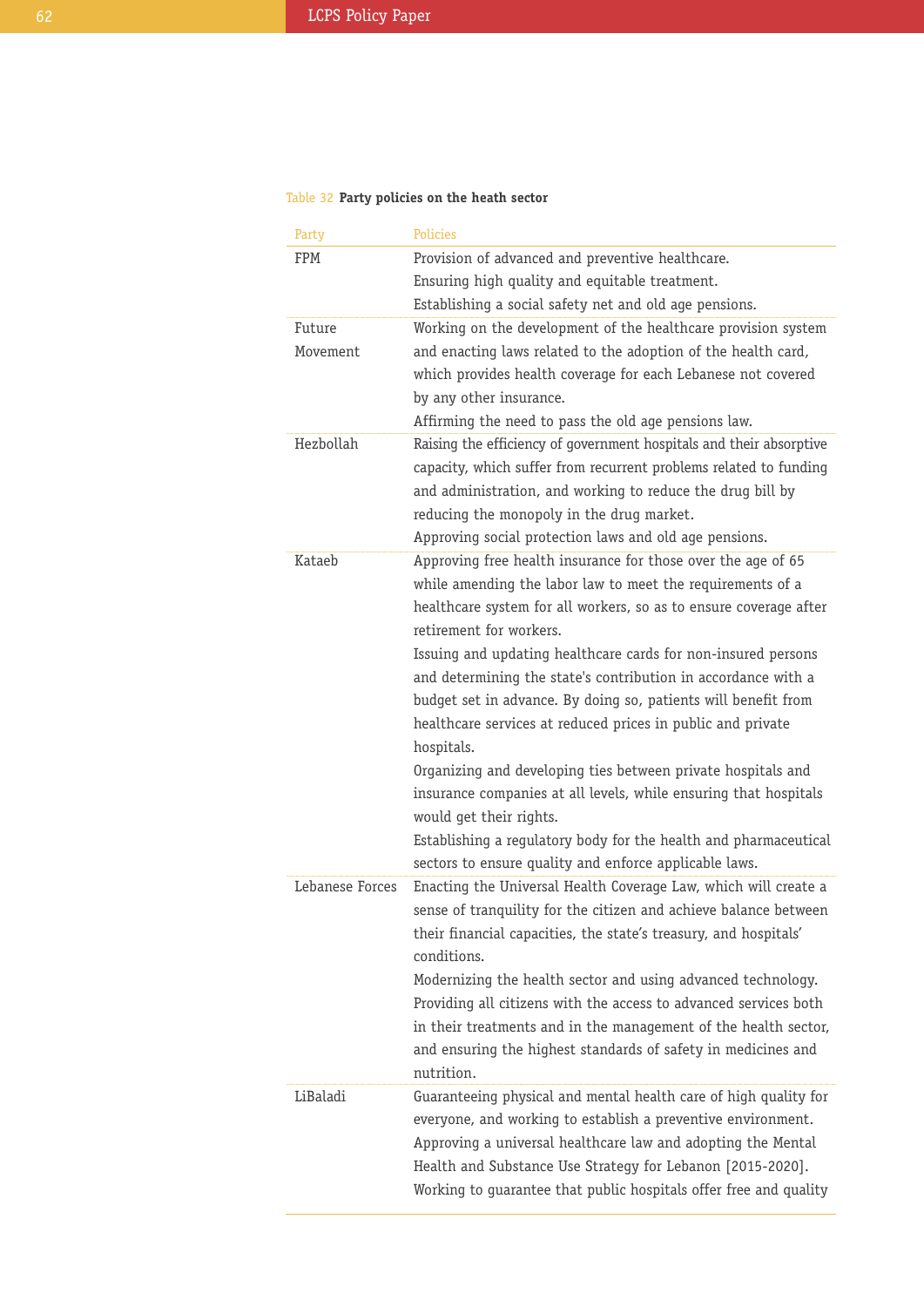| Party   | <b>Policies</b>                                                                                                                                                                                                                                                                                                                                               |
|---------|---------------------------------------------------------------------------------------------------------------------------------------------------------------------------------------------------------------------------------------------------------------------------------------------------------------------------------------------------------------|
|         | healthcare and hospitalization, in a manner that is decentralized                                                                                                                                                                                                                                                                                             |
|         | and ensures balance between regions.                                                                                                                                                                                                                                                                                                                          |
|         | Activating food safety regulations on consumer products and                                                                                                                                                                                                                                                                                                   |
|         | guarantee regular examinations.                                                                                                                                                                                                                                                                                                                               |
| LiHaqqi | Approving a universal health coverage law that covers the poorest<br>of all ages, regardless of occupational status.                                                                                                                                                                                                                                          |
|         | Increasing the share of the health sector in the public budget                                                                                                                                                                                                                                                                                                |
|         | and supporting the health card project, focusing on the health<br>priorities of women.                                                                                                                                                                                                                                                                        |
|         | Approving a law to reform the National Social Security Fund and<br>expanding it to cover the unemployed and the retired.                                                                                                                                                                                                                                      |
|         |                                                                                                                                                                                                                                                                                                                                                               |
|         | Amending the social security law to eliminate discrimination<br>between men and women.                                                                                                                                                                                                                                                                        |
|         | Approving the old age pension with amendments that protect                                                                                                                                                                                                                                                                                                    |
|         | the poorest social categories.                                                                                                                                                                                                                                                                                                                                |
|         | Building new public hospitals in rural areas, and activating and                                                                                                                                                                                                                                                                                              |
|         | improving available hospitals by equipping it with the necessary                                                                                                                                                                                                                                                                                              |
|         | human and technical resources to guarantee the quality and                                                                                                                                                                                                                                                                                                    |
|         | efficiency of their services.                                                                                                                                                                                                                                                                                                                                 |
|         | Working on required legislation to reduce the price of medicines                                                                                                                                                                                                                                                                                              |
|         | and cover the cost of expensive medicines for those with limited                                                                                                                                                                                                                                                                                              |
|         | incomes, including medicines that treat chronic illnesses.                                                                                                                                                                                                                                                                                                    |
| Sabaa   | Establishing a comprehensive social welfare program that                                                                                                                                                                                                                                                                                                      |
|         | guarantees temporary financial benefits, food vouchers, and/or<br>shelter to the poorest citizens, the unemployed, and those with<br>social and health conditions; on the condition that beneficiaries<br>enroll in a rehabilitation program with the support of a social<br>worker; this is aimed at re-integrating such individuals into the<br>job market. |
|         | Settling the debts owed by the National Social Security Fund.<br>Bringing social security into the jurisdiction of the Ministry of                                                                                                                                                                                                                            |
|         | Health and Leisure.                                                                                                                                                                                                                                                                                                                                           |
|         | Increasing coverage for the NSSF to cover mental, dental health,<br>laparoscopy, and tests aimed at early diagnosis.                                                                                                                                                                                                                                          |
|         | Creating an online platform for social security, specifically to                                                                                                                                                                                                                                                                                              |
|         | lift bureaucratic burdens for hospitals and pharmacies.                                                                                                                                                                                                                                                                                                       |
|         | Creating another online platforms for citizens to benefit from<br>social security services.                                                                                                                                                                                                                                                                   |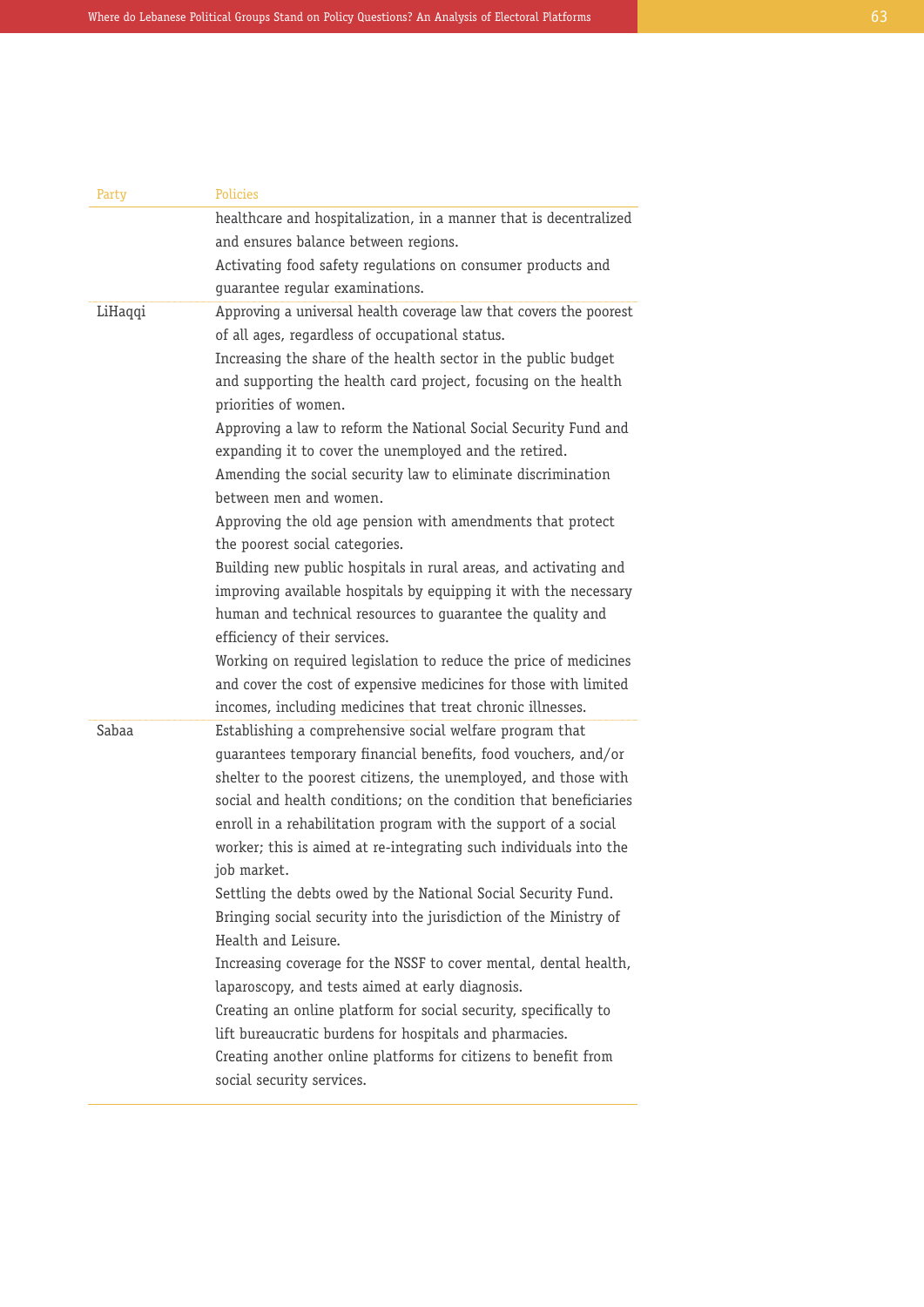## **Telecommunications: A focus on improving public management of the sector**

Telecom-related policies are included in all programs except that of the LF (table 33), and primarily focus on two connected components: Improving public management of the sector and reducing costs for users.

Indeed, the issue of activating the Telecom Regulation Authority (TRA) is mentioned by Hezbollah, the FPM, LiHaqqi, and LiBaladi. Although the TRA exists, it has not been granted the jurisdiction and independence to operate effectively in the management of the sector. Hezbollah commits to working for the 'formation' of this authority, while the FPM is more precise in its characterization of the current state of affairs when it acknowledges the TRA's existence but calls for the 'activation of [its] independent role' and 'liberating it from subordination.' LiBaladi calls for 'enacting the required reforms' for the TRA to improve the quality of service and reduce prices for users. Finally, LiHaqqi calls for 'activating and monitoring the performance' of the TRA and highlighting its most important prerogatives.

Hezbollah and Kataeb also commit to working toward implementing other main provisions of law 431 that established the TRA, which is creating Liban Telecom, a joint stock company that would acquire parts of the Ministry of Telecommunications and the semi-public company Ogero, and operate them as a national provider of landline and mobile services. The creation of the company was included in a decree enacted by the cabinet in 2005, but never went into effect due to strong political tensions and legal challenges.

Kataeb's program mentions that Liban Telecom would be a step toward achieving 'real competition' in the sector, a position echoed by the platforms of Sabaa and LiHaqqi, both of which call for opening the telecom services market to new competitors and therefore better deals for users.

In addition to reducing costs, LiHaqqi and Sabaa's platforms also include other user-focused reforms, such as extending mobile phone lines' validity (mentioned by both) and charging users by counting seconds rather than minutes of phone calls (mentioned by LiHaqqi). None of the established parties mention any policies in this regard. Instead, these parties focus on large-scale reform and infrastructure improvement. Hezbollah calls for 'reforming the telecom sector to improve its productivity', while the FPM calls for 'developing the technological environment' and creating a competitive tech production market. The FM also focuses on tech business by calling for reaching all areas with broadband to help local companies working in tech services that require high-speed internet.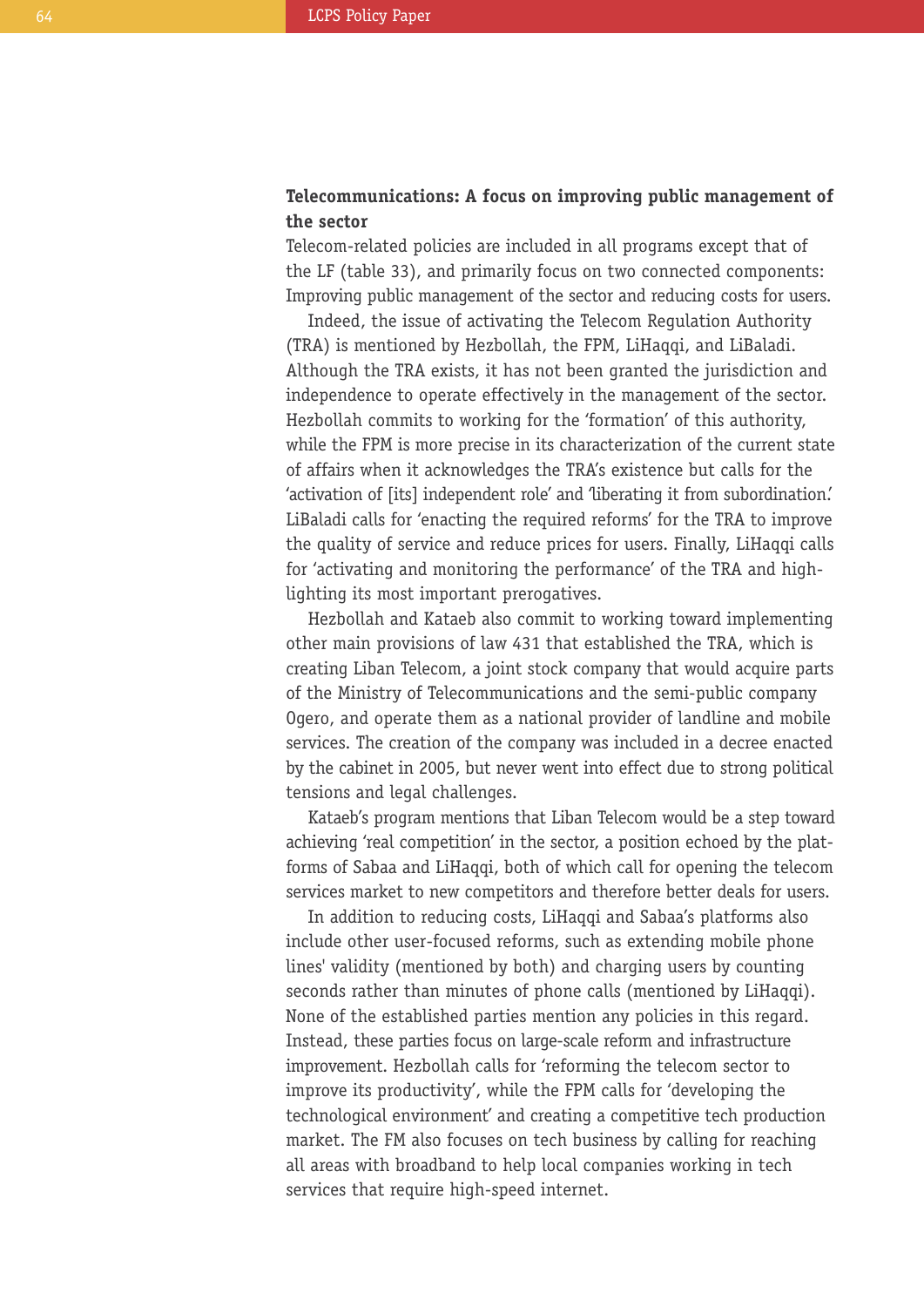#### Table 33 **Party policies on telecommunication**

| Party         | <b>Policies</b>                                                                                                                    |
|---------------|------------------------------------------------------------------------------------------------------------------------------------|
| Amal Movement | Continuing the implementation of main infrastructural projects,                                                                    |
|               | including telecommunications.                                                                                                      |
| FPM           | Restructuring the telecommunications sector.                                                                                       |
|               | Activating the independent role of the telecommunication                                                                           |
|               | regulation committee and liberating it from politics.                                                                              |
|               | Developing the technological environment for information,                                                                          |
|               | communication, and national digitization.                                                                                          |
|               | Developing a competitive and innovative ICT market.                                                                                |
|               | Developing the ability to benefit from technology and services.                                                                    |
| Future        | Continuing the policy of reducing the cost of telecommunications                                                                   |
| Movement      | and internet services.                                                                                                             |
|               | Securing broadband services in all areas of Lebanon, which will                                                                    |
|               | give an important impetus to local companies that need high                                                                        |
|               | speed internet to export their software and services and                                                                           |
|               | innovative products.                                                                                                               |
| Hezbollah     | Reforming the telecommunications sector to increase its                                                                            |
|               | productivity, and establishing its regulatory authority and the                                                                    |
|               | Liban Telecom company as stated in the Telecommunications Law.                                                                     |
| Kataeb        | Speeding up the establishment of LIBA Telecom, which would be                                                                      |
|               | responsible of managing and developing the landlines network,                                                                      |
|               | in addition to establishing a third mobile phone operator in                                                                       |
|               | order to achieve real competition.                                                                                                 |
| LiBaladi      | Enacting required reforms to regulate the Telecom Regulation                                                                       |
|               | Authority to guarantee affordable prices and quality coverage and                                                                  |
|               | services, in addition to holding the Telecommunications Ministry                                                                   |
|               | accountable for guaranteeing broadband internet access nation-<br>wide and reducing the prices of mobile phone and landline calls. |
| LiHaqqi       | Ending duopoly in the mobile phone services sector and allowing                                                                    |
|               | new companies to compete in the market.                                                                                            |
|               | Improving internet network infrastructure and activating the                                                                       |
|               | fiber optic network across Lebanon, with the priority of making                                                                    |
|               | its use affordable.                                                                                                                |
|               | Extending the validity period of mobile phone lines so that a                                                                      |
|               | line does not expire until three months of non-usage.                                                                              |
|               | Charging customers by the second rather than minute for phone                                                                      |
|               | calls.                                                                                                                             |
|               | Activating and monitoring the performance of the Telecom                                                                           |
|               | Regulation Authority established by law 431 in 2007, so that it                                                                    |
|               | performs its main roles which include:                                                                                             |
|               | • Encouraging competition in the telecom sector                                                                                    |
|               | Guaranteeing the transparency of markets and preventing                                                                            |
|               |                                                                                                                                    |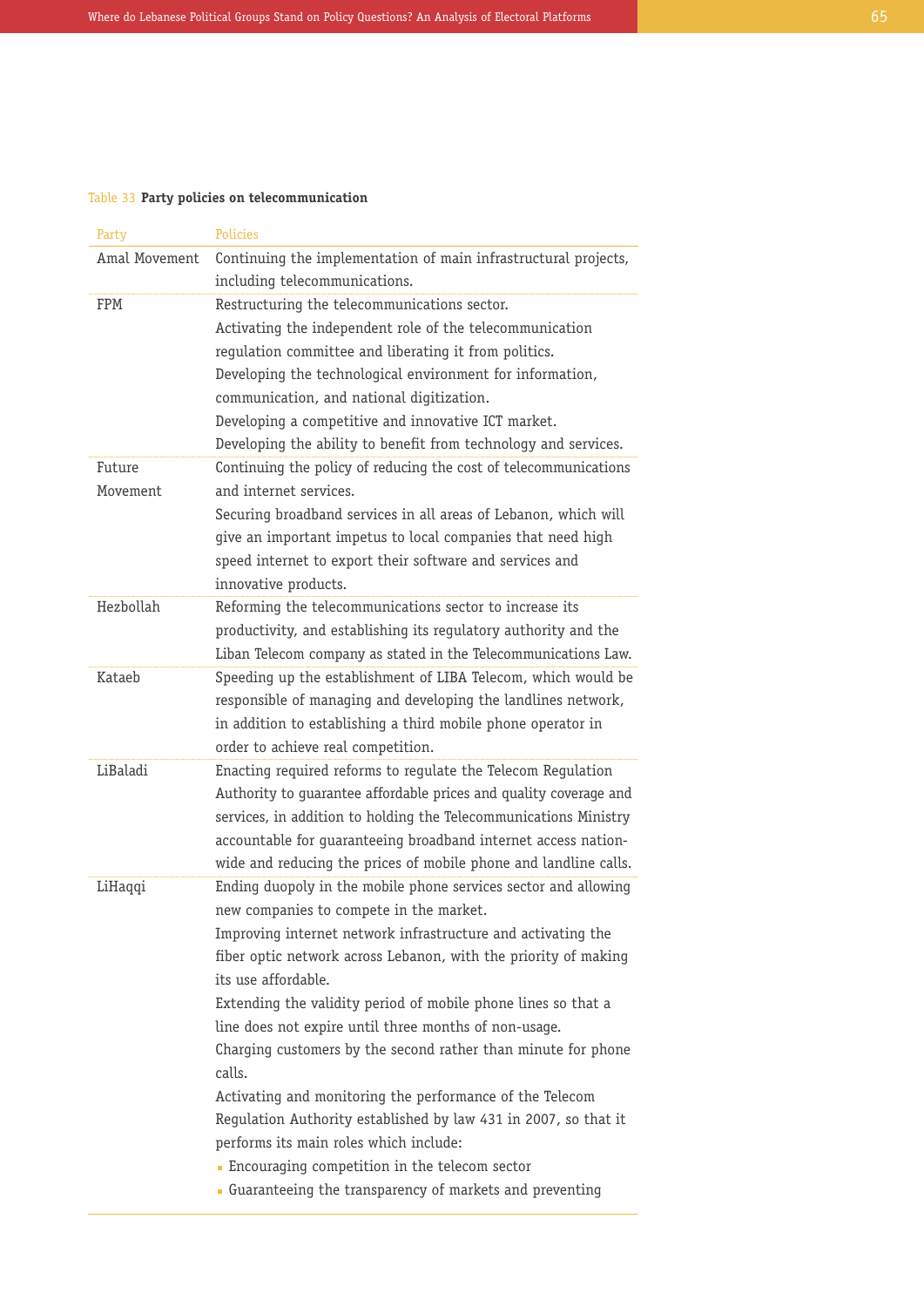| Party | <b>Policies</b>                                                      |
|-------|----------------------------------------------------------------------|
|       | monopolistic behavior                                                |
|       | Regulating concessions, and issuing, amending, suspending,           |
|       | and revoking licenses                                                |
|       | Protecting the consumer and making access to telecom services        |
|       | easier for welfare institutions in the health and education sectors, |
|       | and for people with disabilities.                                    |
| Sabaa | Terminating the current mobile phone companies' contracts and        |
|       | opening the sector for competition under the supervision and         |
|       | management of the Telecommunications Ministry. This would            |
|       | reduce prices and improve services, in addition to increasing        |
|       | state revenues through effective taxation.                           |
|       | Ending the policy of blackmailing citizens by having their lines     |
|       | expire when they fail to recharge.                                   |
|       | Guaranteeing faster and more affordable internet for every           |
|       | house by:                                                            |
|       | Reducing the margin of profit for the ministry and Ogero and         |
|       | imposing strict regulation on internet providers                     |
|       | • Creating a unified fiber optics network connecting houses to       |
|       | central networks to address the problem of old copper networks       |
|       | Guaranteeing internet in all areas equally by decentralizing DSL     |
|       | services.                                                            |
|       | Launching the 'connected citizen' program that quarantees Wifi       |
|       | in public spaces by 2022 for symbolic or no consumption cost.        |
|       | Offering telecom services packages for the 'deaf and mute' by        |
|       | giving them access to unlimited text and more internet data for      |
|       | video calls.                                                         |
|       | Restructuring and organizing the postal system by issuing postal     |
|       | codes for all buildings with the help of municipalities.             |

#### **Old Age Pension: No disagreement over the necessity of the law**

Pensions for the elderly are mentioned in the programs of four established parties (Hezbollah, FM, Future and Kataeb), and all three new groups (table 34). All programs call for establishing the pension, with LiHaqqi calling for 'amendments' to the current old age pension law to 'protect the poorest social groups.' Sabaa calls for a 'retirement fund' that is separate from the National Social Security Fund, to which citizens can subscribe regardless of their occupational status.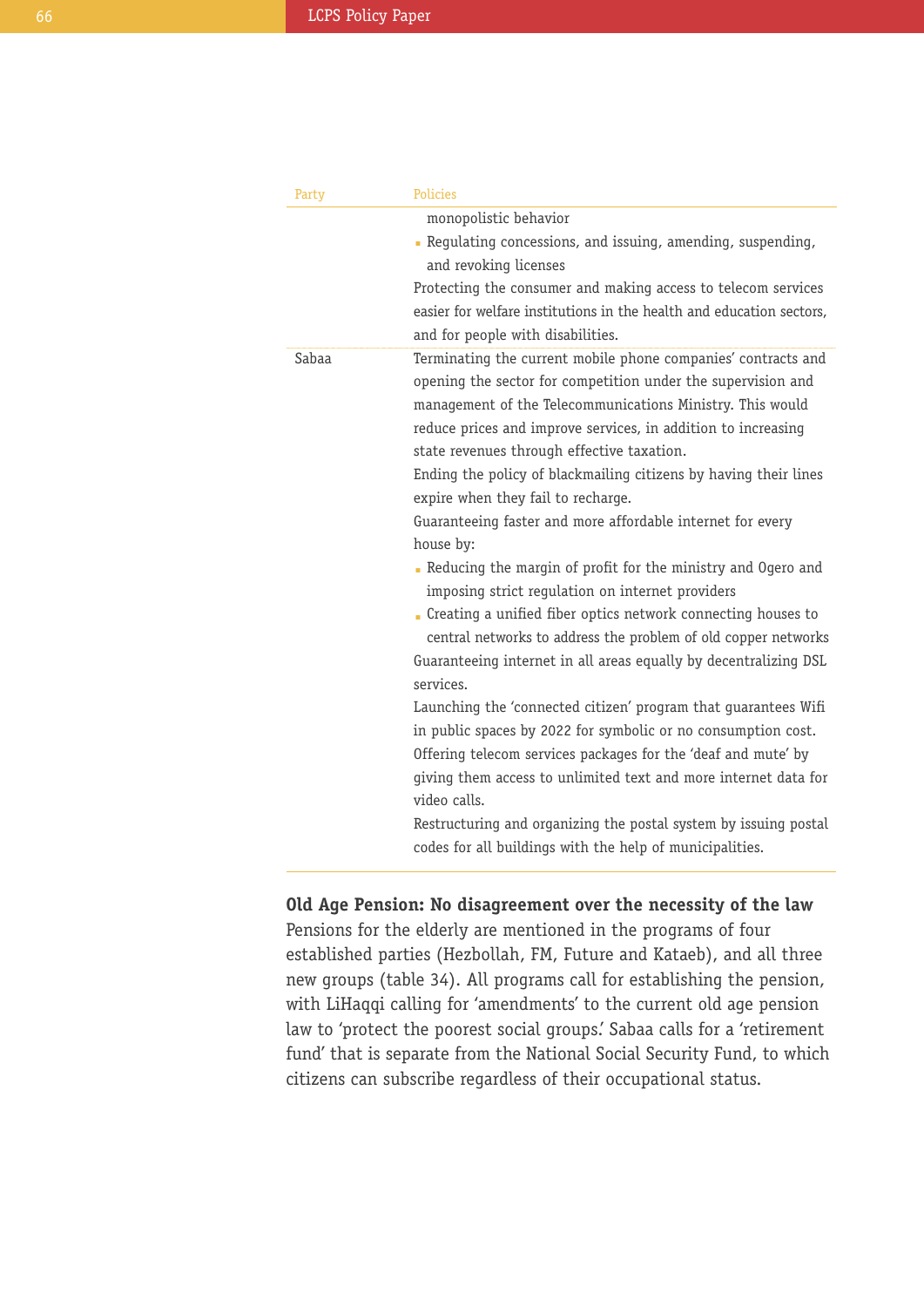#### Table 34 **Party policies on old age pension**

| Party     | <b>Policies</b>                                                    |
|-----------|--------------------------------------------------------------------|
| FPM       | An old age pension.                                                |
| Future    | Approving the old age pension law.                                 |
| Movement  |                                                                    |
| Hezbollah | Approving the social protection and old age pension law.           |
| Kataeb    | Guaranteeing old age pensions to allow beneficiaries to receive a  |
|           | fair and suitable retirement salary.                               |
| LiBaladi  | Approving the old age pension system.                              |
| LiHaqqi   | Approving the old age pension law with amendments to protect       |
|           | the poorest.                                                       |
| Sabaa     | Approving the social protection and retirement law, and separating |
|           | the retirement fund from the National Social Security Fund, so     |
|           | that the retirement system has a special fund through which        |
|           | retirement salaries are paid. The fund is managed by investment    |
|           | experts to make profits. Every citizen has the right to subscribe  |
|           | to the fund regardless of occupational status.                     |

## **Wastewater Management: A focus on improving networks and protecting rivers**

Wastewater management is also mentioned in the platforms of seven groups (table 35). The FPM is the most concise, merely promising 'sustainable management of water and wastewater'. Similarly, Amal mentions wastewater briefly along with the solid waste management, calling for 'implementing the necessary environmental projects' to resolve the 'crises' in the two sectors. Kataeb mentions improving wastewater networks and linking them to refineries in all areas, in addition to finding a solution to the sludge resulting from the refining process. For Hezbollah and the FM, the focus—in addition to the improvement of sewage networks—is the protection of public waters. Future calls for 'ending the excessive violations of rivers, coasts, and artesian wells by completing wastewater systems in all areas and linking them to refineries,' while Hezbollah focuses on protecting the Litani and Assi rivers as a source of potable and irrigation water.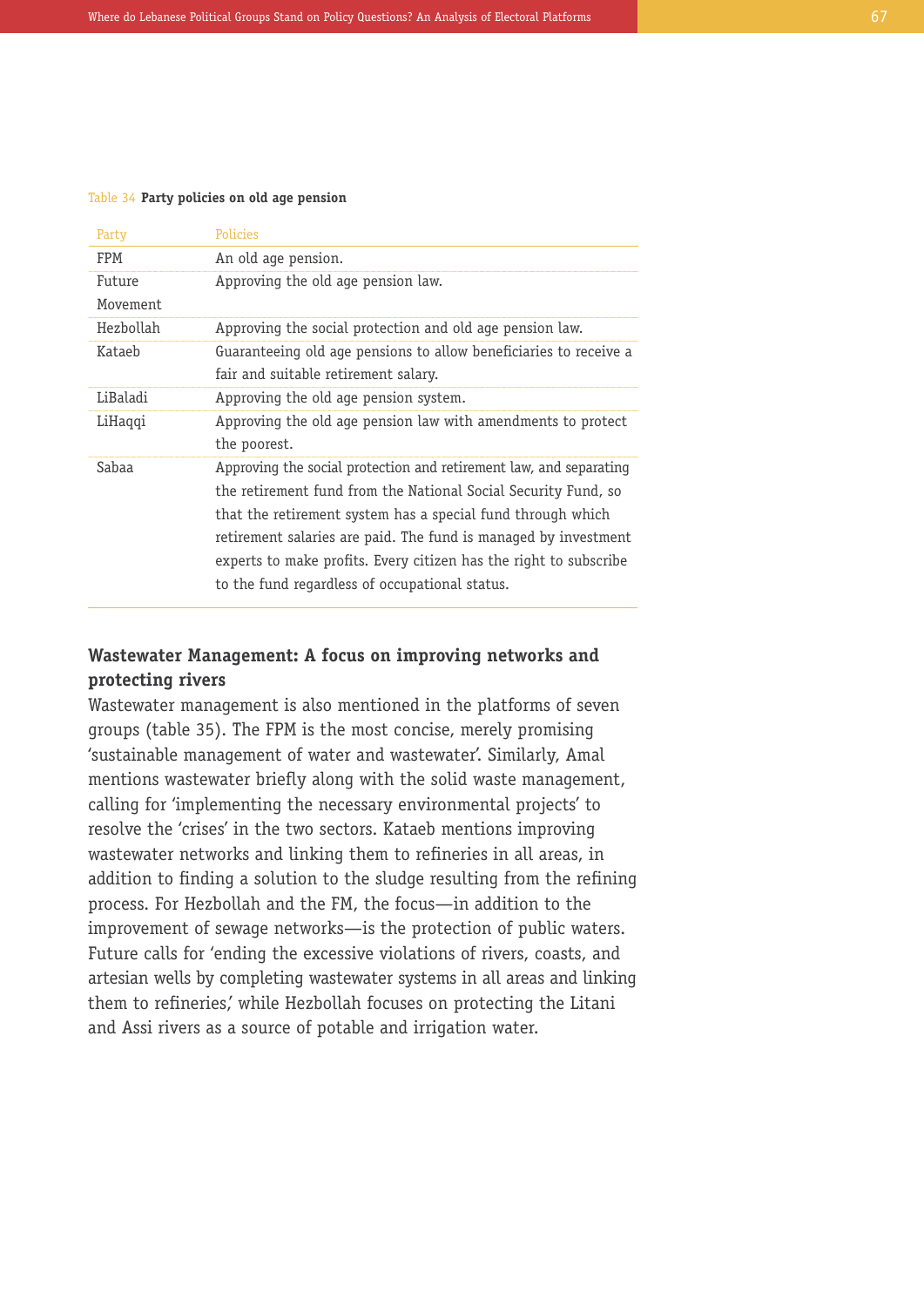#### Table 35 **Party policies on wastewater management**

| Party         | Policies                                                                                                                                                                                                                                                                                                                              |
|---------------|---------------------------------------------------------------------------------------------------------------------------------------------------------------------------------------------------------------------------------------------------------------------------------------------------------------------------------------|
| Amal Movement | Implementing the environmental projects related to fully<br>resolving the solid waste and wastewater crises.                                                                                                                                                                                                                          |
| FPM           | Sustainable management of water and wastewater.                                                                                                                                                                                                                                                                                       |
| Future        | Ending continuing violations at rivers, coasts, and groundwater                                                                                                                                                                                                                                                                       |
| Movement      | wells by completing the wastewater system in all areas and linking<br>them to refineries.                                                                                                                                                                                                                                             |
| Hezbollah     | Following up with the government to work on the completion of<br>wastewater treatment projects [for water dumped in] river canals,<br>especially in the Litani and Assi rivers as two main sources of<br>irrigation and drinking water, and to speed up the implementation<br>of the Law on the Protection of the Litani River Basin. |
| Kataeh        | Completing the installation of sewage networks across Lebanon<br>and linking them to water purification centers. Appropriate<br>solutions should be found to deal with waste that would result<br>from the purification process.                                                                                                      |
| LiBaladi      | Collecting sewage and wastes far from touristic areas and<br>appropriately treating it.                                                                                                                                                                                                                                               |
| Sabaa         | Investing L.L. 2,700 billion in rehabilitating the wastewater<br>network; creating 18 new refineries and improving the existing<br>37 refineries; using filtered wastewater for agricultural purposes.                                                                                                                                |

## **Housing: Scarcity of plans from major parties, while emerging groups focus on credit**

The issue of housing is not extensively covered by most established parties' platforms. While Hezbollah, the FPM, and Amal do not mention it, the FM and Kataeb do so briefly, stating that they would try to reduce the costs of homeownership (table 36).

By contrast, the four remaining groups—the LF, LiHaqqi, LiBaladi, and Sabaa—mention specific policies. All express their support for providing housing loans. In its platform, the LF says it would create a real-estate credit institution in order to encourage young people to buy land and build on those areas at affordable prices. Sabaa mentions facilitating affordable homeownership through subsidized loans, while LiBaladi states that it would establish a systematic plan for the provision of medium to long-term loans. LiHaqqi goes further, saying that it would ensure that housing loans are issued only through the Public Housing Corporation to benefit low- and middle-income earners.

Policies concerning social housing are thoroughly covered by Sabaa's program. The party expresses its support for building low-rent residences, which would be achieved via BOT contracts on the condition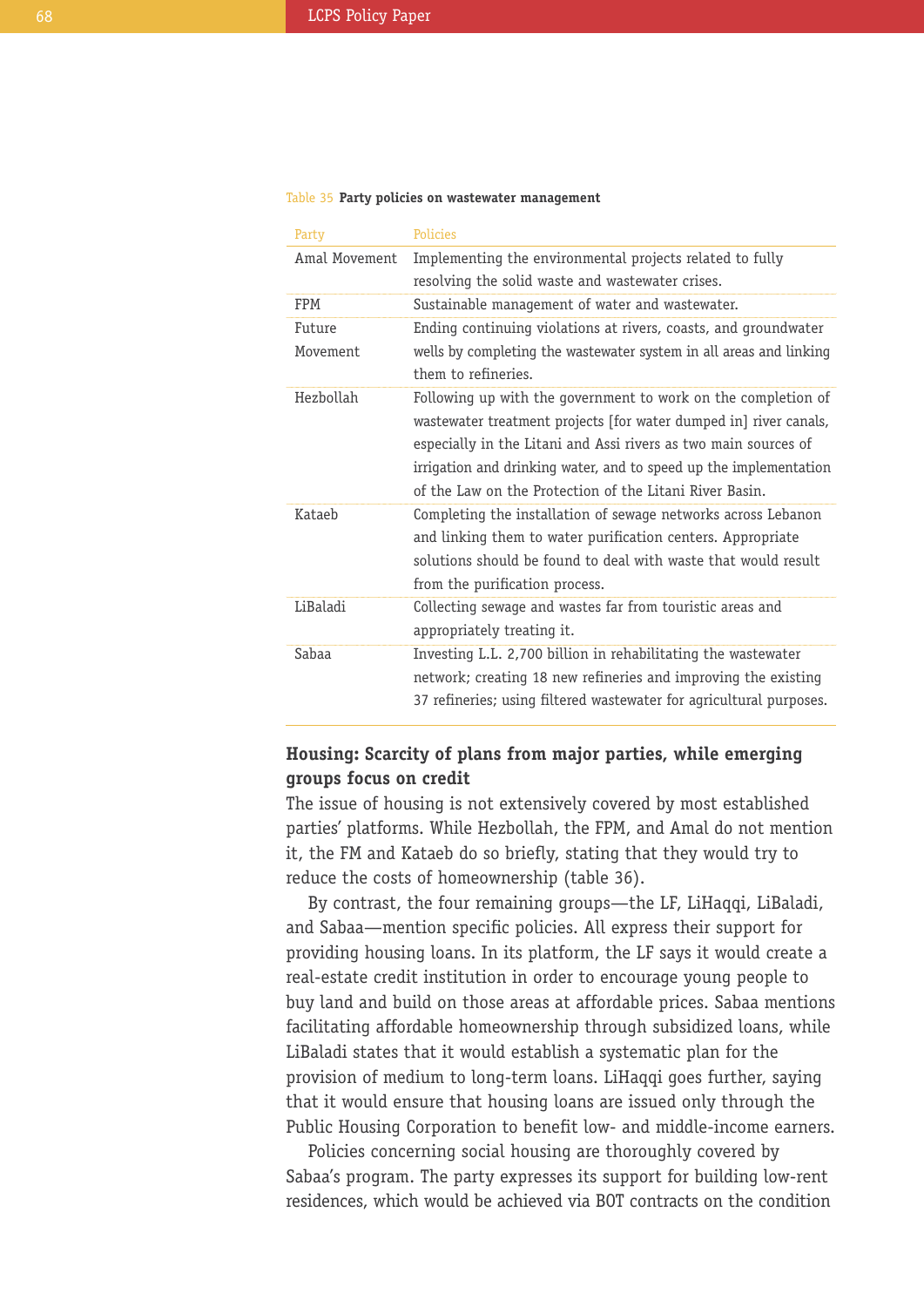of low rents. The party also says that it would build new social housing in order to eliminate slums, and that low-income and homeless residents of those slums would be given priority access over social housing. Landowners of slum areas would be required to contribute to the costs of building these new houses, in exchange for retaining their land.

The programs of two parties—LiHaqqi and LiBaladi—indirectly address the housing bubble. LiHaqqi's program contains a policy of regulating the real-estate sector to protect housing from real-estate speculation. LiBaladi touches on several policies related to this, saying it would introduce taxes on constructed properties and uninhabited houses, as well as taxes on the profits earned by property owners due to increases in the commercial values of properties.

Regarding the housing and rent law, Sabaa's platform includes provisions to implement a new housing law to achieve balance between the interests of old tenants and landowners. The platform also states that old landlords should be compensated for their losses due to the old rent law through tax exemptions. LiBaladi's program supports the implementation of the new law, but emphasizes the need for launching a fund for housing rents to support low-income people.

| Party              | <b>Policies</b>                                                                                                                                                                                                                                                                                                                                                                                                                                                                                                                                                                                                                                                                                                |
|--------------------|----------------------------------------------------------------------------------------------------------------------------------------------------------------------------------------------------------------------------------------------------------------------------------------------------------------------------------------------------------------------------------------------------------------------------------------------------------------------------------------------------------------------------------------------------------------------------------------------------------------------------------------------------------------------------------------------------------------|
| Future<br>Movement | Working to reduce the cost of buying a house, especially for<br>middle income earners.                                                                                                                                                                                                                                                                                                                                                                                                                                                                                                                                                                                                                         |
| Kataeb             | Implementing a housing policy to enable young Lebanese men<br>and women to own affordable houses.                                                                                                                                                                                                                                                                                                                                                                                                                                                                                                                                                                                                              |
| Lebanese Forces    | Working to create a real estate credit institution similar to the<br>Public Institution for Housing, to encourage young people to<br>buy land in their villages and building housing on them for<br>affordable prices.                                                                                                                                                                                                                                                                                                                                                                                                                                                                                         |
| LiBaladi           | Introducing taxes on built property, especially the land acquisition<br>tax, in order to reduce speculation and to restore the social<br>value of land.<br>Developing the real property law, which requires landowners—<br>when building on their plots—to maintain a high percentage of<br>'environmental services' (plant and biological diversity) that are<br>present in real estate before construction.<br>Endorsing a tax (diminutive over time) on the profits earned<br>by the owner of a property due to significant increases in the<br>commercial value of properties as a result of a change in the<br>investment factor or in services provided by the state in the<br>vicinity of the property. |

#### Table 36 **Party policies on housing**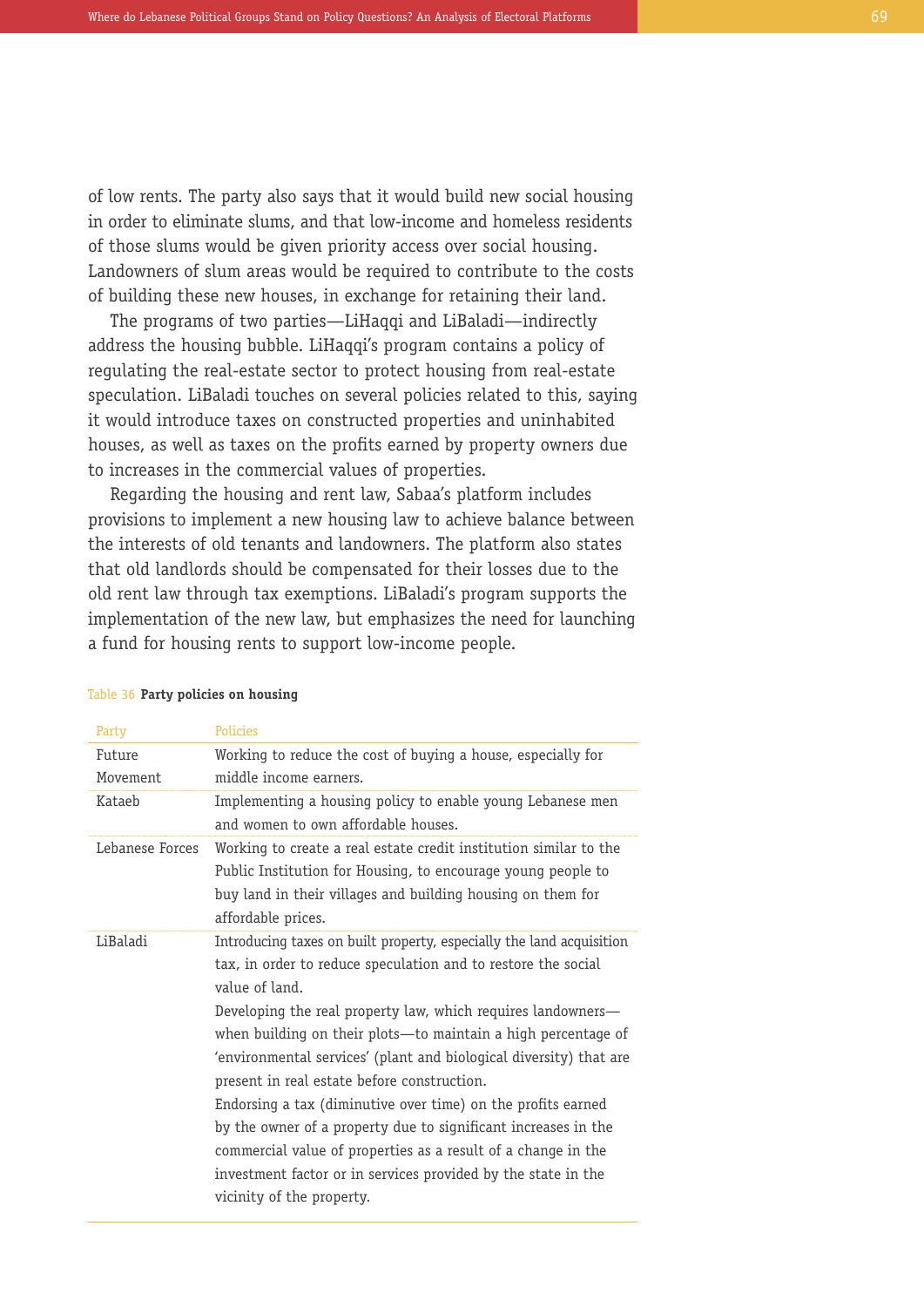| Party   | <b>Policies</b>                                                      |
|---------|----------------------------------------------------------------------|
|         | Introducing taxes on uninhabited houses.                             |
|         | Establishing laws to control the rental market.                      |
|         | Promoting and supporting residential cooperatives.                   |
|         | Introducing a regulatory framework for rent that establishes         |
|         | controls to limit the discretion of the existing contractual         |
|         | conditions in a manner that ensures stability for the lessee         |
|         | without diminishing the owner's rights through, for example,         |
|         | setting a ceiling for the increase of the rental allowance after     |
|         | three years.                                                         |
|         | Activating the recently established rent law and advocating the      |
|         | establishment of a committee responsible for executing the law       |
|         | in addition to launching a fund for housing rents to support         |
|         | low-income individuals and introducing reforms on it (calculate      |
|         | the equivalent allowances and compensation that old tenants          |
|         | deserve at the time of vacating the rent without burdening the       |
|         | owners with additional financial burdens).                           |
|         | Expanding the category of beneficiaries for the Housing Act to       |
|         | include individuals and part-time workers or consultant freelancers. |
|         | Empowering the General Establishment for Housing to substantiate     |
|         | building housing and accessories in accordance with a systematic     |
|         | plan for developing an affordable and decentralized housing          |
|         | policy that provides medium- and long-term loans.                    |
|         | Activating the leasehold system (2006 modification) by providing     |
|         | long-term loans and endorsing a [range of] policies that incentivize |
|         | property owners and contribute to solving the housing problem.       |
|         | Examples of such policies are: Exempting the investor who sells      |
|         | residential units to the lessee by means of the ownership lease      |
|         | from the construction license fees and stamp fees on all the         |
|         | contracts and transactions organized to achieve the ownership        |
|         | rent, leaving the possibility of retrieving the vacuum fees,         |
|         | insurance, insurance and securitization, the construction of the     |
|         | purchased property and the exemption of the transfer of owner-       |
|         | ship of the residential unit to the lessee.                          |
| LiHaqqi | The suspension of work on the Rental Law of 1 April 2014, and        |
|         | the legislation of a comprehensive housing policy based on the       |
|         | criteria of social justice, adopting the following principles:       |
|         | • Enshrining the right to housing for all without distinction        |
|         | - Regulating the real estate sector and protecting housing from      |
|         | real estate speculation                                              |
|         | • Setting a quota that imposes a certain proportion of affordable    |
|         | housing in each residential area to prevent class division in        |
|         | cities                                                               |
|         | • Protecting the right of old tenants to housing                     |
|         |                                                                      |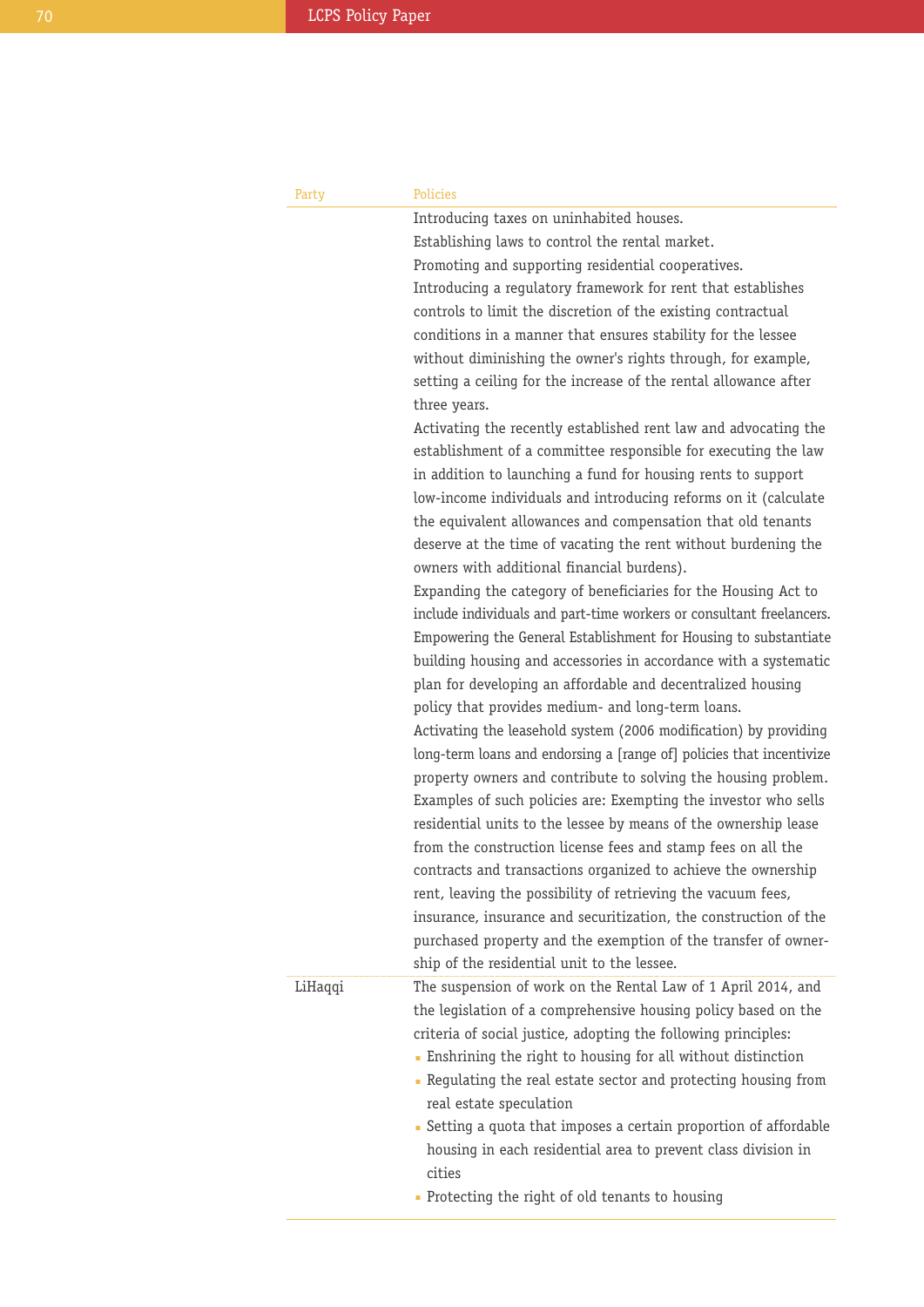| Party | <b>Policies</b>                                                                                                                                                                                                                                                                                                                                                                                                                                                                                                                                                                                                                                                                                                                                                                                                                                                                                                                                               |
|-------|---------------------------------------------------------------------------------------------------------------------------------------------------------------------------------------------------------------------------------------------------------------------------------------------------------------------------------------------------------------------------------------------------------------------------------------------------------------------------------------------------------------------------------------------------------------------------------------------------------------------------------------------------------------------------------------------------------------------------------------------------------------------------------------------------------------------------------------------------------------------------------------------------------------------------------------------------------------|
|       | . Protecting the right of small owners to fair rent allowances<br>Ending house loan subsidies to commercial banks, and restricting<br>housing loans' issuance to the Public Housing Corporation and<br>their beneficiaries to low- or middle-income earners.                                                                                                                                                                                                                                                                                                                                                                                                                                                                                                                                                                                                                                                                                                  |
| Sabaa | Recognizing housing as a human right. This can be achieved<br>through three plans:<br>. Building low-rent residences on state land by contracting them<br>to developers via BOT contracts on the condition of low rents.<br>Giving priority to old tenants, poor families, and those living<br>in old buildings.<br>• Enacting plans to facilitate cheap ownership of houses through<br>subsidized loans and tax exemptions for developers.<br>Removing slums and moving residents to social housing built<br>on state land outside Beirut in return for maintenance and<br>consumption fees only. Priority to poor and homeless, and<br>original landowners of slum areas will reappropriate their land<br>after paying a contribution to the construction of social housing.<br>Implementing the new housing law to achieve balance between<br>old tenants and landowners. Offering tax exemptions for old<br>landlords to compensate for the old rent law. |

**Public Spaces and Maritime Properties: Established parties focus on the environment with little attention to contested maritime projects** Public spaces are only mentioned in the platforms of three established parties and two emerging groups (table 37). The FPM only touches on the topic in the context of 'obliging municipalities to create gardens, sports courts, pavements, and parking lots.' Hezbollah focuses on the environmental aspect, promising to 'demand that relevant authorities implement laws protecting public properties and commons, especially those providing natural resources related to water (including groundwater), forests, and natural reserves.' Kataeb goes into further detail on the protection of rivers and coasts, suggesting the replacement of concrete buildings with wooden structures, and requiring companies to refine their wastewater and use public water responsibly.

Public maritime properties, an issue championed by many advocacy campaigns and controversies, is directly mentioned by Kataeb, LiHaqqi, and LiBaladi. Kataeb calls for 'declaring public maritime […] properties as natural reserves and ending the granting of any new building or investment permits therein.' LiBaladi calls for enacting 'plans and laws' that would 'reinstitute all individuals' equal rights to access beaches for free', 'ensure the connectivity of beaches', and outlaw any construction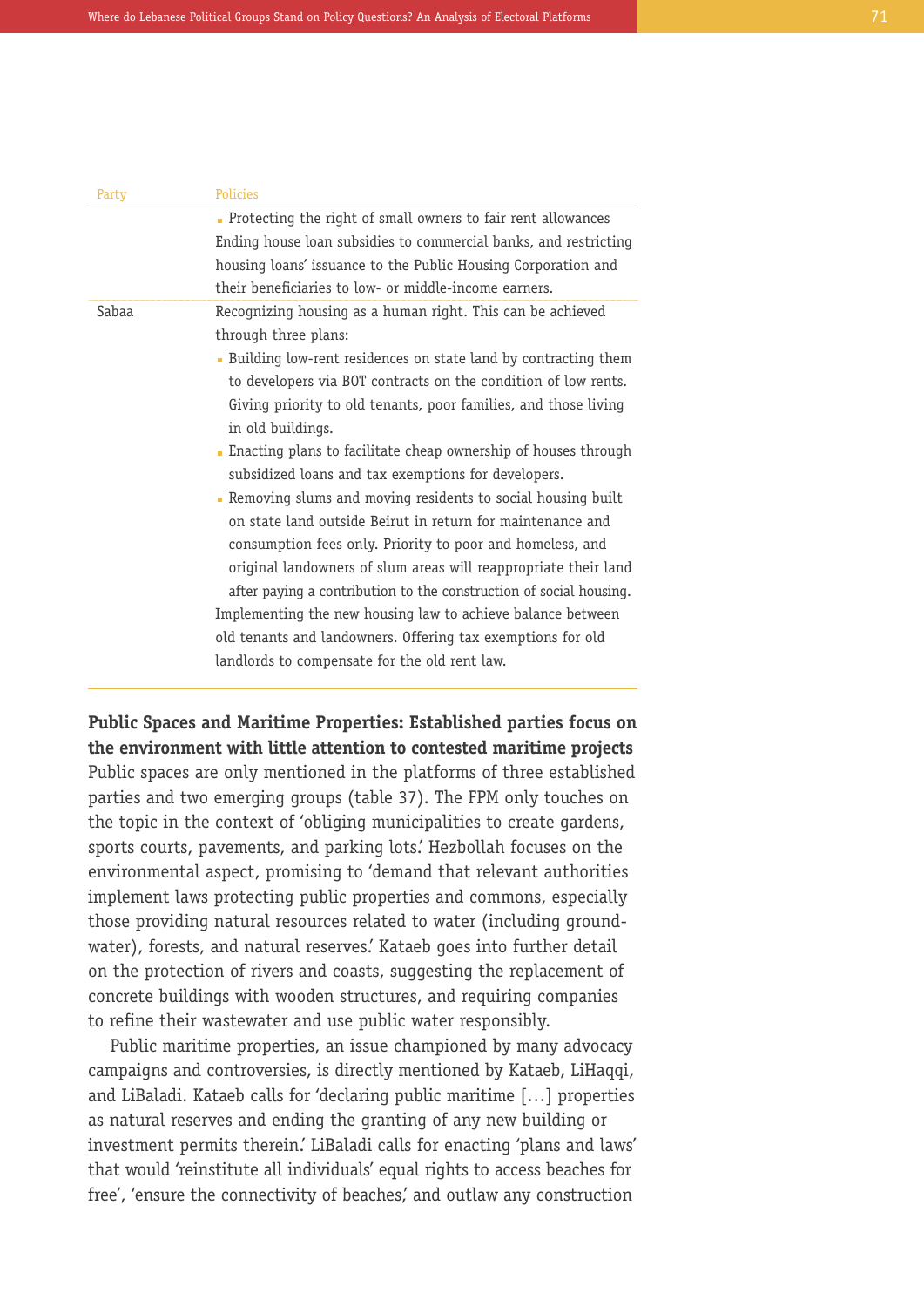that blocks sea views.' As for the already existing violations of the properties, LiBaladi calls for 'removing' these violations and ending the current system allowing the exacerbation of the issue.

In LCPS's survey, Hezbollah, Kataeb, LiBaladi, LiHaqqi, and Sabaa supported 'removing violations and preventing new projects' on public maritime properties, while the LF and PSP supported imposing higher fees and taxes on companies operating them. As mentioned, the FPM, the FM and Amal did not participate in the survey. Neither these parties' platforms nor the survey outline a position on this issue.

LiHaqqi and Kataeb also oppose the commodification of common lands. LiHaqqi briefly touches on it in the introduction to its program, while Kataeb calls for 'stopping and abolishing all delimitation processes affecting rural lands in order to prevent turning them into individual properties.'

The most comprehensive vision on public spaces is presented in LiBaladi's program, which links public spaces to social dialogue and the sense of citizenship among the population. LiBaladi calls for central and local policies that establish 'a network of green spaces in cities', and urban planning policies aimed at establishing public spaces across Lebanon with equal access for all citizens, with special attention paid to people with disabilities and children.

| Party     | Policies                                                           |
|-----------|--------------------------------------------------------------------|
| FPM       | Requiring municipalities to create gardens, sport courts, paved    |
|           | areas, and parking lots.                                           |
| Hezbollah | Requesting that concerned authorities enforce laws protecting      |
|           | public properties and commons, especially sources of natural       |
|           | resources associated with water (including groundwater), forests,  |
|           | and protected areas.                                               |
| Kataeb    | Ensuring that Lebanon's beaches form an uninterrupted line,        |
|           | demolishing concrete constructions to replace them with wood,      |
|           | and compelling touristic facilities to 'refine' wastewater and     |
|           | ration the use of water.                                           |
|           | Declaring public maritime, mountain, and river properties natural  |
|           | reserves and ending the practice of granting any new building      |
|           | or investment permits therein.                                     |
|           | Adopting a national plan, in partnership with the private sector   |
|           | and donor countries, to reforest the Cedars line and plant a strip |
|           | line adjacent to the beaches.                                      |
|           | Stopping and abolishing all delimitation processes affecting       |
|           | rural lands in order to prevent them from being turned into        |
|           | private properties.                                                |

#### Table 37 **Party policies on public spaces and maritime properties**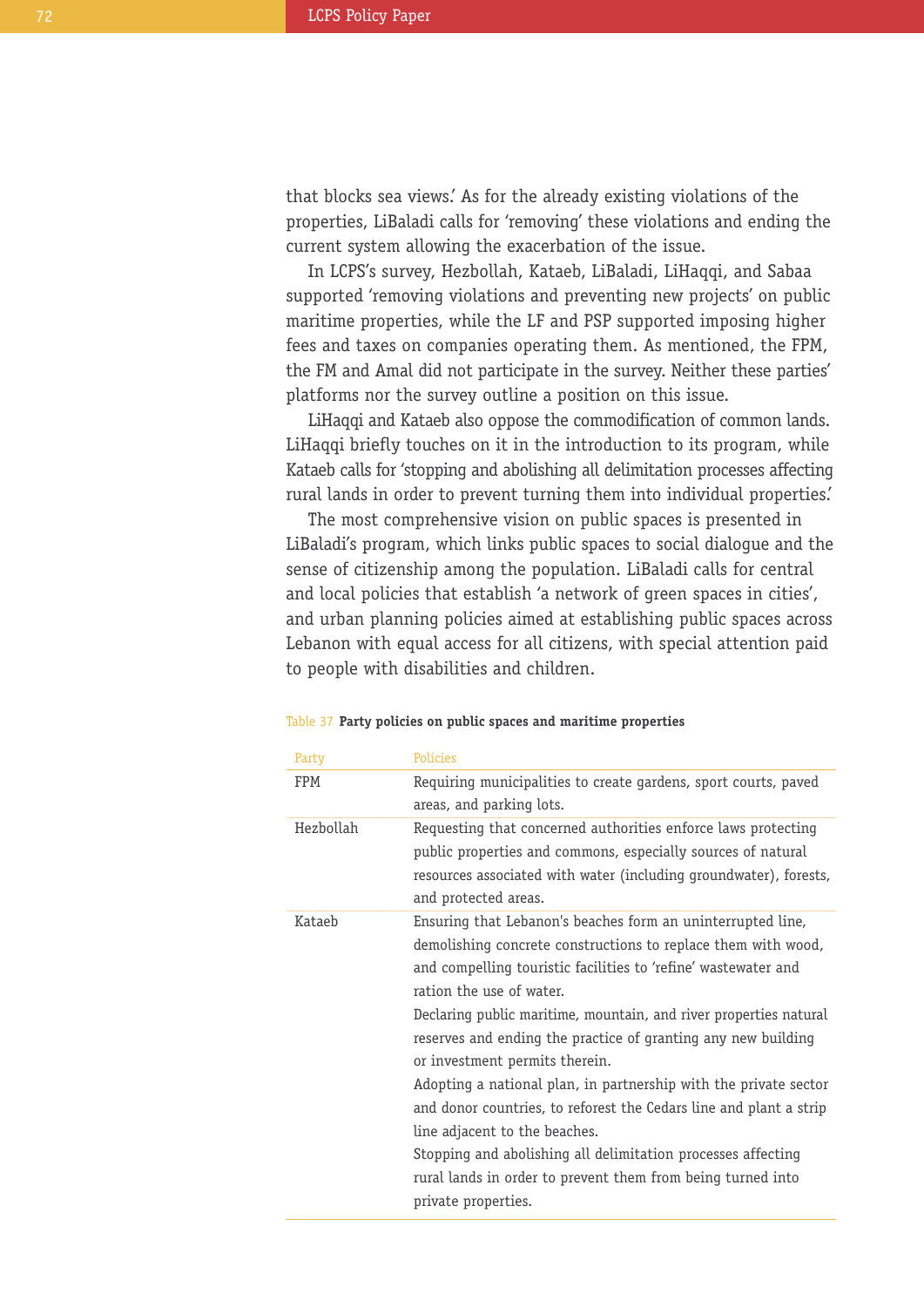| Party    | <b>Policies</b>                                                                                                                                                                                                                                                                                                                                                                                                                                                                                                                                                                                                                                                                                                                                                                                                                                                                                                                                                                                                                                                                                                                                                                                                                                                                                                                                                                                                                                                                                                                                                                                                                                                                                    |
|----------|----------------------------------------------------------------------------------------------------------------------------------------------------------------------------------------------------------------------------------------------------------------------------------------------------------------------------------------------------------------------------------------------------------------------------------------------------------------------------------------------------------------------------------------------------------------------------------------------------------------------------------------------------------------------------------------------------------------------------------------------------------------------------------------------------------------------------------------------------------------------------------------------------------------------------------------------------------------------------------------------------------------------------------------------------------------------------------------------------------------------------------------------------------------------------------------------------------------------------------------------------------------------------------------------------------------------------------------------------------------------------------------------------------------------------------------------------------------------------------------------------------------------------------------------------------------------------------------------------------------------------------------------------------------------------------------------------|
| LiBaladi | Restoring the public margin that provides a space for common<br>dialogue and discussion with and among people in order to<br>identify their needs and listen to their suggestion in structuring<br>developmental plans and strategies at the local level.<br>Working on building a network of green spaces inside and outside<br>cities.<br>[Reclaiming] public spaces that provide space for meeting and<br>dialogue among people and that contribute in raising awareness<br>and patriotism<br>Working on the construction of green spaces in cities. These will<br>serve as entertainment spaces that depollute air in cities.<br>Endorsing laws and plans that are related to civil organizations<br>and which aim to allocate green spaces in certain areas in cities<br>according to population density.<br>Conducting a field research study of Lebanese coastal cities and<br>proposing appropriate recommendations for the establishment of<br>public spaces and ensuring the free and equal access of residents<br>to and use of them.<br>Endorsing plans and laws that restore and protect the right of<br>the individuals to freely access the Lebanese coastal areas<br>without material compensation, ensuring the connectedness of<br>the shoreline, and not placing or imposing obstacles that prevent<br>access to the shore. Implementing a prohibition on blocking the<br>shore and the sea, and removing violations arising from the<br>system of occupancy of marine property.<br>Updating and enhancing the architectural conditions for public<br>spaces (streets) in order to make them inclusive for people with<br>special needs and safer for children and the elderly. |
|          | Pushing local administrations to provide safe public spaces in<br>neighborhoods for the use of children in overcrowded cities.                                                                                                                                                                                                                                                                                                                                                                                                                                                                                                                                                                                                                                                                                                                                                                                                                                                                                                                                                                                                                                                                                                                                                                                                                                                                                                                                                                                                                                                                                                                                                                     |
| LiHaqqi  | Enacting a law requiring the removal of violations in public<br>maritime properties, prohibiting any future violations, and<br>opening the coast to the public.                                                                                                                                                                                                                                                                                                                                                                                                                                                                                                                                                                                                                                                                                                                                                                                                                                                                                                                                                                                                                                                                                                                                                                                                                                                                                                                                                                                                                                                                                                                                    |

## **Poverty: No new proposals on the table**

Poverty reduction is mentioned directly in four programs, with only two programs specifying a policy (table 38). The FM calls for continuing and improving the 'targeting of poverty in Lebanon' project 'that aims to provide health, education, and food services to 250,000 Lebanese,' in addition to expanding the scope of the project to include vocational training. Kataeb mentions plans to work on 'the national program targeting the poorest families', a likely reference to the same policy, but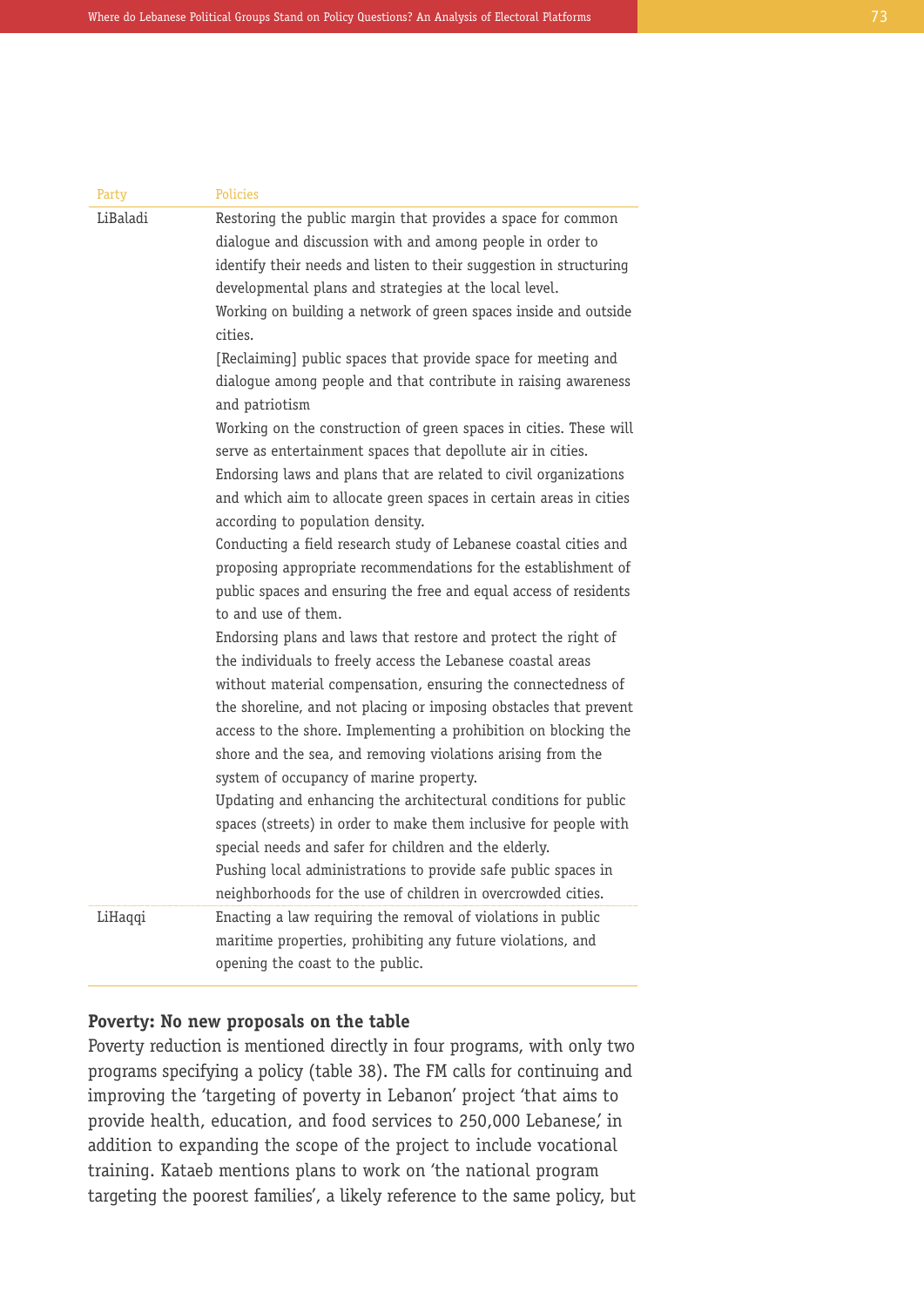specifies that a priority is 'to help families overcome poverty through work incentives and not relying permanently on government assistance.' Kataeb also calls for 'providing more assistance to marginalized groups', building the capacities of social workers and institutions offering services, and focusing on low-income families.

LiBaladi and the FPM adopt broad slogans favoring this end. LiBaladi mentions 'supporting the poorest families,' while the FPM promises to 'care for the oppressed, poor, and marginalized classes in a labor system that is open and allows opportunities and overcomes challenges.' In this statement, the FPM seems to be hinting both at the need for worker protection and the plan to make the labor market more flexible by lifting restrictions on hiring and firing workers.

| Party      | <b>Policies</b>                                                                                                                                                                                                                                                                                                                                                                                                   |
|------------|-------------------------------------------------------------------------------------------------------------------------------------------------------------------------------------------------------------------------------------------------------------------------------------------------------------------------------------------------------------------------------------------------------------------|
| <b>FPM</b> | Caring for the oppressed, poor, and marginalized classes.                                                                                                                                                                                                                                                                                                                                                         |
| Future     | Developing the project 'Targeting Poverty in Lebanon' which                                                                                                                                                                                                                                                                                                                                                       |
| Movement   | aims to provide health, education, and food services to 250,000<br>Lebanese, and expanding the scope of the project to include<br>vocational training.                                                                                                                                                                                                                                                            |
| Kataeh     | Developing the work of the national program targeting the poorest<br>families to help them exit poverty through work incentives and<br>not relying permanently on government assistance.<br>Providing more assistance to marginalized groups, strengthening<br>the capacities of social service workers, notably specialized care<br>institutions, and re-directing resources toward people with a<br>low-income. |
| LiBaladi   | Supporting the poorest families.                                                                                                                                                                                                                                                                                                                                                                                  |

#### Table 38 **Party policies on poverty reduction**

#### On Social Policies, including rights and freedoms d

Social policies receive less focus than the previous four policy categories in established parties' platforms.<sup>10</sup> However, two topics in this category are covered by all platforms, namely, women rights and youth-related policies, while other matters receive more emphasis from emerging groups (table 39).

**10** Hassan, N. 2018. 'An Analysis of Party Platforms in the 2018 Parliamentary Election.' Policy Paper. Lebanese Center for Policy Studies.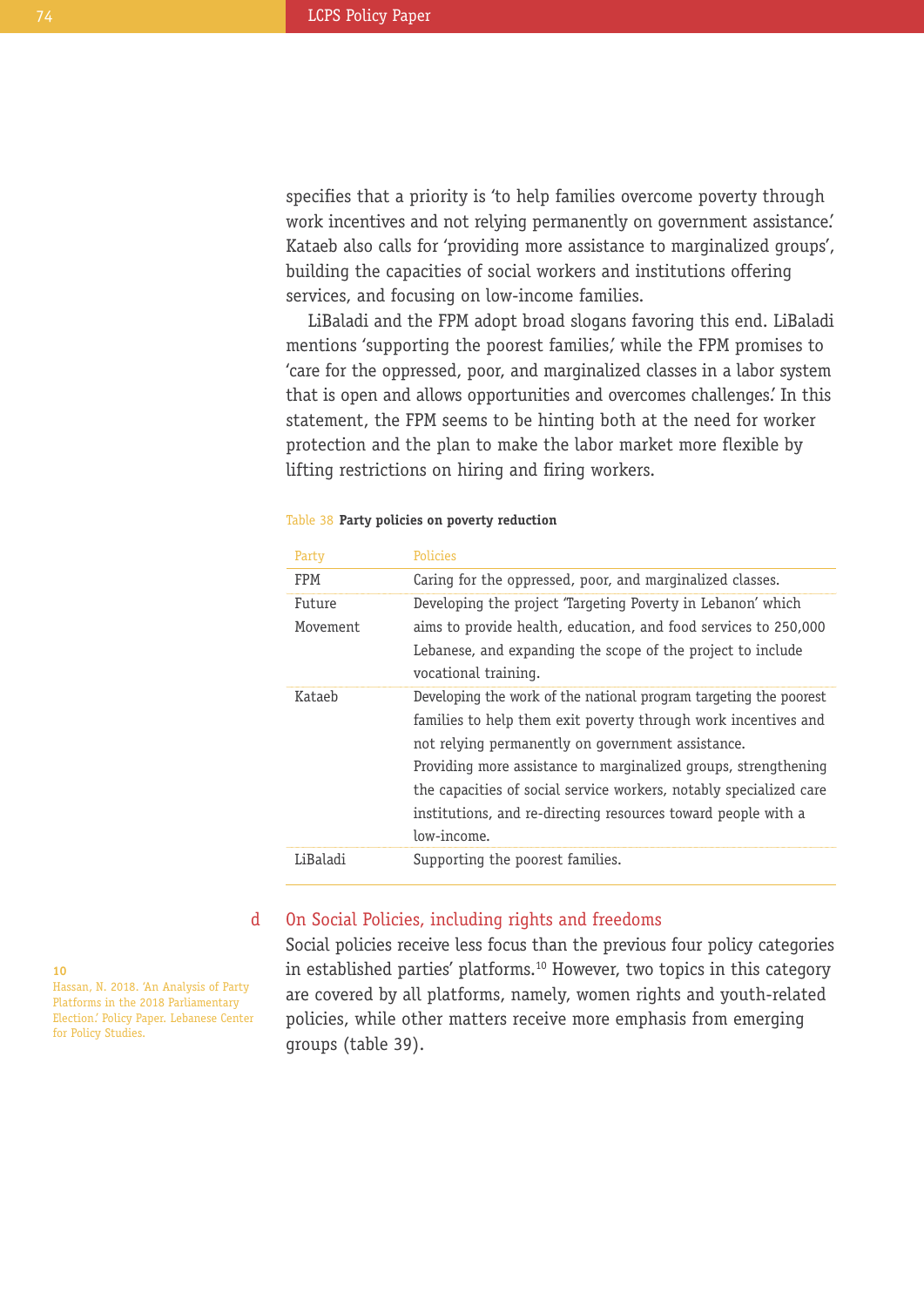| Table 39 Most covered topics related to social polices |  |  |  |
|--------------------------------------------------------|--|--|--|
|--------------------------------------------------------|--|--|--|

| Topic                        | Established Parties Covering<br>$(total = 6)$ | <b>Emerging Groups Covering</b><br>$(total = 3)$ |
|------------------------------|-----------------------------------------------|--------------------------------------------------|
| Women Rights Participation 6 |                                               |                                                  |
| Youth & Voting Age           |                                               |                                                  |
| Migrant Workers              |                                               |                                                  |
| Refugees                     |                                               |                                                  |
| Civil Liberties              |                                               |                                                  |
| Lebanese Emigrants           |                                               |                                                  |

# **Women Rights and Participation: Various approaches to tackling women's affairs, and no commitment to a female quota**

Lebanon's established parties and emerging groups have very different approaches to tackling women's issues (table 40). Some parties mention it as a separate section, item, or part of one item. Among those, the FM is the most concise, as its platform mentions 'the participation of youth and women in political life'. Hezbollah is also brief and unspecific in its platform, promising to 'enact laws that provide protection for women deserving more care and attention' without offering further details. Similarly, one item of Amal's program is dedicated to youth and women, as it mentions 'dedicating a share for Lebanese women to enhance their presence and parliamentary representation', in what seems to be a reference to a female quota.

The LF and FPM dedicate a section to women's rights, although it contains very general content. The LF's only promise is to 'enact laws that eliminate discrimination against women', while the FPM promises to establish the 'National Council for Women', start a 'legislative workshop for equality and against discrimination' and 'reveal women's capacity and give them opportunities, and encourage them to take on public positions.' Sabaa also dedicates a separate section titled 'behind every great nation is a woman' to discuss women's issues, and calls for a range of reforms and interventions including eliminating wage gaps, amending the penal code to protect women, establishing the minimal age for marriage at 18 years, criminalizing sexual harassment, achieving equality in social security, making maternity leave more accessible, and allowing women to pass the nationality to their husbands and children.

Meanwhile, LiBaladi, LiHaqqi, and Kataeb do not dedicate a section to women, but instead mention policies related to women in more than one section, an approach recommended by contemporary gender equality mainstreaming efforts. Moreover, all three groups call for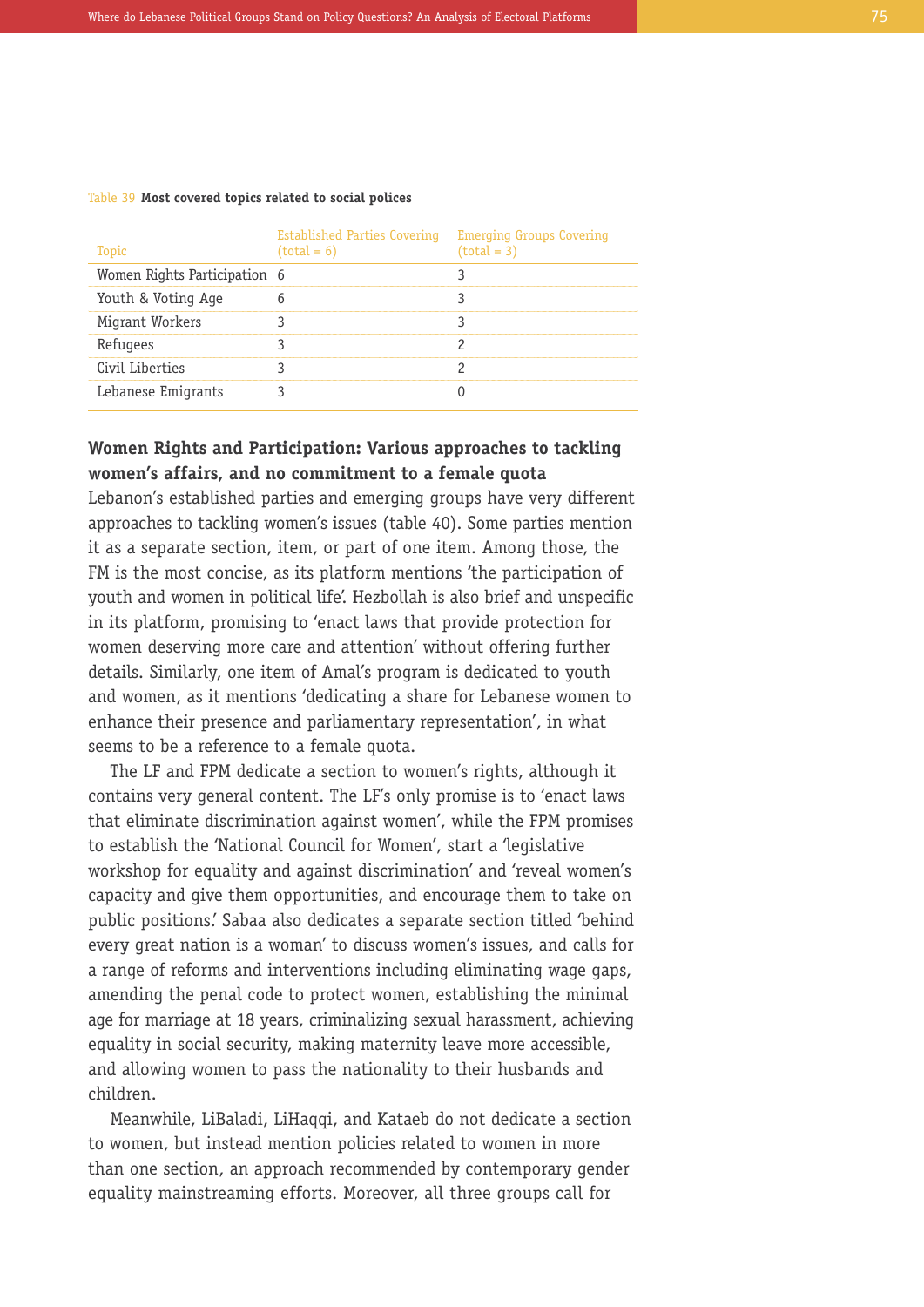establishing a female quota in parliament, eliminating gender discrimination in labor and social security laws, and criminalizing sexual harassment. LiHaqqi also mentions establishing a public daycare network and amending the labor law to include domestic workers and agricultural workers, extending maternity leave, and criminalizing wage discrimination. In turn, Kataeb mentions empowering female entrepreneurs and ending discrimination in the penal code and personal status laws.

It is clear that parties are not on the same page concerning the question of whether to set a quota for female representation in parliament. Indeed, the FPM, FM, Kataeb, and Hezbollah do not mention the quota in their platforms; and Amal only hints at it by using the term 'share' rather than the usual 'quota'. And while the FPM, Amal, and the FM did not participate in LCPS's survey, the findings still revealed a disagreement over this point, where Hezbollah and the LF opposed enacting a female representation quota in parliament. Hence, neither of the five parties with the largest parliamentary blocs (the FPM, FM, Amal, Hezbollah, and the LF) have committed to the female quota in parliament.

LCPS's survey also revealed that the LF and Hezbollah diverted from other participating groups in their positions on other women issues. Both were also alone in opposing a law establishing a minimum marriage age of 18 years. Hezbollah argued that childhood as a notion depends on 'its social definition' and does not correspond to any absolute age. The two parties also stand out on the issue of giving Lebanese women the right to pass their citizenship to their non-Lebanese husbands and children. While other LCPS survey participants supported this right, the LF opposed it and Hezbollah abstained from answering, stating that 'the matter requires further debate.' Hezbollah also opposed the criminalization of marital rape, commenting that the term 'marital rape' itself is problematic as it contradicts 'the nature of family relationships.'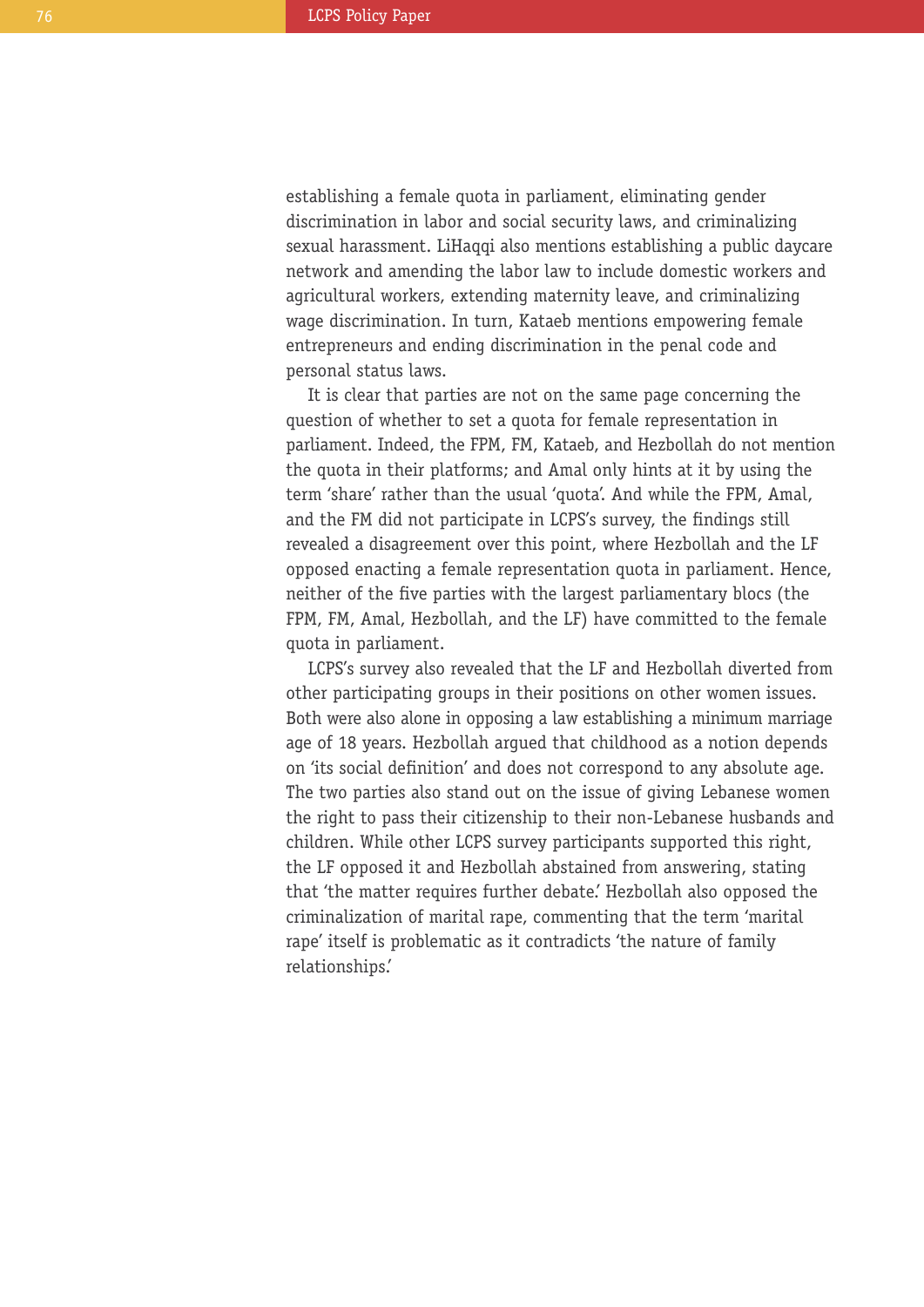# Table 40 **Party policies on women's rights and participation**

| Party              | <b>Policies</b>                                                                                                                                                                                                                                                                                                                                                                                                                                                                                                                                                                                                                                                                                                                                                                                                                                     |
|--------------------|-----------------------------------------------------------------------------------------------------------------------------------------------------------------------------------------------------------------------------------------------------------------------------------------------------------------------------------------------------------------------------------------------------------------------------------------------------------------------------------------------------------------------------------------------------------------------------------------------------------------------------------------------------------------------------------------------------------------------------------------------------------------------------------------------------------------------------------------------------|
| Amal Movement      | Dedicating a share for Lebanese women to enhance their<br>parliamentary representation.                                                                                                                                                                                                                                                                                                                                                                                                                                                                                                                                                                                                                                                                                                                                                             |
| FPM                | [Forming a] legislative workshop for equality and against<br>discrimination.<br>Revealing women's capacity, giving them opportunities, and<br>encouraging them to take on public positions.<br>Establishment of the national council for women.                                                                                                                                                                                                                                                                                                                                                                                                                                                                                                                                                                                                     |
| Future<br>Movement | [Encouraging] the participation of youths and women in political<br>life.                                                                                                                                                                                                                                                                                                                                                                                                                                                                                                                                                                                                                                                                                                                                                                           |
| Hezbollah          | Drafting laws that provide protection for women deserving more<br>care and attention.                                                                                                                                                                                                                                                                                                                                                                                                                                                                                                                                                                                                                                                                                                                                                               |
| Kataeb             | Eliminating all forms of discrimination against women in the law<br>pertaining to personal status, penal code, labor and social security<br>and passing a law that protects them from sexual harassment.<br>Creating a favorable and supportive business environment for<br>women through incentives, special policies and specialized training.<br>Adopting a female quota system that accounts for at least 30%<br>of the parliamentary and municipal seats as well as in other<br>areas of public service.                                                                                                                                                                                                                                                                                                                                       |
| Lebanese Forces    | Enacting laws that eliminate discrimination against women.                                                                                                                                                                                                                                                                                                                                                                                                                                                                                                                                                                                                                                                                                                                                                                                          |
| LiBaladi           | Approving the draft law proposed by the Jinsiyyati (my nationality)<br>campaign to amend Law 15/1925 concerning citizenship, which<br>would allow women to pass the nationality to their husbands<br>and children, which men can do now.<br>Establishing mechanisms that prohibit gender discrimination in<br>employment, wages, and promotion systems. Specifically,<br>increasing the lengths of the official maternity and paternity<br>paid leaves for both the private and public sectors.<br>Establishing equality between men and women and allowing<br>women to benefit with their families from all services of the<br>National Social Security Fund.<br>Advocating that the ministries of justice and social affairs pass<br>decrees to create a fund that aims to support victims of domestic<br>violence, as mentioned in law 293/2014. |
| LiHaqqi            | Approving a law allowing Lebanese women married to non-<br>Lebanese men the right to pass her nationality to her children<br>and husband.<br>Approving a law that sets a women representation quota in the<br>parliament in line with the CEDAW convention that Lebanon has<br>ratified.<br>Approving a comprehensive law that protects women and girls from                                                                                                                                                                                                                                                                                                                                                                                                                                                                                        |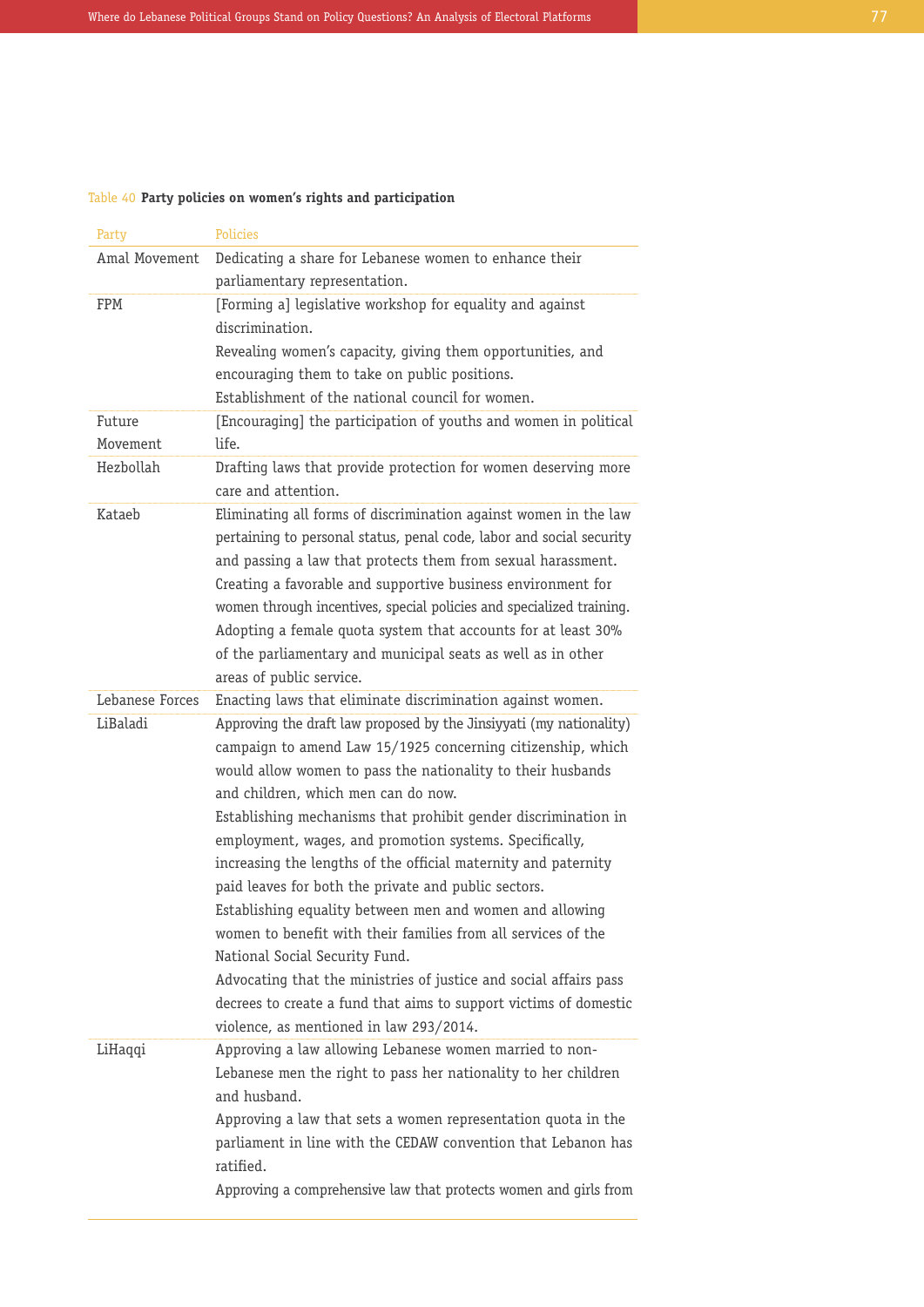| Party | Policies                                                                                                                                                                                                                                                                                                                                                                                                                                                                                                                                                                                                                                                                                                                                                                                                                                                                                                                                                                                                                                                                                                                                                                                                                                                                                                                                                                                                                                                            |
|-------|---------------------------------------------------------------------------------------------------------------------------------------------------------------------------------------------------------------------------------------------------------------------------------------------------------------------------------------------------------------------------------------------------------------------------------------------------------------------------------------------------------------------------------------------------------------------------------------------------------------------------------------------------------------------------------------------------------------------------------------------------------------------------------------------------------------------------------------------------------------------------------------------------------------------------------------------------------------------------------------------------------------------------------------------------------------------------------------------------------------------------------------------------------------------------------------------------------------------------------------------------------------------------------------------------------------------------------------------------------------------------------------------------------------------------------------------------------------------|
|       | harassment and violence (physical, sexual, moral or financial),<br>and imposes stricter sentences on human traffickers.<br>Amending the social security law to eliminate discrimination<br>between men and women.<br>Creating a network of public child care centers to lift the burden<br>off mothers' shoulders, allowing them to participate in public life.<br>Amending the labor law to extend maternity leave in line with<br>the needs of the mother and child, criminalizing discrimination<br>in wages and promotions, and expanding the labor law to cover<br>domestic workers and farmers.                                                                                                                                                                                                                                                                                                                                                                                                                                                                                                                                                                                                                                                                                                                                                                                                                                                               |
| Sabaa | Abolishing all the content that was introduced into articles 505<br>and 518 of the penal code when article 522 was abolished.<br>Specifically, abolishing the content that allows early marriage<br>and exempts the rapist of a minor from punishment if they<br>marry their victims.<br>Banning the marriage of minor women and making 18 years the<br>minimum age for legal marriage for both men and women,<br>regardless of their religious affiliation. Activating the judiciary's<br>role in this concern and punishing violators by giving power to<br>minors affairs judges to intervene to protect children.<br>Passing a law criminalizing sexual harassment and placing<br>stricter punishments on business owners or supervisors who<br>commit harassment in the workplace.<br>Amending labor laws and social security laws to recognize full<br>equality between men and women in terms of benefits. Specifically:<br>• Giving women the right of benefiting from their unemployed<br>and uninsured husbands without condition<br>Exempting women from current policies that deprive them of<br>maternity benefits when they have not been subscribed to<br>social security for 10 months or more<br>- Enacting a paternity leave of two weeks<br>Monitoring the private sector and enacting preventive penalties<br>to end discrimination between genders.<br>Passing a law allowing women to pass the nationality to their<br>families and children. |

# **Youth and Voting Age**

Policies relating to youth are mentioned in all platforms (table 41). A reduction of the voting age to 18 years old is endorsed in the platforms released by Hezbollah, Amal, LiHaqqi, LiBaladi, and Sabaa; and is left out by the FPM, LF, and Kataeb—the three 'Christian parties'. This reflects a sectarian dimension on this policy matter in political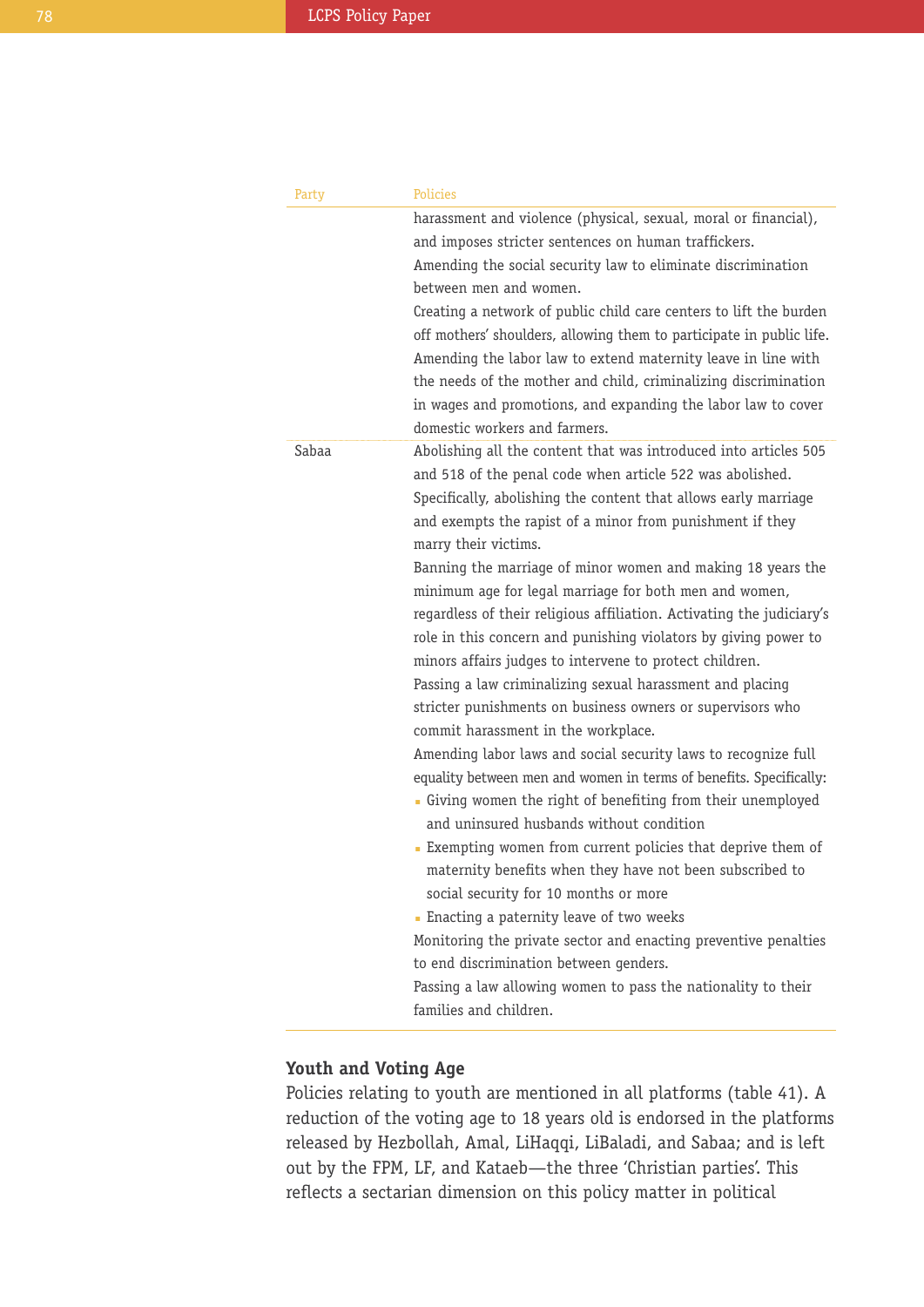discourse, specifically the more rapid increase in the number of Muslim voters compared to Christian voters and how this might affect political outcomes. However, when asked about reducing the voting age to 18 years in LCPS's survey, Kataeb supported the policy whereas the LF opposed it (FPM did not participate).

Apart from voting age reduction, policies supporting young citizens are mentioned by four of the established parties (the FPM, FM, LF, and Kataeb) and two new groups in their respective platforms. The FM is the most brief, only mentioning youth in the sentence: '[enhancing] the participation of youth and women in political life and public affairs management.' The FPM is also rather generic, favoring two goals of 'ending the brain drain' and 'engaging youths in political and partisan work,' but is more specific in promising the establishment of the 'National Youth Council'. Kataeb's vision includes supporting youths on two ends: Starting businesses with little capital and owning affordable housing. The latter issue is where the LF mentions youth, as it promises to work for the establishment of a public institutions to 'encourage youth to buy land in their hometowns and build residences'.

The new groups' platforms introduced other aspects of youth policy, although without offering much detail. LiBaladi's platform briefly mentions establishing 'youth service cards' and 'contracts between students and private universities', and is the only platform to include youth representation in unions and syndicate boards. In turn, Sabaa focuses on employment, proposing a program whereby the government rewards companies that employ young people by covering the social security subscription cost for an employee's first year at work.

#### Table 41 **Party policies in relation to youth and their participation**

| Party           | <b>Policies</b>                                                        |
|-----------------|------------------------------------------------------------------------|
| Amal Movement   | Engaging with youth by lowering the voting age.                        |
| <b>FPM</b>      | Limiting brain drain and building a knowledge economy.                 |
|                 | Encouraging youth to partake in political and partisan work.           |
|                 | Establishing the national council for youth.                           |
| Future          | [Encouraging] the participation of youth and women in political        |
| Movement        | life and public affairs management.                                    |
| Hezbollah       | Reducing voting age to 18.                                             |
| Kataeb          | Establishing a Lebanese-international program to encourage youth       |
|                 | to launch projects with a limited capital, especially in areas outside |
|                 | Beirut, and setting out a housing policy to enable young Lebanese      |
|                 |                                                                        |
|                 | men and women to own affordable houses in their country.               |
| Lebanese Forces | Working to create a real estate credit institution similar to the      |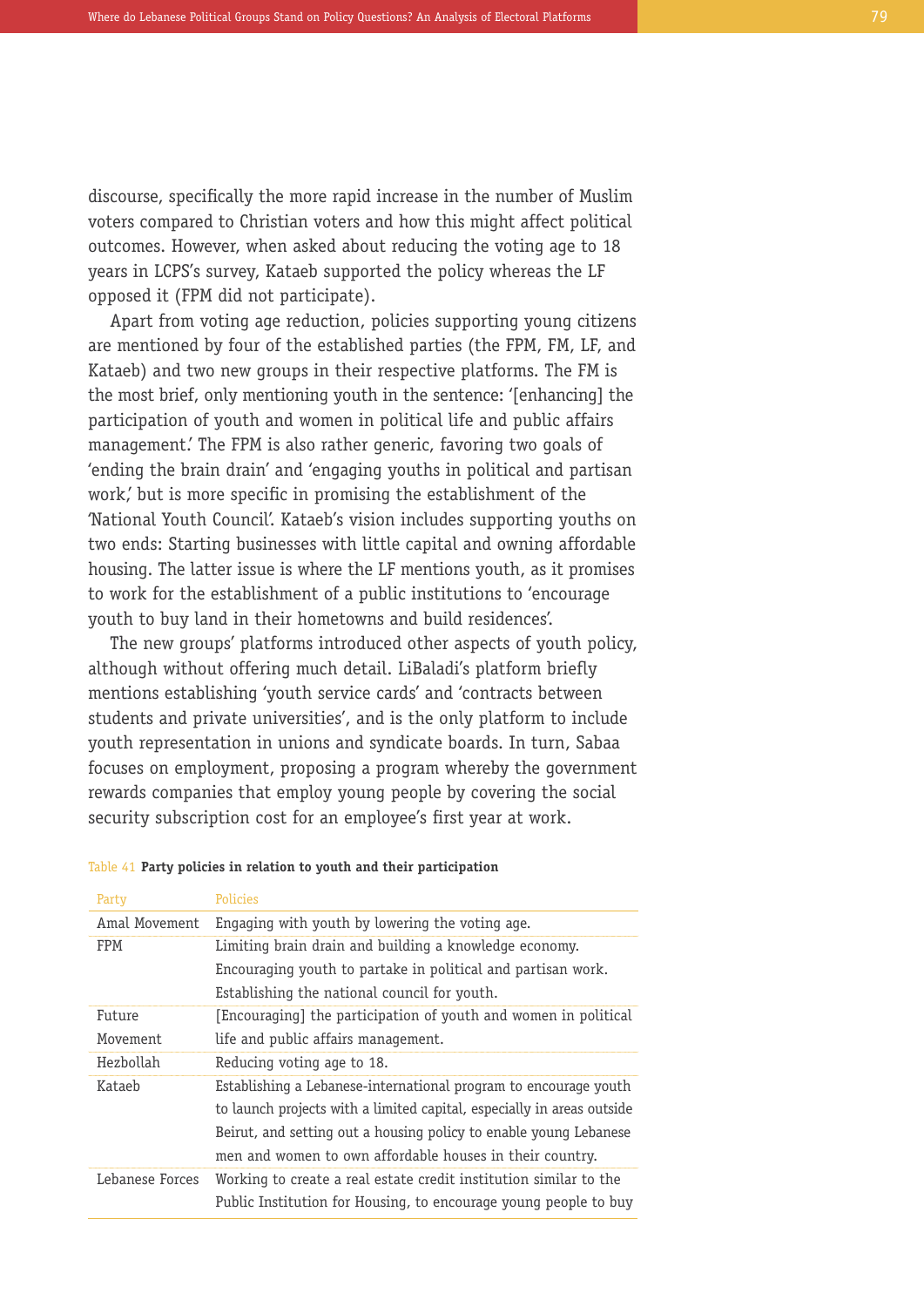| Party    | <b>Policies</b>                                                      |
|----------|----------------------------------------------------------------------|
|          | land in their villages and build housing on them at affordable       |
|          | prices.                                                              |
| LiBaladi | Nullifying the preset authorization of syndicate establishment and   |
|          | relying on objective standards that guaranty youth and female        |
|          | representation in the administrative board of syndicates and unions. |
|          | Invoking the participation of youth in political and economic        |
|          | affairs.                                                             |
|          | Ratifying legislative reform related to youth policies such as       |
|          | immigration, labor, political participation, health, education,      |
|          | and most importantly scaling down the voting age to 18 years,        |
|          | in addition to providing a youth services card and students          |
|          | contract with private universities.                                  |
| LiHaqqi  | Lowering the voting age to 18 years to encourage the participation   |
|          | and representation of young men and women in political work.         |
| Sabaa    | Reducing the voting age.                                             |
|          | Enacting a youth employment program that incentivizes                |
|          | companies to employ youths by covering the first year of social      |
|          | security payments on behalf of the employer.                         |
|          |                                                                      |

**Migrant Workers and Refugees: A major focus on job tensions**

Policies related to migrant workers and/or refugees are mentioned by all parties but one (Amal Movement). The positions of different parties and the emphasis they place on specific issues varies significantly (table 42).

### Table 42 **Party policies on migrant workers**

| Party           | Policies                                                                |
|-----------------|-------------------------------------------------------------------------|
| FPM             | Prioritizing the interest of the Lebanese workforce and offering        |
|                 | them an advantage over foreign counterparts.                            |
| Future          | Strictly applying laws to prevent competition in the Lebanese           |
| Movement        | labor force by foreign laborers.                                        |
| Lebanese Forces | Ending [foreign] competition in the Lebanese labor force.               |
| LiBaladi        | Abolishing the kafala system for foreign workers in all its forms       |
|                 | and implementing the labor law in free economic zones.                  |
| LiHaqqi         | Abolishing the kafala system and giving foreign domestic workers        |
|                 | the rights stated in the labor law, including the right to form unions. |
| Sabaa           | Specifying the number of Syrian workers needed in Lebanon               |
|                 | and offering work residencies on that basis.                            |
|                 | Ending the random employment of foreigners in private companies         |
|                 | through a policy that puts a cap on non-Lebanese employees;             |
|                 | and imposing penalties on violators.                                    |
|                 |                                                                         |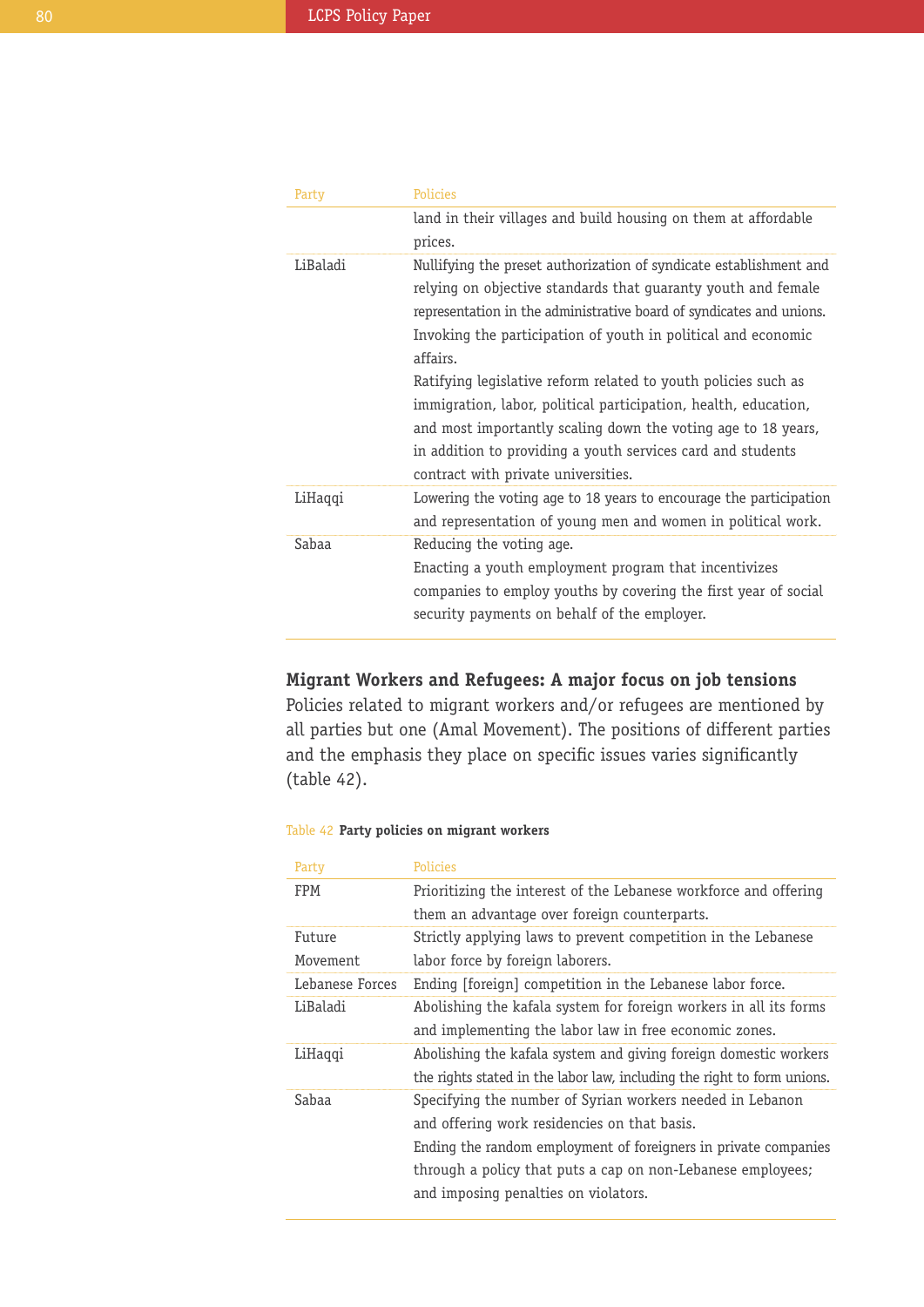The issue most commonly referenced is the protection of the Lebanese workforce from the foreign workforce, which is mentioned by five parties: the FPM, FM, LF, Sabaa, and Kataeb. This is only briefly mentioned by the LF and the FPM, who state that they favor the Lebanese workforce being given preference in the labor market over foreign labor. The FM, Sabaa, and Kataeb state that they favor the implementation of laws to restrict the number of foreign workers in Lebanon—while the FM only states that it would like to see 'a strict implementation of laws to prevent competition' from foreign workers. The two other parties have adopted a stronger position. Sabaa proposes placing a cap on non-Lebanese employees and only offering work residencies to Syrian workers based on the needs of the country, while Kataeb states that economic migrants should only be allowed entry when their protection in their native country is not ensured. Moreover, both parties state that they would like to see the implementation of the Ministry of Labor's policy that restricts the right of Syrians to work to only three sectors (agriculture, construction, and waste collection).

Regarding the rights of migrants and refugees, three policies are tackled (table 43). The first touches on discrimination against foreigners, and are explicitly mentioned by LiHaqqi and Sabaa. LiHaqqi's program proposes enacting a law criminalizing discrimination against any nationality, in addition to protecting the dignity of all refugees and legalizing their presence on Lebanese territory. Sabaa proposes eliminating all laws discriminating against Palestinian refugees—although their platform rejects their naturalization. The second policy entails abolishing the sponsorship system for foreign workers and applying the labor law to all—a measure supported by LiHaqqi, LiBaladi, and the LF. Three other parties, however, disagree. Kataeb, the PSP, and Sabaa argue that, although they would like the working conditions of foreign workers to be improved, each party is against the abolishment of the sponsorship system. And finally, three parties—LiBaladi, PSP, and LiHaqqi—state that they would like Syrians to be granted the right to asylum and be allowed to engage in employment and benefit from social services.

Moreover, a survey of parties indicates that all parties (Hezbollah, Kataeb, Li Baladi, PSP, Sabaa, and LiHaqqi) except the LF are against curfews imposed by some municipalities on Syrian citizens.

Another policy mentioned in platforms released by Hezbollah, the FPM, Kataeb, and Sabaa, favors the return of Syrian refugees. All agree on the urgency of finding a solution for the return of Syrian refugees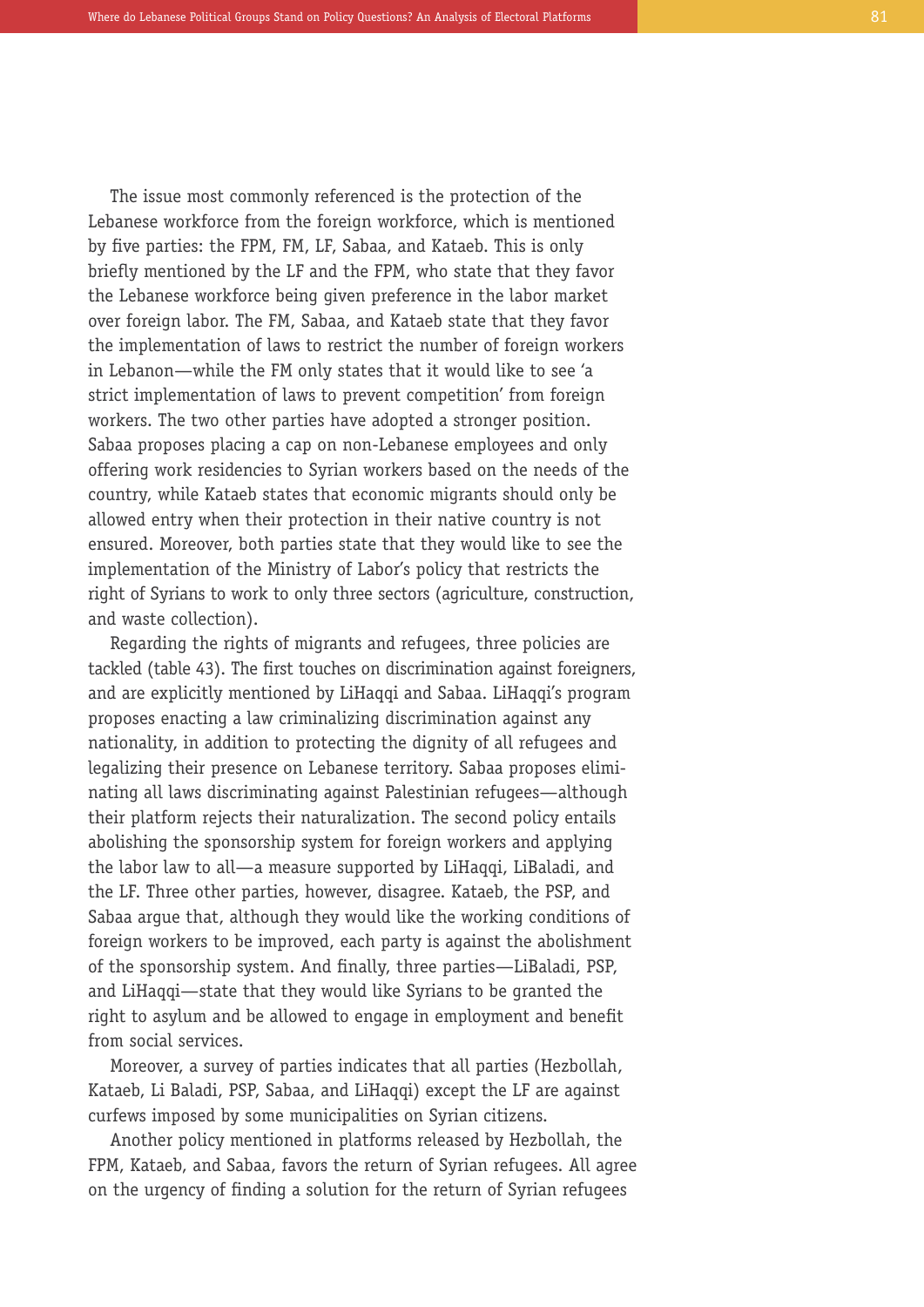to their country. The Kataeb adds that Lebanon should work with the international community to speed up their return and facilitate their resettlement in Arab countries needing a labor workforce. Sabaa, however, recognizes the importance of protecting refugees' safety, stating that 'decent camps [should be created] for those unable to return to Syria'.

Finally, the last policy included in multiple platforms is the regulation and monitoring of refugees, which appears in the FPM's, Sabaa's, and the Kataeb's programs. Sabaa favors mapping all refugees through municipalities. The FPM proposes regulating the presence and residencies of Syrian workers and registering Syrian births. Kataeb's stance is more elaborate, with the party's program calling for municipalities and ministries to conduct a survey of Syrians in Lebanon to determine their legal status and distinguish between war-displaced and economic migrants.

#### Table 43 **Party policies on refugees**

| Party     | <b>Policies</b>                                                                                                                                                                                                                                                                                                                                                                                                                                                                                                                                                                          |
|-----------|------------------------------------------------------------------------------------------------------------------------------------------------------------------------------------------------------------------------------------------------------------------------------------------------------------------------------------------------------------------------------------------------------------------------------------------------------------------------------------------------------------------------------------------------------------------------------------------|
| FPM       | [Facilitating the] safe and quick return of Syrian migrants,<br>regulating the presence and residencies of Syrian workers,<br>registering and following Syrian births, teaching Syrian children<br>the Syrian curriculum.                                                                                                                                                                                                                                                                                                                                                                |
| Hezbollah | Working for adequate solutions for the return of Syrian refugees<br>to their home country.                                                                                                                                                                                                                                                                                                                                                                                                                                                                                               |
| Kataeb    | Tasking municipalities, ministries, and relevant agencies with<br>conducting a comprehensive survey of Syrians in Lebanon,<br>determining the legal status of each, distinguishing between<br>war-displaced and economic migrants, revising UNHCR data, and<br>preventing the entry of economic migrants whose protection is not<br>deemed mandatory as per international laws, and carrying out<br>all needed contacts with the international community in order<br>to speed up the return of Syrian refugees and their resettlement<br>to Arab countries which need a labor workforce. |
| LiHaqqi   | Enacting a law criminalizing discrimination against any nationality.<br>Protecting the dignity of all refugees on Lebanese territory and<br>legalizing their presence by formalizing their relationship with<br>the state.                                                                                                                                                                                                                                                                                                                                                               |
| Sabaa     | Adopting a serious approach to Syrian refugees' matters: Mapping<br>all refugees through municipalities and facilitating the return of<br>the largest possible portion to safe areas as soon as possible.<br>Creating decent camps for those unable to return to Syria.<br>Eliminating all laws discriminating against Palestinian refugees<br>while rejecting naturalization.                                                                                                                                                                                                           |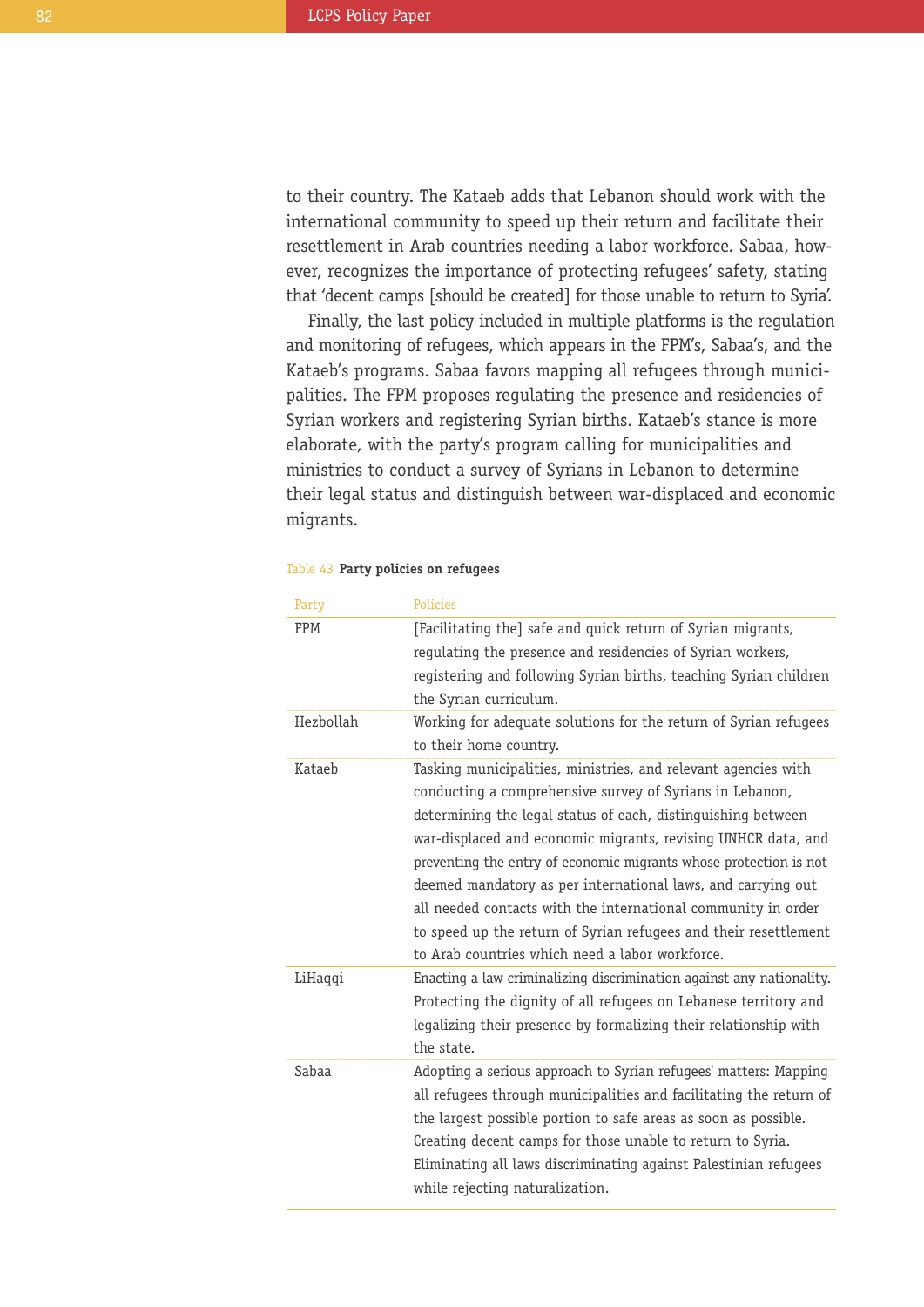## **Civil Liberties: Not a focus for major parties**

Civil liberties and public freedoms are not among parties' top priorities. Hezbollah, the FPM, Amal, FM, and Sabaa fail to reference this issue directly in their programs, unless the FM's mention of the words 'a state of law and freedoms' is accounted for. The LF touches on the topic in its platform, stating that it favors 'ensuring guarantees for freedoms,' specifying individual liberties, as well as the freedom to express, believe, and practice. The party also points to the need for 'not tolerating violations by security forces', but does not adopt any specific policy on the matter (table 44).

Kataeb, LiHaqqi, and LiBaladi present a number of policies each on civil liberties and public freedoms. The three programs also agree on two major policies in this regard. First among them is the decriminalization of homosexuality through the elimination/amendment of law 534 of the penal code. In LCPS's survey, only Hezbollah opposed this policy, while, in addition to the three groups in question, the LF, PSP and Sabaa also supported the decriminalization of homosexuality.

The second common policy entails ending the prosecution of civilians by military tribunals, another demand widely advocated by human rights groups and social movement activists. Only Hezbollah does not support this reform, instead calling for 'maintaining the legal provisions currently in force concerning the jurisdiction of the military tribunal.'

Other relevant topics that are weakly covered by established parties' platforms include the decriminalization of drug use and the precensorship over artistic productions. Regarding the former, all groups except Hezbollah express support for decriminalization and the treatment of drug addicts as patients rather than offenders. Hezbollah expresses reservations, stating that while drug addiction is an illness, it starts with 'the criminal act of drug use', and that laws should be sensitive to this distinction.

Concerning the pre-censorship of artistic work by Lebanon's General Security, including theatrical and cinematographic works, all groups participating in LCPS's survey express opposition, <sup>11</sup> except Sabaa which accepts censorship 'as long as it does not violate the freedom of expression.'

**11** Reminder: FPM, Future, and Amal did not participate in the survey.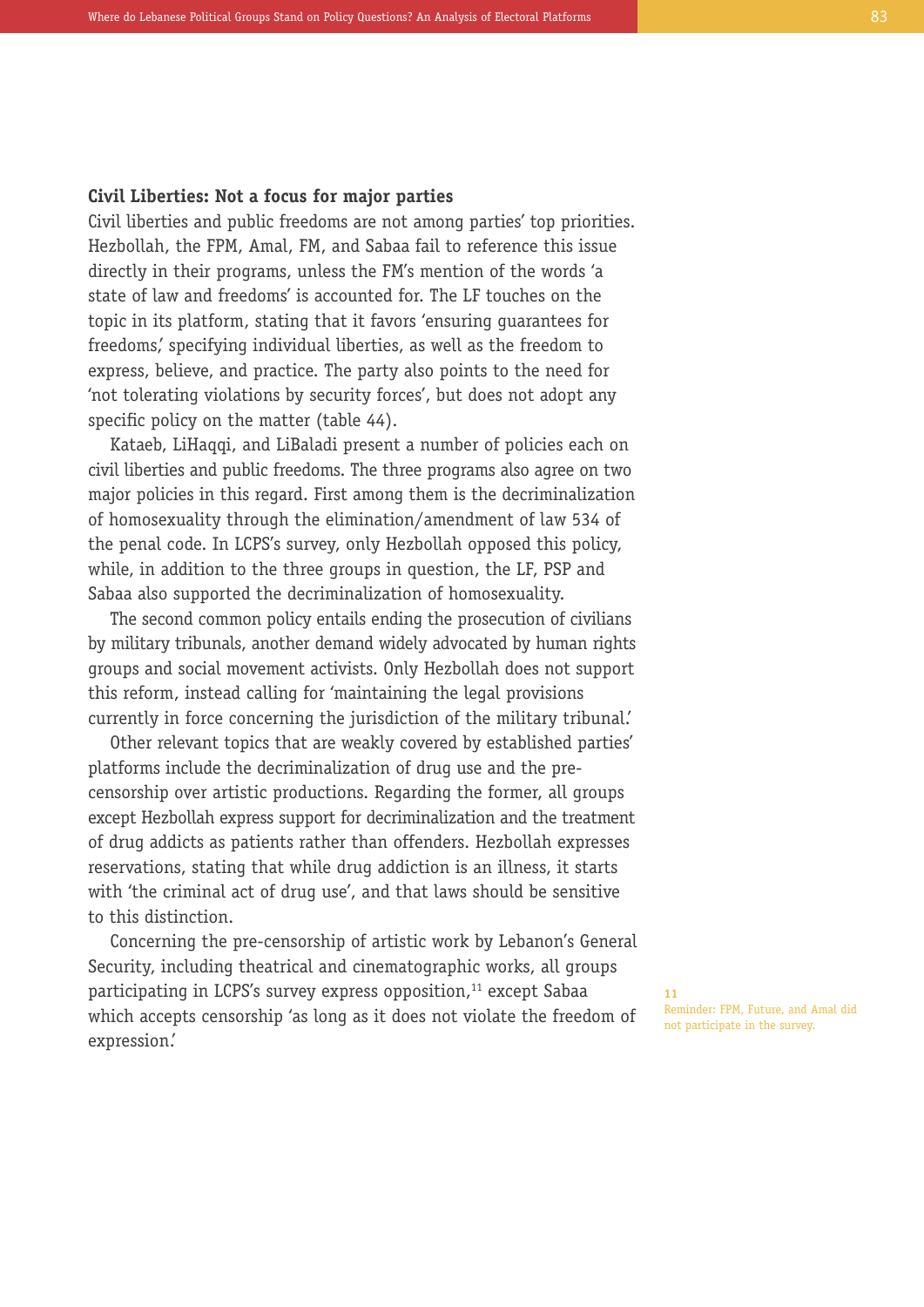# Table 44 **Party policies on civil liberties and freedoms**

| Party           | Policies                                                                                                                                                                                                                                                                                                                                                                                                                                                                                                                                                                                                                                                                                                                                                                                                                                                                                                                                                                                                                                                                                                        |
|-----------------|-----------------------------------------------------------------------------------------------------------------------------------------------------------------------------------------------------------------------------------------------------------------------------------------------------------------------------------------------------------------------------------------------------------------------------------------------------------------------------------------------------------------------------------------------------------------------------------------------------------------------------------------------------------------------------------------------------------------------------------------------------------------------------------------------------------------------------------------------------------------------------------------------------------------------------------------------------------------------------------------------------------------------------------------------------------------------------------------------------------------|
| Future          | A state of law and freedoms.                                                                                                                                                                                                                                                                                                                                                                                                                                                                                                                                                                                                                                                                                                                                                                                                                                                                                                                                                                                                                                                                                    |
| Movement        |                                                                                                                                                                                                                                                                                                                                                                                                                                                                                                                                                                                                                                                                                                                                                                                                                                                                                                                                                                                                                                                                                                                 |
| Kataeb          | Abolishing the Ministry of Information and the General Security's<br>pre-censorship on cinematic and artistic works, and reconsidering<br>the powers and functions of the National Media Council in a way<br>to include electronic media.<br>Abolishing the death penalty and replacing it with the hard<br>labor sentence.<br>Extending the powers of the Defense and Interior Parliamentary<br>Committee to strengthen the monitoring mechanism of the<br>performance of the army and security agency, and forming the<br>National Human Rights Commission to ensure full respect of<br>human rights and public freedoms.<br>Approving the proposal that was submitted by the Kataeb<br>deputies to amend the Military Justice Law; a proposal which<br>aims to limit the prerogatives of the Military Court to cases<br>involving military personnel only and transferring the power to<br>look into disputes between military staff and civilians to the<br>courts of justice.<br>Developing punishments as alternative to imprisonment, by<br>resorting to social sanctions, probation, and other measures |
|                 | that are designed to rehabilitate those who have broken the<br>law, not just punish them.<br>Reducing pre-trial detention and halting arrest decisions via<br>phone calls as done by general prosecutors.                                                                                                                                                                                                                                                                                                                                                                                                                                                                                                                                                                                                                                                                                                                                                                                                                                                                                                       |
|                 | Abrogating all legal provisions that criminalize homosexuality.                                                                                                                                                                                                                                                                                                                                                                                                                                                                                                                                                                                                                                                                                                                                                                                                                                                                                                                                                                                                                                                 |
| Lebanese Forces | Guaranteeing freedoms; freedom of speech, belief, and practice;<br>and free press and media. Protecting individual liberty and<br>standing up to the violations of security forces.                                                                                                                                                                                                                                                                                                                                                                                                                                                                                                                                                                                                                                                                                                                                                                                                                                                                                                                             |
| LiBaladi        | Eliminating all arbitrary detention centers in line with the principle<br>of personal liberty which is guaranteed by the constitution.<br>Amending the criminal procedures law to limit the duration of<br>provisional detention, speeding up the prosecution procedures<br>and improving the rights of detainees during the periods of<br>investigation and detention.<br>Enabling judicial assistance in the Beirut Bar Association.<br>Abolishing all texts that inculcate any form of discrimination and<br>stereotypes, and specifically performing a comprehensive review<br>of the penal code to inculcate the principles of human dignity<br>and not criminalize the choice of sexual orientation and gender<br>identity or any intervention in personal life and choices                                                                                                                                                                                                                                                                                                                               |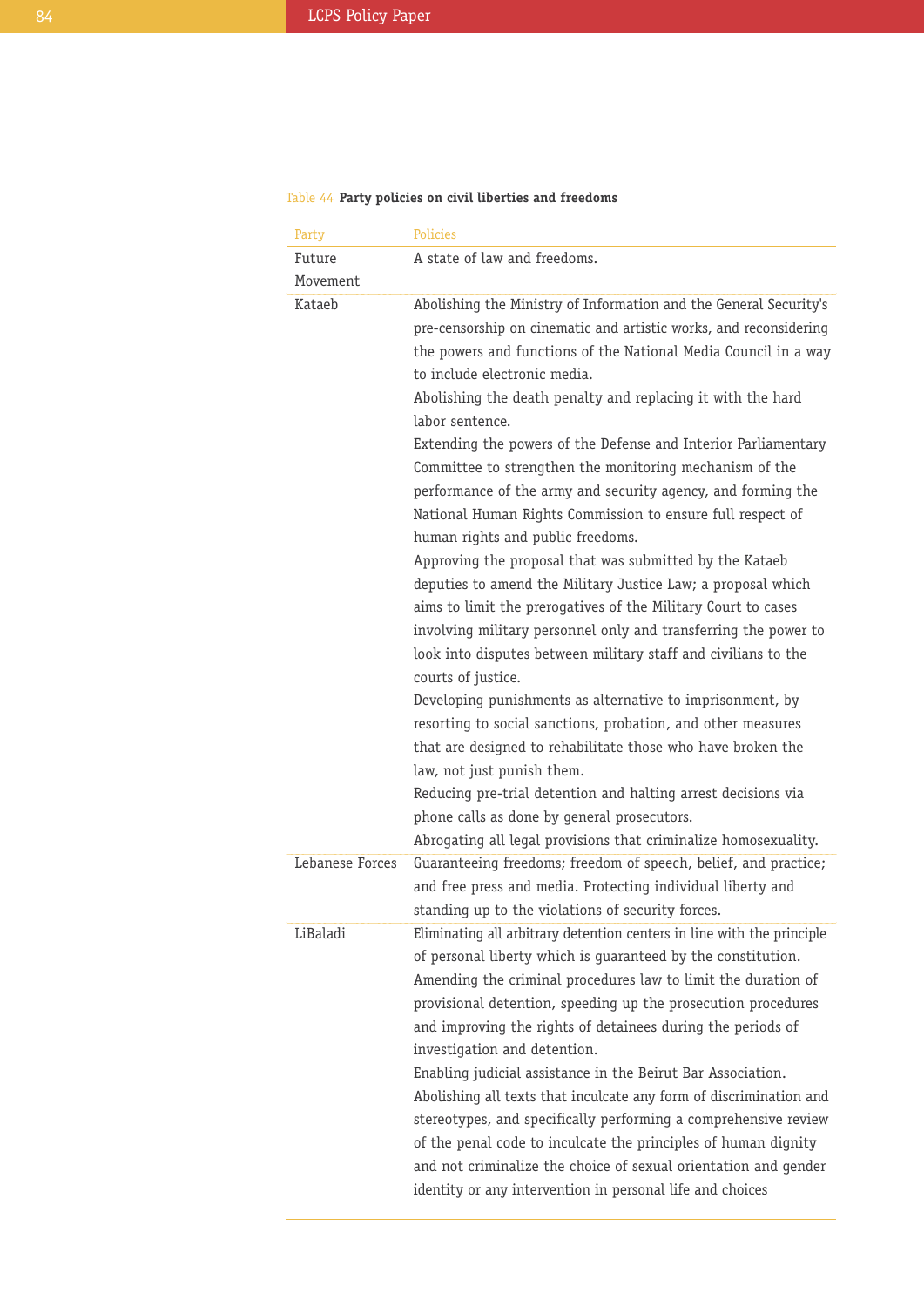| Party   | Policies                                                                                                                                                                                                                                                                                                                                                                                                                                                                                                                                                                                                                                                                                                                                                                                                                                                                                              |
|---------|-------------------------------------------------------------------------------------------------------------------------------------------------------------------------------------------------------------------------------------------------------------------------------------------------------------------------------------------------------------------------------------------------------------------------------------------------------------------------------------------------------------------------------------------------------------------------------------------------------------------------------------------------------------------------------------------------------------------------------------------------------------------------------------------------------------------------------------------------------------------------------------------------------|
|         | (particularly articles 531 and 534 used under the pretext of<br>public morals violation, and articles 539 and 545 that criminalize<br>abortion).<br>Abolishing all articles that criminalize the practice of free<br>speech and the critique of authorities and their leaders, or the<br>incitement of sectarian tensions, from the penal code (articles<br>295, 383, and 389).                                                                                                                                                                                                                                                                                                                                                                                                                                                                                                                       |
| LiHaqqi | Amending the military law and defining the powers of the military<br>tribunal, limiting them to cases involving military personnel, and<br>eventually abolishing the court.<br>Lifting General Security's pre-censorship of all forms of art in<br>Lebanon.<br>Separating the Cybercrime Bureau from all slander and defamation<br>cases, and creating a special judicial authority, outside the criminal<br>justice agencies, that is similar to the Court of Publications for<br>material published on the internet.<br>Amending or abolishing Article 534 of the penal code and all<br>articles that violate human rights to quarantee public and<br>individual liberty.<br>Protecting the right to protest without condition and preventing<br>any prosecution or harassment due to the practice of this right.<br>Enacting a law that entrenches digital freedoms and protects<br>personal data. |

## **Lebanese Emigrants: A focus on political participation**

Policies related directly to Lebanese emigrants in foreign countries are given very different weights by the three platforms that mentioned the topic directly (table 45). Amal calls for the reestablishment of the Ministry of Expatriates 'to achieve the full political participation of Lebanese citizens [abroad].' Kataeb also endorses this demand, calling for 'separating the Ministry of Expatriates from the Ministry of Foreign Affairs, and establishing an expat financial fund that lists on the stock exchange market to invest in Lebanese companies.' The FPM is most specific on this issue, dedicating a section to this topic. The party, which has become known for using the term *'intishar'* (diaspora)—a softer term than emigrant that can include those of second- and third-generation emigrants—calls for further changes in the electoral system to involve Lebanese abroad in voting and running for office. The party is also committed to creating a central database of Lebanese abroad, and organizing them in joint lobbying groups with citizens residing in Lebanon to advance their interests.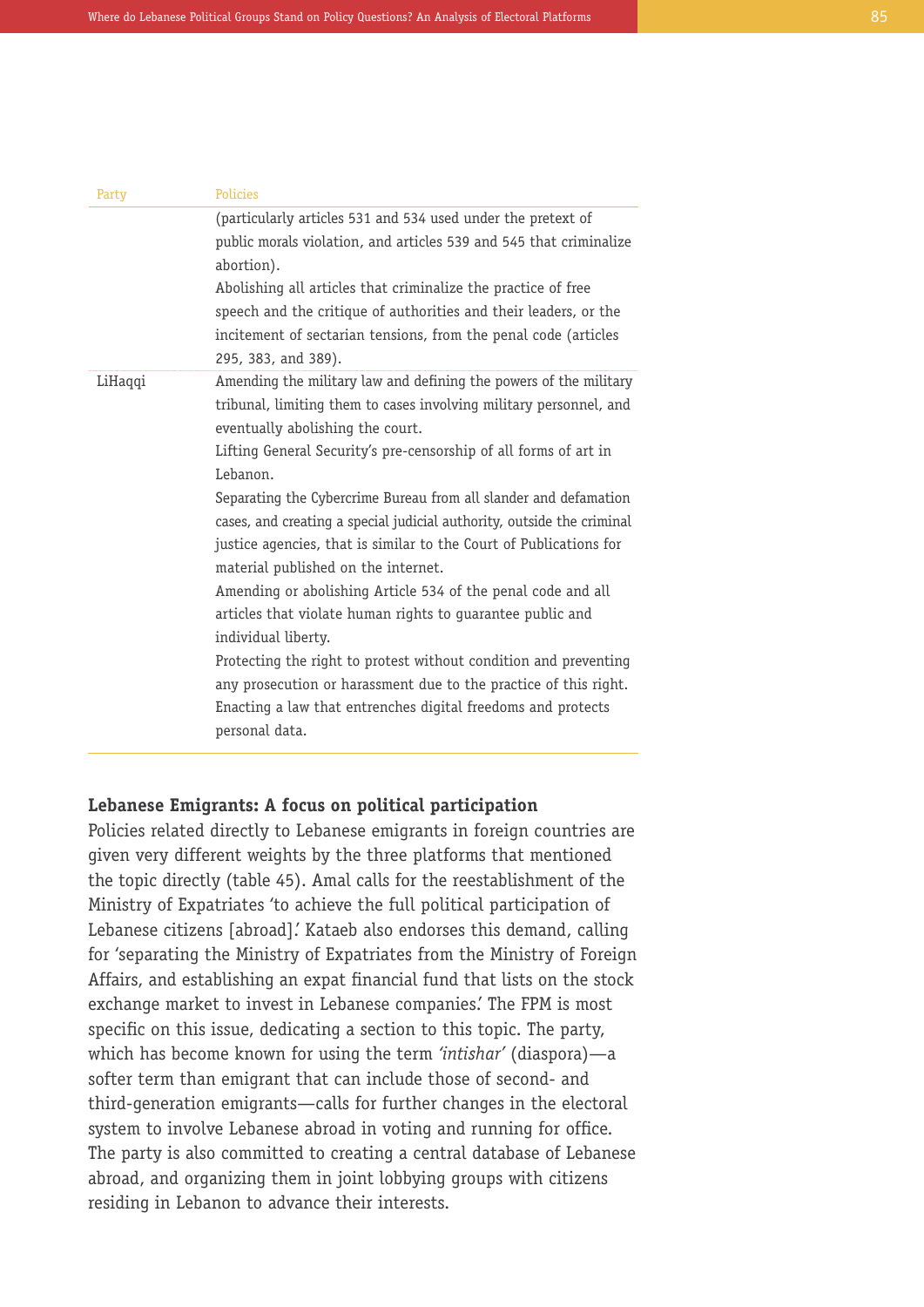## Table 45 **Party policies on Lebanese emigrants**

| Party         | <b>Policies</b>                                                    |
|---------------|--------------------------------------------------------------------|
| Amal Movement | Reestablishing the Ministry of Emigrants to achieve the full       |
|               | political participation of all citizens with Lebanese nationality. |
| <b>FPM</b>    | Continuing the modernization of the electoral law in terms of      |
|               | engaging emigrants in voting and candidatures.                     |
|               | Creating a central database for the Lebanese diaspora and          |
|               | organizing lobbies among resident citizens and the diaspora.       |
|               | Setting a sustainable touristic strategy—especially for            |
|               | emigrants—and reducing travel ticket prices and facilitating the   |
|               | entrance of new airlines.                                          |
| Kataeh        | Separating the Ministry of Emigrants from the Foreign Ministry     |
|               | and creating an emigrants fund in the Beirut stock exchange to     |
|               | allow investments in Lebanese companies.                           |
|               |                                                                    |

#### On Defense and Foreign Policy e

Components related to defense and foreign relations are the least numerous, but also controversial, especially issues related to foreign policy and questions of sovereignty (table 46).

### Table 46 **Most covered topics related to defense and foreign policy**

| Tonic                   | Established Parties Covering Emerging Groups Covering<br>$(total = 6)$ | $(total = 3)$ |
|-------------------------|------------------------------------------------------------------------|---------------|
| Foreign Policy          |                                                                        |               |
| Sovereignty and Defense |                                                                        |               |
| Army Support            |                                                                        |               |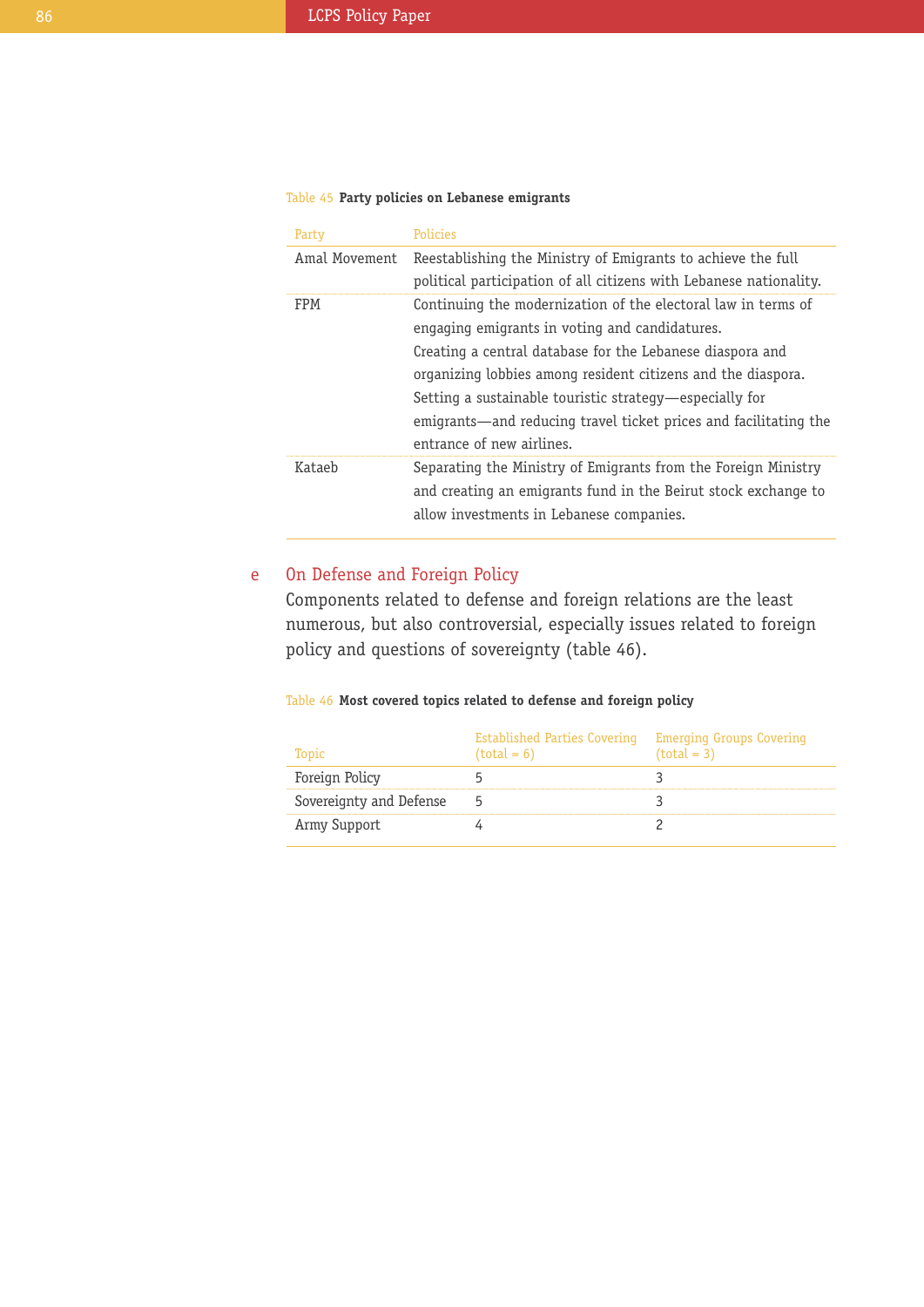## **Sovereignty and Defense: An expected divergence over Hezbollah's arms**

All parties—the FPM, Amal, FM, LF, Kataeb, LiHaqqi, LiBaladi, and Sabaa—articulate policies on national sovereignty and defense, except for Hezbollah, which does not include these matters in their platform (table 47). 12

Policies concerning Lebanon's protection from Israel and the liberation of Lebanese territory are featured in six parties' programs. Four parties state that they would work for the liberation of Lebanese territory: The FPM, Amal, Kataeb, and Sabaa. The FPM's program only states that Lebanon has a right to resist Israel in order to achieve this goal, while Sabaa's states it would do this 'through a strategic plan', without elaborating on what the plan would entail. Amal expresses its commitment to the liberation of Shebaa Farms, the Kfarshouba hills, and the Lebanese section of al-Ghajar, but also emphasizes the 'Army-People-Resistance' equation—therefore implying its support for armed resistance. By contrast, Kataeb states that it would resort to diplomatic means to reclaim these territories, and only once the process of demarcating Lebanon's land and maritime borders is complete. Regarding the protection of Lebanon's resources from Israel, the FPM states that it would 'protect Lebanon's land, water, natural, and oil resources from the greed of the Israeli Army.' Amal states that it would call on the UN to continue drawing the white line at the maritime border in order to protect Lebanon's offshore resources, while the FM's program calls for national solidarity to confront Israel's ambition to appropriate Lebanon's natural resources. While LiHaqqi and LiBaladi do not specifically mention any of these two policies, both parties' programs speak of resistance against Israel as necessity and a duty for all Lebanese, regardless of political or religious affiliations.

The aspect where parties diverge in their stands is the question of Hezbollah's weapons arsenal and its relation to the state's monopoly over violence. Five platforms mention establishing the state's full monopoly over arms: Kataeb, the FM, LiHaqqi, LiBaladi and the LF. Kataeb promises to work for the implementation of the provisions of the Constitution and UNSC Resolutions 1559 and 1710 in order to ensure the Lebanese Armed Forces is the only armed force. The FM also indirectly mentions this policy, stating its commitment to UNSC Resolution 1701. LiHaqqi states that it would work for the adoption of a national framework, where weapons and military force is restricted to the state's use.

The LF's program is the clearest in its condemnation of Hezbollah's military presence, calling for Hezbollah's weapons to be handed to the **12**

Hezbollah's Secretary General Hassan Nasrallah did mention sovereignty in the speech announcing the platform, but the platform itself did not present any specific policies in this regard.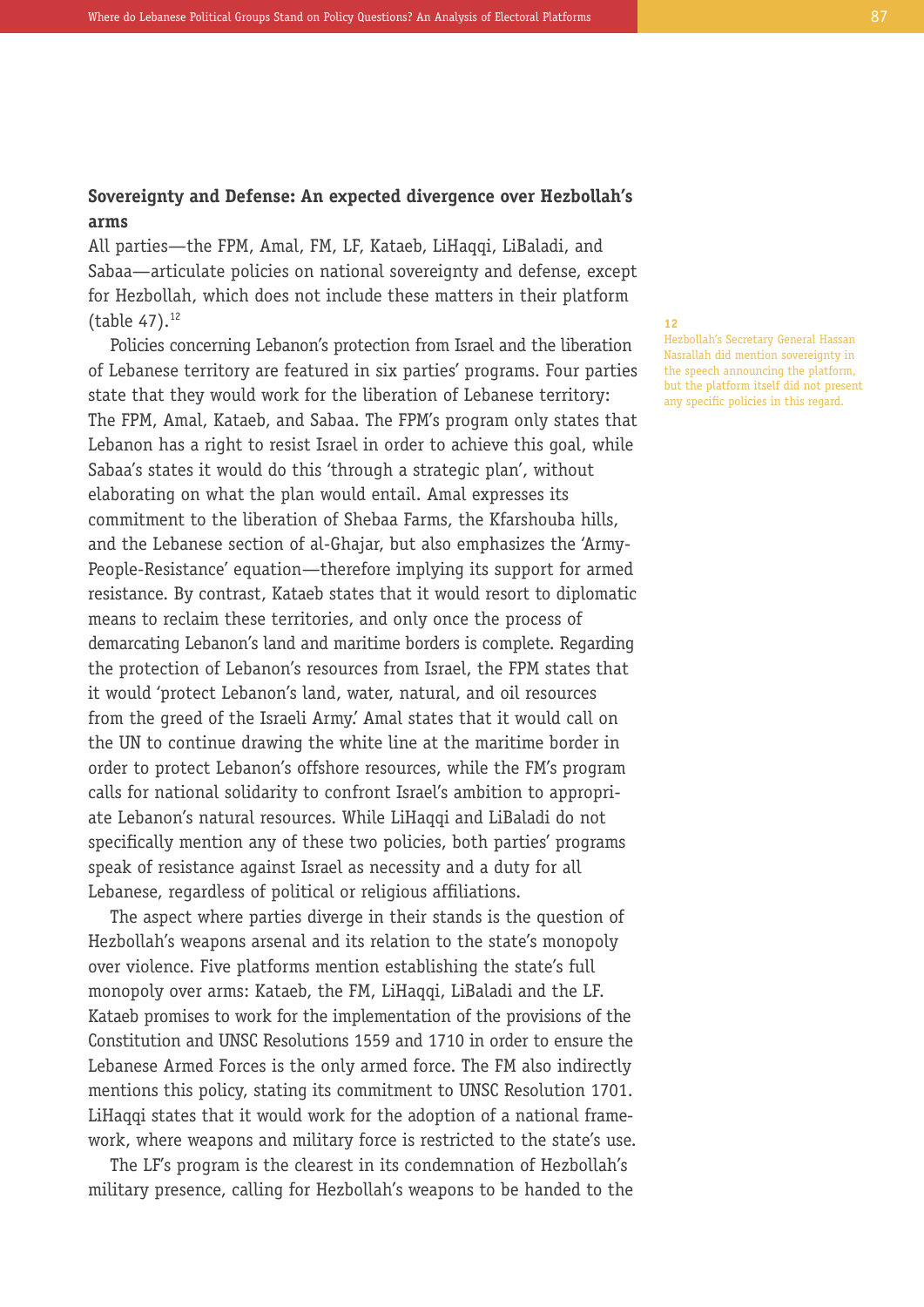state. Sabaa also mentions Hezbollah directly, and states that they would negotiate with Hezbollah through the Higher Defense Council to reach a 'sustainable solution in line with the strong stable and modern state that [they] want to build'. Moreover, LCPS's survey found that the Kataeb, LiBaladi, PSP, and Sabaa would support dialogue with Hezbollah in order to dissolve its military wing or include it in the Lebanese Armed Forces.

Finally, Sabaa's and LiBaladi's programs briefly touch upon personal arms possession, mentioning the need to control the illegal and unregulated possession of arms.

### Table 47 **Party policies on sovereignty and defense**

| Party              | <b>Policies</b>                                                                                                                                                                                                                                                                                                                                                                                                                                                                                                                                                                    |
|--------------------|------------------------------------------------------------------------------------------------------------------------------------------------------------------------------------------------------------------------------------------------------------------------------------------------------------------------------------------------------------------------------------------------------------------------------------------------------------------------------------------------------------------------------------------------------------------------------------|
| Amal Movement      | [Adhering] to the 'Army-People-Resistance' equation and the<br>agenda of the resistance against Israeli aggression and terrorism.<br>Commitment to the liberation of Shebaa Farms and the Kfarshouba<br>hills and the Lebanese part of al-Ghajar, rejecting Israeli violations<br>of Lebanese sovereignty, adhering to the 13 points of contention<br>on the blue border line, calling on the UN to continue drawing<br>the white line at the maritime border, and protecting Lebanon's<br>natural resources in the sea.                                                           |
| FPM                | Affirming Lebanon's right to resist with the aim of liberating<br>what remains occupied of Lebanese territory and protecting its<br>land, water, and natural and oil resources from the greed of the<br>Israeli enemy.                                                                                                                                                                                                                                                                                                                                                             |
| Future<br>Movement | Protecting Lebanon from the repercussions of war and civil strife<br>in the region, refusing to interfere in the internal affairs of<br>Arab countries, and emphasizing the monopoly of arms in the<br>hands of the state and its legitimate institutions, and bolstering<br>the capabilities of the army and the security forces.<br>Committing to international resolutions on Lebanon, especially<br>[Security Council] Resolution 1701, and the affirmation of national<br>solidarity obligations to confront Israel's ambition to appropriate<br>Lebanon's natural resources. |
| Kataeb             | Deploying the army across Lebanese territory so that there will<br>not be any area that is not controlled by the Lebanese state,<br>including Palestinian refugee camps and factions' bases.<br>Tasking the army with setting out a national defense strategy to<br>confront all dangers that threaten Lebanon's security, territorial<br>integrity, and independence.<br>Maintaining the armament of the Lebanese Army and diversifying<br>the sources of its weapons.<br>Institutionalizing the Higher Defense Council and turning it                                            |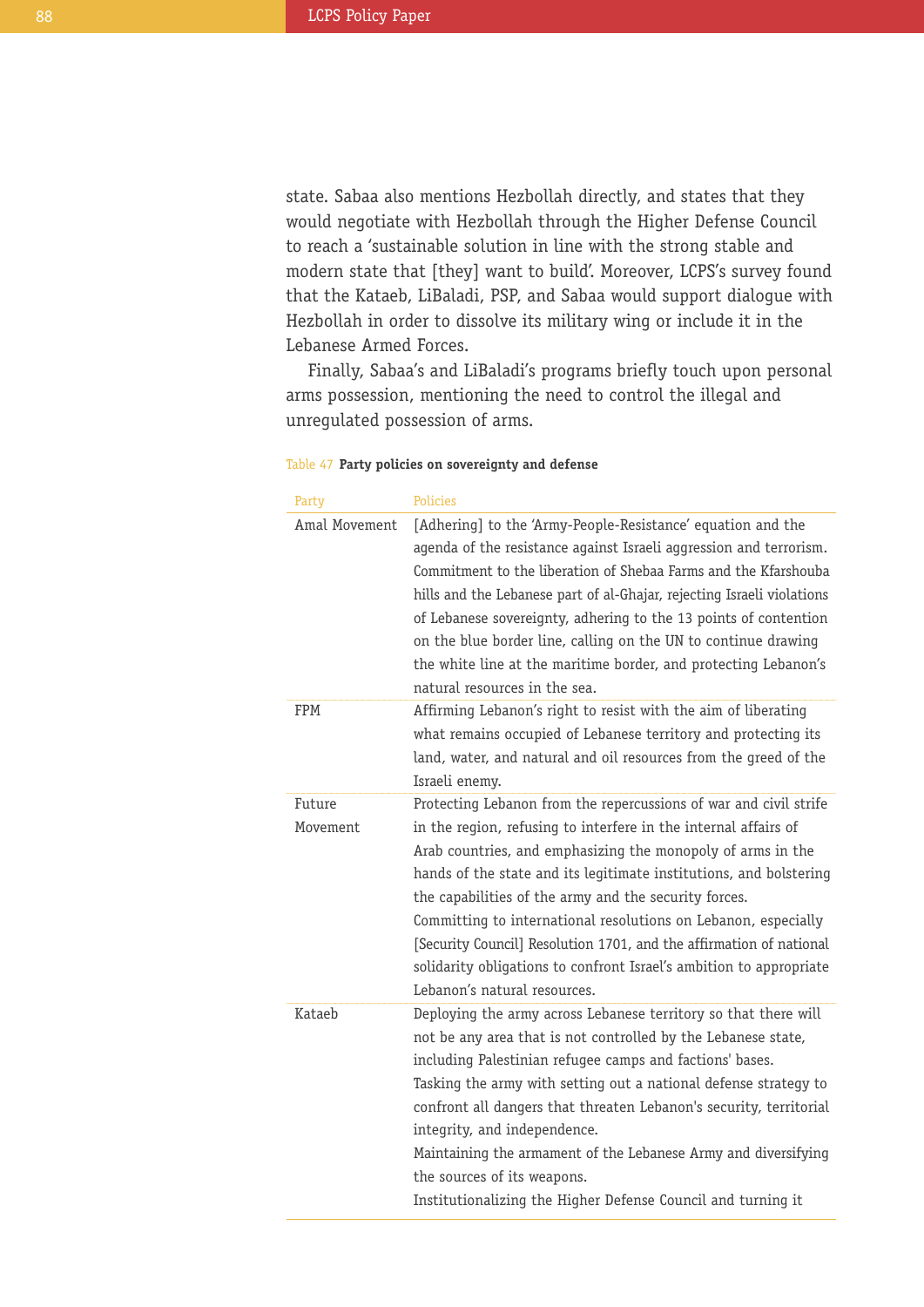| Party           | Policies                                                                                                                                                                                                                                                                                                                                                                                                                                                                                                                                                                                                                                                                                                                                                                                                                                                                                                                                                                                                                                                                                                                                                                                                                                                                                                                              |
|-----------------|---------------------------------------------------------------------------------------------------------------------------------------------------------------------------------------------------------------------------------------------------------------------------------------------------------------------------------------------------------------------------------------------------------------------------------------------------------------------------------------------------------------------------------------------------------------------------------------------------------------------------------------------------------------------------------------------------------------------------------------------------------------------------------------------------------------------------------------------------------------------------------------------------------------------------------------------------------------------------------------------------------------------------------------------------------------------------------------------------------------------------------------------------------------------------------------------------------------------------------------------------------------------------------------------------------------------------------------|
|                 | into a permanent coordination body that links competent security                                                                                                                                                                                                                                                                                                                                                                                                                                                                                                                                                                                                                                                                                                                                                                                                                                                                                                                                                                                                                                                                                                                                                                                                                                                                      |
|                 | agencies together.                                                                                                                                                                                                                                                                                                                                                                                                                                                                                                                                                                                                                                                                                                                                                                                                                                                                                                                                                                                                                                                                                                                                                                                                                                                                                                                    |
|                 | Establishing a crisis anticipation watchdog body, which was                                                                                                                                                                                                                                                                                                                                                                                                                                                                                                                                                                                                                                                                                                                                                                                                                                                                                                                                                                                                                                                                                                                                                                                                                                                                           |
|                 | proposed by Martyr Minister Pierre Gemayel, and adopting a                                                                                                                                                                                                                                                                                                                                                                                                                                                                                                                                                                                                                                                                                                                                                                                                                                                                                                                                                                                                                                                                                                                                                                                                                                                                            |
|                 | national civil protection plan in order to deal with natural or<br>industrial disasters.                                                                                                                                                                                                                                                                                                                                                                                                                                                                                                                                                                                                                                                                                                                                                                                                                                                                                                                                                                                                                                                                                                                                                                                                                                              |
|                 | Demarcating Lebanon's land and maritime borders using all                                                                                                                                                                                                                                                                                                                                                                                                                                                                                                                                                                                                                                                                                                                                                                                                                                                                                                                                                                                                                                                                                                                                                                                                                                                                             |
|                 | possible means, including satellites, as there is still no reason to<br>prevent this process from being completed.                                                                                                                                                                                                                                                                                                                                                                                                                                                                                                                                                                                                                                                                                                                                                                                                                                                                                                                                                                                                                                                                                                                                                                                                                    |
|                 | Resorting to all diplomatic means to reclaim the Shebaa farms, the<br>hills of Kfarshuba as well as all territories that belong to Lebanon<br>once the demarcation process is achieved. This requires Syria to<br>abide by the UN Security Council resolution demanding it to<br>submit documents proving the real ownership of these lands.<br>Implementing the provisions of the Lebanese Constitution and<br>UNSC resolutions 1559 and 1701 in terms of arms possession in<br>Lebanon where the military should be the only armed force.<br>Controlling all Lebanese borders and abiding by the truce<br>agreement with Israel.                                                                                                                                                                                                                                                                                                                                                                                                                                                                                                                                                                                                                                                                                                    |
| Lebanese Forces | Hezbollah succumbing its weapons to the state and restricting<br>strategic decisions in the hands of the Lebanese state without<br>any competitor or partner.                                                                                                                                                                                                                                                                                                                                                                                                                                                                                                                                                                                                                                                                                                                                                                                                                                                                                                                                                                                                                                                                                                                                                                         |
| LiBaladi        | [Affirming] that the social, cultural, economic, political and<br>military resistance against Israel is a national duty and not a<br>privilege for a group at the expense of another. On defense, we<br>are committed to extending the sovereignty of the state over all<br>its territory and borders and inside the [Palestinian] camps<br>through the development and implementation of an inclusive and<br>complex defense strategy for the Lebanese state, starting by<br>reactivating the building of the state's defense institutions,<br>especially the security and military forces. To achieve this, and<br>with the aim of giving back the state its jurisdiction to defend<br>its land and people, we believe in the necessity of strengthening<br>the capacity of communities, especially those on the Lebanese<br>borders and in the poorest areas, and insulating them socially,<br>economically and culturally so as to restore its dignity and the<br>sense of belonging to the state and enable them to withstand<br>[attacks by] the Israeli enemy or any external threat from any<br>party. We will work to restore people's confidence in the rule of<br>law, combat the phenomenon of unregulated arm possession,<br>and opposing sectarian incitement or the settling of personal<br>disputes through violence. |
| LiHaqqi         | Restricting weapons and military force in one national legitimate                                                                                                                                                                                                                                                                                                                                                                                                                                                                                                                                                                                                                                                                                                                                                                                                                                                                                                                                                                                                                                                                                                                                                                                                                                                                     |
|                 |                                                                                                                                                                                                                                                                                                                                                                                                                                                                                                                                                                                                                                                                                                                                                                                                                                                                                                                                                                                                                                                                                                                                                                                                                                                                                                                                       |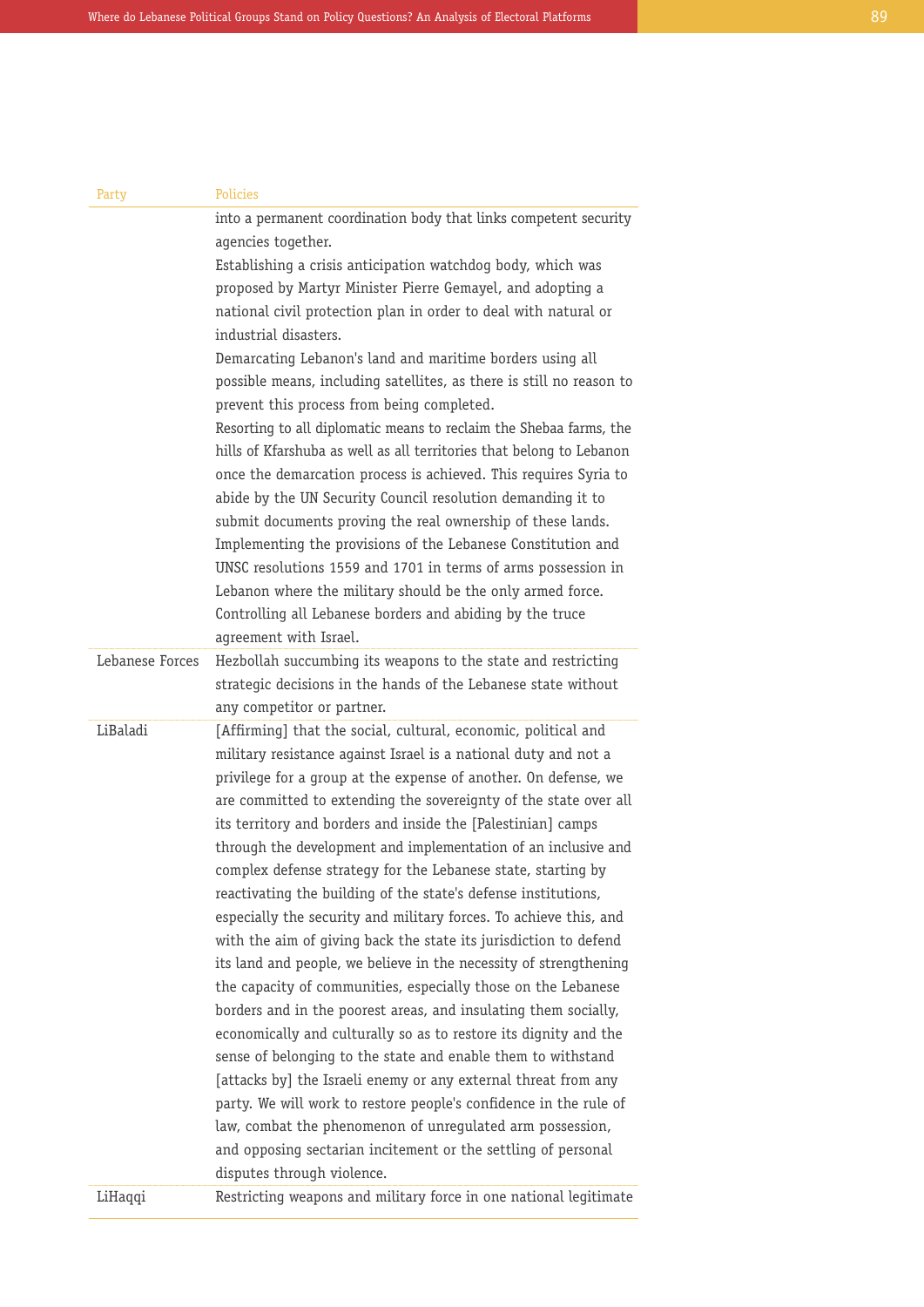| Party | Policies                                                            |
|-------|---------------------------------------------------------------------|
|       | framework that protects the state's sovereignty and the dignity     |
|       | of citizens, and working to implement this goal without getting     |
|       | dragged into fear and incitement.                                   |
|       | Opposing foreign interventions in Lebanon and the intervention      |
|       | of local groups in other countries, and prioritizing the Lebanese   |
|       | national interest against the politics of [regional] axes, in order |
|       | to protect Lebanon's sovereignty, unity and stability.              |
|       | Resisting against the Zionist entity and its agenda in Lebanon and  |
|       | the region are not conditioned by the affiliation to any regional   |
|       | axis; it is rather a cause in itself that stands independent of its |
|       | political exploitation.                                             |
| Sabaa | Creating a National Security Council.                               |
|       | Controlling illegal weapons and imposing state monopoly of          |
|       | violence over all areas including Palestinian camps.                |
|       | Working to bring 'non-typical' resistance as a concept into the     |
|       | official armed forces and negotiating with Hezbollah through the    |
|       | Higher Defense Council to reach a 'sustainable solution in line     |
|       | with the strong stable and modern state that we want to build.      |
|       | Working to liberate land occupied by Israel through a strategic     |
|       | plan.                                                               |
|       |                                                                     |

# **Foreign Policy: Slogans against foreign intervention, and an emerging Syria question**

Three major themes arise when considering parties' positions on foreign policy: Relations with Syria, support for the Palestinian cause, and the affirmation of Lebanon's neutrality.

Six parties emphasize policies aimed at affirming Lebanon's neutrality and prioritizing the country's stability: The FPM, FM, Kataeb, LiHaggi, LiBaladi, and Sabaa. All six parties' programs demonstrate opposition to foreign intervention in the country, as well as opposition to Lebanese intervention in the internal affairs of other countries. Kataeb's program calls for the introduction of a new article into the preamble of the constitution that clearly states Lebanon's permanent neutrality. In addition to this, LiHaqqi's and Sabaa's platforms explicitly state that parties reject the politics of regional axes and international alignments, and Sabaa adds that it would restrict all foreign relations to the Foreign Ministry.

Policies related to Syria are mentioned in three parties' programs: The FM's, LF's, and Kataeb's. The FM's program expresses opposition to the Syrian regime and support for the Syrian people in its political choices and its uprising against oppression. The two other parties'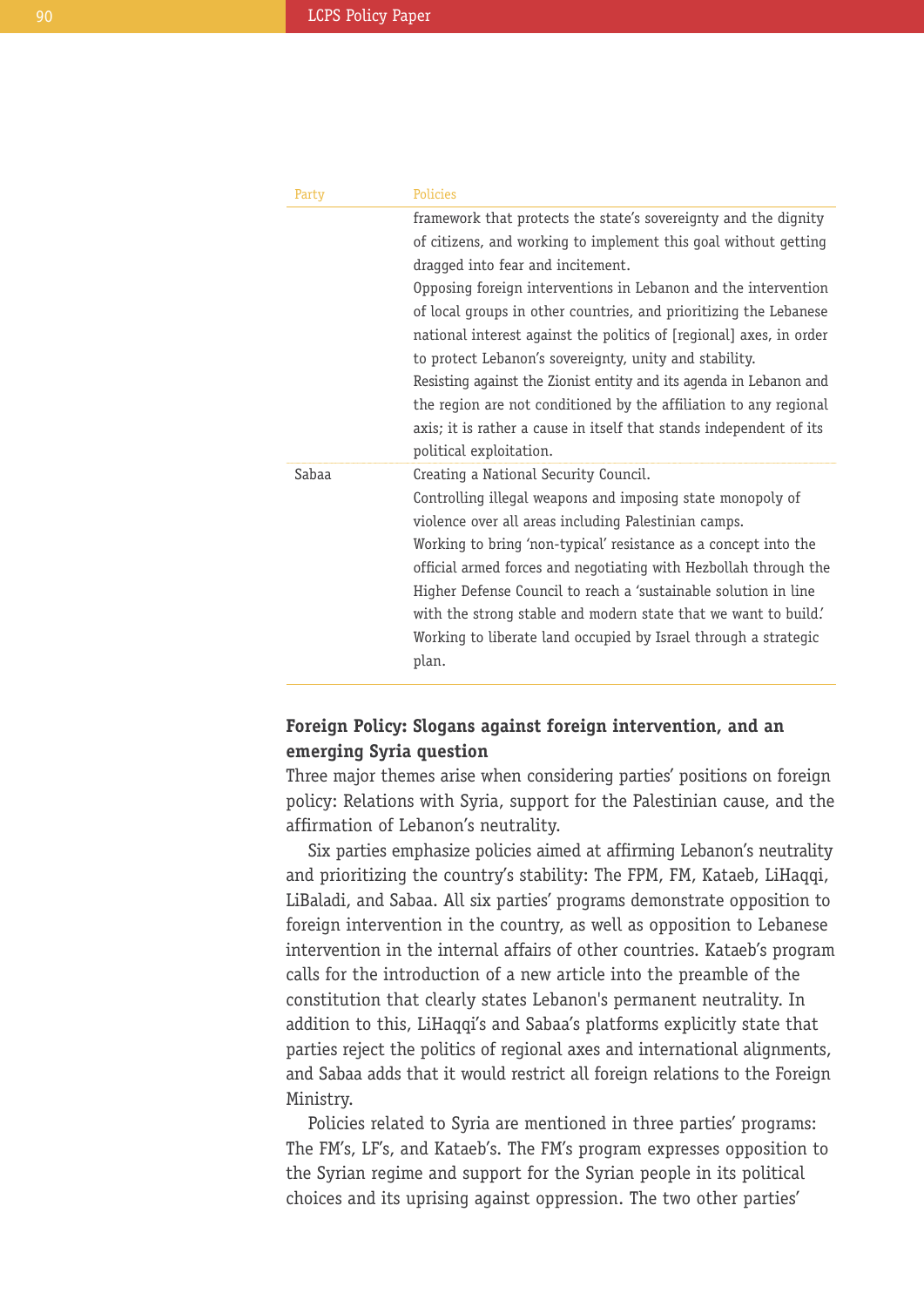programs show a willingness to weaken Lebanese-Syrian relations. Both the LF and Kataeb state that they would reconsider all Lebanese-Syrian treaties and abolish the Lebanese-Syrian Supreme Council. The Kataeb's program adds that the party would abolish the defense agreement between the two countries. Another common policy between the LF and Kataeb concerns the Lebanese-Syrian border. The LF's program states that the party would work to demarcate the borders with Syria, while the Kataeb states that they would demand Syria to submit documents to the UNSC to prove the real ownership of contested lands between the two countries, with the ultimate goal of liberating all Lebanese territory. Moreover, LCPS's survey showed disagreement between parties regarding how to deal with the Syrian government. The PSP stated that they would not coordinate with the Syrian government as long as the Syrian conflict remains unresolved. Kataeb, LF, LiBaladi, and Sabaa supported limited coordination but only on humanitarian issues, while Hezbollah opted for full and positive coordination with the Syrian regime.

The Palestinian struggle against occupation is mentioned by three parties—the FM, Kataeb, and LiHaqqi. All three parties express solidarity with the Palestinian cause and Palestinians' right to establish their own state. The FM and Kataeb's programs state that the parties would fully commit to the Arab Peace Initiative (Beirut Summit in 2002). The Kataeb's program also adds that the party would launch an international conference focusing on the issue of Palestinian refugees and aimed at reiterating their right of return to their homeland.

Two other policies feature in some parties' programs. Commitment to the League of Arab States' Charter is mentioned in the FPM's and LiBaladi's platforms. Two parties explicitly state that they would fight terrorism: LiHaqqi states that they would resist all forms of terrorism while Amal states that they would engage in regional and international plans to eliminate the sources of terrorism.

All parties' positions on foreign policy are listed in table 48.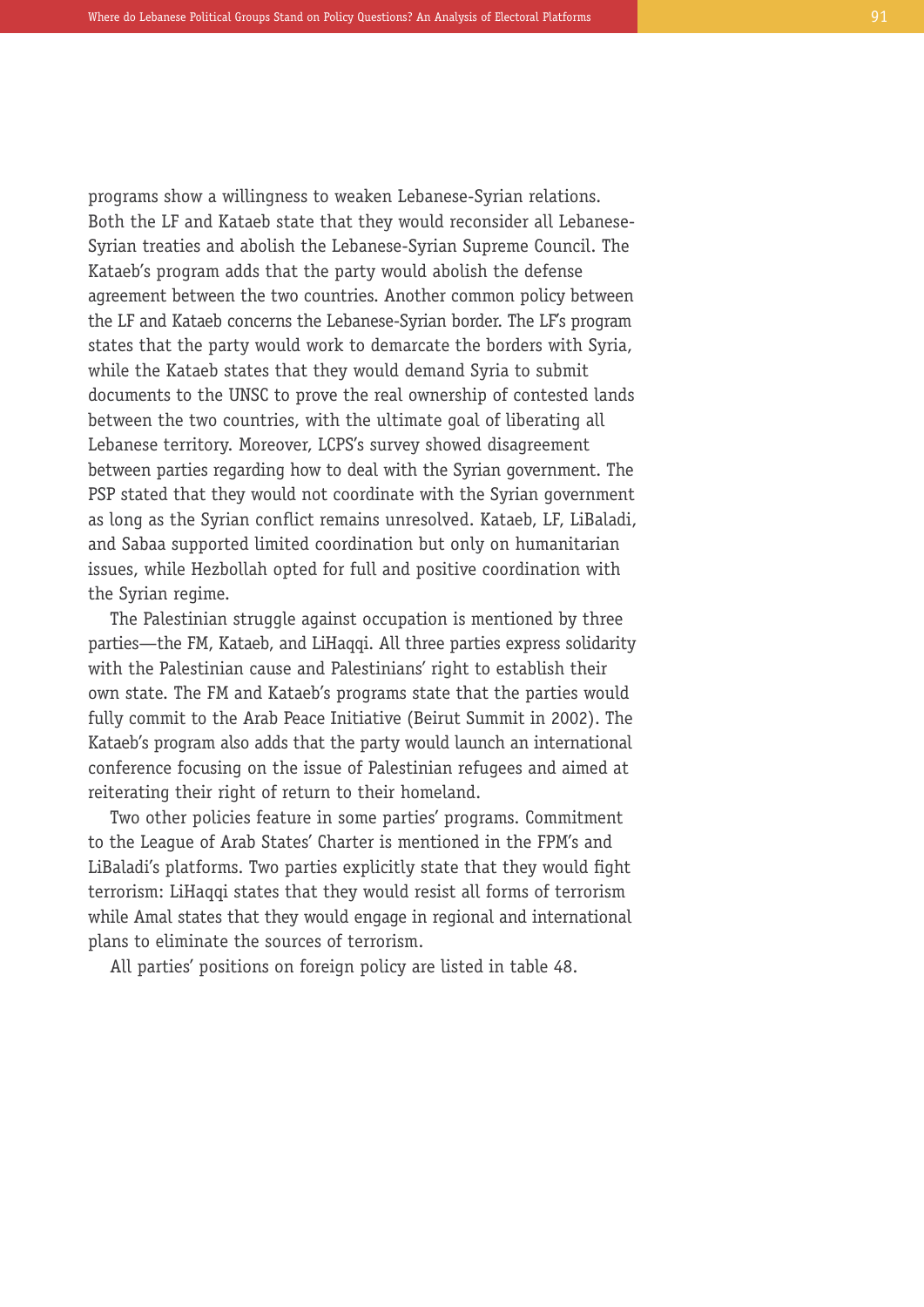# Table 48 **Party positions on foreign policy**

| Party              | Policies                                                                                                                                                                                                                                                                                                                                                                                                                                                                                                                                                                                                                                                                                                                                                                                                                                                                                                                                                                                                                                                                                                                                                                                                                                                                               |
|--------------------|----------------------------------------------------------------------------------------------------------------------------------------------------------------------------------------------------------------------------------------------------------------------------------------------------------------------------------------------------------------------------------------------------------------------------------------------------------------------------------------------------------------------------------------------------------------------------------------------------------------------------------------------------------------------------------------------------------------------------------------------------------------------------------------------------------------------------------------------------------------------------------------------------------------------------------------------------------------------------------------------------------------------------------------------------------------------------------------------------------------------------------------------------------------------------------------------------------------------------------------------------------------------------------------|
| Amal Movement      | Preserving Lebanon's sovereignty, unity and national borders<br>against the greed of Israeli aggression and its other face represented<br>by takfiri terrorism, and engage in regional and international<br>plans to dry the sources [of terrorism].<br>Confronting organized crime which, along with the sleeper cells<br>of the [Israeli] enemy and terrorism, is attempting to penetrate<br>[Lebanon's] national security and ruin its young generations<br>with drugs and other matters.                                                                                                                                                                                                                                                                                                                                                                                                                                                                                                                                                                                                                                                                                                                                                                                           |
| <b>FPM</b>         | Insulating Lebanon from external conflicts, and respecting the<br>League of Arab States' convention, and adopting an independent<br>foreign policy [prioritizing Lebanon's] stability.                                                                                                                                                                                                                                                                                                                                                                                                                                                                                                                                                                                                                                                                                                                                                                                                                                                                                                                                                                                                                                                                                                 |
| Future<br>Movement | [Affirming] solidarity with the brotherly Syrian people in their<br>political choices and their uprising against oppression, and<br>working to resolve the issue of Syrian displaced people's return<br>to their countries. [Adhering to] the national consensus to<br>reject naturalization [of refugees] in all its forms, and defend<br>Palestine's cause and the right of the Palestinian people to<br>establish their own independent state with Jerusalem as the<br>capital, and committing to the Arab Initiative for Peace that<br>resulted from the Beirut Summit.                                                                                                                                                                                                                                                                                                                                                                                                                                                                                                                                                                                                                                                                                                            |
| Kataeb             | Resorting to all diplomatic means to reclaim the Shebaa farms,<br>the hills of Kfarshuba as well as all territories that belong to<br>Lebanon once the demarcation process is achieved. This requires<br>Syria to abide by the UN Security Council resolution demanding<br>it to submit documents proving the real ownership of these lands.<br>Introducing a new article into the preamble of the Constitution,<br>clearly stating Lebanon's permanent neutrality and seeking the<br>recognition of the UN Security Council, the General Assembly of<br>the United Nations, and the Arab League in this regard.<br>Lebanon must also work on obtaining a clear acknowledgment of<br>the value of Lebanon as a space for dialogue between civilizations,<br>cultures and religions.<br>Bringing the ordeal of Lebanese detainees in Syrian prisons to an<br>end by uncovering their fate and paying a compensation to them<br>or their families.<br>Reviewing and amending all Lebanese-Syrian agreements,<br>abolishing the Lebanese-Syrian Supreme Council as well as the<br>Defense Agreement sealed between the two countries, and<br>adopting diplomatic norms and principles when dealing with<br>Damascus.<br>Committing to the Arab Peace Initiative (Beirut Declaration 2002) |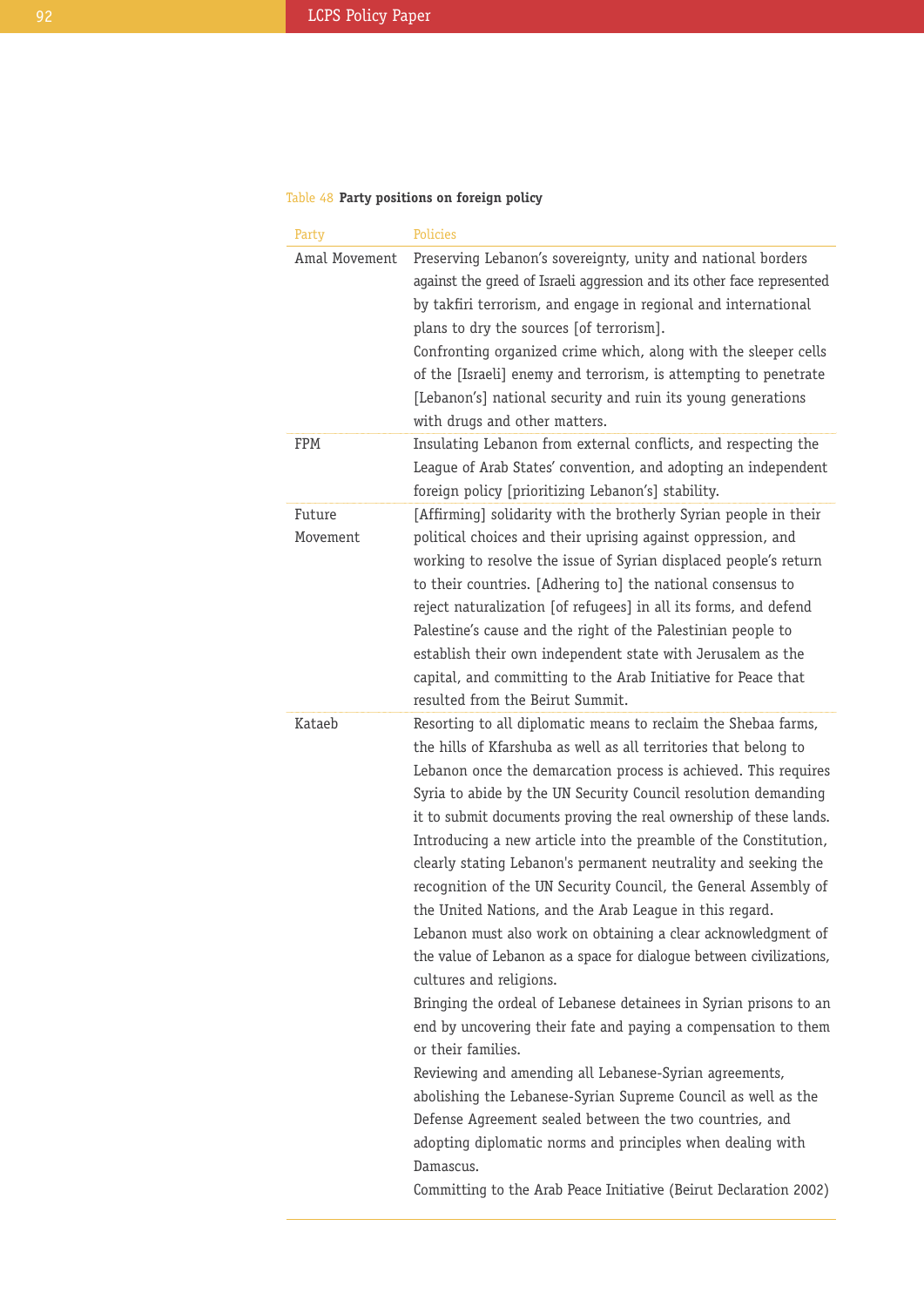| Party           | <b>Policies</b>                                                                                                                                                                                                                                                                                                                                                                                                                                                                                              |
|-----------------|--------------------------------------------------------------------------------------------------------------------------------------------------------------------------------------------------------------------------------------------------------------------------------------------------------------------------------------------------------------------------------------------------------------------------------------------------------------------------------------------------------------|
|                 | and to the international resolutions pertaining to the Palestinian<br>cause which is considered as righteous. Launching an international<br>conference that would focus on the issue of Palestinian refugees<br>in Lebanon, while making sure that talks are based on their<br>right to return to their homeland and the rejection of their<br>naturalization, and working on a comprehensive plan to share<br>this burden by all friendly countries until the Palestinians<br>return home.                  |
| Lebanese Forces | Reconsidering the Lebanese-Syrian treaties.<br>Abolishing the higher Lebanese-Syrian Council.<br>Demarcating the borders with Syria.                                                                                                                                                                                                                                                                                                                                                                         |
| LiBaladi        | Enacting a foreign policy that prioritizes Lebanon's interest and<br>is based on shared interests with foreign states.<br>Commits to the League of Arab States' charter since Lebanon is<br>a founding member.<br>[Commits to] the decisions of the United Nations that aim to<br>enhance international peace and security; and is based on<br>protecting Lebanon from foreign intervention and not<br>intervening in foreign states' internal affairs.                                                      |
| LiHaqqi         | Committing to solidarity with the Palestinian cause and the<br>campaigns supporting it globally, and rejecting any direct or<br>indirect normalization of relations with the Israeli enemy, while<br>rejecting the exploitation of the Palestinian cause for narrow<br>political interests.<br>Adopting a foreign policy based on the right of self-determination,<br>and resisting all forms of occupation, racism, oppression and<br>terrorism; be it the terrorism of non-state organizations or regimes. |
| Sabaa           | Restricting all foreign relations to the Foreign Ministry and<br>preventing intervention in Lebanese affairs.<br>Enacting a foreign policy based on Lebanon's interests and<br>against any alignments, regional or international.                                                                                                                                                                                                                                                                            |

## **Army Support: Unanimous call for capacity improvement**

All groups directly mention support for the Lebanese Armed Forces except the LF and LiHaqqi (table 49). There are no contradictions among the platforms on this issue, since most only express support for the military and support for providing the military with required resources to operate effectively and in coordination with other agencies. However, Sabaa is the only party to suggest re-instating mandatory military service, proposing one summer camp followed by training courses every four years to preserve acquired skills and information.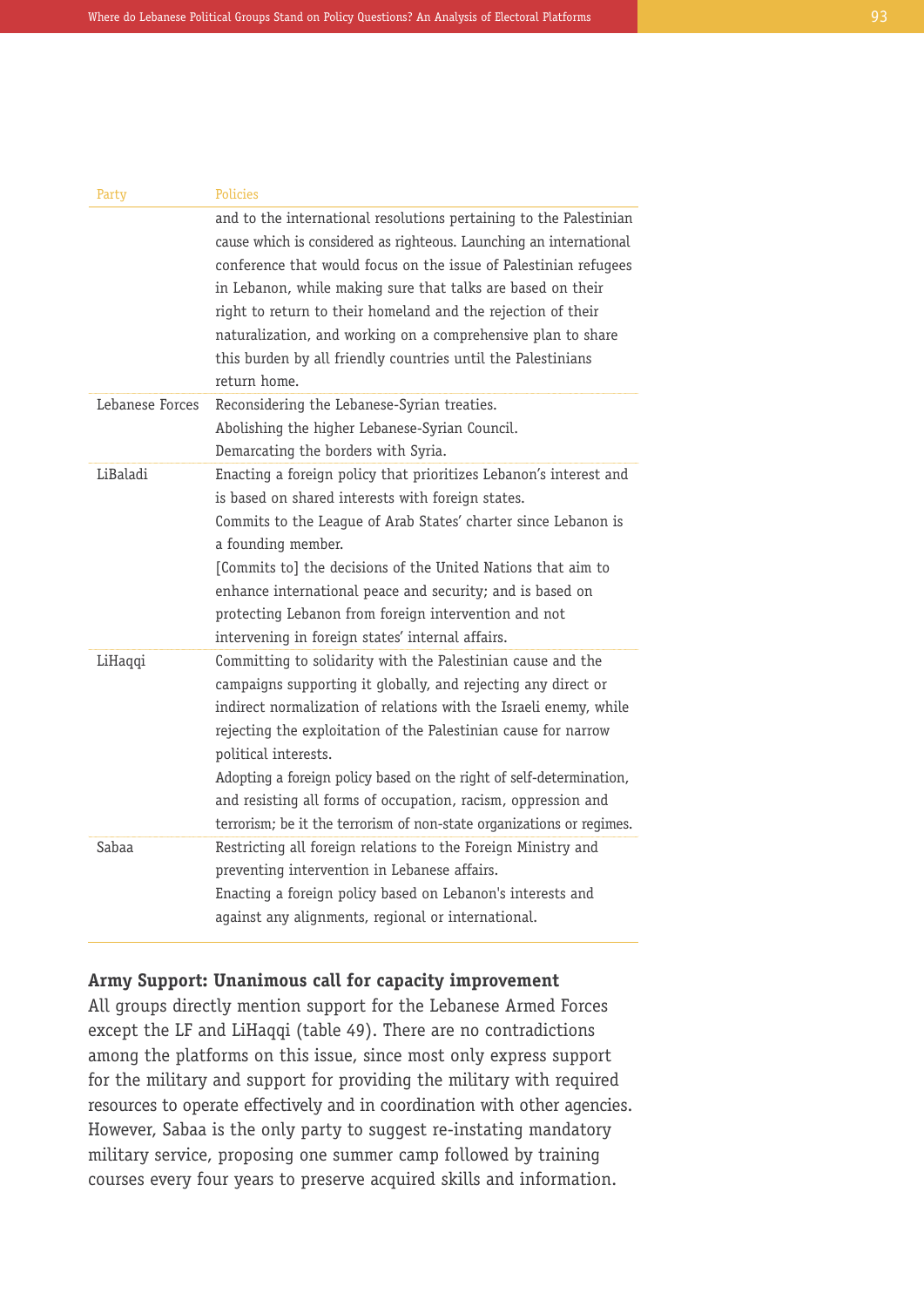# Table 49 **Party policies on supporting the armed forces**

| Party              | Policies                                                                                                                                                                                                                                                                                                                                                                                                                                                                                                                                                                                                                                                         |
|--------------------|------------------------------------------------------------------------------------------------------------------------------------------------------------------------------------------------------------------------------------------------------------------------------------------------------------------------------------------------------------------------------------------------------------------------------------------------------------------------------------------------------------------------------------------------------------------------------------------------------------------------------------------------------------------|
| Amal Movement      | Increasing the number of troops, equipping the army with<br>modern weapons, and enhancing the role and power of security<br>forces across Lebanon.                                                                                                                                                                                                                                                                                                                                                                                                                                                                                                               |
| FPM                | Enhancing the army by building its capacity and guaranteeing<br>its requirements.<br>[Enabling] security forces and coordination and cooperation<br>among them to deal with all security challenges, especially<br>terrorism which should be eliminated through preventive action.                                                                                                                                                                                                                                                                                                                                                                               |
| Future<br>Movement | Keeping abreast of the work of the Special Tribunal for Lebanon<br>and considering the indictments it will issue binding on the<br>Lebanese authorities to prosecute and arrest the accused.                                                                                                                                                                                                                                                                                                                                                                                                                                                                     |
| Hezbollah          | Providing the necessary resources to strengthen the security<br>and military institutions, primarily the Lebanese Army, and<br>providing the necessary financial resources to enable them to<br>carry out their national tasks in defending Lebanon and<br>maintaining security and stability.                                                                                                                                                                                                                                                                                                                                                                   |
| Kataeb             | Maintaining the armament of the Lebanese Army and diversifying<br>the sources of its weapons.                                                                                                                                                                                                                                                                                                                                                                                                                                                                                                                                                                    |
| LiBaladi           | [Renewing] the development of the state's defense institutions,<br>especially security and military agencies, and restricting them<br>to the decisions of the state.                                                                                                                                                                                                                                                                                                                                                                                                                                                                                             |
| Sabaa              | Dedicating an additional budget of L.L. 1,500 billion to the<br>Lebanese army over the next five years to equip it with improved<br>weapons and technology.<br>Bringing back mandatory military service for women and men, in<br>the form of one summer camp and then one follow up training<br>every four years. Allocating L.L. 300 million over the next five<br>years to support the Internal Security Forces.<br>Improving 100 Civil Defense Centers with new equipment to<br>ensure quick (efficient) emergency services.<br>Prioritizing coordination among security agencies through the<br>Higher Defense council.<br>Demarcating all Lebanese borders. |